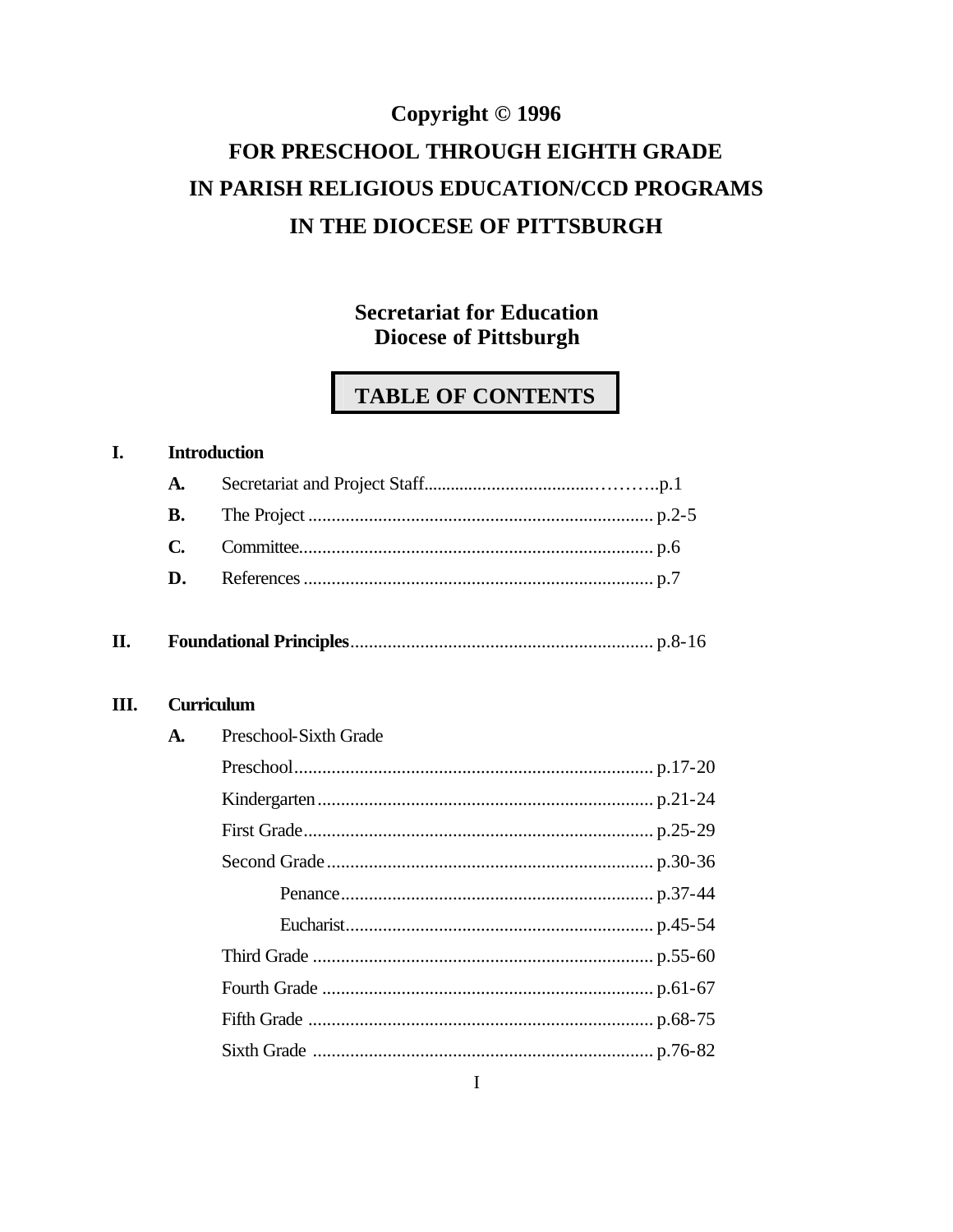| <b>B.</b> | Junior High $p.83-103$ |  |
|-----------|------------------------|--|
|           |                        |  |

#### IV. **Background for Catechist**

| A.           | Guidelines Regarding the Human Sciences     |  |
|--------------|---------------------------------------------|--|
|              |                                             |  |
| <b>B.</b>    |                                             |  |
| $\mathbf{C}$ | Profile of the Child: Preschool-Sixth Grade |  |
|              |                                             |  |
|              |                                             |  |
|              |                                             |  |
|              |                                             |  |
|              |                                             |  |
|              |                                             |  |
|              |                                             |  |
|              |                                             |  |
|              |                                             |  |
|              |                                             |  |
| D.           |                                             |  |

#### $\mathbf{V}$ . **Appendix**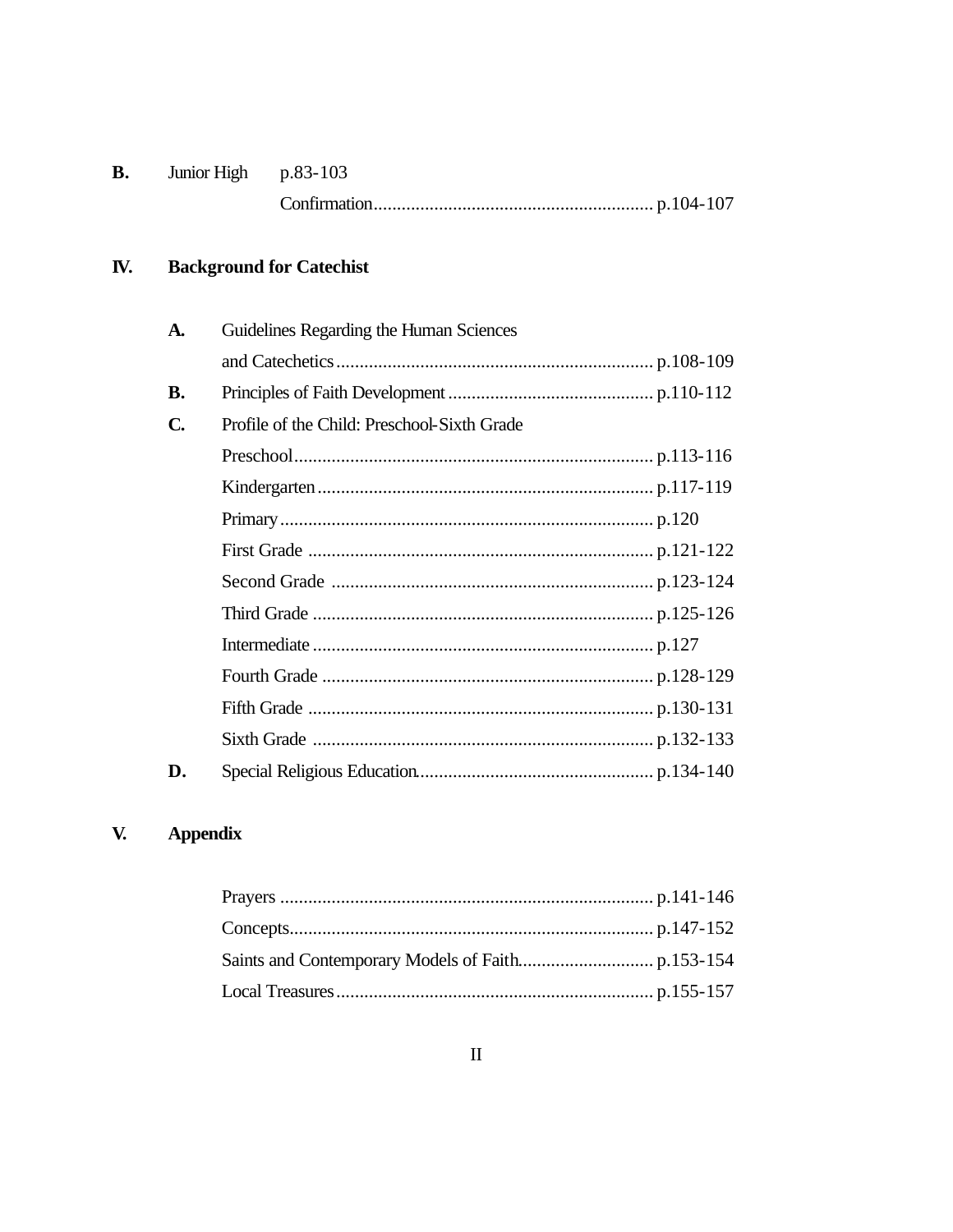# DIOCESE OF PITTSBURGH

**Bishop Donald W. Wuerl, S.T.D. Bishop of Pittsburgh**

**Reverend Kris. D. Stubna, S.T.D. Secretary for Education**

## **PROJECT DIRECTORS:**

**Mr. Brian M. Keane, M.A.** Director, Department for Religious Education/CCD

**Miss Sharon T. Tyborowski, M.S.Ed.** Director, Office for Catechesis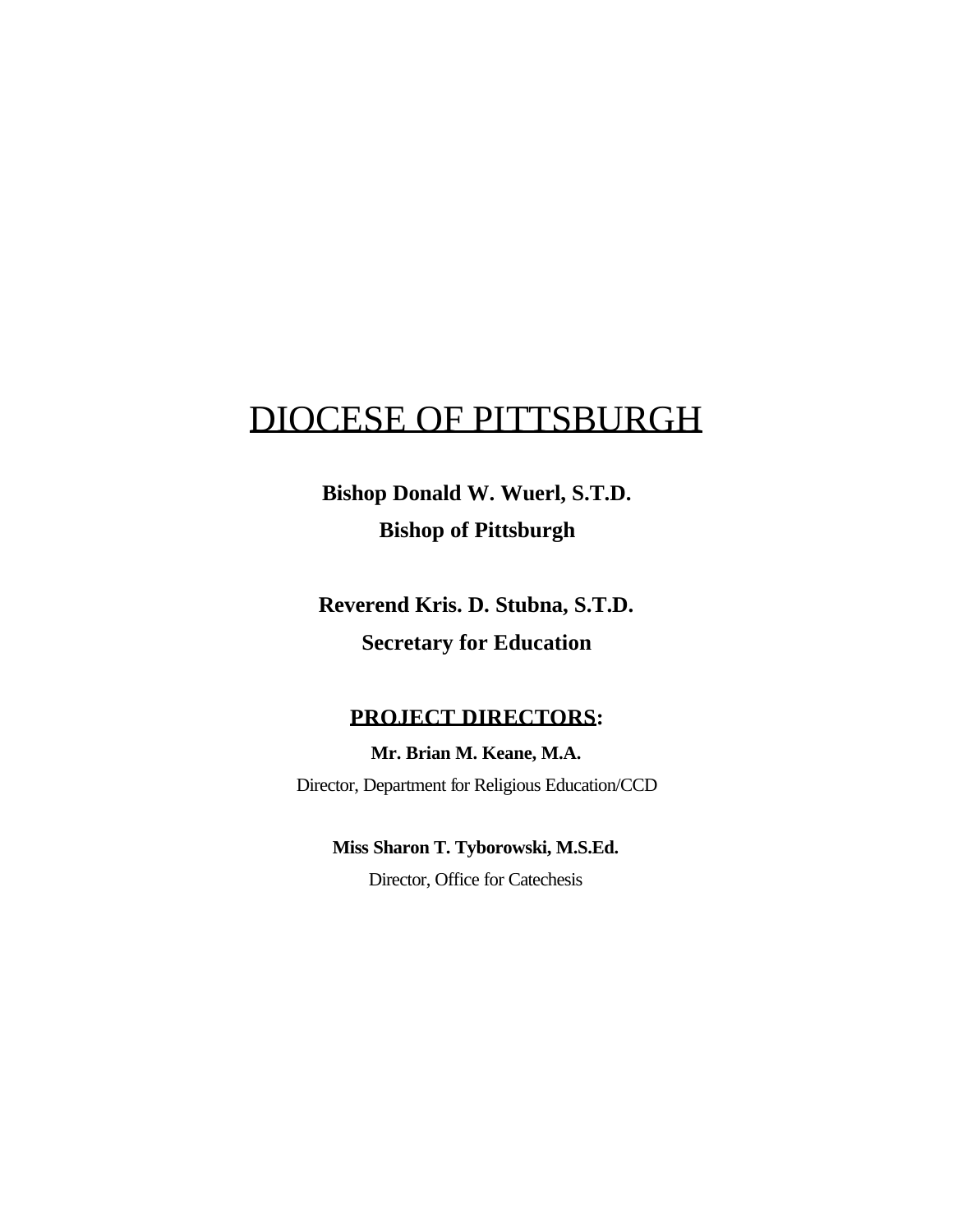## **THE PROJECT**

## **CHARGE**

In 1992, the Department for Religious Education/CCD was charged with the task of developing a curriculum for parish catechetical programs (CCD)-preschool through grade eight. The development of this curriculum was to complement the one already in place for the parochial schools in the diocese which was implemented in 1987.

## **PREPARATION**

To begin this project, dioceses from across the nation were surveyed regarding catechetical curriculum. The specific request was two-fold: 1) to see if the diocese had developed guidelines for religious education and 2) to see if the diocese would share a copy of its work. Thirty-four dioceses responded by sending copies of their catechetical curriculum materials (see subsequent list).

These documents were studied. Eight were selected for use as primary resources and eight were selected as secondary resources (see subsequent list). Selection of particular curricula as resources resided in the determination that the curriculum had the following qualities:

- Comprehensive in nature.
- Sufficient development and detail in horizontal guidelines, goals and objectives.
- Clarity and consistency in language.
- Degree of practical adaptability and applicability to the specific religious education parish based format.
- Adequate description of overall philosophy and goals of the catechetical mission and of various components and ministries therein.
- Developed description of both the psychological profile and catechetical needs of the child on each level/in each grade.
- Clear articulation of the purpose of the document, of suggested implementation and of expected outcomes.
- Basis in solid theological/methodological/catechetical norms as established by Church teaching and norms.

In addition, each of the major publishers of catechetical materials was contacted and asked to submit the appropriate scope and sequence charts. Great care was given, as well to the examination and study of the Catholic Schools Catechetical Curriculum Guidelines which are already in place in the Diocese of Pittsburgh.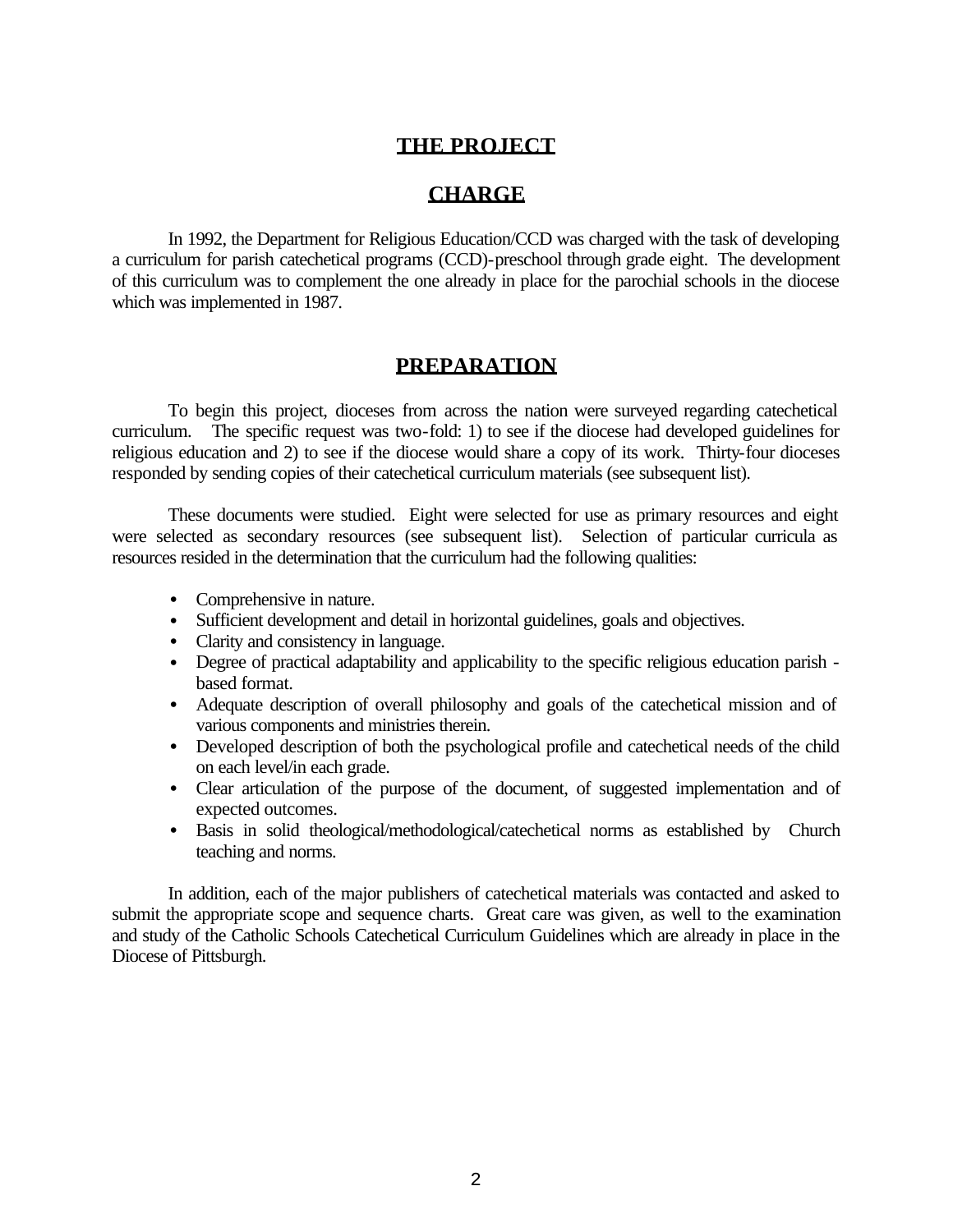Other resources for this project were the major catechetical documents of the Church, namely: The General Catechetical Directory, The National Catechetical Directory, The Catechism of the Catholic Church, The Teaching of Christ, and The Sacraments of Initiation Policies for The Diocese of Pittsburgh.

## **FORMATION OF COMMITTEE**

In September of 1992, a Plenary Committee was identified (see subsequent list). The committee was given the overall charge to develop the curriculum guidelines under the direction of Mr. Brian Keane, the Director of the Department for Religious Education/CCD. These guidelines would include:

- An overall introduction.
- A profile of the child on each level.
- Learner based objectives.
- Content focus on the four aims of catechesis (message, community, worship, and service) for each grade level.
- Concepts for review.
- Prayers.
- Scripture references.
- Vocabulary.

The Plenary Committee divided itself into grade-level sub-committees to begin the detailed work. Some sub-committees worked on the introductory information, others on specific grade level curricula - preschool through grade six curricula, junior high curricula, curricula for sacramental preparation, and the profile of the child.

For each grade, the message portion of the curriculum is provided in declarative statements. This component outlines in specific terms the Church teaching which the students are expected to know at the completion of each catechetical level/grade. The community, worship, and service portions are written in affective terms. This information is geared toward developing the whole child (an education of the mind, heart, and soul).

The profile of the child was developed to provide background for the catechist. A description is provided of the child at each level which includes the following components: faith, physical, social/emotional, and cognitive development. Notes are provided for the catechist at the beginning of each profile section suggesting how the catechist can appropriately foster such development in the catechetical setting. For a variety of reasons, children of mixed ages are often found in each grade level. As a result, general profiles of the child are also provided at each major level: primary, intermediate, junior high. A rationale for the importance of background considerations is provided in the Guidelines article that follows, as well as in the background for catechist section.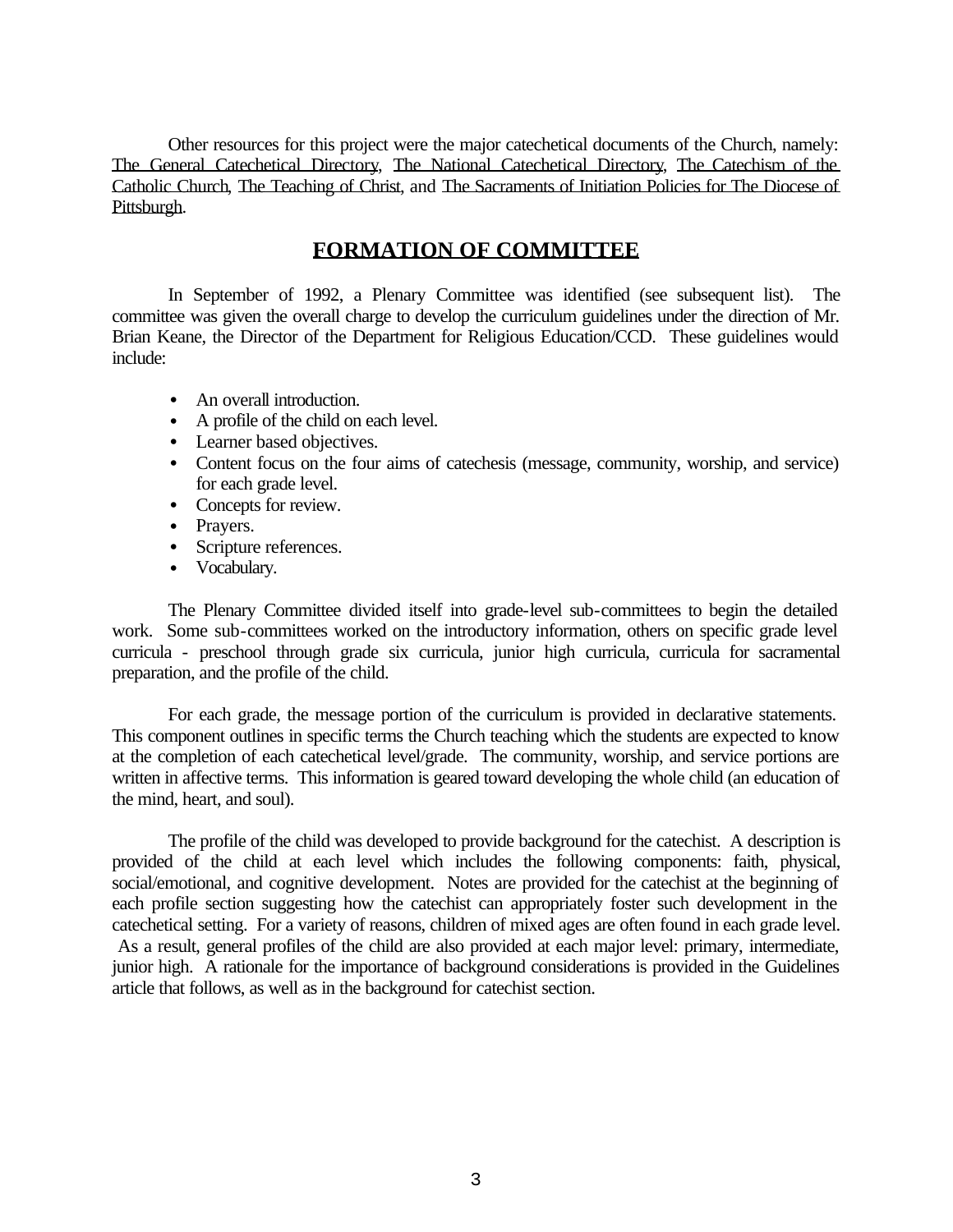As this project unfolded, there was ongoing consultation with curriculum experts, as well as with special needs resource personnel. Attention was given to the cultural diversity which constitutes this local Church. The section on Background for Catechists contains an article on specific helps for catechists working with students with disabilities. The Sacraments of Initiation Policies for the Diocese of Pittsburgh were integrated into these curricula guidelines as well.

## **EDITING**

Once the work of the subcommittees was completed, the document was edited to assure theological and catechetical completeness and consistency with regard to grammar, language, length, and style. Miss Sharon Tyborowski, Director for Catechesis was appointed to coordinate this effort. Under her direction, the document was then completely indexed to The General Catechetical Directory, The National Catechetical Directory, The Teaching of Christ (4th edition) and The Catechism of the Catholic Church. These references serve as a resource to the catechist toward adult understanding of the subject matter. Finally, appropriate notations have been made to the intersection of this document with The Sacraments of Initiation Policies for the Diocese of Pittsburgh regarding catechesis for sacraments. Notations have also been made regarding the timely introduction of the Catholic Vision of Love lesson plans within this curriculum in grades five through eight.

Upon completion of the initial editing, the project was submitted to Father Kris Stubna, Secretary for Education for the review process and ultimate approval.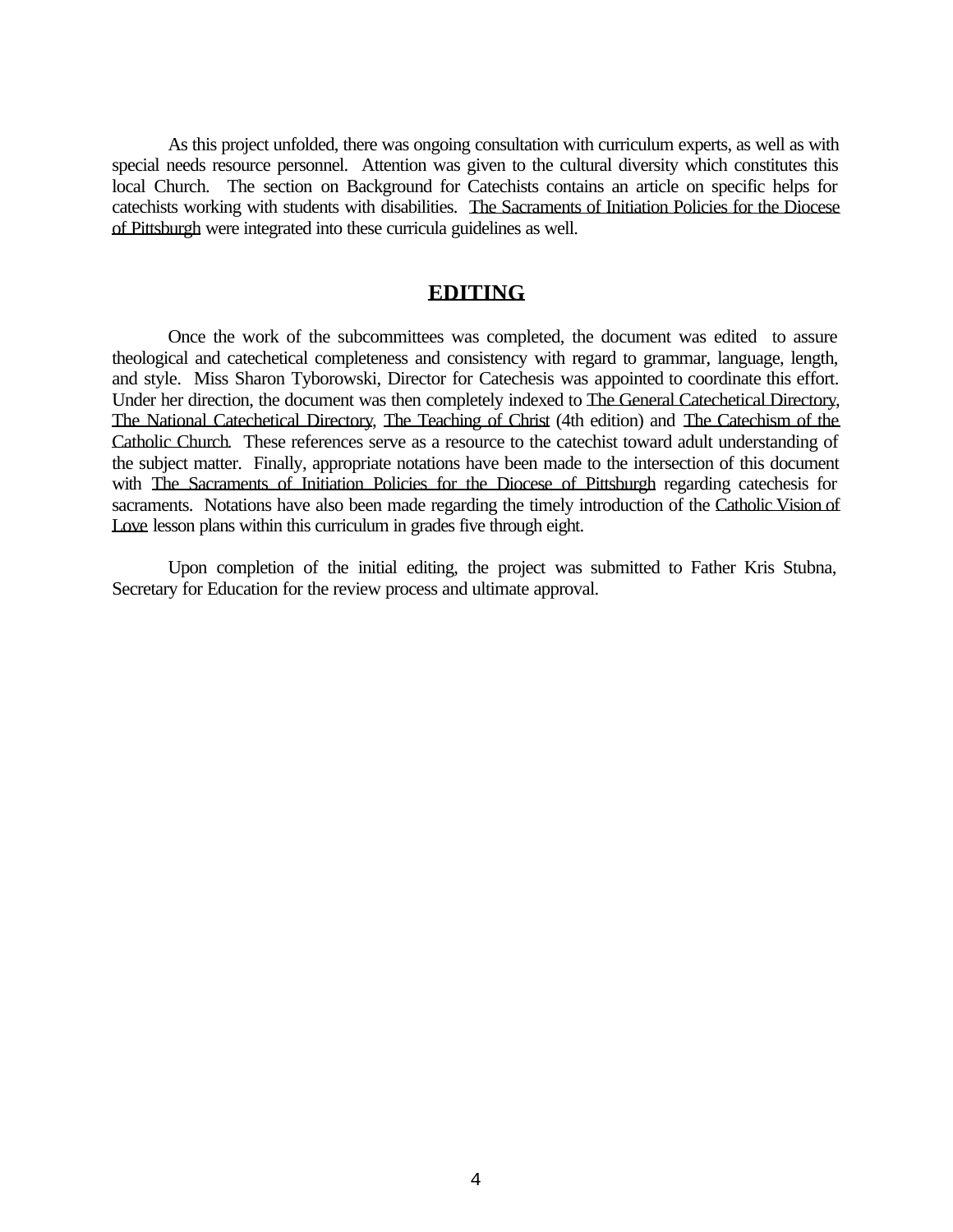## **DIOCESES RESPONDING TO INITIAL SURVEY REGARDING CATECHETICAL CURRICULUM GUIDELINES**

Albany Lansing Atlanta Las Cruces Baltimore Little Rock Bridgeport Metuchen Buffalo Minneapolis-St. Paul Charlotte Mobile Cleveland New Orleans Columbus New York Corpus Christi Orange Des Moines Paterson Dubuque Raleigh Fort Wayne-South Bend Savannah Galveston-Houston Scranton Scranton Scranton Scranton Scranton Scranton Scranton Scranton Scranton Scranton Scranton Scranton Scranton Scranton Scranton Scranton Scranton Scranton Scranton Scranton Scranton Scranton Scrant Gary St. Petersburg Great Falls-Billings Trenton Green Bay Washington Lafayette (Indiana) Wilmington

## **DIOCESAN CURRICULA UTILIZED AS PRIMARY RESOURCES**

Buffalo Little Rock Cleveland (adopted also by Atlanta) New York (adopted by Columbus several other dioceses) Fort Wayne-South Bend Paterson

Washington

## **DIOCESAN CURRICULA UTILIZED AS SECONDARY RESOURCES**

Baltimore Lansing Galveston-Houston **New Orleans** New Orleans Gary Savannah

Corpus Christi Minneapolis-St. Paul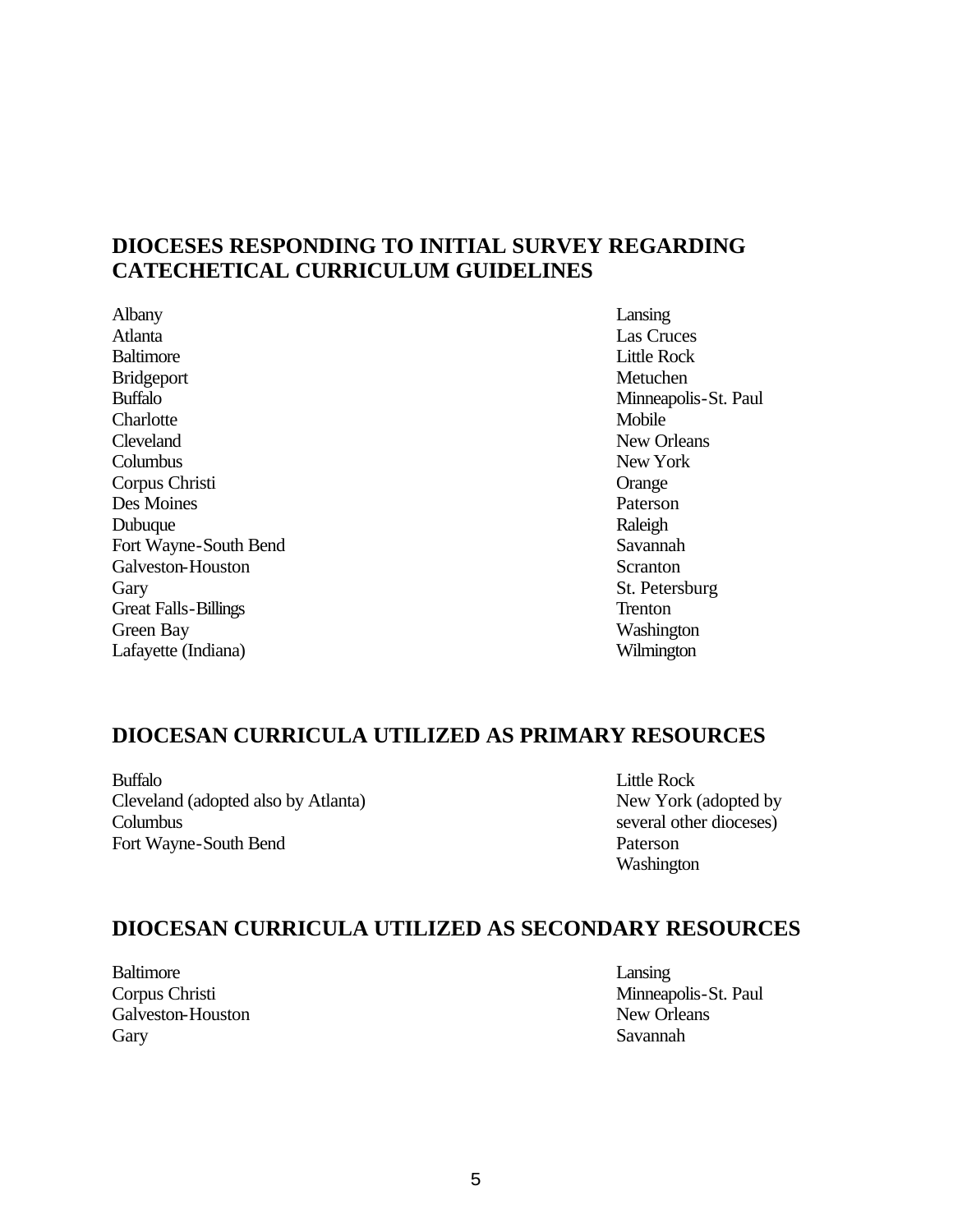## **COMMITTEE**

Mrs. Laetitia Bridges Mrs. Mary Ann Budd Sr. Theresa Codispoti, OSF Sr. Virginia Cummings, OSF Ms. Mary Lou Danieli Rev. Kevin Dominik Ms. Lori Ellis Mrs. Sharon Rodish-Fitzpatrick Mrs. Joyce Gillooly Ms. Phyllis Haney Mrs. Patricia James Mr. Brian Keane Sr. Kathleen Kelly, SSND Mrs. Nancy Kenny Mrs. Judy Kirk

Mrs. Janie LaFrankie Mrs. Eleanor Marshall Mrs. Mary Lou Marshall Ms. Carole Obrokta Mrs. Patricia Ogilvie Mrs. JoAnn Paradise Mrs. Jennifer Rush Mr. Victor Satter Mrs. Margretta Stokes-Tucker Mrs. Barbara Trepal Mrs. Susan Walsh Mrs. Maureen Wood \*(served on committee until diocesan appointment as Director for Family Life & Family Concerns)

## **CONSULTANTS**

#### **Curriculum:**

Mrs. Tootie Betres (Curriculum instructor, Slippery Rock University)

#### **Youth (Particularly) Junior High Needs):**

Mrs. Joyce Gillooly (Director, Office for Youth and Young Adult Ministry)

#### **Persons with Disabilities:**

Ms. Grace Harding (Director, Department for Persons with Disabilities)

### **Special Needs and Cultural Diversity Concerns:**

Mrs. Eleanor Marshall (Director, Office for Persons with Mental Retardation and Special Religious Education)

Mrs. Margretta Stokes-Tucker (Director, Black Catholic Ministries)

#### **Catholic Schools Curriculum:**

Sr. Ursula Kelly, SSND (Consultant for Elementary School Catechesis)

#### **Sacramental Curriculum:**

Rev. M. Eric Diskin (Director, Office for Worship and Office for Evangelization and Christian Initiation)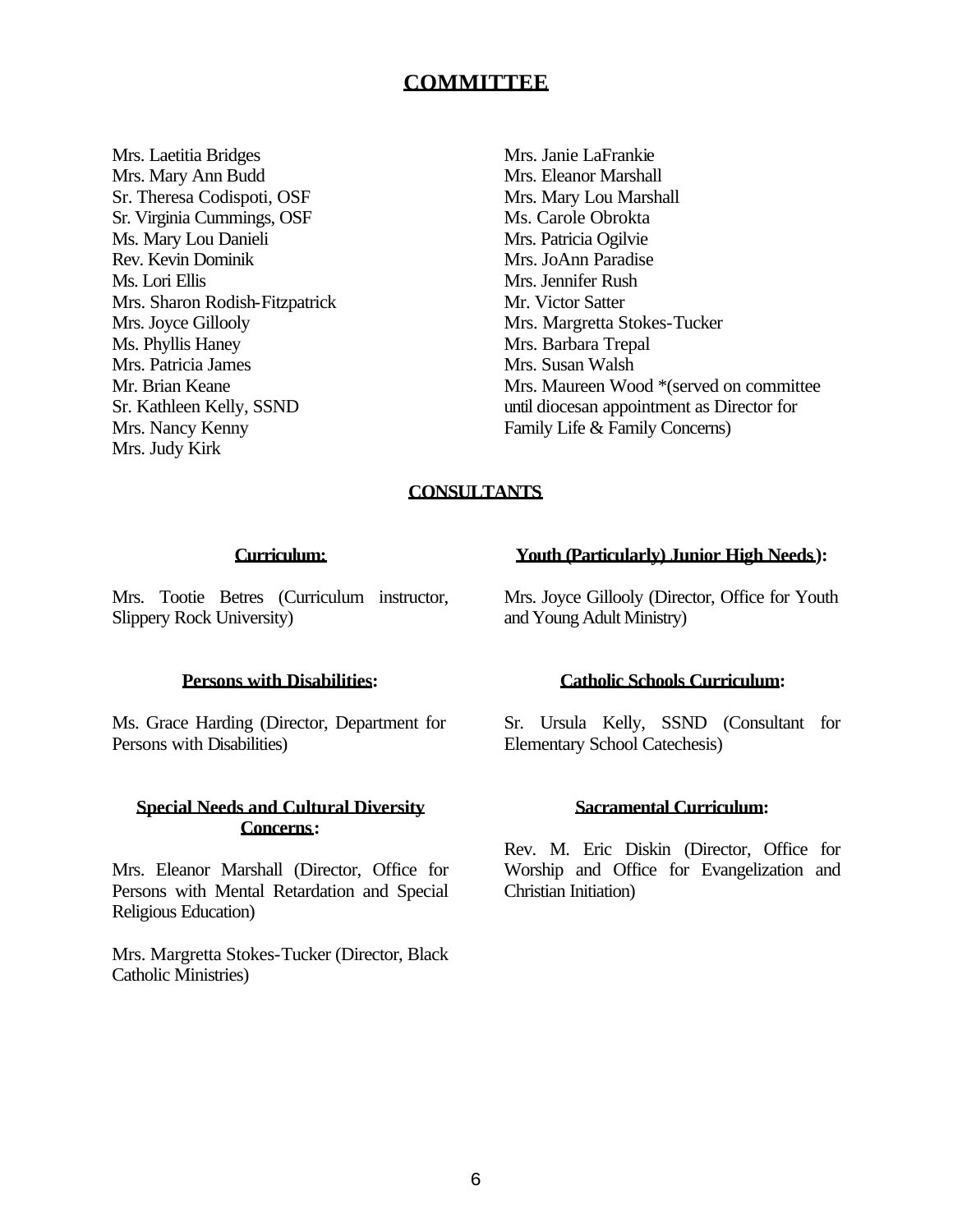#### **REFERENCES**

- **CCC** The Catechism of the Catholic Church. English Translation. United States Catholic Conference (Washington, D.C. 1994) - Libreria Editrice Vaticana.
- **CJC** Code of Canon Law (1983).
- **CVOL** The Catholic Vision of Love. A Curriculum for Christian Education in Sexuality and the Family. Reverend Kris D. Stubna, S.T.D. Our Sunday Visitor Publishing Division (Indiana, 1996).
- **CT** Catechesi Tradendae ("On Catechesis in Our Time"). Apostolic Exhortation. Pope John Paul II (Rome, 1979).
- DV Dei Verbum ("Dogmatic Constitution on Divine Revelation"). Second Vatican Council (Rome, November 18, 1965).
- **EV** Evangelium Vitae ("The Gospel of Life"). Encyclical Letter. Pope John Paul II (Rome, 1995).
- **GCD** General Catechetical Directory. Sacred Congregation for the Clergy (Rome, 1971).
- **GDC** General Directory for Catechesis. Sacred Congregation the Clergy (Rome, 1997).
- **GDSCM** Guidelines for Doctrinally Sound Catechetical Materials. United States Catholic Conference (Washington, D.C., 1990).
- **LG** Lumen Gentium ("Dogmatic Constitution on the Church"). Second Vatican Council (Rome, November 16, 1964).
- **NCD** Sharing the Light of Faith: National Catechetical Directory for Catholics of the United States. Department of Education, United States Catholic Conference (Washington D.C., 1979).
- **NSC** National Statutes for the Catechumenate (USA).
- **RCIA** Rite of Christian Initiation of Adults (1988 edition).
- **SC** Sacrosanctum Concilium ("Constitution on the Sacred Liturgy"). Second Vatican Council (Rome, December 4, 1963).
- **SIP** The Sacraments of Initiation Policies for the Diocese of Pittsburgh (June, 1995).
- **TTOC** The Teaching of Christ. A Catholic Catechism for Adults. Edited by Bishop Donald W. Wuerl, Ronald Lawler, O.F.M. Cap., Thomas Comerford Lawler. Our Sunday Visitor Publishing Division (Indiana, 1995) 4th edition.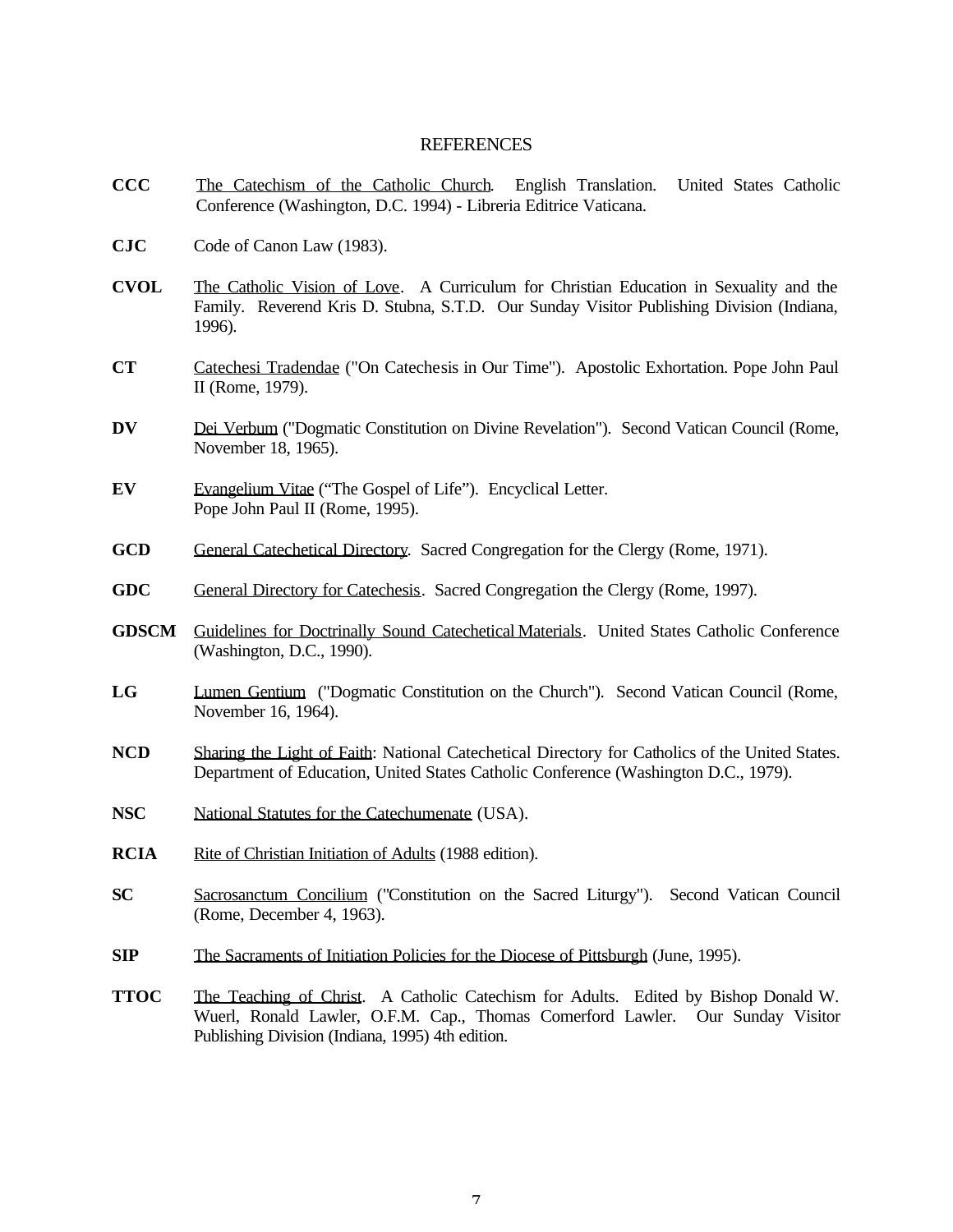## **FOUNDATIONAL PRINCIPLES**

#### **INTRODUCTION**

The purpose of catechesis is to make a person's "faith become living, conscious, and active, through the light of instruction" (Vatican Council II: Decree on the Bishop's Pastoral Office in the Church, 14). In a continuing effort to teach authentically the Gospel, the bishop, assisted at all levels by parents, priests, directors for religious education, and catechists, ensures that catechetical goals and priorities are established by the Church community, that the necessary structures exist, and that appropriate programs are designated, carried out, and evaluated (NCD #218, CCC #5, CCC -Apostolic Constitution p. 5 #3).

#### **PHILOSOPHY OF THE DOCUMENT**

Catechesis speaks to the totality of the Church's efforts to make disciples of all people, to help them "believe that Jesus is the Son of God so that believing they might have life in his name, and to educate and instruct them in this life, thus building up the body of Christ" (CCC #4; see also CT #1,2). Catechesis imparts the doctrine of the faith in an "organic and systematic way with a view to initiating the learners into the fullness of Christian life" (CCC #5).

In this formative process that begins at birth, parents are given the profound privilege and serious obligation of being the child's first and best teachers of the faith. Most of the religious attitudes and values children acquire come from their parents and the home. The family is the first place where faith is learned, interpreted, and lived. It is the right of all children to have loving parents to support them in their development. "Parents communicate values and attitudes by sharing love for Christ and His Church and each other, by reverently receiving the Eucharist and living in its spirit, and by fostering justice and love in all their relationships" (NCD #212, CCC #2225-6). To help parents in this important responsibility, the Church understands its obligation to support and assist these parents in their family's faith journey.

The Church of Pittsburgh, in an effort to be faithful in its mission to teach, understands that the "aim of catechesis is to put people not only in touch, but in communion, in intimacy with Jesus Christ" (CT #19, CCC #426). This document provides catechetical curriculum guidelines for parents and catechists concerning the religious formation of children preschool through eighth grades in parish religious education programs who attend private and/or public schools.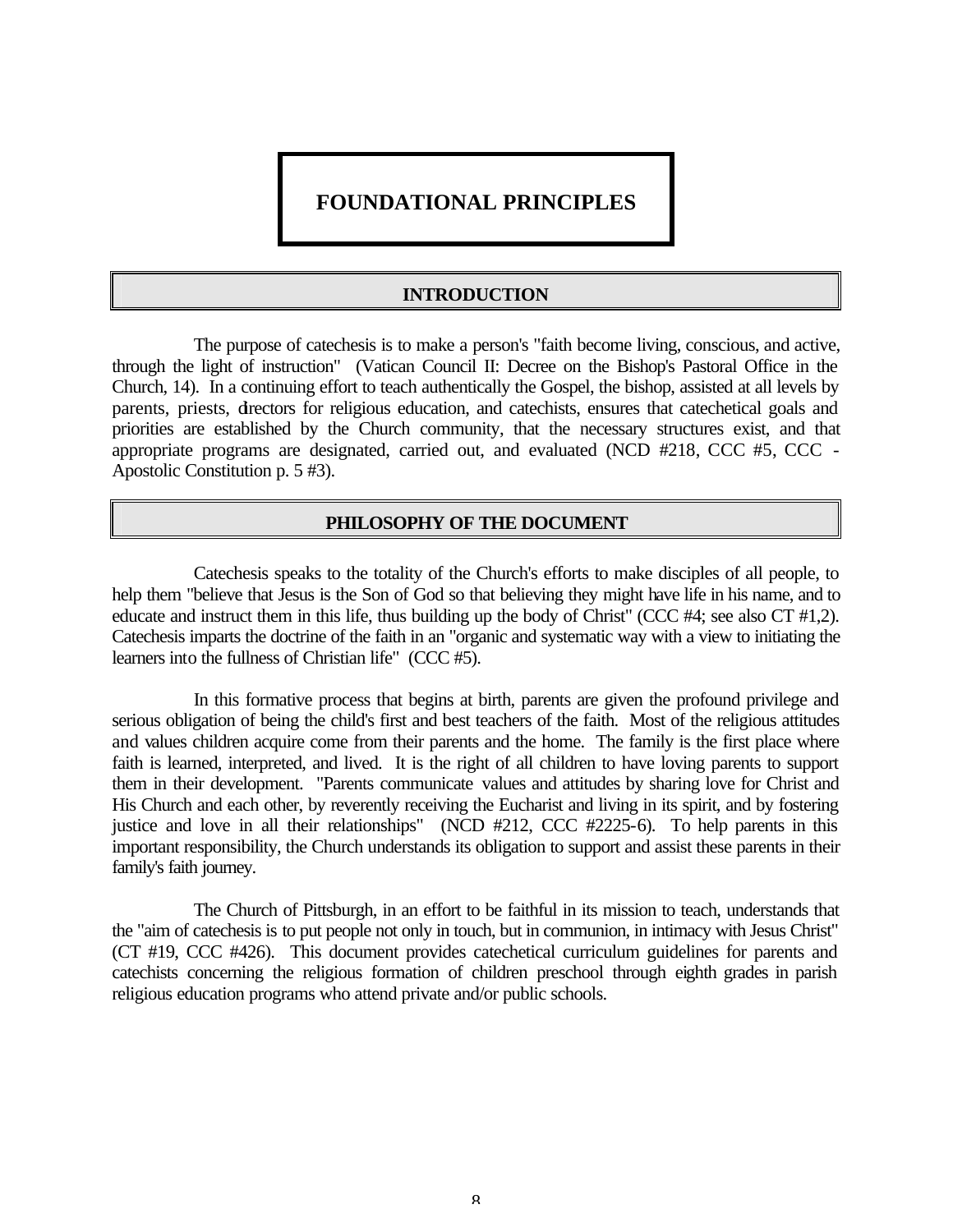These guidelines have been developed in light of the special needs and circumstances of this distinct community within our parishes. Religious education for children who attend private and/or public schools presents special challenges. The limited amount of time for catechesis our children experience in a formal setting maximizes the need for quality catechesis. Faced also with the reality that a number of our children have limited contact with our parish community outside this formal setting, it becomes a matter of extreme importance that they are nurtured in an atmosphere of welcoming and acceptance. Due to family circumstances, children sometimes attend religious education in a parish that is not their worshipping community. This can lead to further isolation and an inability to claim an identity as a Catholic. These children are often enrolled in programs which share physical space with others, whether in a parish or public facility. This can also lead to a sense of non-belonging in their parish community. Finally, their catechists, who have a deep sense of their vocation to this ministry, are often not professionally trained educators. There is a great need, then, to equip these volunteer catechists with the professional skills necessary for classroom management and developmental sensitivities.

To address these particular needs and concerns, parishes have developed various formats for religious education. In addition to the usual classroom setting in a parish school of religion model, other models for catechesis are emerging: family centered catechesis, lectionary-based catechesis, small faith sharing communities, Liturgy of the Word for children, and family neighborhood clusters. These alternative models are being studied closely to determine their effectiveness in fulfilling the catechetical mission.

These guidelines are intended to provide a basic set of expectations for each grade level. It is important to note that these guidelines state the minimal requirements of a student at a particular grade level. Although parish religious education formats vary, it is the expectation of the diocese that by the stated grade level a student would be able to articulate the foundational beliefs expressed.

The National Catechetical Directory offers us an integrated vision of catechesis. "This ministry is trinitarian and christocentric in scope and spirit, consciously emphasizing the mystery of God and the plan of salvation which leads to the Father through the Son, in the Holy Spirit...The most important task of such catechesis is to provide, through the witness of committed adults, an environment in which young people can grow in faith" (NCD #47, CCC #426).

The four dimensions of catechesis provided in the National Catechetical Directory remind us that the formation of a Catholic person is the privilege and responsibility of the entire community. Thus, every religious education program should include:

**THE MINISTRY OF WORD** The source of catechesis, which is also its content, is one: God's word, fully revealed in Jesus Christ and at work in the lives of people exercising their faith under the guidance of the magisterium (GCD #45, CCC #5, CCC #2688). "At the heart of catechesis we find the Person of Jesus of Nazareth" (CT #5). The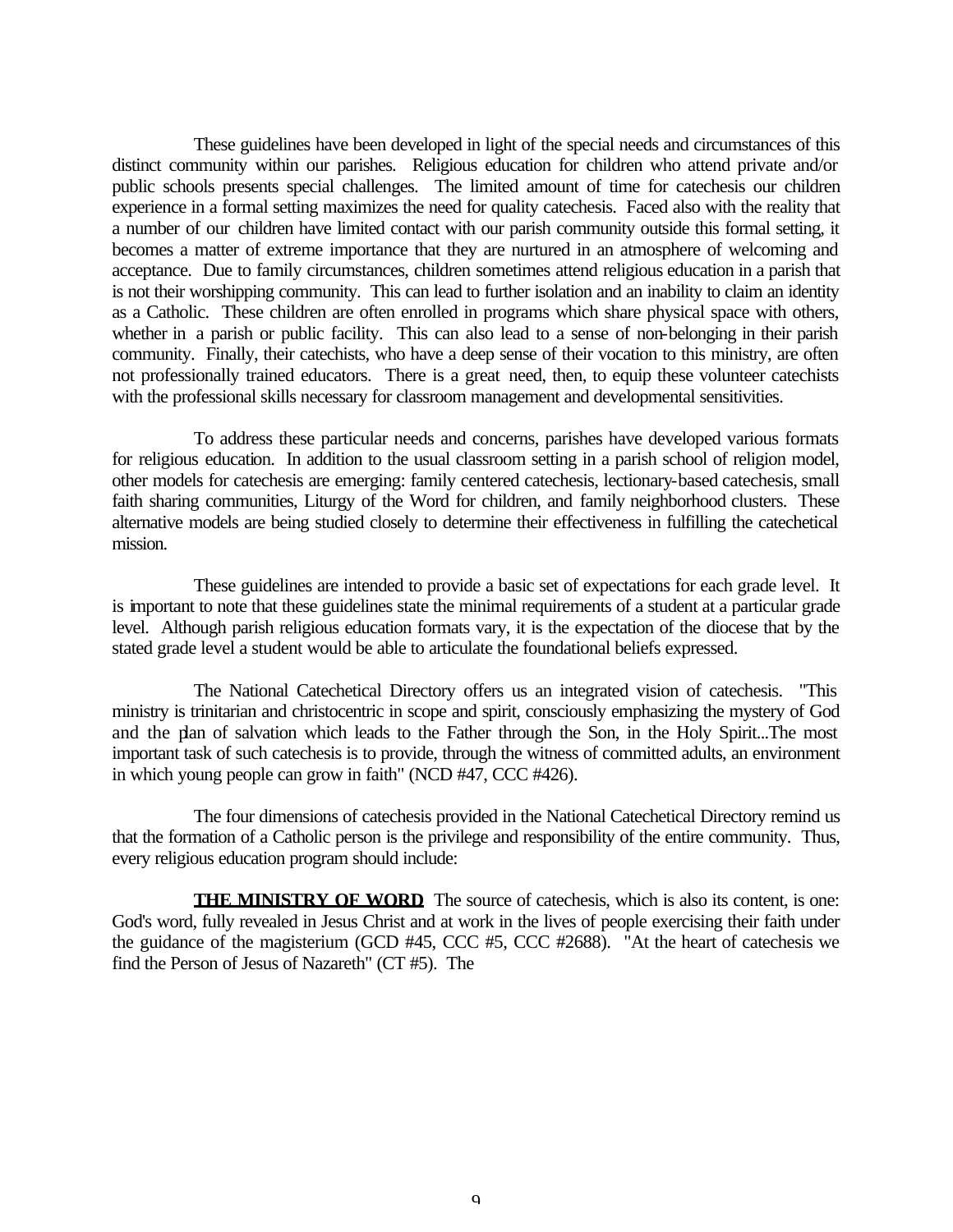primary and essential object of catechesis is the mystery of Christ. The character of catechesis has the two-fold objective of maturing the initial faith and of educating the true disciples of Christ by means of a deeper and more systematic knowledge of the person and mission of our Lord Jesus Christ (CT #19). All good catechesis inspires the disciple to search for even greater knowledge. It is vital to hand on to our children a knowledge of the faith that is reasonable and provides for them a source of meaning for their lives. It must deal with all the essentials in a systematic way.

**THE MINISTRY OF COMMUNITY** "Such a community catechizes its members by its very life and work, giving witness in a multitude of ways to God's love as revealed and communicated to us in Christ" (NCD #45, CCC #7). In the formation of a disciple, the community by its very nature teaches and models what it means to be a follower of Jesus. The community supports a child's faith journey by offering an atmosphere of acceptance and welcome. In public worship the community expresses its desire to become more and more the visible sign of the presence of Jesus in this world. In this family the child sees, and therefore seeks, a love of the Word, a dedication to the life of service, a reverence for the living presence of Jesus Christ in the Eucharist. Practically, a community financially is called to support religious education by providing qualified personnel and resources necessary for teaching the faith. Finally, a community must always be in the process of discernment that calls forth those individuals who are given the authority to teach in the name of the parish, as well as providing the many volunteers it needs for various programs.

**THE MINISTRY OF WORSHIP** "The liturgy and sacraments are the supreme celebration of the paschal mystery. They express the sanctification of human life. As efficacious signs which mediate God's loving, saving power, they accomplish the saving acts which they symbolize" (NCD #44, CCC #1074). Catechesis necessarily flows from and leads to the sacraments, especially the Eucharist which is the "summit toward which all the activity of the Church is directed" and "the font from which all her power flows" (SC 10). The deepening of faith consequently leads one to a more profound appreciation of the sacraments and the need to live a full sacramental life in the Church.

**THE MINISTRY OF SERVICE** "Concern for and ministry to the poor, disadvantaged, helpless and hopeless are signs that the Church is a servant" (NCD #45, CCC #2443-4, 2448). The work of catechesis is to offer the vision that service to our brothers and sisters is not an option of the Christian life, but integral to the Gospel. As the 1971 Synod of Bishops reminded us, "social justice is a constitutive element of the Gospel message." All catechetical activity should include opportunities for serving the Church, at the local, national, and the universal levels, as well as serving the needs of our brothers and sisters everywhere.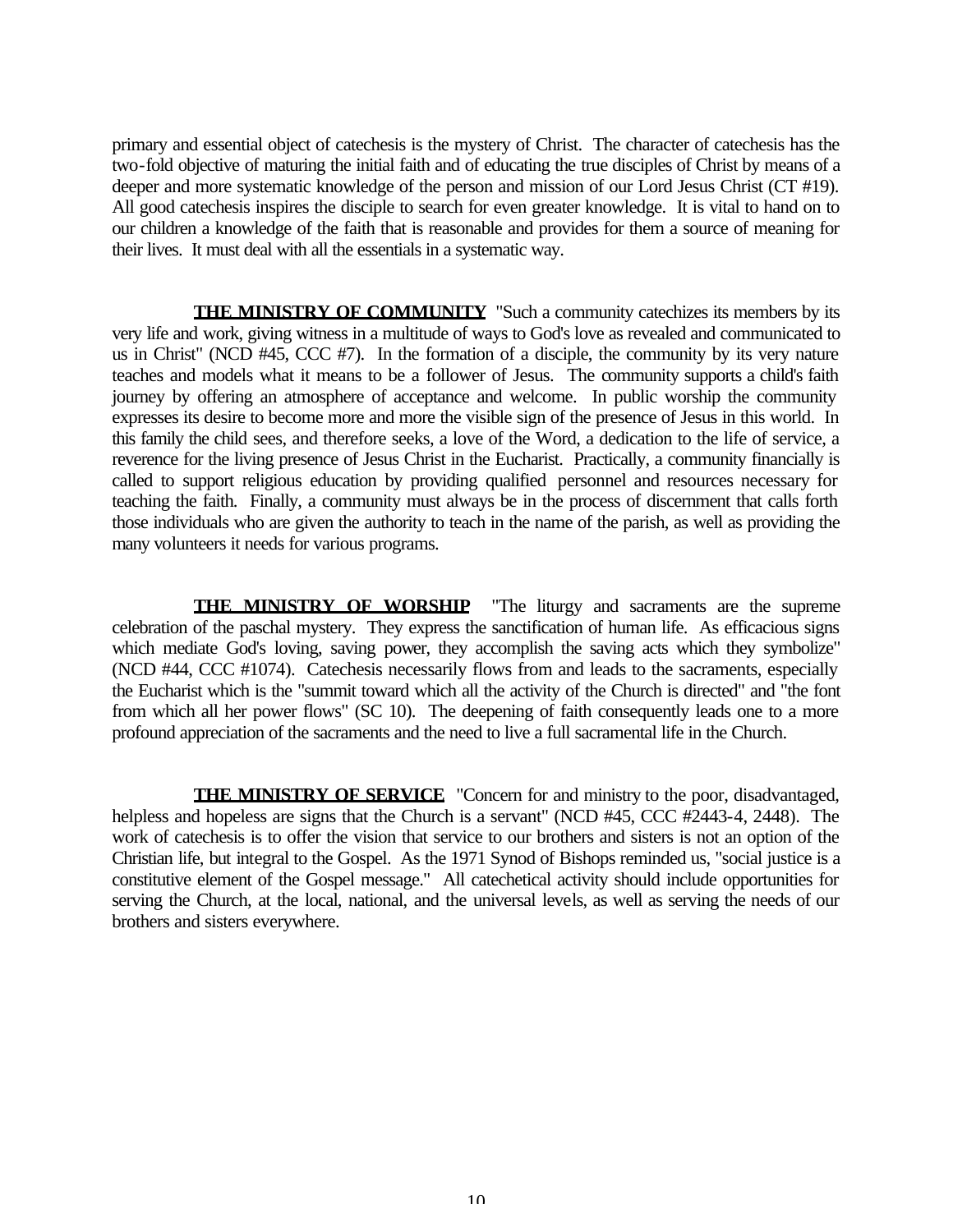#### **CHALLENGES CONFRONTING CATECHESIS**

#### **FAMILY LIFE**

God instituted the human family and endowed it with its fundamental constitution and dignity. "A man and woman united in marriage, together with their children, form a family" (CCC #2202). The Christian family is a communion of persons, a sign and image of the communion of the Father and the Son in the Holy Spirit. As such it has been named "the domestic church" (Lumen Gentium #11), "the privileged community" (CCC #2206) and "the original cell of social life" (CCC #2207). Parents have the first responsibility for the education of their children. As the Catechism of the Catholic Church makes clear: "The role of parents in education is of such importance that it is almost impossible to provide an adequate substitute" (CCC #2221).

A faith filled family, then, is the primary foundation upon which any religious education program must be built. Unfortunately, not all families are aware of the importance of their role as the primary educators of their children. The parish must do all within its power to bring families to this awareness. Especially in light of this role, the parish must recognize that there exists in the world today family structures that include single-parent, extended, or blended families which combine two previous systems into one. As noted in Sharing the Light of Faith, "There is a particularly urgent need for analysis of the current status of the family, the roles of men and woman within the family and society generally, and the alterations brought about by social and economic changes" (NCD #29). Family breakdown, marital tension, poverty, drug or alcohol abuse, financial pressures, illness, death or relocation, and other difficulties can, at least temporarily, weaken a family's ability to nurture faith.

At these times it is important for the parish community and especially the catechists to find effective means of communication with the parents. Parents should be encouraged to take an active part in the everyday religious experience of their children. Opportunities must be presented for the parents to make them more conscious of their role and more effective in fulfilling it. This can happen if the family has an understanding of what is being taught, the methods used in teaching, and the programs available which assist and support the family in its roles. Parents should have a direct role in planning programs for their children "realizing that they have an obligation to catechize according to the teaching authority of the Church" (CCC #2223-2226, 2229; NCD #212).

Statistics indicate that the number of religiously indifferent parents seems to have grown in the United States in recent years and the interaction between parents and children in all spheres has decreased significantly.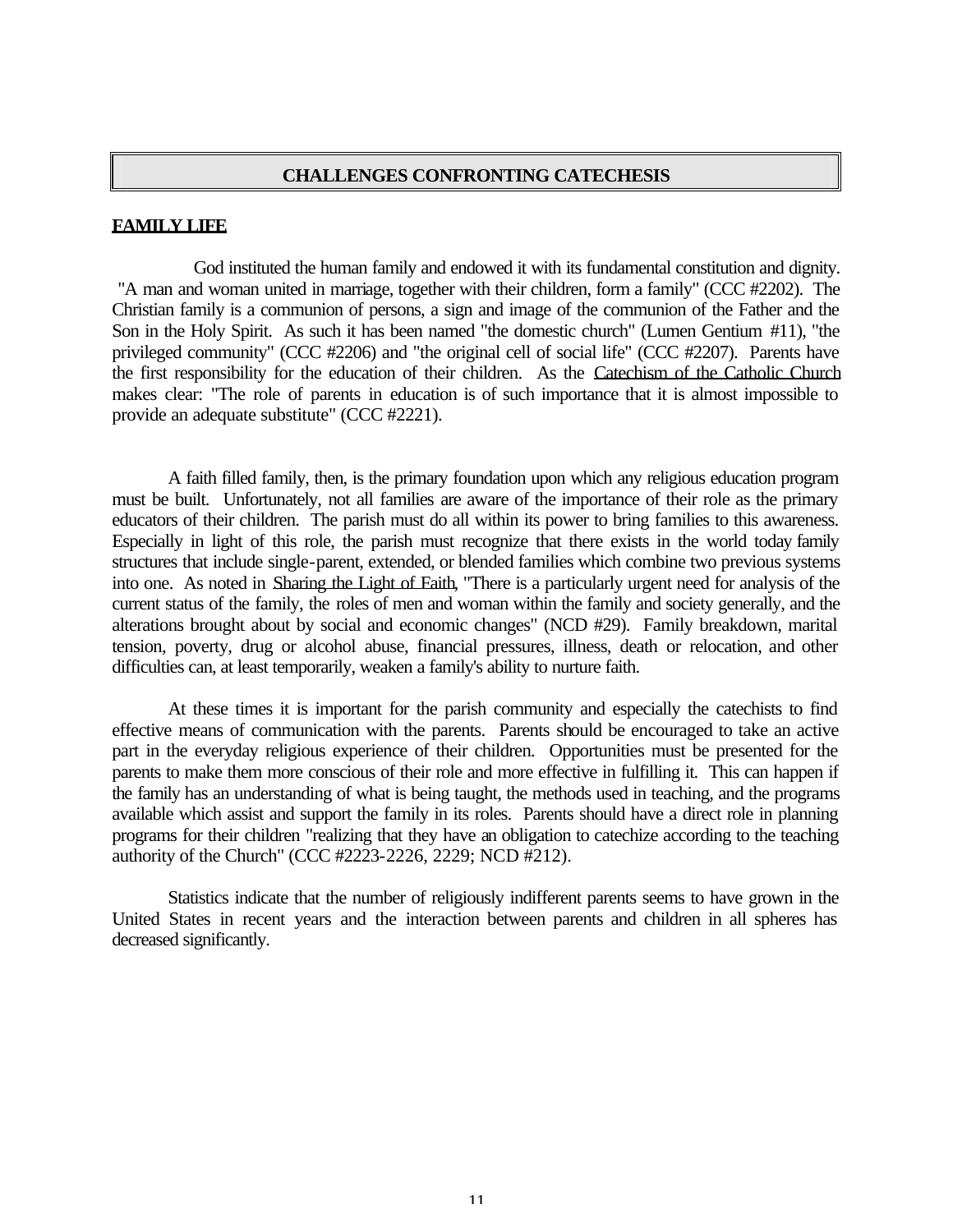In view of the intrinsic importance of parents and family in transmitting cultural and religious attitudes and values, this isolation of infants, children, and youth poses major problems for catechesis....Catechists can at least make parents aware of the problem and its consequences, and encourage as much interaction as possible between them and their children (NCD #197).

#### **CHURCH LIFE**

"At every time and in every place, God draws close to man. He calls man to seek him, to know him, to love him with all his strength. He calls together all ... into the unity of his family, the Church" (CCC #1). As the Second Vatican Council made clear, the deepest vocation of the Church is to draw all God's people into communion and unity in Christ Jesus (LG #51).

The definitive aim of catechesis is "to put people not only in touch but in communion, in intimacy, with Jesus Christ" (CT #5) and with his body, the Church. However, a particular challenge that the Church faces in its catechetical ministry today is the lack of community which exists in the human family. The causes of this problem are many.

The post Vatican II Church is still perceived as a paradox by many believers and even more by non-believers. Believers who react too simplistically are scandalized when they cannot reconcile the human frailty and weakness within the Church with their idealized image. Others at the opposite end of the spectrum, stumble as a result of their education when they allow individual and secular moral views to replace the message of Jesus Christ. Unresolved tensions still exist which have left some at the parish level marginalized, alienated, confused, and apprehensive.

In this environment, it is essential to recall that the General Catechetical Directory understands adult catechesis as the summit of the entire catechetical enterprise (GCD #20). "This is the principal form of catechesis because it is addressed to persons who have the greatest responsibilities and the capacity to live the Christian message in its fully developed form" (CT #43).

Every possible effort must be made to encourage and to facilitate the ongoing task of evangelization and adult education. This is particularly necessary with regard to young adults, those preparing for marriage, and pre- and post-baptismal catechesis with young parents.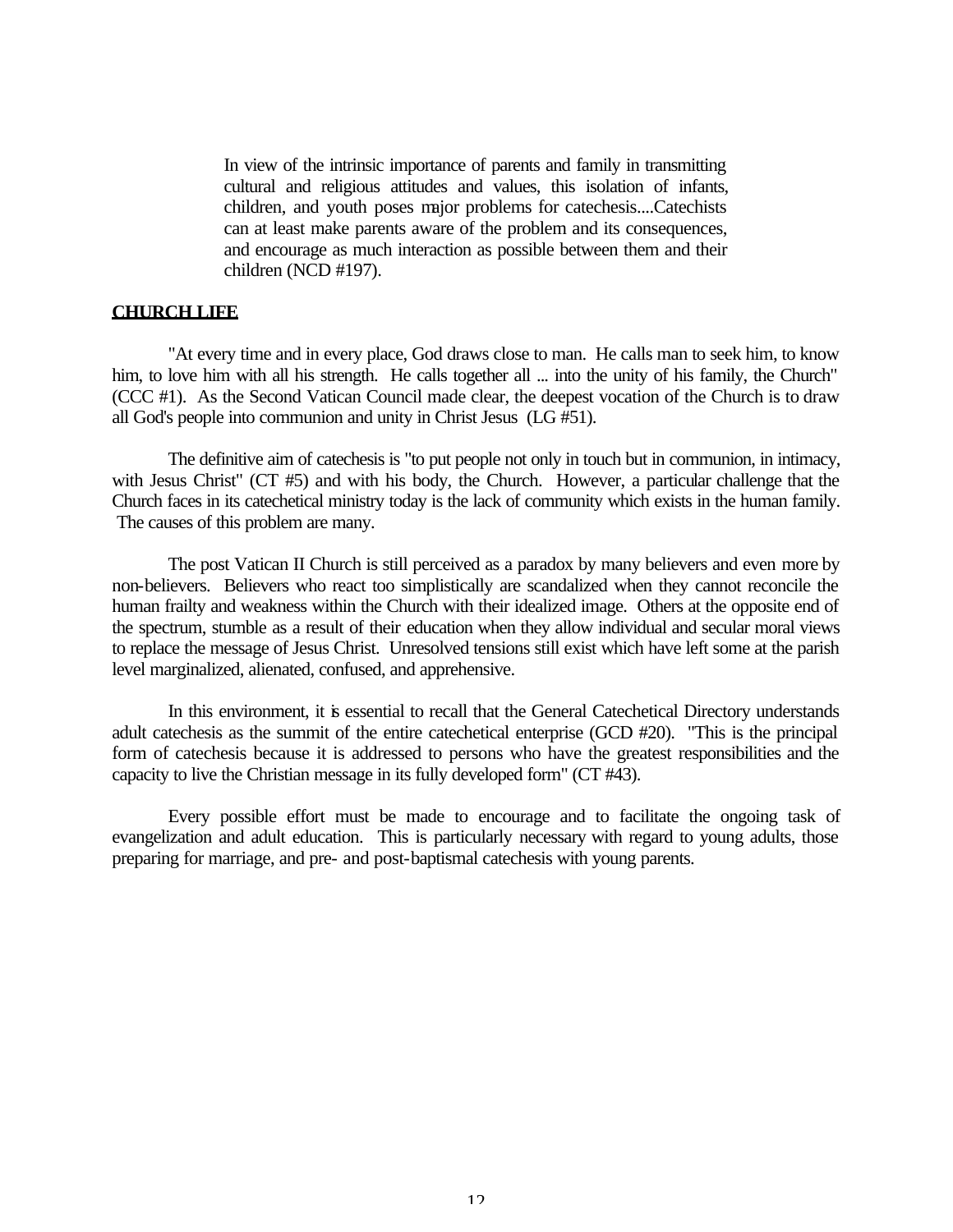#### **COMMUNITY LIFE**

Catechesis continues to be confronted by many challenges emerging from within contemporary society. A growing secularism, an aggrandized personal freedom and egoism, increasing moral relativism, the disarming forces of the media, a growing mobility of peoples which disintegrates family life, a sense of apathy and complacency among some - all these challenges work against the journey toward holiness and unity.

With its ability to produce immediate news from around the globe, the media has desensitized us to the pain of poverty, the anguish of war, or the desperation of those who rely on us for aid. In many instances the media has replaced parents as the primary communicator of values to our children. Television programming, movies, music, and other multi-media sources continue to portray sexual immorality, violence, drug abuse, and alcoholism as an accepted and sometimes sought after part of society.

Computer technology and software have given our children command of a tremendous amount of information with little or no value base. Entertainment has replaced education in the lives of many in our society. All of these issues affect the formation of our children and need to be taken seriously if we truly seek to teach the heart and mind of Jesus. The ability to provide quality catechesis in the face of these realities is a constant challenge. For these reasons, in particular, the presentation and fostering of the Catholic Vision of Love, which includes media literacy and an education to chastity has become a particular integral dimension of parish catechetical programs in our diocese.

## **CATECHESIS AT THE PARISH LEVEL**

#### **THE ROLE OF THE PASTOR**

The bishop has the primary responsibility for catechesis within the diocese. He entrusts pastors with preaching the gospel and sharing in the responsibility of catechesis. In his role as the principal teacher of his local parish community, the pastor must first be sensitive to the needs of the parish. He must challenge his people to live their baptismal call to a lifelong conversion, a lifelong journey in faith (CCC #2033). The pastor needs to be a visible presence, who fosters the vision that religious education is the work of the whole community (CCC #2038). It is his attitude of hospitality and welcome that shapes the hearts and minds of those he shepherds.

Because the pastor may find it impossible to be solely responsible for this work, he must often provide the parish with qualified personnel such as a director for religious education or coordinator for religious education who can assist him in this catechetical work. The pastor empowers all catechists: catechetical administrators, parents, and teachers of the faith in every aspect of the life of the parish (CCC #904, 906). These catechists include those in formal religious education such as the RCIA, the Catechumate for Children, the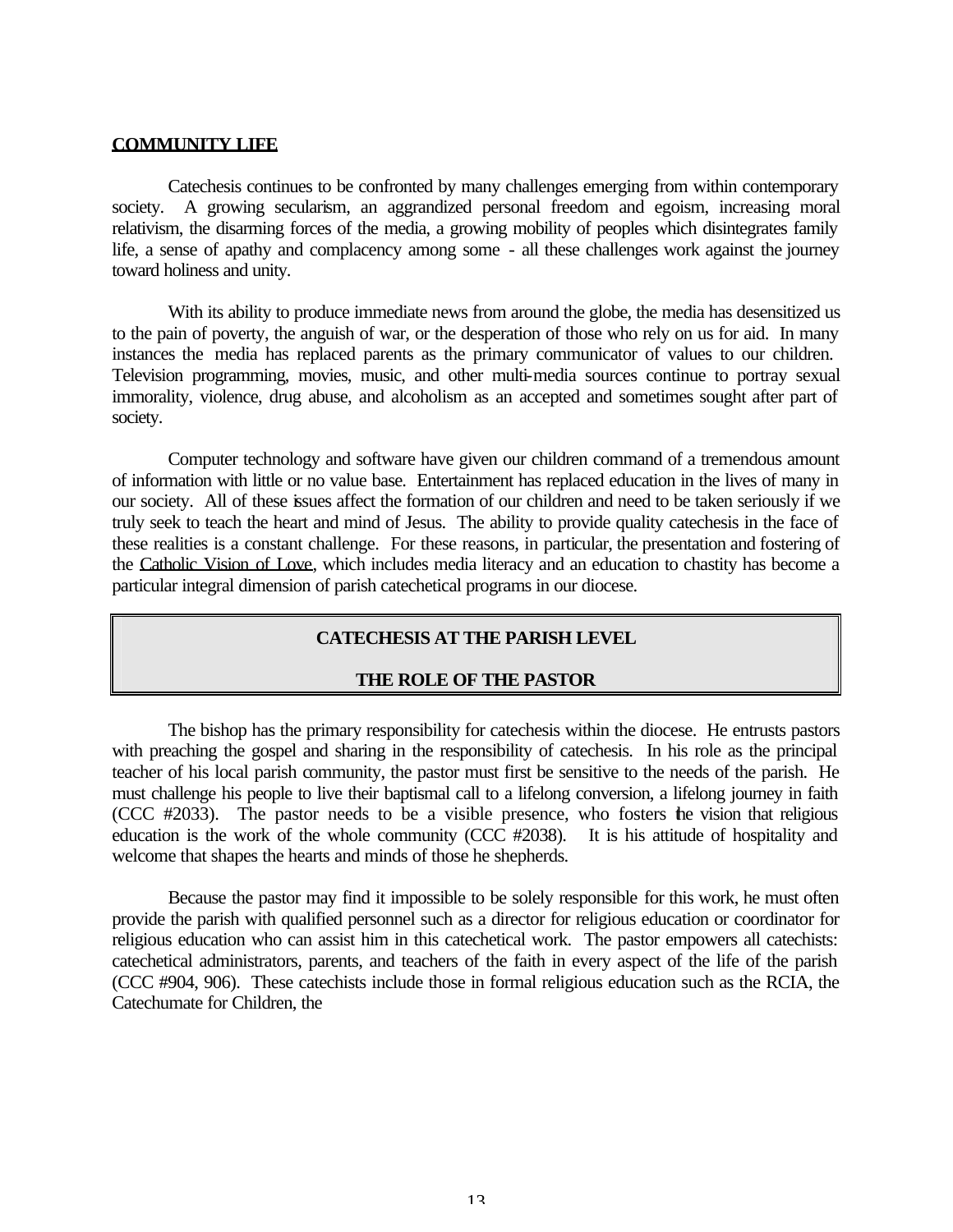formal school setting, the parish school of religion, and those in all other forms of religious education as noted above.

## **THE ROLE OF THE DIRECTOR FOR RELIGIOUS EDUCATION (DRE) OR COORDINATOR FOR RELIGIOUS EDUCATION (CRE)**

The director for religious education (DRE) or coordinator for religious education (CRE) assists the pastor in forming and implementing a vision of religious education for the total community. Some of the responsibilities of the director for religious education or coordinator for religious education can include:

## **ADMINISTRATIVE RESPONSIBILITIES**

- administers the religious education program
- calls and presides over regular and special meetings of the staff of the parish religious education program

## **EDUCATIONAL RESPONSIBILITIES**

\_\_\_\_\_\_\_\_\_\_\_\_\_\_\_\_\_\_\_\_\_\_\_\_\_\_\_\_\_\_\_\_\_\_\_\_\_\_\_\_\_\_\_\_\_\_\_\_\_\_\_\_\_\_\_\_\_\_\_\_\_\_\_\_\_\_\_\_\_\_\_\_\_\_\_\_\_\_

- empowers parents in their role as primary educators of their children through family catechetical and sacramental preparation programs
- raises the consciousness of the entire parish with regard to the ministry of catechesis, the required support of and participants in this ministry, and its particular need for commitment to adult catechesis
- works to provide excellence in the quality of the cate chetical program
- recruits, forms, and supports volunteer catechists, aides, and helpers for various levels of religious education either directly or indirectly
- provides opportunities to deepen the spiritual life of catechists and students
- insures the implementation of all diocesan and Church guidelines and regulations with regard to catechetics

## \_

\_

#### **RESOURCE RESPONSIBILITIES**

\_\_\_\_\_\_\_\_\_\_\_\_\_\_\_\_\_\_\_\_\_\_\_\_\_\_\_\_\_\_\_\_\_\_\_\_\_\_\_\_\_\_\_\_\_\_\_\_\_\_\_\_\_\_\_\_\_\_\_\_\_\_\_\_\_\_\_\_\_\_\_\_\_\_\_\_\_\_

• coordinates the use of effective resources: text materials, reference texts, supplies, audio visuals, and equipment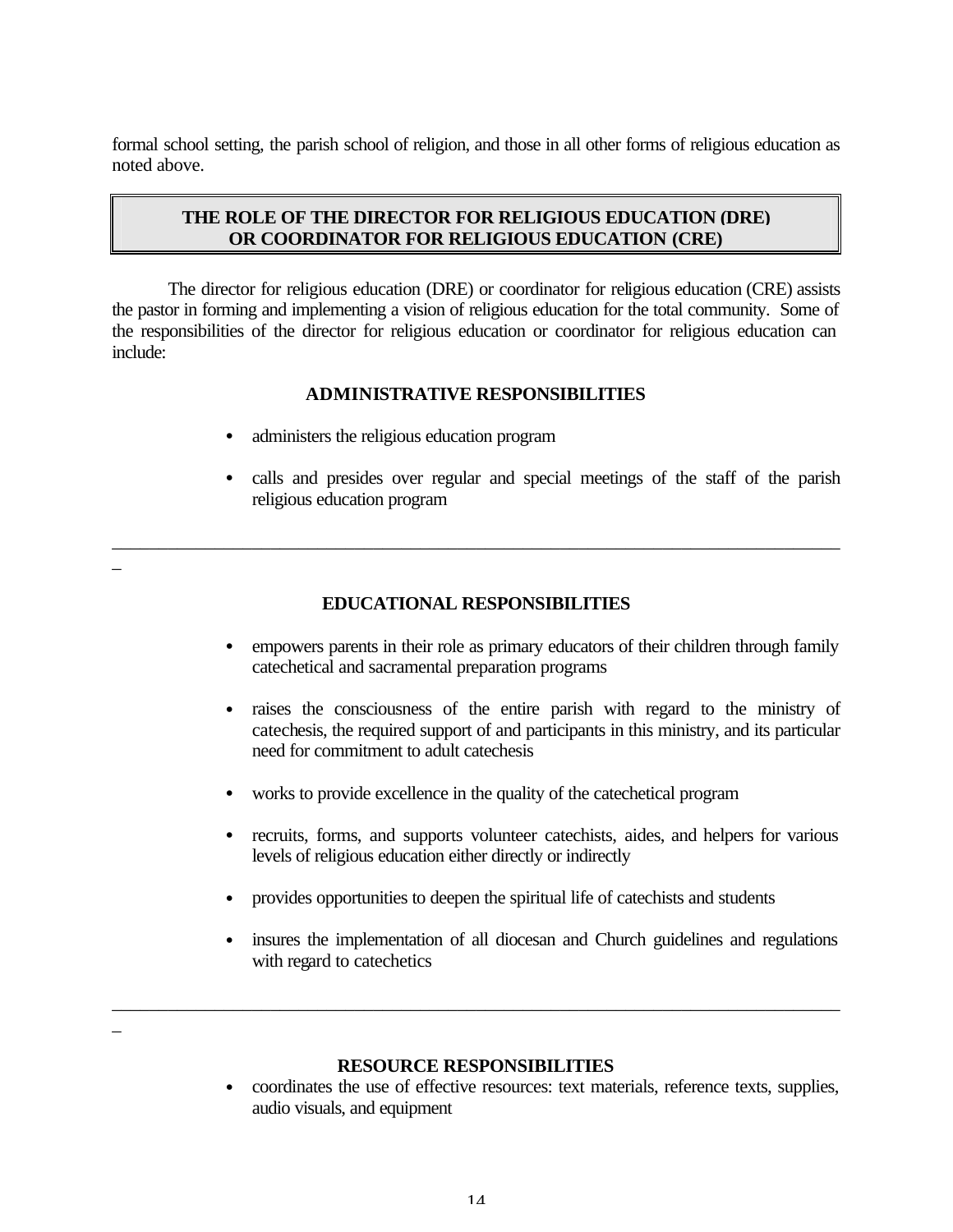- resources the content of programs, implementation of texts, and teaching techniques in cooperation with catechists, other necessary people at the parish level, and the appropriate diocesan offices
- researches and provides guidance for the initiation, direction, and organization of various programs
- advises the Education Committee of the Parish Council

\_

\_

### **SUPERVISORY RESPONSIBILITIES**

\_\_\_\_\_\_\_\_\_\_\_\_\_\_\_\_\_\_\_\_\_\_\_\_\_\_\_\_\_\_\_\_\_\_\_\_\_\_\_\_\_\_\_\_\_\_\_\_\_\_\_\_\_\_\_\_\_\_\_\_\_\_\_\_\_\_\_\_\_\_\_\_\_\_\_\_\_\_

- supervises and evaluates the operation of the programs, personnel, activities, and facilities
- supervises the keeping of records and the work of the religious education office
- sends periodic reports to the appropriate diocesan offices

## **PUBLIC RELATIONS RESPONSIBILITIES**

\_\_\_\_\_\_\_\_\_\_\_\_\_\_\_\_\_\_\_\_\_\_\_\_\_\_\_\_\_\_\_\_\_\_\_\_\_\_\_\_\_\_\_\_\_\_\_\_\_\_\_\_\_\_\_\_\_\_\_\_\_\_\_\_\_\_\_\_\_\_\_\_\_\_\_\_\_\_

- meets regularly and establishes a rapport with the Pastor, and/or his delegate(s), to inform them of matters concerning the parish religious education program and to discuss the same with them
- meets regularly and communicates with the school principal(s), where applicable
- assumes responsibility for promoting good public relations with the local parish organizations, and especially with public schools, in matters pertaining to religious education
- serves as a liaison between the parish and deanery, diocesan, and regional personnel in the area of parish religious education

In many parishes a person who is not a professional director for religious education has been given the catechetical responsibilities in their community. While these dedicated persons are committed to deepening the community's life of faith, they may not have been given the opportunity to develop the professional skills necessary for this essential work. It is the policy of the Diocese of Pittsburgh that every parish staff would include a professional trained director for religious education, to the extent that financial resources allow.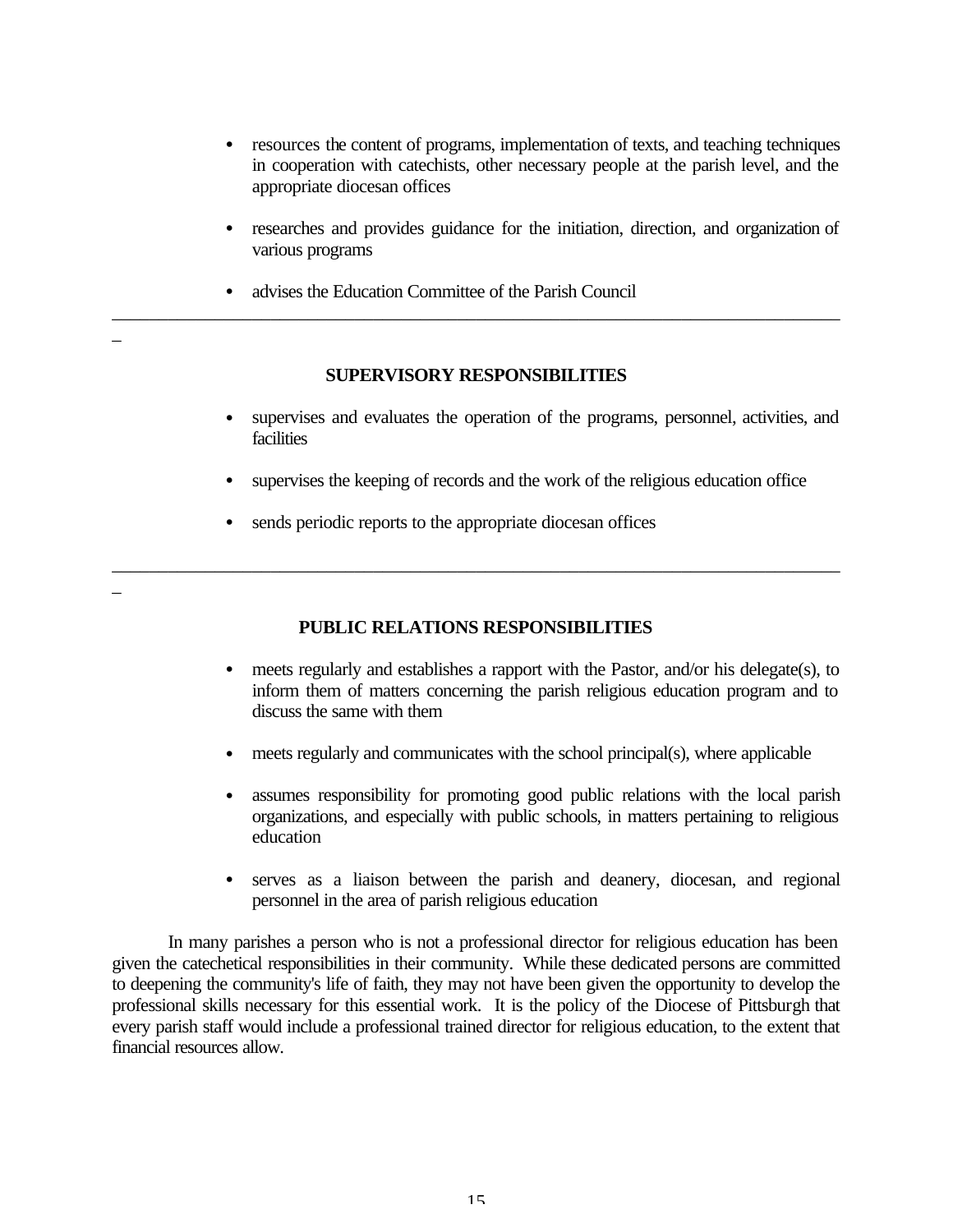#### **THE ROLE OF CATECHIST**

A catechist is anyone who participates formally or informally in a person's religious formation. Some, however, are called to more specific roles.

A catechist who teaches in the name of the Church, however, is one called and commissioned by the Church with a special responsibility. For it is not the catechist who teaches but Christ who teaches in him or her.

"Whatever be the level of his responsibility in the Church, every catechist must constantly endeavor to transmit by his teaching and behavior the teaching and life of Jesus. He will not seek to keep directed towards himself and his personal opinions and attitudes the attention and the consent of the mind and heart of the person he is catechizing. Above all, he will not try to inculcate his personal opinions and options as if they expressed Christ's teaching and the lessons of his life. Every catechist should be able to apply to himself the mysterious words of Jesus: 'My teaching is not mine, but his who sent me.' Saint Paul did this when he was dealing with a question of prime importance: 'I received from the Lord what I also delivered to you.' What assiduous study of the word of God transmitted by the Church's Magisterium, what profound familiarity with Christ and with the Father, what a spirit of prayer, what detachment from self must a catechist have in order that he can say: 'My teaching is not mine!' "  $(CT#6)$ .

A person who is called to teach in the name of the Church is someone who speaks from the depths of their own personal faith journey. This presupposes a deeply spiritual and religious life. A life of prayer, an openness to the Word of God in the Scriptures, an intense love for the Church and her teachings, and a commitment to the Church that includes a full sacramental life are the "pearls of great price" a teacher is called to share with their students.

While these qualities are at the core of a catechist's life, "the summit and center of catechetical formation lies in an aptitude and ability to communicate the Gospel message." A catechist must possess the unambiguous commitment to convey the truths of the faith in a clear and consistent manner (GCD #111). Also needed are the skills necessary to effectively teach the heart and mind of Christ as proclaimed in the teaching of the Church. Training in theology as well as classroom management and pedagogy are essential elements in a catechist's preparation and formation (CCC #906).

Equipped with the necessary skills, a catechist is able to proclaim the Good News with a conviction and joy that can help inform the mind, affect the will, and shape the heart of every student.

**Note: The first reference after each quote designates the source from which the quote was taken. The second reference after the quotes indicates where this same subject is dealt with in the Catechism of the Catholic Church.**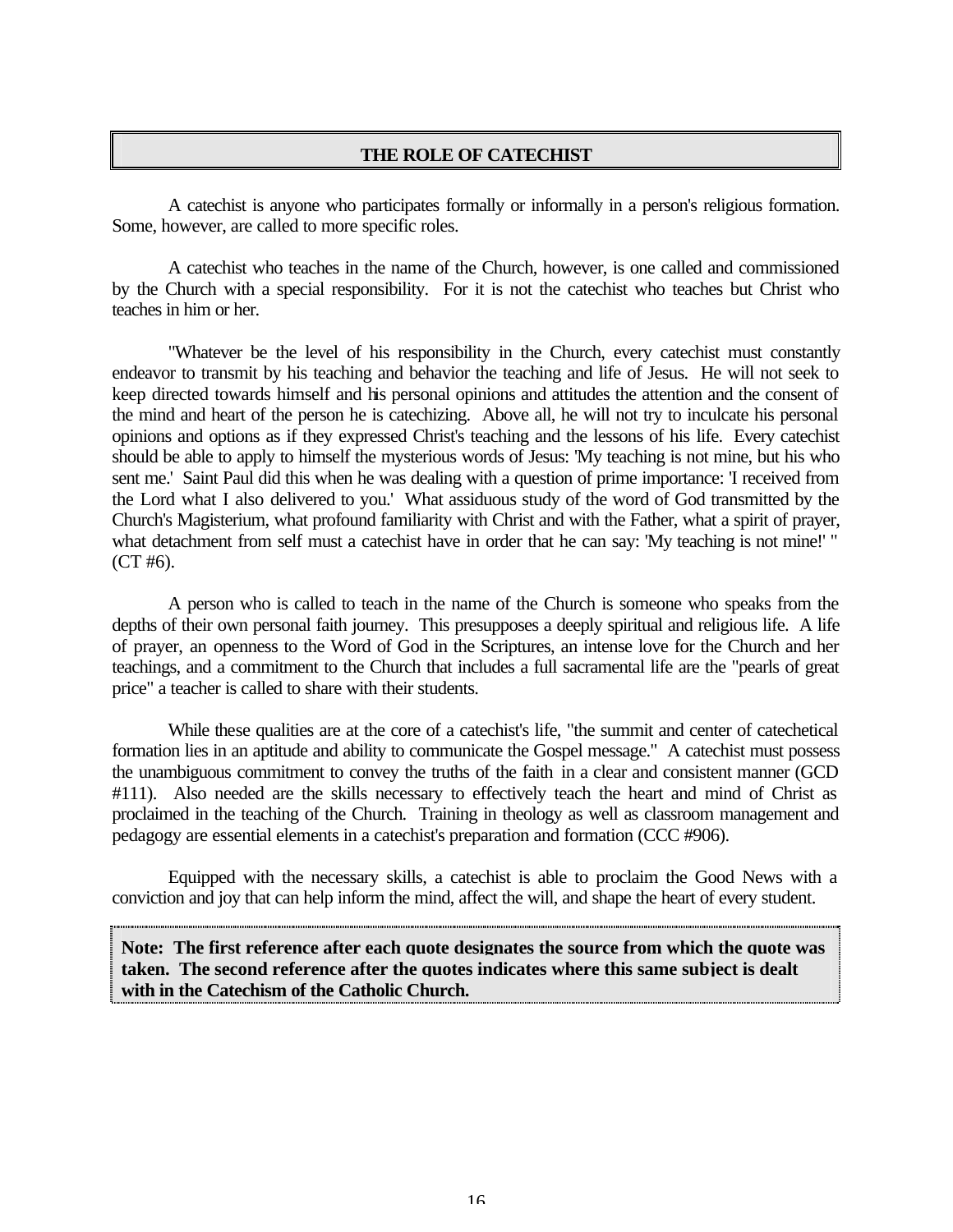## **PRESCHOOL**

**Theme:** Our love for God's gifts and our sense of wonder grow as we become more aware of God's creation. God made each of us someone special. Each of us wonders about ourselves and other living things. ALL people and living things can be signs of God's goodness to us.

GIVEN THE COGNITIVE LEARNING EXPERIENCES DEVELOPING THE MESSAGE - AND THE COMMUNITY, WORSHIP, AND SERVICE COMPONENTS APPROPRIATE FOR PRESCHOOL, STUDENTS WILL DEMONSTRATE AT THE END OF THIS GRADE LEVEL THE FOLLOWING UNDERSTANDINGS:

## **MESSAGE**

- $\bullet\bullet\text{ We become aware of God through nature, people, and events in daily }$ life GCD #45; NCD #55; TTOC pp.32, 33 & 34, 38; CCC #32-34, 41, 51-53, 293.
- $\bullet\bullet\bullet\bullet$  We are grateful to God our loving Father and Creator for all the beautiful gifts He has given us NCD #140; TTOC p.337; CCC #224, 341, 357 & 358.
- $\cdot$  We proclaim and experience the love and care of God NCD #55, 92; TTOC pp.34, 36-37, 59; CCC #301, 303.
- $\cdot$  As a child of God each of us shares God's life in a special way NCD #116; TTOC pp.326, 409; CCC #355, 356.
- $\bullet$  God has something special in life for each of us to do GCD #66 & 78; NCD #177 & 180; TTOC p.316; CCC #2226.
- $\bullet$  God made ALL people of every age, race, culture, and ability NCD #156, 157; TTOC pp.56, 294; CCC #225, 360, 361, 1934.
- $\bullet$  . God made each of us to love Him, and be His child now and always NCD #84, 86; TTOC p.21; CCC #1, 163, 1023.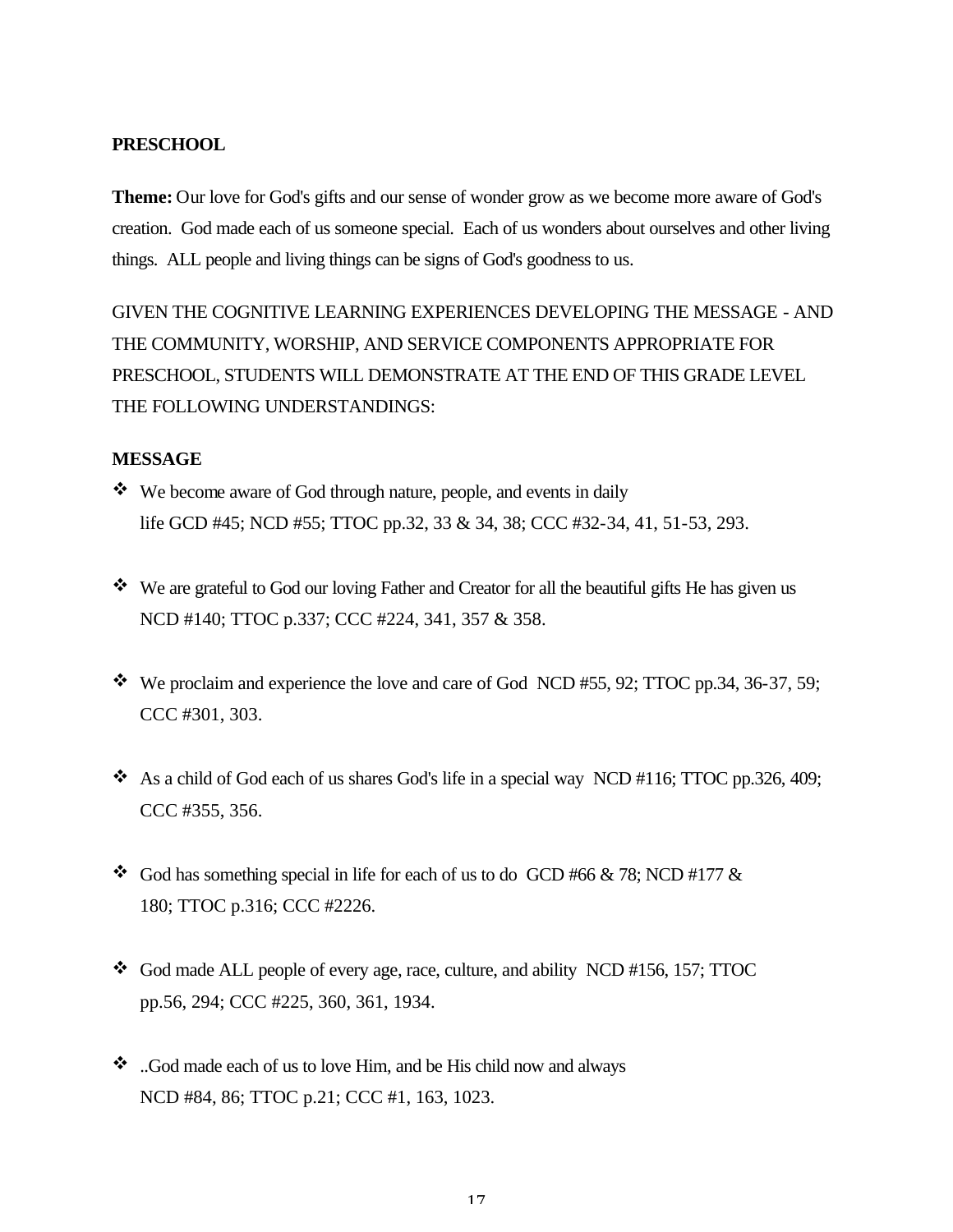- $\bullet$  God has given us the ability to make and do many things NCD #17, 19, 85; TTOC pp.57, 60 & 61; CCC #307, 2427-2428.
- $\bullet$  God created each of us as a helper and co-worker NCD #156, 160; TTOC pp.56 & 57, 60-61; CCC #307, 372-373, 1879, 1931-1932.
- \* Our parents who give us life, love, care, and provide for us are a very special and wonderful gift from God NCD #177; TTOC pp.296, 298, 299-300; CCC #2215.
- $\bullet$  Playmates and classmates are meant to be our friends TTOC pp.56 & 57, 59; CCC #1878, 1879.
- $\text{\textbullet}$  Friends are also gifts from God NCD #102, 158; TTOC p.59; CCC #1878, 1879.
- $\bullet$  God is the maker of the world and of all created things NCD #51; TTOC pp.41, 42-43; CCC #338.
- $\bullet$  God loves us and keeps us in His care at all times NCD #55, 85; TTOC pp.36 & 37; CCC #301, 303, 305.
- $\bullet$  God is all-loving and all-forgiving NCD #124, 125; TTOC pp.36-37, 70-71; CCC #211, 218-221, 733.
- $\mathbf{\hat{P}}$  Prayer is talking to God NCD #140; TTOC p.336; CCC #2559.
- $\ddot{\bullet}$  We are called to pray every day GCD #25; NCD #140; TTOC p.343; CCC #2659, 2660.
- $\ddot{\bullet}$  Jesus listened to and talked to people in a loving way NCD #53, 154; TTOC pp.109 -110; CCC #458, 459.
- $\text{W}$  Mary is the Mother of Jesus NCD #106; TTOC pp.89-90; CCC #495.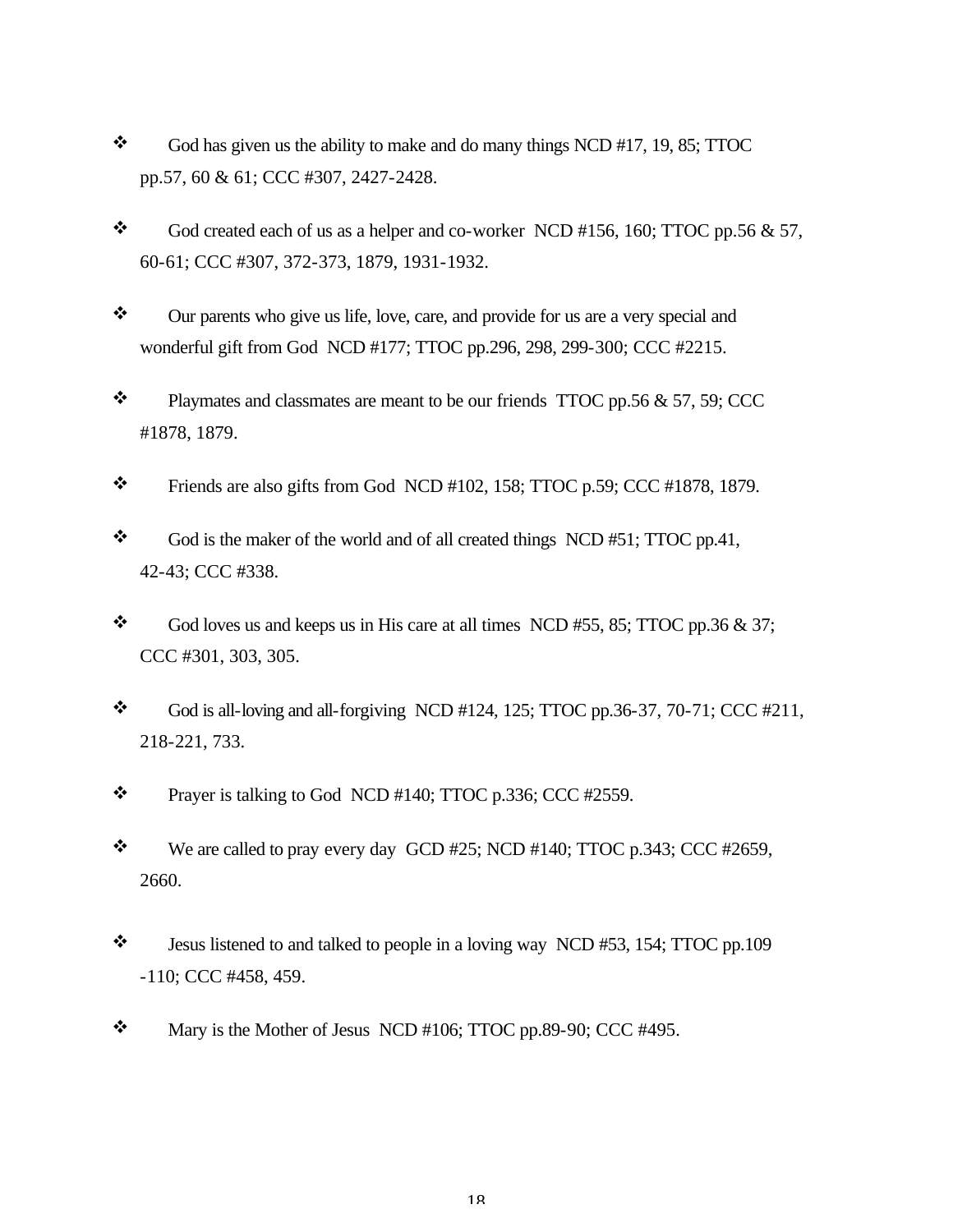v Sacred images, e.g. statues, pictures, crucifix, are reminders of God's presence in our lives NCD #147; TTOC pp.365-366, 499-500; CCC #1667-1668, 1674, 2132.

## **RESPONSE/EXPERIENCE:**

## **COMMUNITY**

- Experience God's love for His people by celebrating feasts, listening to Bible stories, and having conversations about God.
- Experience love and desire to love in return.
- Understand self as someone special.
- Appreciate all living things as good because God made them.
- Value good behavior as something to be imitated.
- Realize God wants us to love people and forgive them.
- Understand that God's presence is experienced through parents and other caring adults.
- Become aware of the Church as a place where God is specially present and different members of God's family gather.
- Understand that Jesus' feelings, e.g. happiness at being welcomed, rejection by friends, sadness over death, are like our own.

## **WORSHIP**

- Value the Bible as a special book that tells us about God's love.
- Participate in prayer through gestures, music, poetry, art, dance, story, and celebration.
- Participate in simple spontaneous prayer and litany-type prayers,
	- e.g. "Thank You, God,"

"I Love You, God,"

"For my family, Lord hear our prayer."

- Experience prayer alone and with others.
- Become aware of the priest as a special person who represents Jesus and leads us in prayer.
- Participate in celebrations for special seasons, Christmas, Easter, Thanksgiving.
- Experience the Mass as a very special celebration of God's people.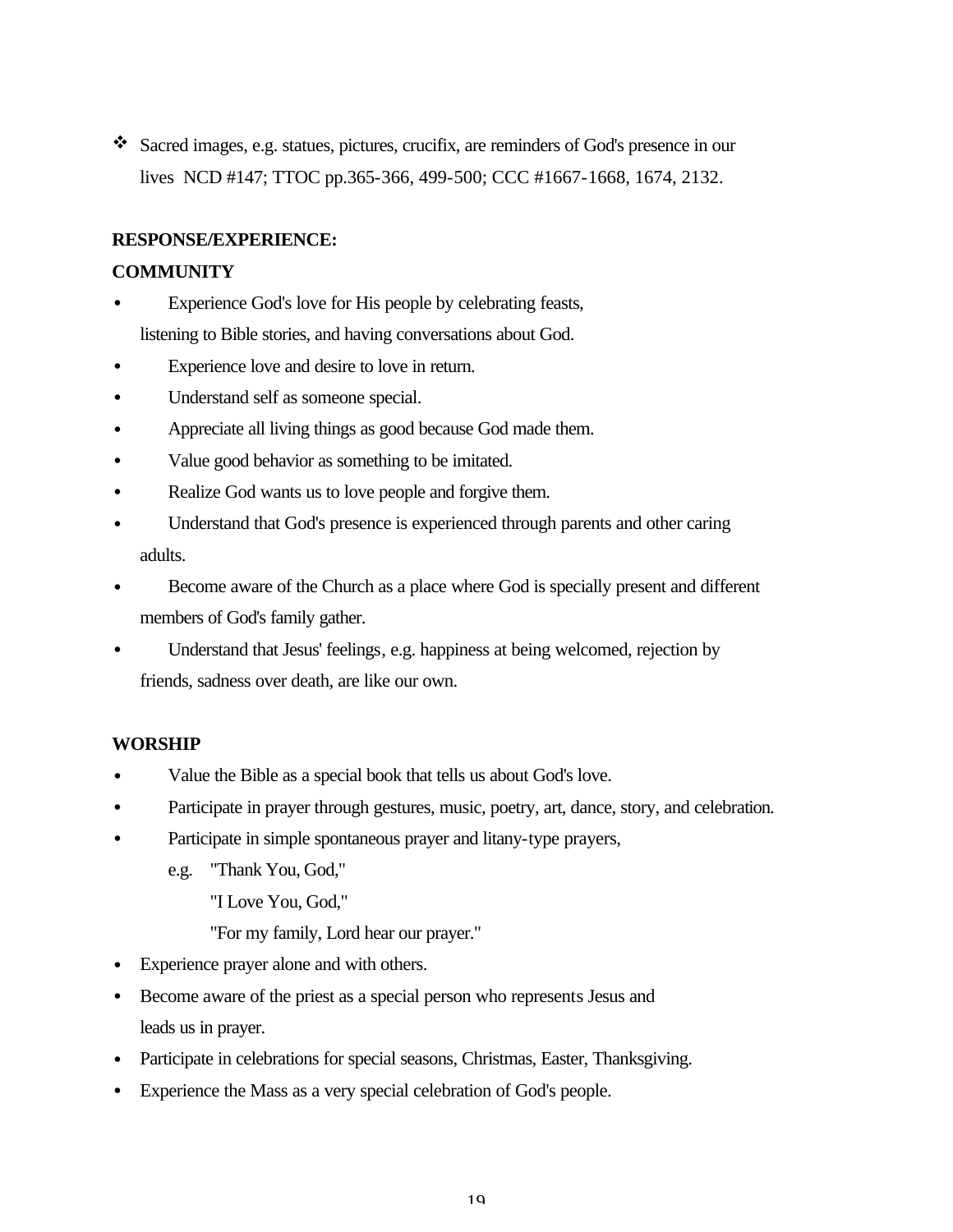## **SERVICE**

- Participate in activities that show we care for the things God made.
- Develop ways to treat friends kindly.
- Explore ways to care for family and friends.
- Become aware of the need to be cooperative and share.
- Participate in activities that are helpful at home and in class.

## **SCRIPTURE FOR YOUR REFERENCE**

| Genesis 1:1-24,31       | Creation                          |
|-------------------------|-----------------------------------|
| Mark 10:14              | Let the children come to Me       |
| Matthew 28:20           | I am always with you              |
| Colossians 3:16b, 17    | Always be thankful.               |
| Luke 2:4-20             | Jesus' Birth and the Visit of the |
|                         | <b>Shepherds</b>                  |
| John $20:1-8$ , $11-16$ | Easter Story                      |

## **STUDENTS SHOULD BE FAMILIAR WITH THE FOLLOWING TERMS**

| <b>Bible</b> | Creator  | God          | prayer       |
|--------------|----------|--------------|--------------|
| celebrate    | crib     | <b>Jesus</b> | priest       |
| Christmas    | crucifix | Joseph       | statue       |
| Church       | Easter   | Mary         | thanksgiving |
| creation     | forgive  | praise       |              |

### **PRAYERS**

Simple prayers, for example: Jesus, I Love You Thank You, God Sign of the Cross Prayer before meals (optional)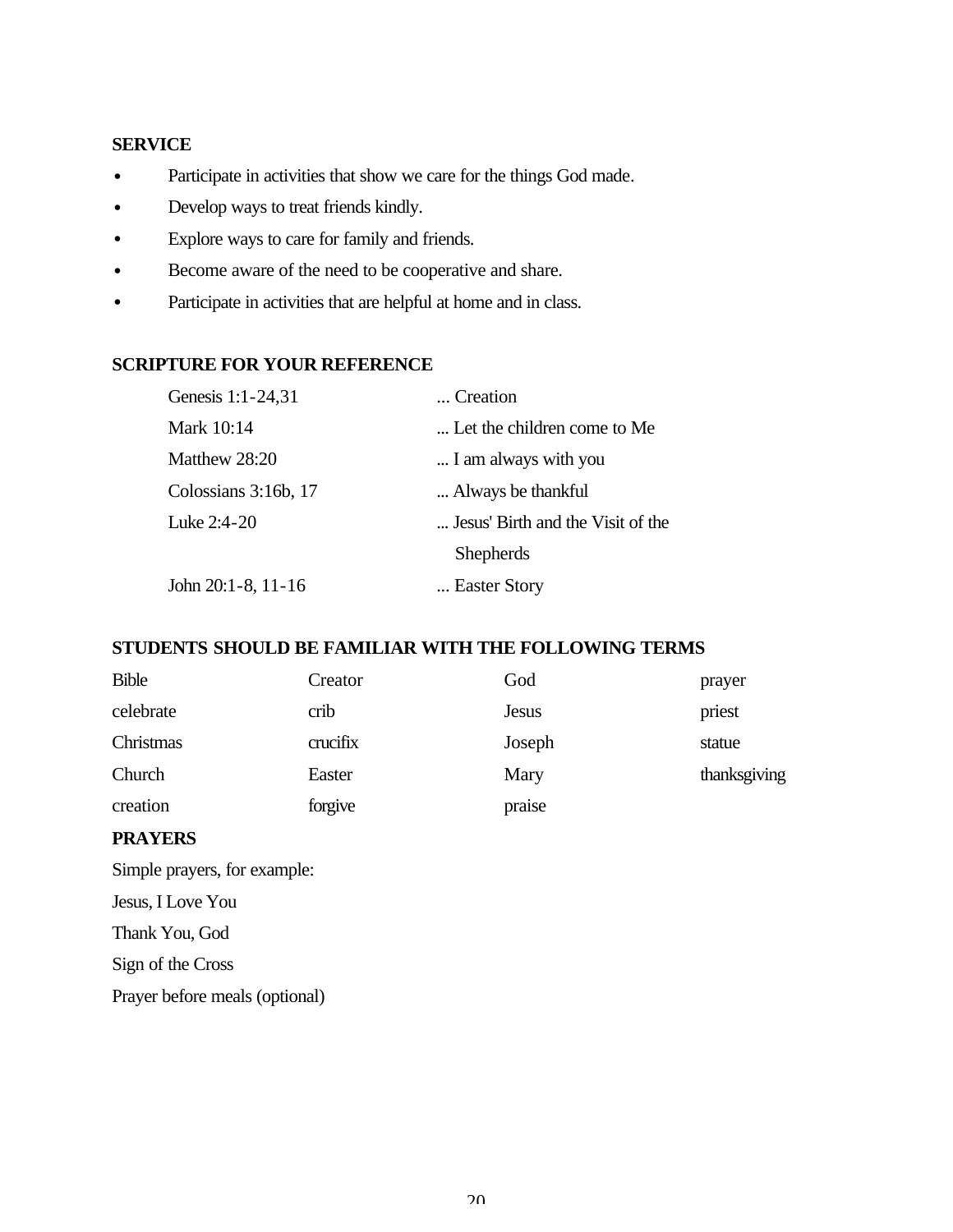## **KINDERGARTEN**

**Theme:** God calls us to celebrate His love for us through His gifts of creation. Jesus reveals God's love for us and teaches us to love God, ourselves and others. We, God's family, continue to build God's Kingdom through our worship and by helping other people.

GIVEN THE COGNITIVE LEARNING EXPERIENCES DEVELOPING THE MESSAGE - AND THE COMMUNITY, WORSHIP, AND SERVICE COMPONENTS APPROPRIATE FOR KINDERGARTEN, STUDENTS WILL DEMONSTRATE AT THE END OF THIS GRADE LEVEL THE FOLLOWING UNDERSTANDINGS:

## **MESSAGE**

- $\bullet$  God is the loving Creator of all things NCD #51; TTOC pp. 41-43; CCC #293, 338.
- $\bullet$  God created each person and loves them as they are NCD #156, 158; TTOC pp.53, 56-57, 294; CCC #357, 1936-1937.
- $\bullet$  God gives us many people to love NCD #102; TTOC p.56; CCC #1878.
- God shows love for us through the love of our parents, friends, priests, brothers or sisters GCD #78, NCD #177 & 180; CCC #2222, 2223, 2226.
- \* God calls us to grow closer to Him each day, to love Him more and more TTOC p.343; CCC #2697.
- $\cdot \cdot$  The Bible is a special book that tells us about God's love NCD #60; TTOC p.485; CCC #104.
- \* Jesus came to teach us to love God, ourselves, and ALL people of every race, age, culture, and ability NCD #90, 91; TTOC pp.24, 109-110, 230-231; CCC #775, 776,1934- 1937.
- \* Jesus is God's Son and He reveals God's love to us NCD #87, 90; TTOC pp. 87-88; CCC #442, 458.
- $\mathbf{\hat{P}}$  We communicate with God through different prayer experiences NCD #140, 141;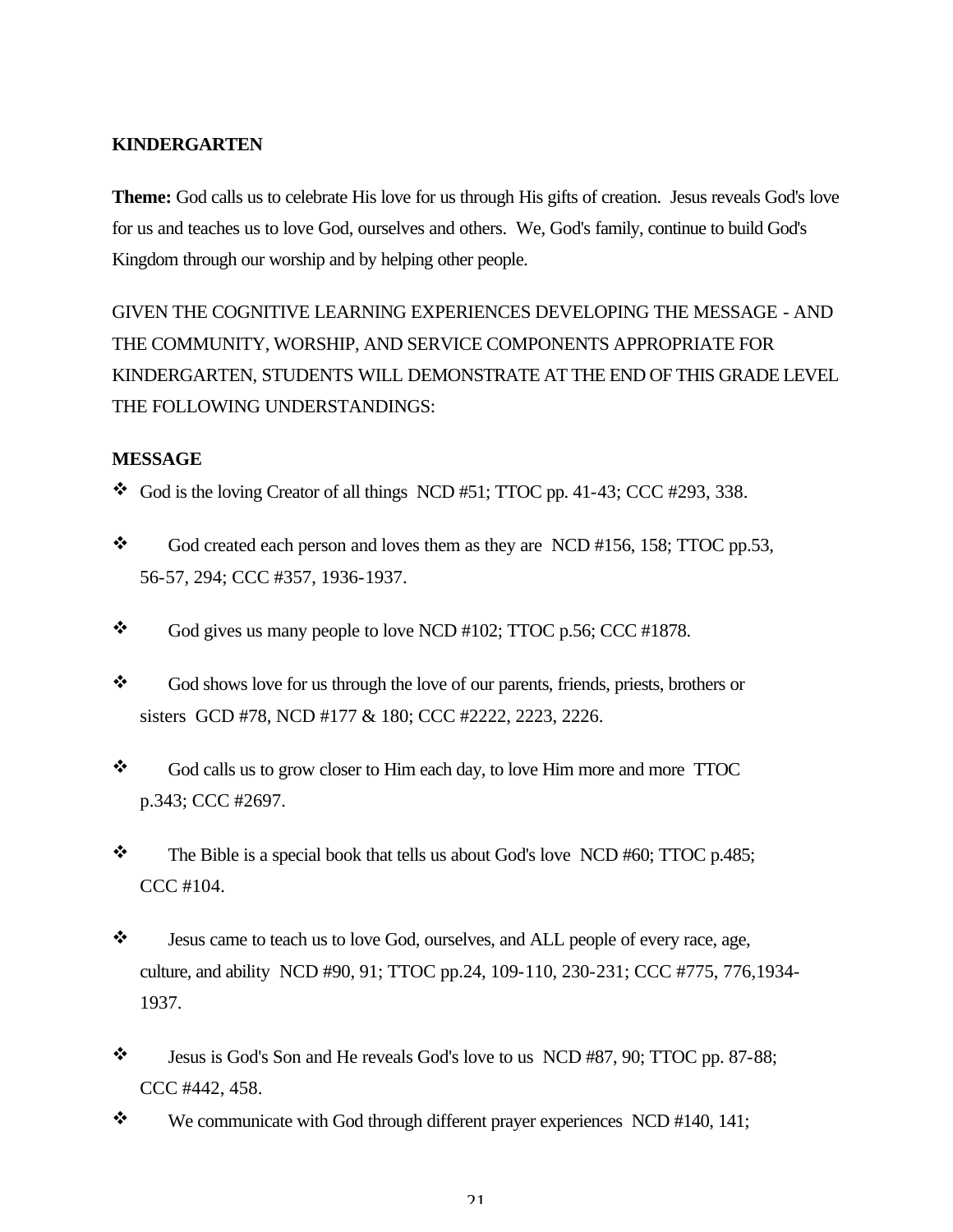TTOC p.336; CCC Particularly #2688 and all of Part IV.

- $\text{W}$  Mary is Jesus' mother and our mother NCD #106; TTOC pp.201-202; CCC #495, 963.
- \* Joseph is the foster father of Jesus and husband of Mary TTOC p.208.
- $\text{\textbullet}$  Mary, Jesus, and Joseph are called the Holy Family TTOC pp. 207-208; CCC #564.
- $\mathbf{\hat{P}}$  We become members of God's family through baptism NCD #116; TTOC p.409; CCC #804, 1213, 1267.
- $\mathbf{\hat{P}}$  During the Mass, Jesus is with us in a special way NCD #120; TTOC p.368; CCC #1373.
- $\mathbf{\hat{z}}$  The Mass is a special meal that Jesus celebrates with His family NCD #120, 121; TTOC pp. 368, 379-380; CCC #1329.
- $\cdot \cdot$  In the Mass, we remember that Jesus gave his life for our happiness NCD #120; TTOC p. 368; CCC #1364-1365.

## **RESPONSE/EXPERIENCE:**

## **COMMUNITY**

- Explore God's creation and our responsibilities for people and all living things.
- Name ways God has shown His love for each of us.
- Appreciate the special persons that God has given us to love, particularly our parents, family, teachers, priest, and friends.
- Appreciate the need to belong to God's family.

## **WORSHIP**

• Participate with God's family at Mass.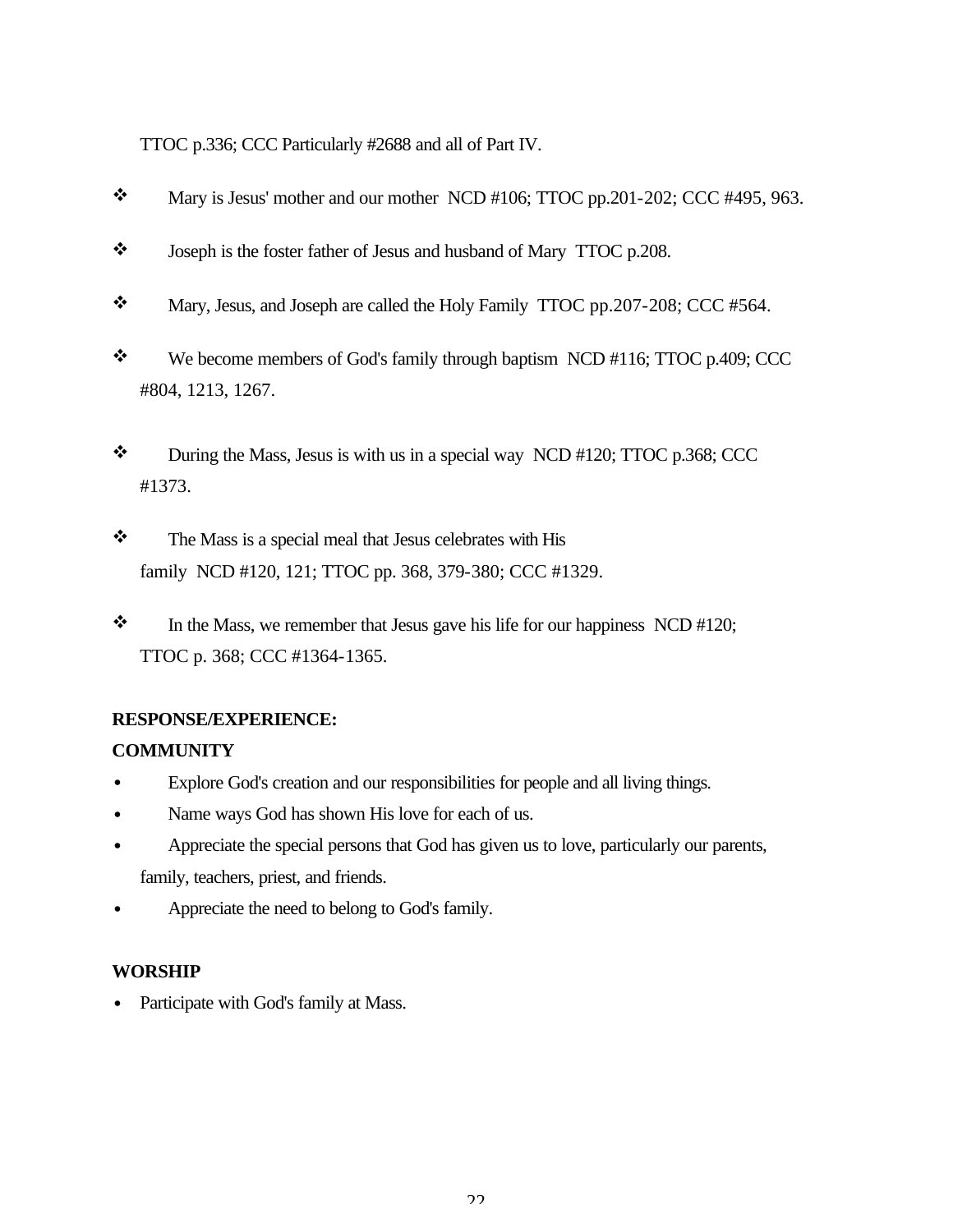- Participate in different ways of giving thanks to God for creation, family, and ourselves.
- Experience God's presence through the following: song, dance, listening, gestures, reflections, silence, short spontaneous prayer.
- Participate with God's family at the Sunday Liturgy.
- Participate in formal prayer.
- Participate in various prayer celebrations for the seasons of advent, Christmas, lent and Easter within class time, and in parish gatherings.
- Encourage prayer celebrations at home.

## **SERVICE**

- Participate in activities that show we care for God's creation.
- Explore ways to show respect for ALL people.
- Develop a sense of gratitude for people who care for us.
- Appreciate people who are models of love and service in our community.
- Encourage activities that are helpful at home, school, church, and community as a way to show our love and gratitude for God.

## **SCRIPTURE FOR YOUR REFERENCE**

| Genesis $1:1-25$ | Creation                    |
|------------------|-----------------------------|
| Genesis 1:26-31  | Creation of Man & Woman     |
| Luke 1:26-31     | Annunciation                |
| Luke 2:1-20      | Birth of Jesus              |
| Luke 2:41-51     | Finding in the Temple       |
| Mark 1:16-20     | Calling of Disciples        |
| Luke 10:25-37    | Good Samaritan              |
| Luke 17:11-19    | Grateful Leper              |
| Luke 18:15-17    | Jesus and the Children      |
| Mark 5:35-43     | Miracle of Jairus' Daughter |
| Mark 6:31-44     | Loaves $\&$ Fishes          |
| Luke 11:1-4      | Lord's Prayer               |
| Luke 22:14-20    | Last Supper                 |
| Luke 23:33-47    | Death of Jesus              |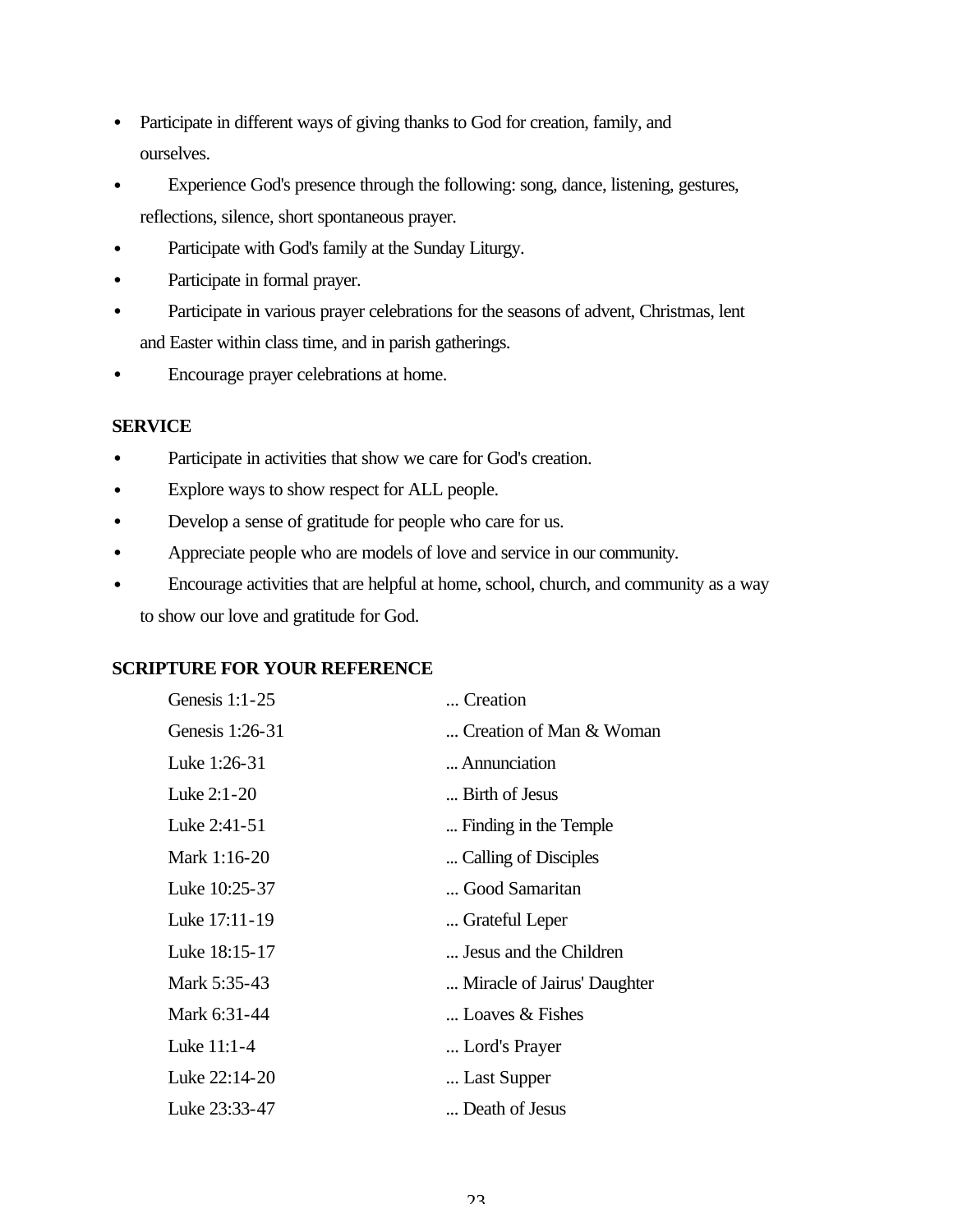Luke 24:1-12 ... The Easter Story

## **STUDENTS SHOULD BE FAMILIAR WITH THE FOLLOWING TERMS**

| advent       | Christmas | <b>Holy Family</b> | lent        |
|--------------|-----------|--------------------|-------------|
| amen         | cross     | <b>Jesus</b>       | Mary        |
| baptism      | Easter    | Joseph             | <b>Mass</b> |
| <b>Bible</b> | God       | last supper        | prayer      |

## **PRAYERS**

Sign of the Cross Our Father Blessing before meals (optional)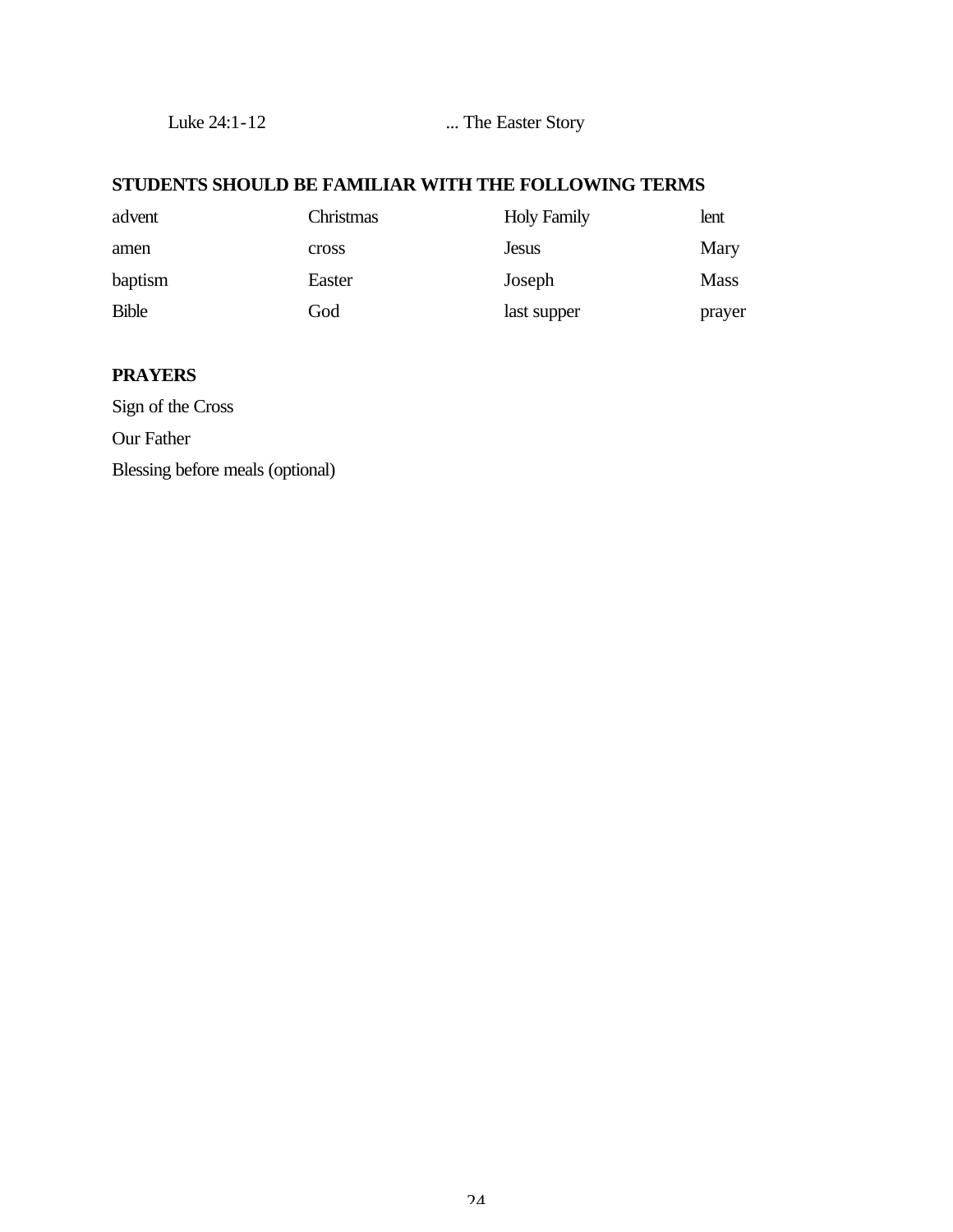## **FIRST GRADE**

**Theme:** God our Father shows His love through the many gifts of creation. Jesus, God's Son and our brother, teaches us about the Father. Jesus sends us His Holy Spirit to be our helper. We become members of the Catholic Church through baptism.

GIVEN THE COGNITIVE LEARNING EXPERIENCES DEVELOPING THE MESSAGE-AND THE COMMUNITY, WORSHIP, AND SERVICE COMPONENTS APPROPRIATE FOR FIRST GRADE, STUDENTS WILL DEMONSTRATE AT THE END OF THIS GRADE LEVEL THE FOLLOWING UNDERSTANDINGS:

## **MESSAGE**

- $\bullet$  God is a loving Father NCD #91; TTOC pp. 36-37, 261; CCC #239.
- \* There are three persons in the Blessed Trinity NCD #83; TTOC pp. 153-154; CCC #253-255.
- $\bullet$  God is the loving Creator of all things NCD #51; TTOC pp. 41-43; CCC #293, 338.
- $\ddot{\bullet}$  Jesus is the Son of God, our brother, and teacher NCD #87, 91; TTOC pp. 75, 178- 179; CCC #240, 422, 427, 458, 2782.
- \* The Holy Spirit was sent by Jesus to give us gifts of peace, strength, and joy NCD #90; TTOC pp. 137, 419, 421; CCC #728-730, 736.
- \* Through baptism we are made sons and daughters of God and we become part of God's family NCD #116; TTOC 409; CCC #804, 1213, 1267.
- We can grow to become loving parents, single people, priests, brothers or sisters GCD #66; NCD #94; TTOC p.313; CCC #825.
- $\bullet$  God's family includes people of every race, age, culture, and ability NCD #156, 157; TTOC p.294; CCC #225, 360, 361, 775-776, 1934-1935.
- vWe belong to the Catholic Church NCD #93, 94; TTOC p.156; CCC #830-833.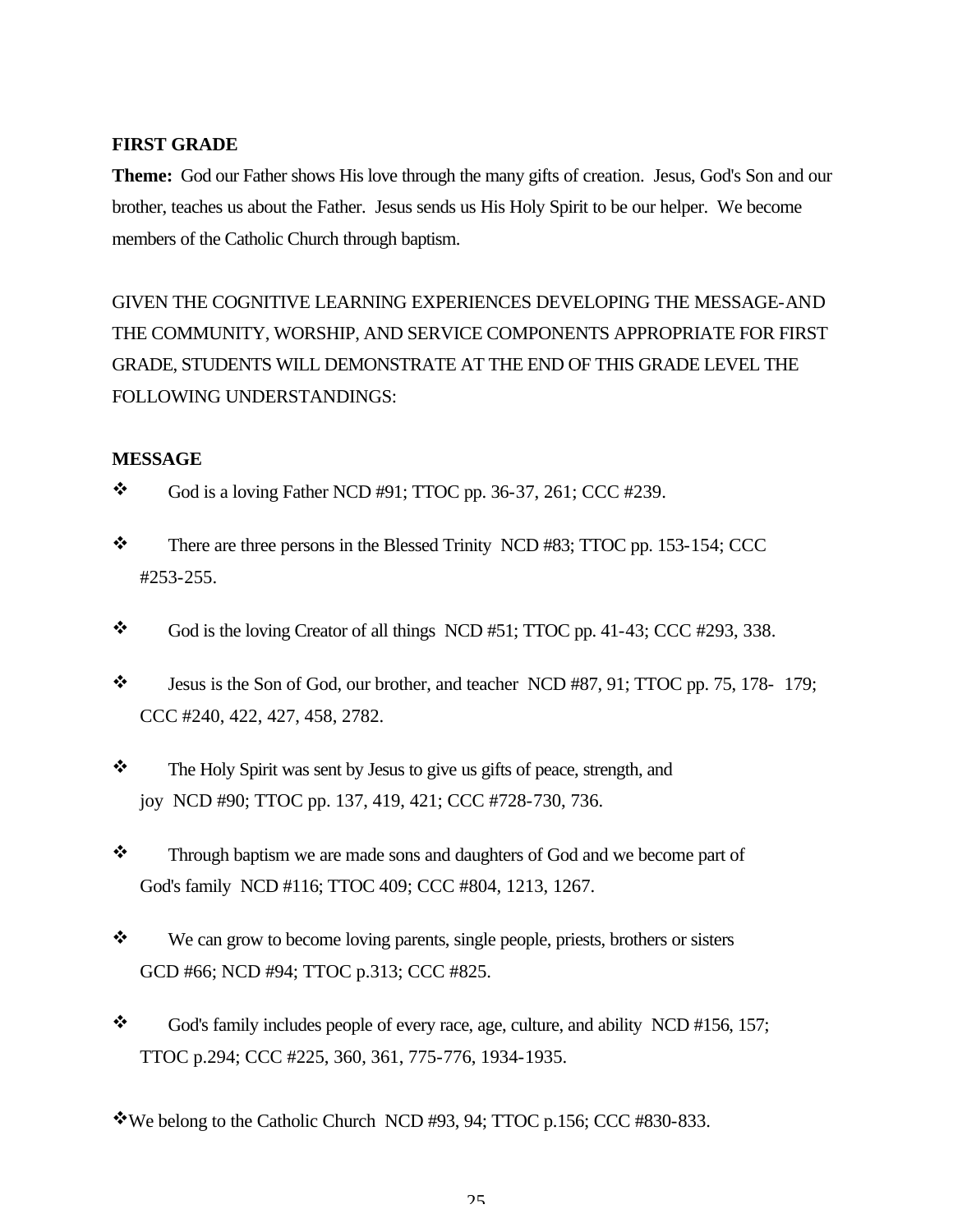- \* Special parts of the Church are the crucifix, altar, tabernacle, baptismal font, holy water font, reconciliation rooms or confessionals TTOC pp. 365-366; CCC #1182-1185.
- $\mathbf{\hat{z}}$  The Eucharist is both a special meal that Jesus shares with us and a sacrifice of his love NCD #120, 121; TTOC pp. 368, 379-380; CCC #1382-1383.
- \* During the Eucharist (Mass), we remember what Jesus said and did at the last supper before he suffered and died for us on the cross NCD #120, 121; TTOC p.372; CCC #1365.
- $\text{\textbullet}$  During the Mass, Jesus is with us in a special way NCD #120; TTOC p.368; CCC #1373.
- \* God always forgives us if we ask and are sorry; God gave us a special sacrament of penance NCD #124; TTOC pp. 424-425; CCC #1431, 1432, 1439, 1847.
- Reconciliation is a special way God shows his love and forgiveness NCD #124; TTOC p.421; CCC #1422, 1440.
- $\mathbf{\hat{P}}$  Mary is the mother of Jesus, and Joseph is his foster father NCD #106; TTOC pp. 89, 208; CCC #495, 532.
- v Jesus, Mary, and Joseph are called the Holy Family TTOC p. 208; CCC #533, 564.
- $\text{\textbullet}$  Christmas celebrates the birth of Jesus NCD #144; TTOC pp. 75-76; CCC #525.
- Easter celebrates the resurrection of Jesus NCD #144; TTOC p.124; CCC #640, 642, 1169.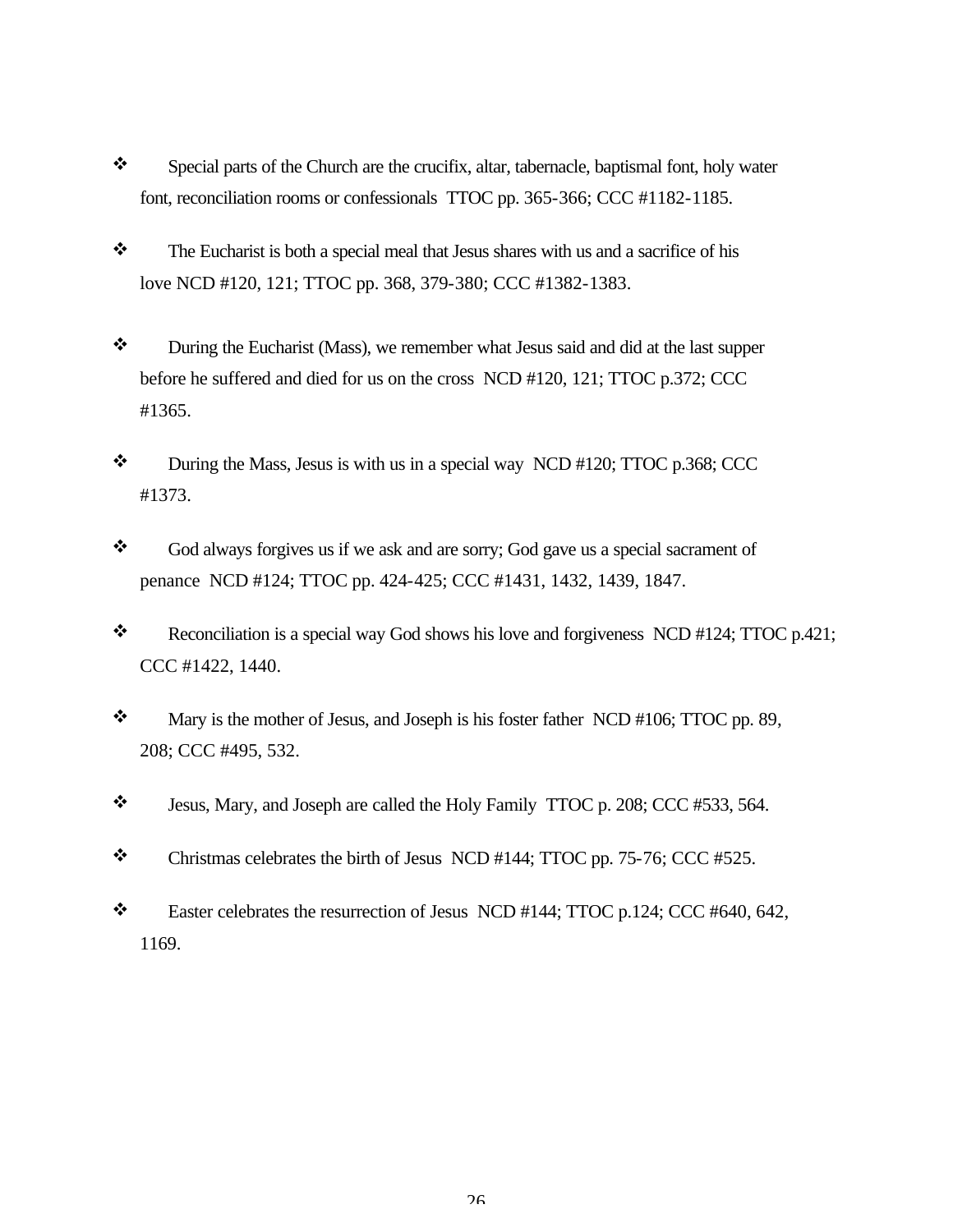## **RESPONSE/EXPERIENCE:**

## **COMMUNITY**

- Be aware of God's creation and recognize ourselves as unique and special parts of creation.
- Understand ways that God has shown us love.
- Appreciate the different groups to which we belong.
- Value our own family and extended family.
- Become aware that baptism makes us part of the larger family of God.
- Develop a sense of belonging to our parish community.
- Participate in special events with the parish such as the patron saint's feast, holiday customs, and blessings.
- Become aware of ministries in the parish, i.e., pastor, parochial vicar, director for religious education, catechist, lector, cantor, eucharistic minister, altar server.
- Appreciate the holiness of family life.

## **WORSHIP**

- Participate in weekly prayer.
- Participate in prayer services celebrating: God's creation, baptism, and forgiveness.
- Participate with all other Catholics in Sunday Mass where we hear God's Word and share the body and blood of Jesus.
- Understand the priest as the person chosen by God to represent Christ in the Church and who leads us in prayer at Mass.
- Participate in different forms of prayer, i.e., quiet reflection, guided meditation, song, spontaneous, petition, thanksgiving, praise, and sorrow.
- Participate in formal prayer.
- Participate in activities for advent and lent to appreciate the significance of these liturgical seasons, e.g., advent wreath, stations of the cross for children.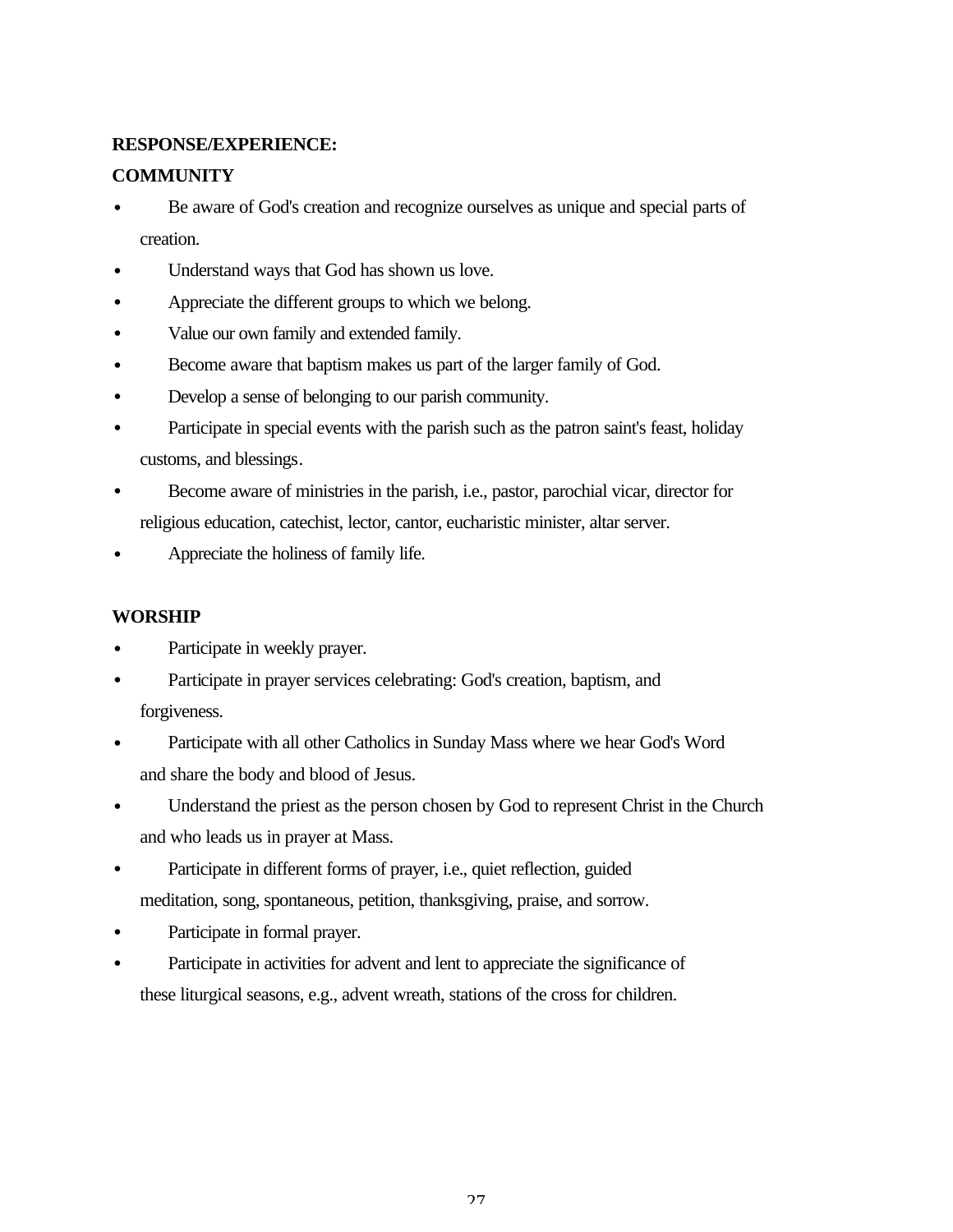## **SERVICE**

- Become aware of the ways people care for us.
- Explore ways we can show we care for all of God's creation.
- Understand that we must love ALL people, even those who are different from us.
- Value Jesus as a model for the way we all should live.
- Understand saints as people who lived lives of holiness and service in God's name.
- Participate in advent and lenten activities that reach out to the wider community.

## **SCRIPTURE FOR YOUR REFERENCE**

| Genesis 1:1-2:4        | Creation                                     |
|------------------------|----------------------------------------------|
| Luke 1:26-56           | Annunciation                                 |
| Luke 2:1-20            | Nativity                                     |
| Matthew 2:9b-11        | Epiphany                                     |
| Luke 10:25-37          | Good Samaritan                               |
| Luke 19:1-10           | Zaccheaus                                    |
| Luke 2:40-52           | Finding in the Temple                        |
| Mark 10:13-16          | Jesus Blesses the Children                   |
| Luke 11:1-4            | Lord's Prayer                                |
| <b>Matthew 21:1-11</b> | Jesus' Entry into Jerusalem                  |
| Matthew 26:26-29       | Last Supper                                  |
| Luke 22:14-20          | Last Supper                                  |
| John 20:1-18           | Jesus Rises from the Dead and Appears to the |
|                        | <b>Disciples</b>                             |
| Luke 24:49             | Pentecost/Holy Spirit                        |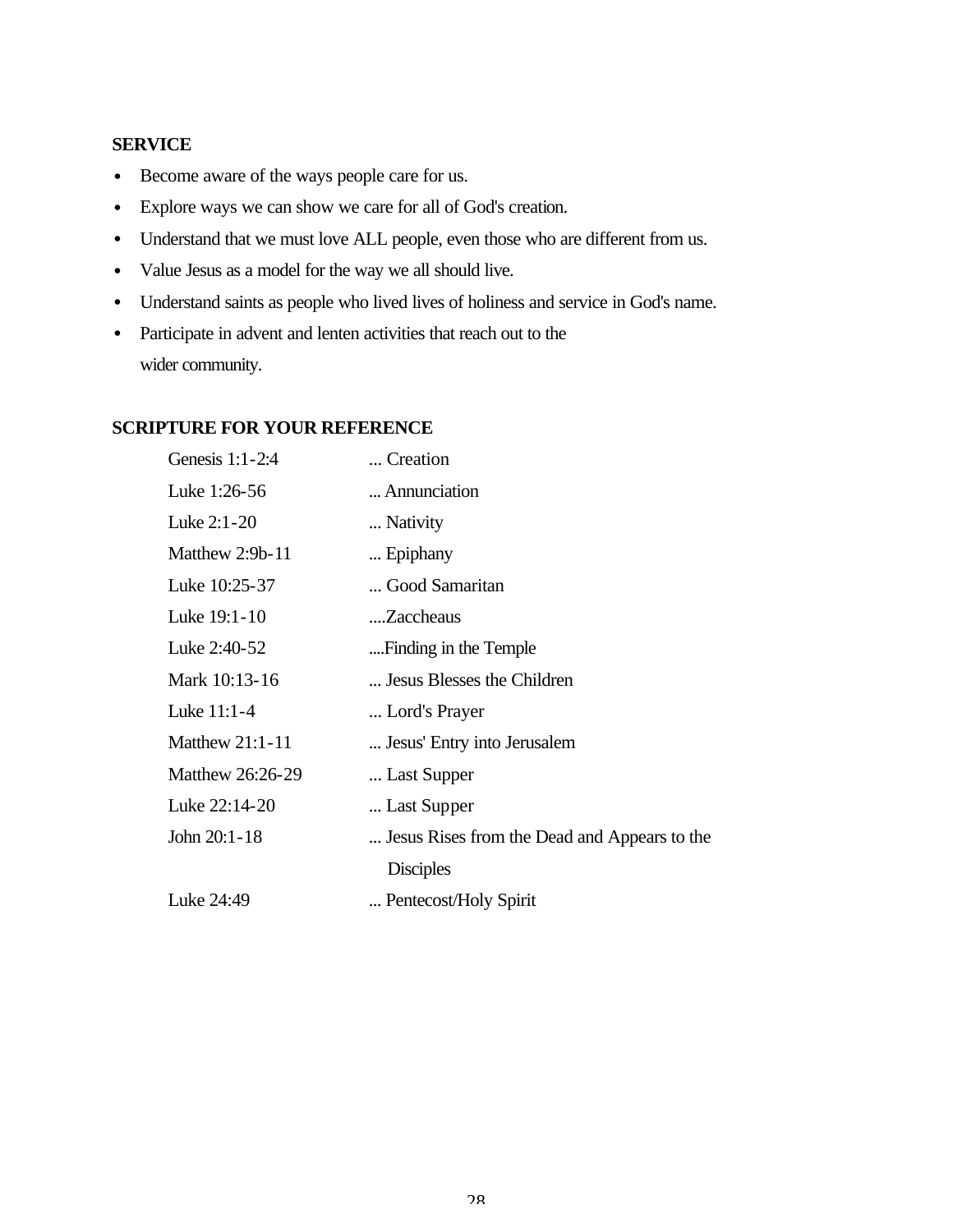## **STUDENTS SHOULD BE FAMILIAR WITH THE FOLLOWING TERMS**

| advent       | Christmas   | <b>Holy Spirit</b> | <b>Mass</b> |
|--------------|-------------|--------------------|-------------|
| altar        | Church      | <b>Jesus</b>       | parish      |
| baptism      | create      | Joseph             | prayer      |
| <b>Bible</b> | family      | last supper        | priest      |
| Catholic     | forgiveness | lent               | saint       |
| Christ       | God         | Mary               | tabernacle  |
| Christian    | godparent   |                    |             |

## **PRAYERS**

Sign of the Cross Our Father Hail Mary Glory Be Prayer before and after meals (optional)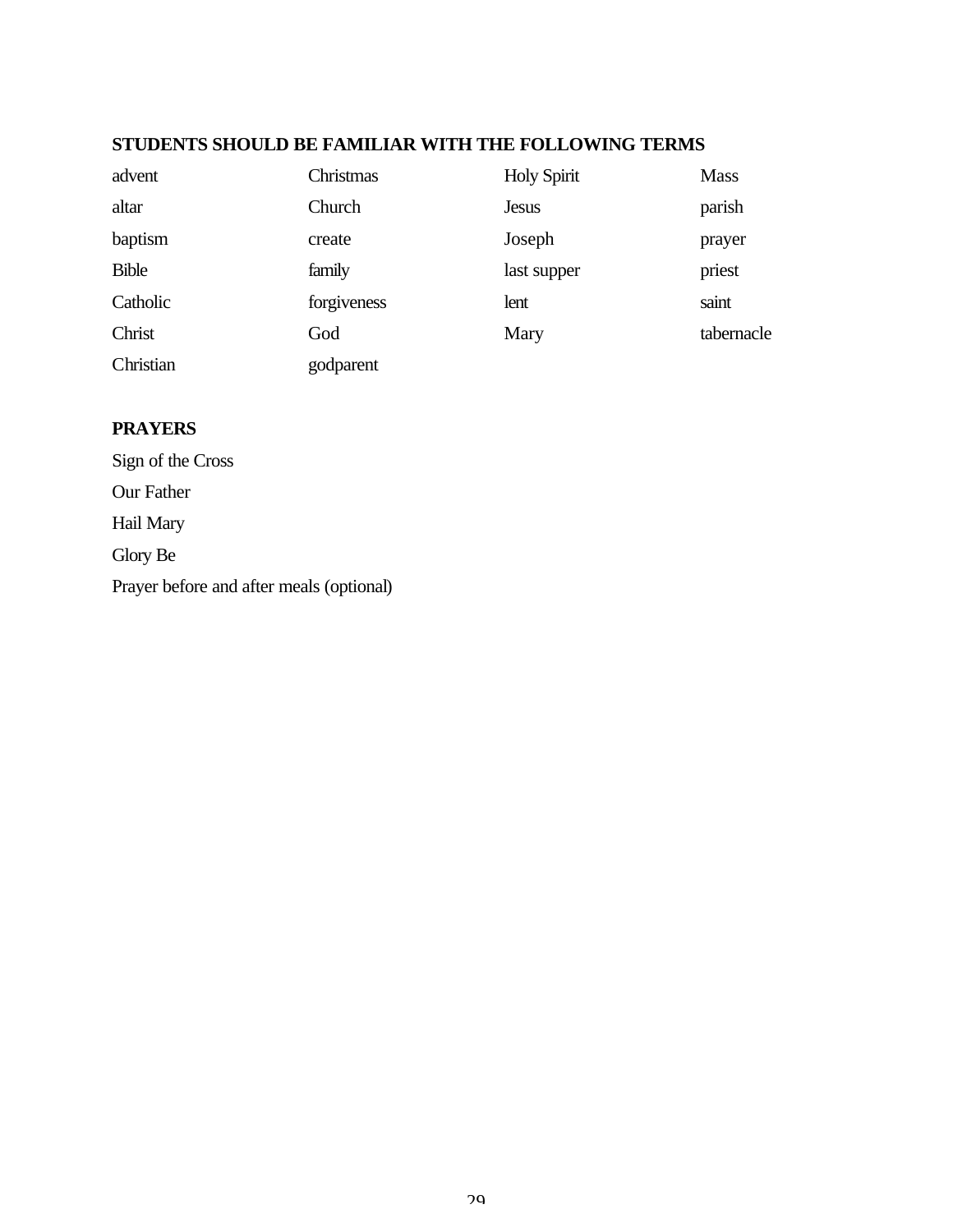## **SECOND GRADE**

**Theme:** We meet Jesus in the sacraments of Eucharist and of penance. The Eucharist is the center of our life. We learn that the Eucharist is that special bread and wine that through the priest's blessing become the body and blood of Jesus and our source of spiritual nourishment and strength for the body and soul. Reconciliation is a celebration of God's love and forgiveness. In the sacrament of penance, through the priest, God forgives our sins, gives us his grace, and helps us to become more like Jesus.

### **REVIEW PREVIOUS UNDERSTANDINGS:**

- Recall the Blessed Trinity and name the three persons.
- Recall the sacrament of baptism as the sacrament in which we become part of God's family.
- Recall the gifts Jesus gives us: a sharing in God's life through baptism;

His forgiveness in the sacrament of penance; His body and blood in the Eucharist.

- Recite these prayers:
	- Sign of the Cross Our Father Hail Mary Glory Be Prayer before and after meals (optional)

GIVEN THE COGNITIVE LEARNING EXPERIENCES DEVELOPING THE MESSAGE - AND THE COMMUNITY, WORSHIP, AND SERVICE COMPONENTS APPROPRIATE FOR SECOND GRADE, STUDENTS WILL DEMONSTRATE AT THE END OF THIS GRADE LEVEL THE FOLLOWING UNDERSTANDINGS:

## **MESSAGE**

 $\ddot{\bullet}$  Jesus is the Son of God, who became man NCD #47, 89; TTOC pp. 80-81, 82-83; CCC #422-423, 461, 463, 470.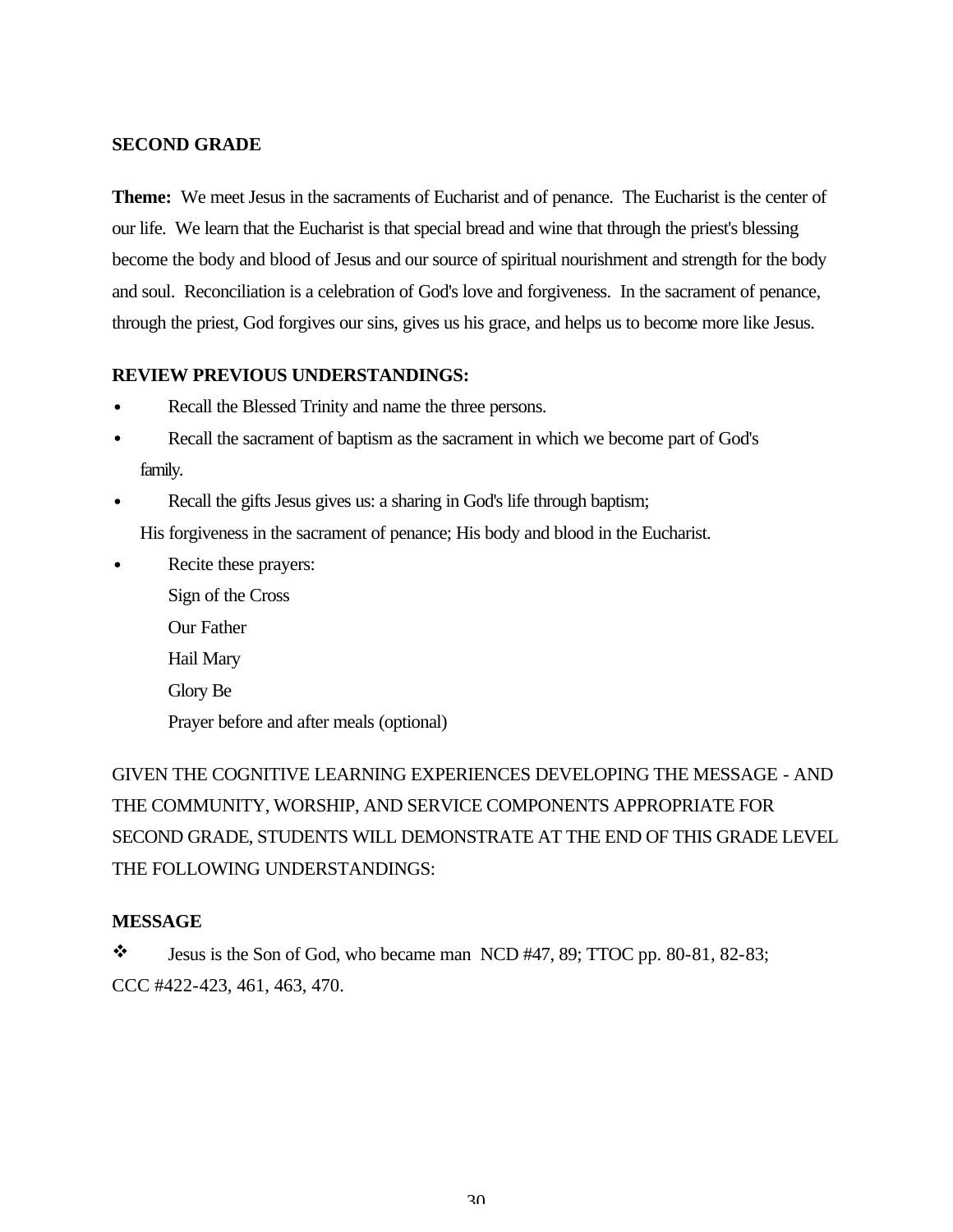- $\ddot{\bullet}$  Jesus died on the cross to save ALL people NCD #87; TTOC p.121; CCC #604-605.
- \* Jesus' obedience to the Father is a sign and model for our life NCD #90; TTOC p.115; CCC #532, 606-607.
- v Jesus is still present today in the Word, and in the Church, most especially in the Eucharist NCD #54; TTOC pp. 359-360; CCC #1088, 1373.
- $\mathbf{\hat{P}}$  We become members of God's family through baptism NCD #116; TTOC p.409; CCC #804, 1213, 1267.
- $\bullet$  God made each of us to grow up and help others in our own special way as a married person and parent, a single person, a sister or brother, or a priest GCD #66; NCD #94; TTOC p.313; CCC #873.
- \* When Jesus ascended to His Father He sent the Holy Spirit to be with us always NCD #92; TTOC pp.133-134; CCC #669, 690.
- v Jesus gave us special gifts of his presence: a sharing in God's life through baptism, his forgiveness in the sacrament of penance and his body and blood in the Eucharist NCD #60f; TTOC p.382; CCC #1373.
- \* God gives us his voice in our hearts our conscience so that we can choose to do what God calls us to do NCD #103; TTOC p.55; CCC #1777.
- $\mathbf{\hat{P}}$  When we follow our conscience as God made it, then we are truly free and happy NCD #102-103; TTOC pp. 55, 251; CCC #1733.
- God gave us the law of love: to love God and to love others as one's self NCD #154; TTOC pp. 248-249; CCC #2055.
- $\text{\textbullet}$  The Holy Spirit helps us to make good choices NCD #91; TTOC pp. 141-142; CCC #1742.
- $\text{\textbullet}$  Sin is a break in our relationship with God NCD #98; TTOC pp. 262-264; CCC #386,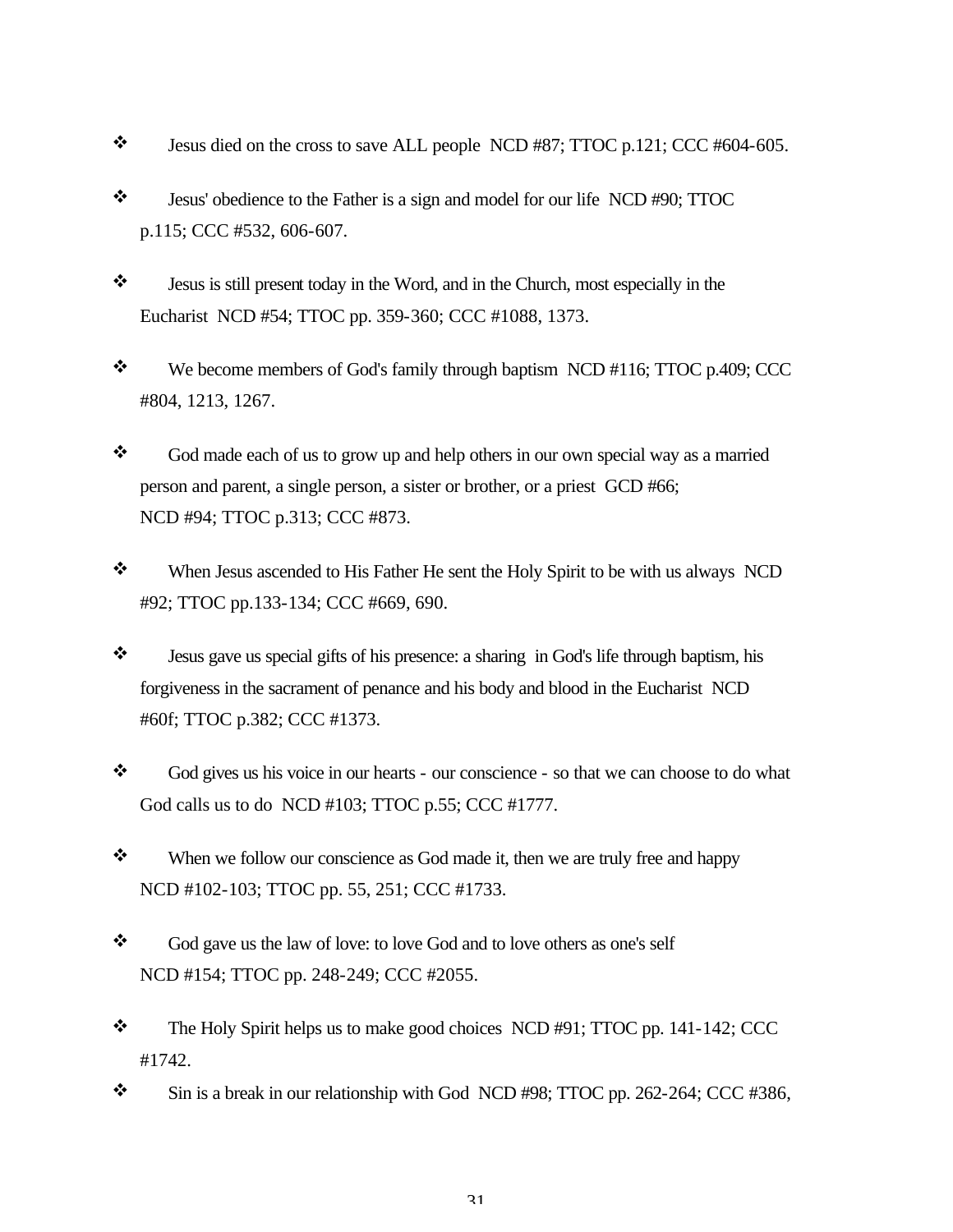1487, 1850.

- \* If we are sorry, and we seek God's forgiveness in the sacrament of penance, God will always forgive us when we sin NCD #124; TTOC p.424; CCC #1847.
- $\bullet$  God wants us to forgive others NCD #125; TTOC pp. 423-426; CCC #1469, 1829.
- $\mathbf{\hat{z}}$  Jesus gave the priest the power to forgive sins in the sacrament of penance NCD #124; TTOC pp. 421, 424; CCC #1461, 1495.
- $\mathbf{\hat{P}}$  In the sacrament of penance we express sorrow for our sins and we are forgiven NCD #124; TTOC p.432; CCC #1448, 1449-1460.
- $\cdot \cdot$  Jesus gave us himself in the Eucharist at the last supper NCD #120; TTOC pp. 371-372; CCC #610.
- $\mathbf{\hat{P}}$  In the sacrament of the Eucharist, Jesus continues to give himself to us in the bread and wine that become his body and blood NCD #121; TTOC p.372; CCC #1333.
- $\mathbf{\hat{P}}$  We receive Jesus so that we can become more like Jesus NCD #121; TTOC p. 368; CCC #460, 752, 1068.
- \* The Eucharistic Liturgy (Mass) is the most important prayer of the Church NCD #121, 140; TTOC pp. 360-361, 368; CCC #1324.
- \* The parts of the Mass are: listening to God's Word, offering ourselves with Jesus to the Father, and receiving Jesus in communion NCD #121; TTOC p.353; CCC #1346.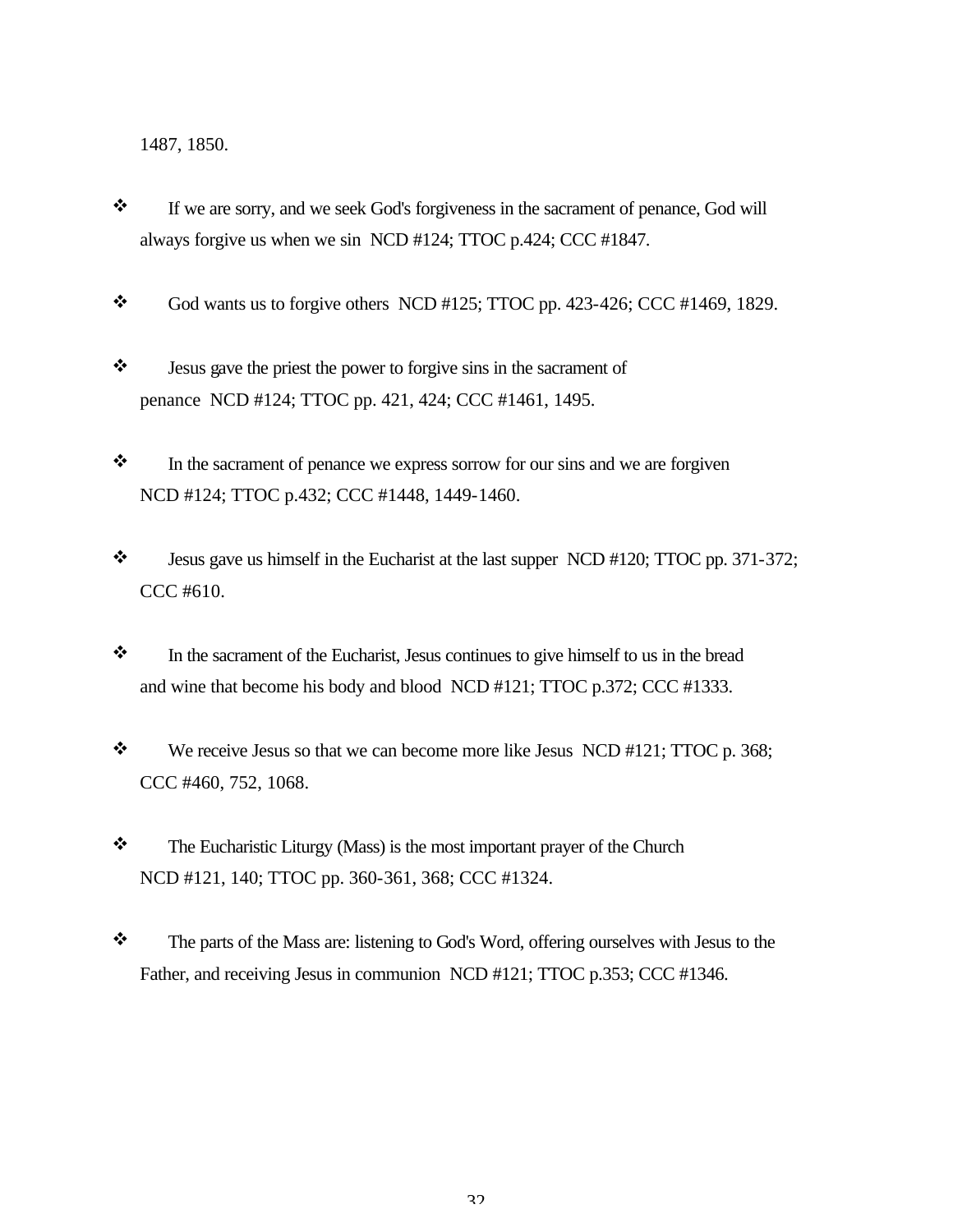## **RESPONSE/EXPERIENCE:**

## **COMMUNITY**

- Value the family's role of sharing life, welcoming each other, teaching, and protecting.
- Understand the Church as the community of Jesus' followers gathered by the Spirit.
- Accept one's self as belonging to the family of God.
- Value Sunday as the "Lord's day" when we gather to offer praise and thanksgiving to God.
- Appreciate the Prayer of the Faithful at Mass as a way of joining our prayers with those of the local community and our Church family throughout the world.
- Understand there are different ministries in the Church: eucharistic ministers, lectors, ministers of hospitality, altar servers.
- Participate in events that honor the religious and cultural heritage of the parish such as the anniversary of the dedication of the parish church, the feast of the patron saint of the parish.

## **WORSHIP**

- Visit (tour) the Church to discover the meaning of the different areas and objects used at Mass such as the altar, tabernacle, crucifix, chalice, paten, vestments, baptismal font, stations of the cross, reconciliation room (confessional).
- Establish a prayerful environment in the classroom.
- Experience the four types of prayer: praise, thanksgiving, sorrow, and petition.
- Pray the following:
	- Act of Contrition
	- Prayers and responses of the Mass.
- Experience spontaneous prayer.
- Understand the Mass as our greatest prayer.
- Understand these parts of the Mass: we listen to God's Word, offer ourselves with Jesus to the Father, and receive Jesus in communion.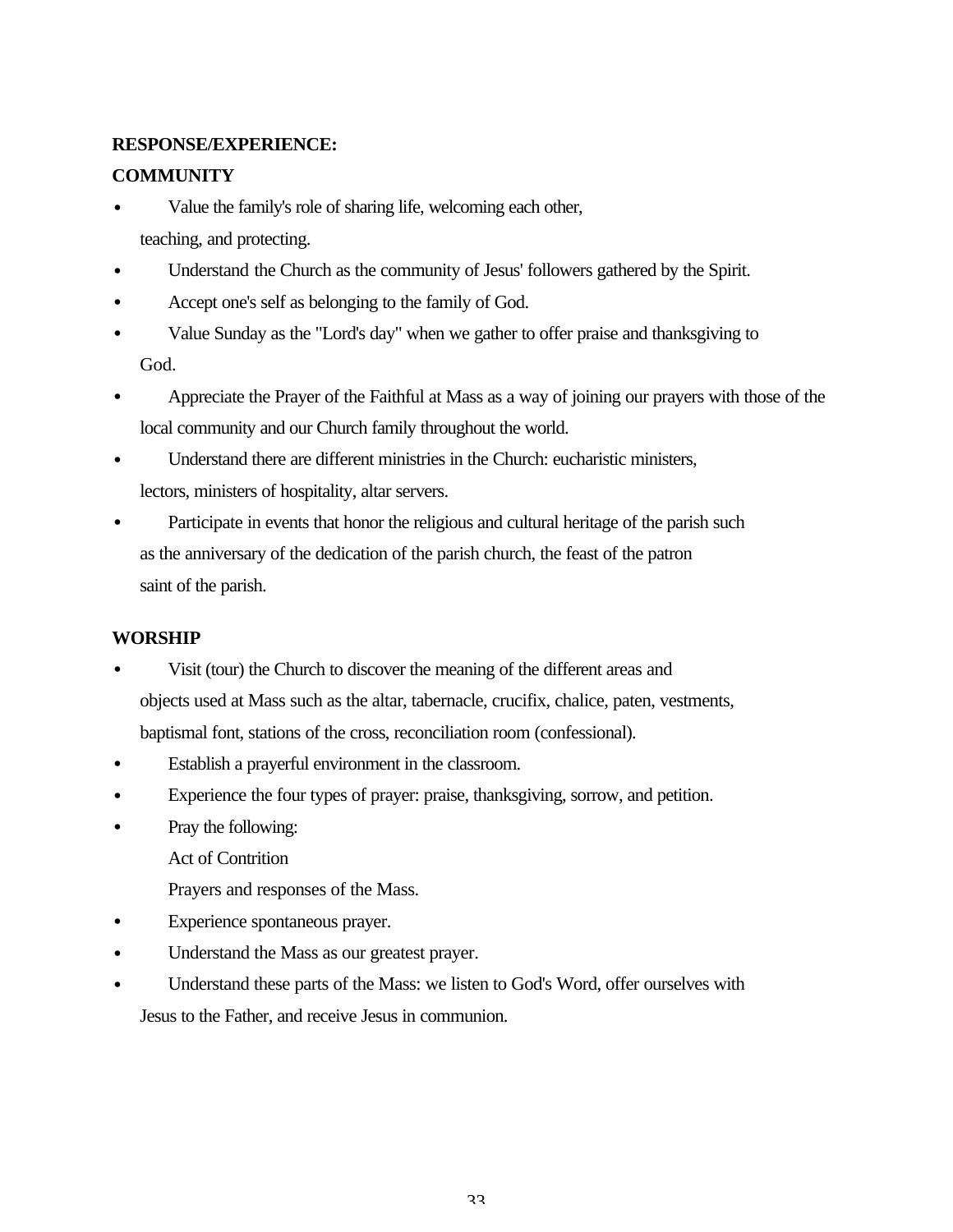- Understand a genuflection before the Blessed Sacrament as a prayer of reverence.
- Establish a special place in the classroom for the Bible and identify this book as God's Word.
- Practice a daily examination of conscience.
- Experience being reconciled to God, self, and others through the sacrament of penance.
- Appreciate the liturgical seasons of the Church year.

### **SERVICE**

- Understand that we must include ALL people in our caring and good actions because God calls us to be responsible for others.
- Appreciate that we are sent forth to love and serve the Lord, using the gifts and talents God gave us.
- Understand that the friends and followers of Jesus act in loving ways and serve others in need.

## **SCRIPTURE FOR YOUR REFERENCE**

| Mark 12:41-44    | The Widow's Mite               |
|------------------|--------------------------------|
| Mark 6:31-44     | Multiplication of the Loaves   |
| Mark 8:1-10      | Multiplication of the Loaves   |
| John 17:1-26     | The Last Supper                |
| Luke 22:7-20     | The Last Supper                |
| Matthew 26:26-30 | The Last Supper                |
| Mark 14:22-26    | The Last Supper                |
| Luke 22:54-62    | Peter's Denial                 |
| Luke 24:13-35    | Emmaus Story                   |
| John 20:19-23    | Whose Sins You Forgive         |
| Luke 15:11-24    | The Prodigal Son/Loving Father |
| Luke 17:11-17    | The Ten Lepers                 |
| Luke 15:1-7      | The Lost Sheep                 |
|                  |                                |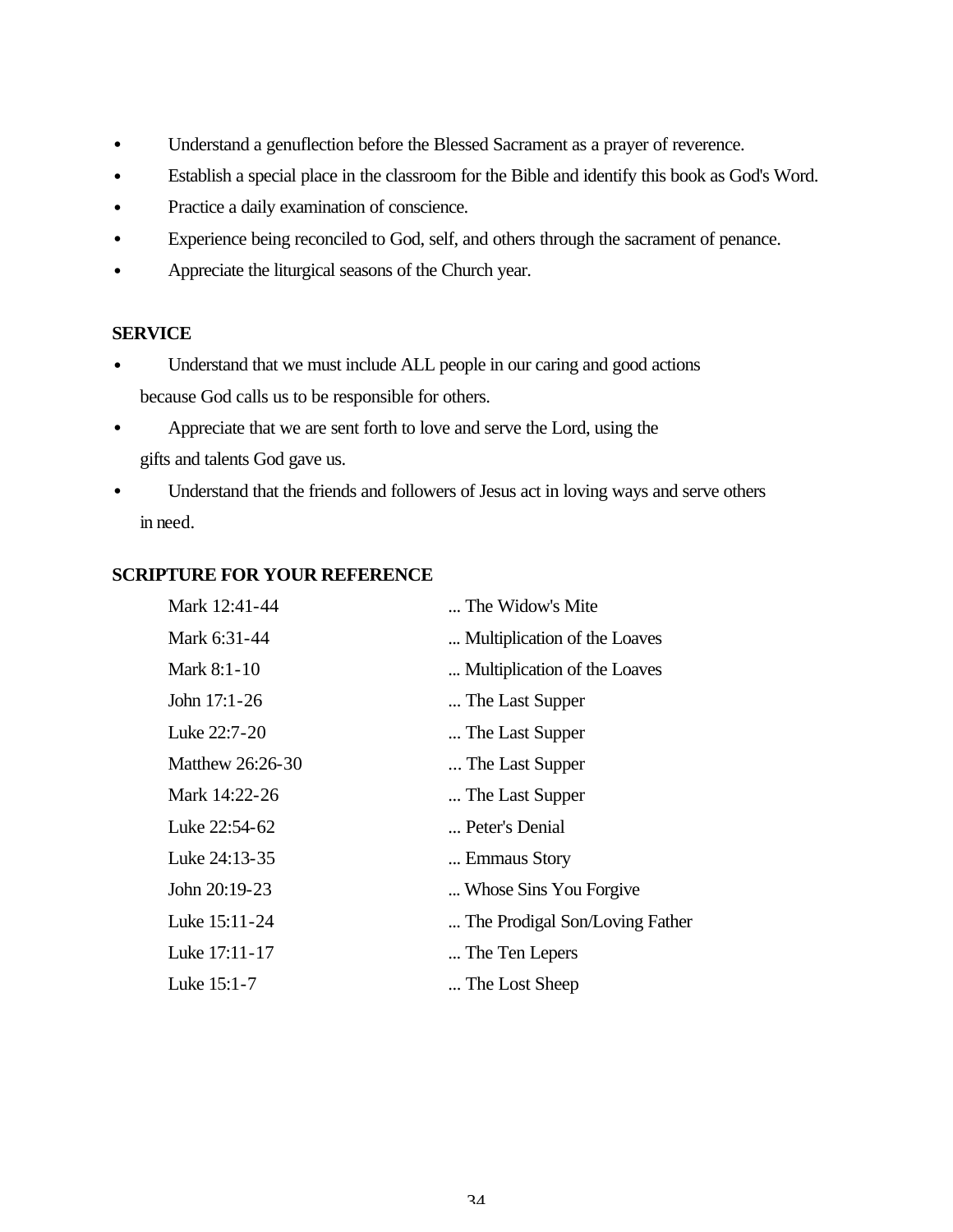| Matthew $18:10-14$ | The Lost Sheep    |
|--------------------|-------------------|
| Matthew $6:9-13$   | The Lord's Prayer |
| John $10:11-15$    | Good Shepherd     |
| Luke 10:25-37      | Good Samaritan    |

# **STUDENTS SHOULD BE FAMILIAR WITH THE FOLLOWING TERMS**

| absolution               | communion                 | grace                        | pope                   |
|--------------------------|---------------------------|------------------------------|------------------------|
| advent                   | confess                   | <b>Holy Thursday</b>         | praise                 |
| all saints               | confession                | holy week                    | prayer                 |
| altar                    | conscience                | <b>Immaculate Conception</b> | priest                 |
| baptism                  | consecrate                | Jesus                        | psalm                  |
| baptismal font           | contrition                | last supper                  | reconciliation         |
| <b>Bible</b>             | creed                     | lectionary                   | reconciliation room    |
| bishop                   | crucifix                  | lent                         | responsibility         |
| <b>Blessed Sacrament</b> | Easter                    | Lord's day                   | resurrection           |
| <b>Blessed Trinity</b>   | examination of conscience | Mass                         | sacrament of Eucharist |
| blood of Christ          | Eucharist                 | ordinary time                | sacrament of penance   |
| bread                    | fasting                   | parish                       | sacrifice              |
| Catholic                 | forgiveness               | paten                        | saint                  |
| chalice                  | genuflection              | penance                      | sin                    |
| Christ                   | godparents                | Pentecost                    | Son of God             |
| Christian                | Good Friday               | petition                     | sorrow                 |
| Christmas                |                           |                              |                        |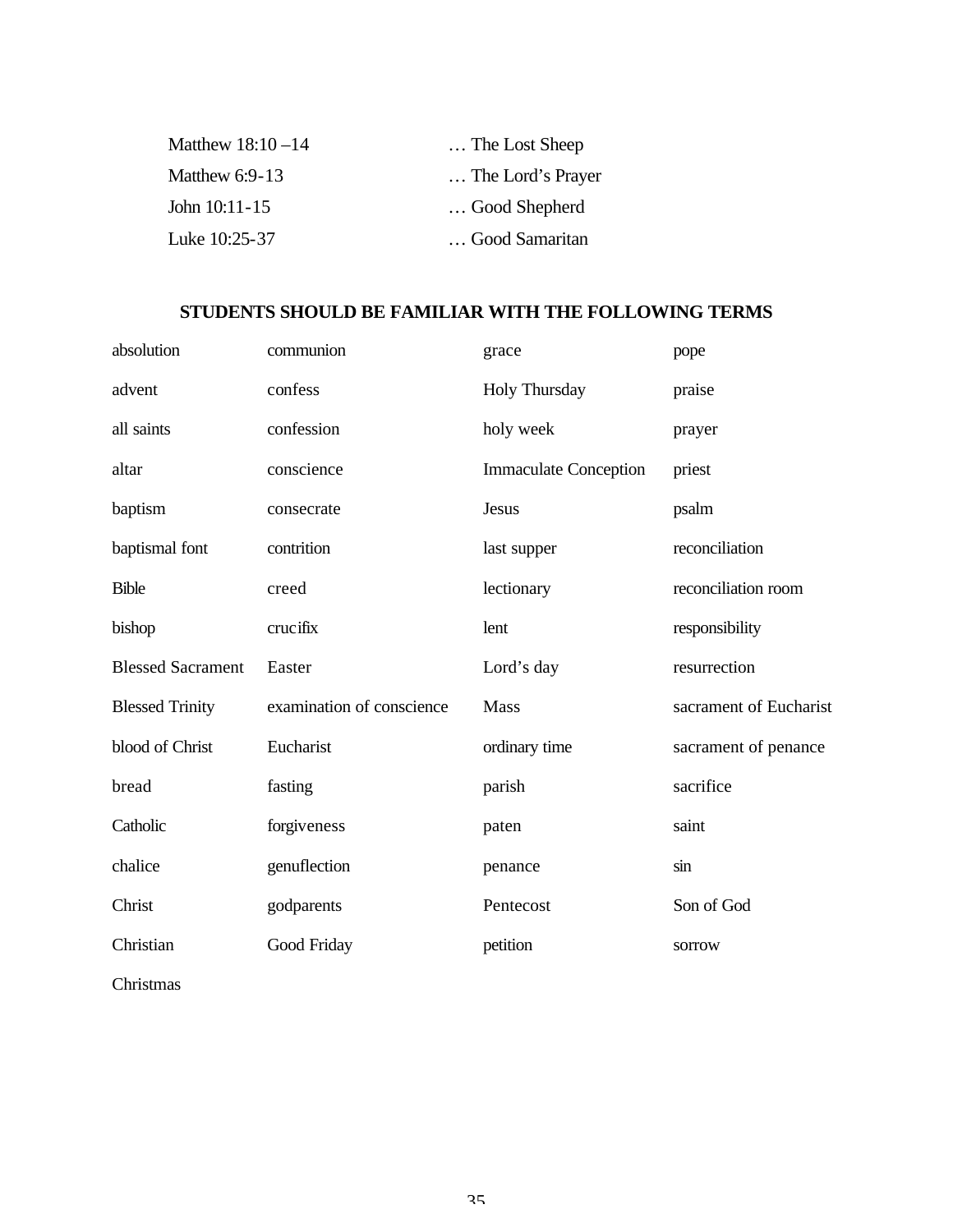| stations of the cross | tabernacle | trinity      | vestments |
|-----------------------|------------|--------------|-----------|
| Stole                 | temptation | thanksgiving |           |

# **PRAYERS**

Sign of the Cross

Our Father

Hail Mary

Glory Be

Act of Contrition

Responses to prayers at Mass

A Morning Prayer (optional)

Prayer before and after meals (optional)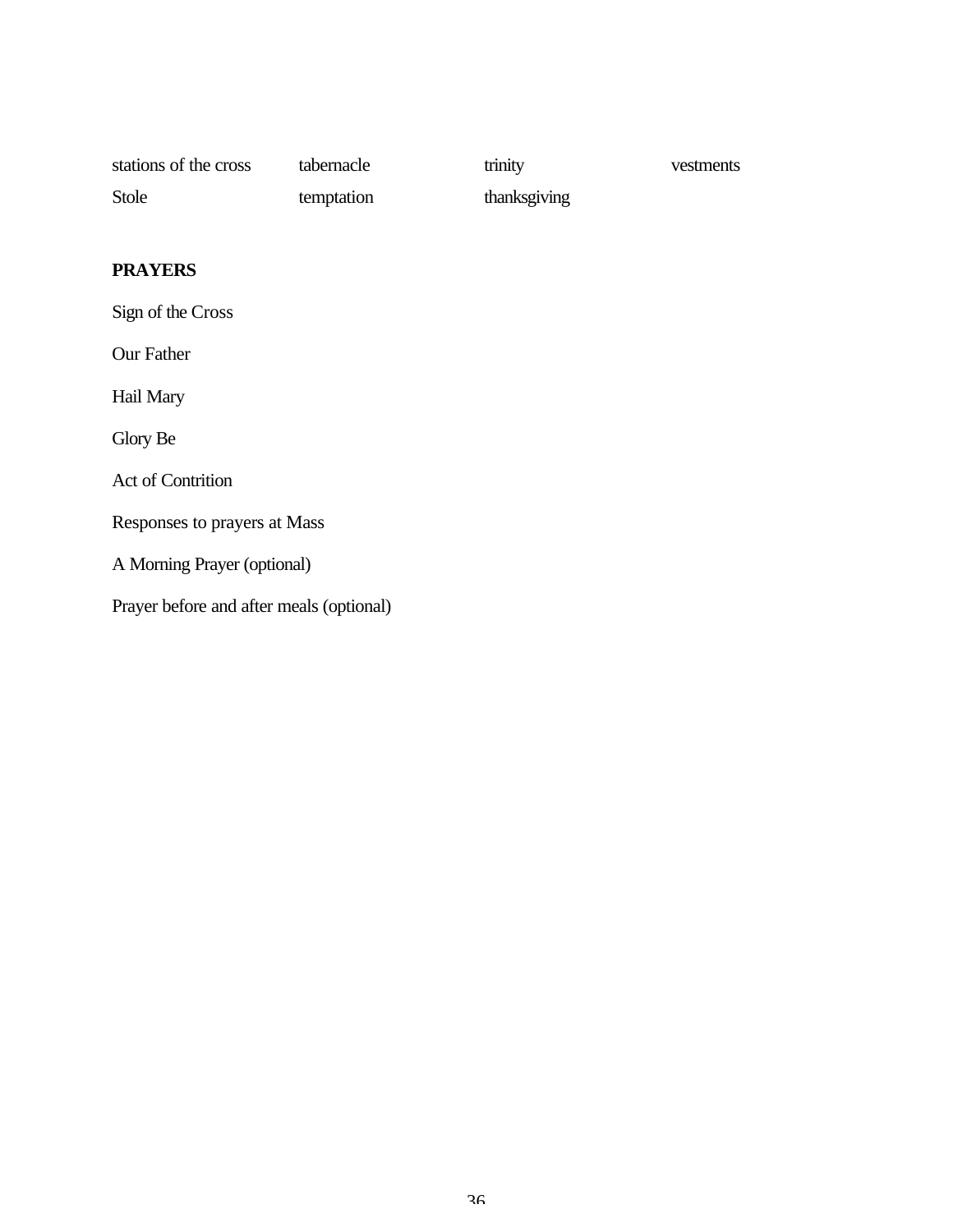### **SECOND GRADE (PENANCE)**

The following information is taken from The Sacraments of Initiation Policies for the Diocese of Pittsburgh. Notations cited are from the particular section in the guidelines titled Chapter IV: First Communion of Children. This information should be used to guide the catechetical components of preparation for the sacrament as well as shape the planning for parental catechesis.

### **MESSAGE**

SIP 134 The doctrinal elements of catechesis for the sacrament of penance must always reflect the teaching of the Church in its worship and its creeds. In preparing for their role, catechists are to rely especially on the Catechism of the Catholic Church, The Teaching of Christ, and other diocesanapproved catechetical materials. (Cf. NSC 7)

A. Catechesis concerning this sacrament should reflect the teaching of the Rite of Penance that this sacrament is rooted in baptismal grace and leads toward complete reconciliation in the Eucharist.

[The] victory (of Christ over sin) is first brought to light in baptism where our fallen nature is crucified with Christ so that the body of sin may be destroyed and we may no longer be slaves to sin, but rise with Christ and live for God. For this reason the Church proclaims its faith in "the one baptism for the forgiveness of sins."

"In the sacrifice of the Mass the passion of Christ is made present; his body is given for us and his blood shed for the forgiveness of sins are offered to God again by the Church for the salvation of the world. In the Eucharist Christ is offered as 'the sacrifice which has made our peace' with God and in order that 'we may be brought together in unity' by his Holy Spirit."

"Furthermore, our Savior Jesus Christ, when he gave to his apostles and their successors the power to forgive sins, instituted in his Church the sacrament of penance. Thus the faithful who fall into sin after baptism may be reconciled with God and renewed in grace." (Rite of Penance, N. 2)

# **COMMUNITY**

SIP 134 B. The term "penance" alludes to the process of personal repentance in the context of the community of faith, the discipline embraced by one who wants to be a "disciple" of the Lord (recalling the journey of the catechumenate). The term "reconciliation" alludes to the act whereby God, through the Church, overcomes our separation and sinful isolation in a gesture of merciful love.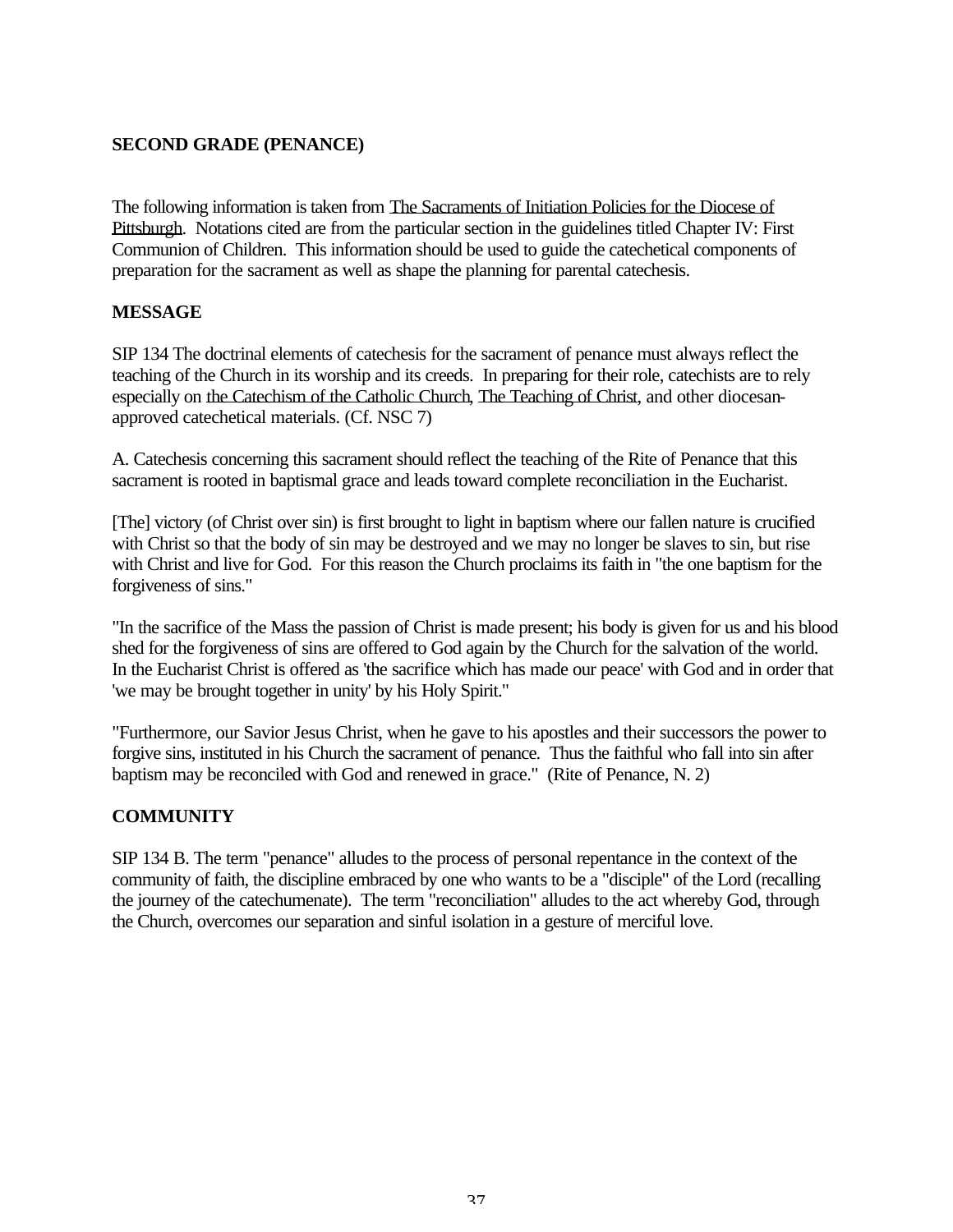### **WORSHIP**

SIP 132 Before they come to eucharistic communion, candidates are to celebrate sacramental confession (CJC 914).

Liturgical Rites

"First Penance"

SIP 139.1 Whenever possible, the opportunity should be provided for those who celebrate the sacrament of penance for the first time to do so in the context of a communal celebration along with adults and other children.

.2 Those who plan such celebrations must familiarize themselves with Chapter II of the Rite of Penance, which is normative for these liturgical rites.

Such celebrations should be adapted for use with children, always maintaining the liturgical structure of the rite, emphasizing primary ritual acts, and avoiding practices that inflate secondary elements. (General principles from the Directory for Masses with Children, and the Lectionary for Masses with Children should be employed.)

In the context of a celebration prepared primarily for adults (as in parish lenten services), every effort must be made to welcome and accommodate children who are celebrating the sacrament of penance for the first time.

SIP 140 Planning for the rite, selection of readings, and preaching should reflect the teaching of the Rite of Penance (see No. 134, A, regarding the spirit of the celebration).

SIP 134 C. Regarding the "Prayer of the Penitent," (formerly called the "act of contrition")

The goal of formation is that children develop proper understanding and motivation in order to offer the prayer honestly. Like other penitents, children always have the freedom to speak this prayer in their own words. Models of traditional prayers may be presented even for memorization. (Rite of Penance no. 19. See also nos. 85-92 for examples.)

### **SECOND GRADE (PENANCE)**

### **Theme:**

In the sacrament to penance we celebrate God's love and forgiveness. Our sins are

forgiven and through the Holy Spirit we live as Jesus did.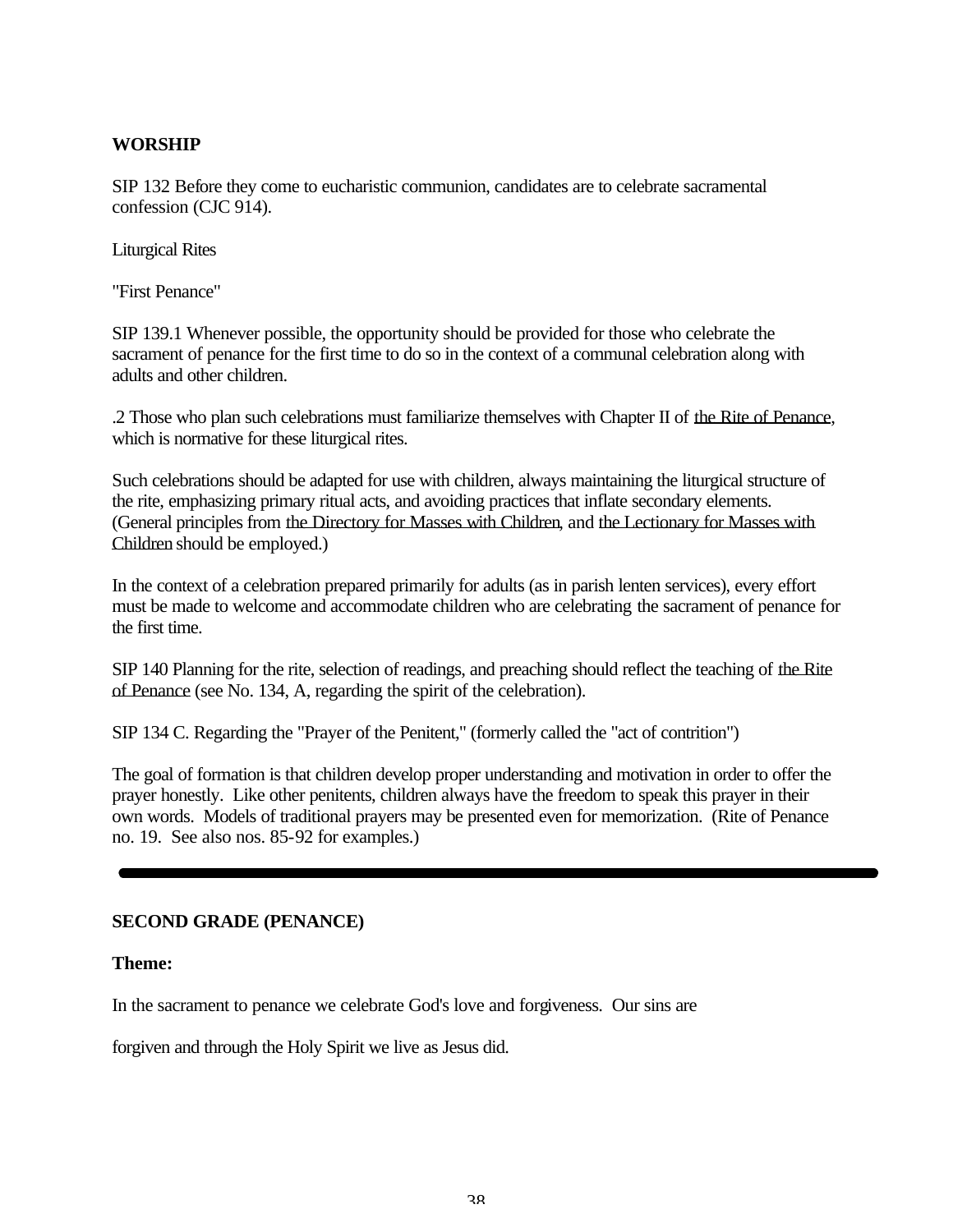### **REVIEW PREVIOUS UNDERSTANDINGS:**

- Recall the sacrament of baptism.
- Recall the Blessed Trinity and name the three persons.

GIVEN THE COGNITIVE LEARNING EXPERIENCES, DEVELOPING THE MESSAGE - AND THE COMMUNITY, WORSHIP, AND SERVICE COMPONENTS APPROPRIATE FOR SECOND GRADE, STUDENTS WILL DEMONSTRATE PRIOR TO THE CELEBRATION OF THE SACRAMENT THE FOLLOWING UNDERSTANDINGS:

### **MESSAGE**

- $\bullet$  God gives us the freedom to make choices NCD #101; TTOC pp. 55, 60-61, 429; CCC #1730.
- $\textcolor{blue}{\bullet}$  The Holy Spirit helps us to make right choices GCD #63, NCD #126; TTOC p.142; CCC #1433.
- $\bullet$  God will always forgive us when we make wrong choices, if we are sorry NCD #125, 126, TTOC pp. 424, 425; CCC #1431, 1432.
- $\text{\textbullet}$  Sin is a break in our relationship with God TTOC p. 262; CCC #1440, 1459.
- $\bullet$  God wants us to forgive others NCD #125, 126; TTOC p. 20; CCC #1458.
- $\bullet$  God forgives us in many ways NCD #124; TTOC p.266, 422, 425, 426; CCC #1434-1438.
- $\mathbf{\hat{P}}$  We can say we are sorry to God with an Act of Contrition NCD #1124; TTOC pp.425-426; CCC #1451.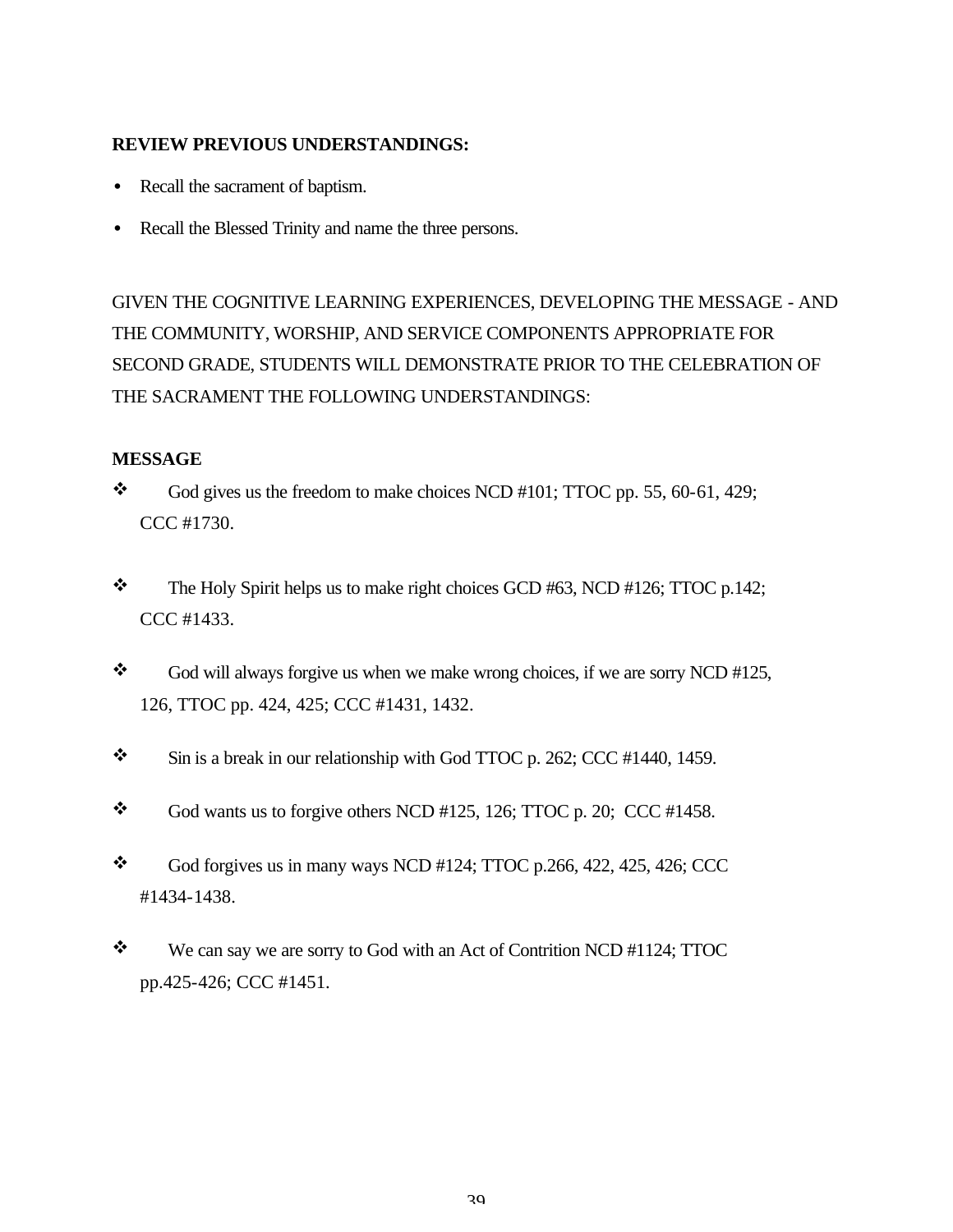- $\cdot \cdot$  The sacrament of penance is the ordinary means of sacramental forgiveness NCD #124; TTOC p.425; CCC #1424, 1484.
- $\mathbf{\hat{P}}$  There are other times we ask for forgiveness such as in the Penitential Rite in the Mass CCC #1434.
- v Jesus gave us the gift of forgiveness of sins when he appeared to the Apostles after the resurrection (John 20: 19-23) NCD #124; TTOC p. 421; CCC #1441, 1444.
- $\mathbf{\hat{P}}$  The sacrament of penance is a sacrament of healing and a sign of God's mercy and love TTOC pp. 421, 422; CCC #1421, 1428.
- \* The sacrament of penance celebrates our conversion and God's love and forgiveness NCD #124; TTOC p.425; CCC #1423, 1428.
- \* The sacrament of penance welcomes us back to close friendship with God and the community NCD #99, 124; TTOC pp. 421, 422, 425; CCC #1422, 1424, 1440, 1443, 1462, 1468, 1469.
- Reconciliation frees us from sin and gives us grace, God's own life TTOC pp. 323, 422; CCC #1468, 1496.
- \* Reconciliation is necessary for the forgiveness of mortal sin and helpful for the forgiveness of venial sin and the strengthening of virtue NCD #124, 125; TTOC pp. 428- 429; CCC #1446, 1447, 1456-1458, 1493.
- $\text{\textbullet}$  The priest is our friend TTOC pp.386-387, 389; CCC #1465.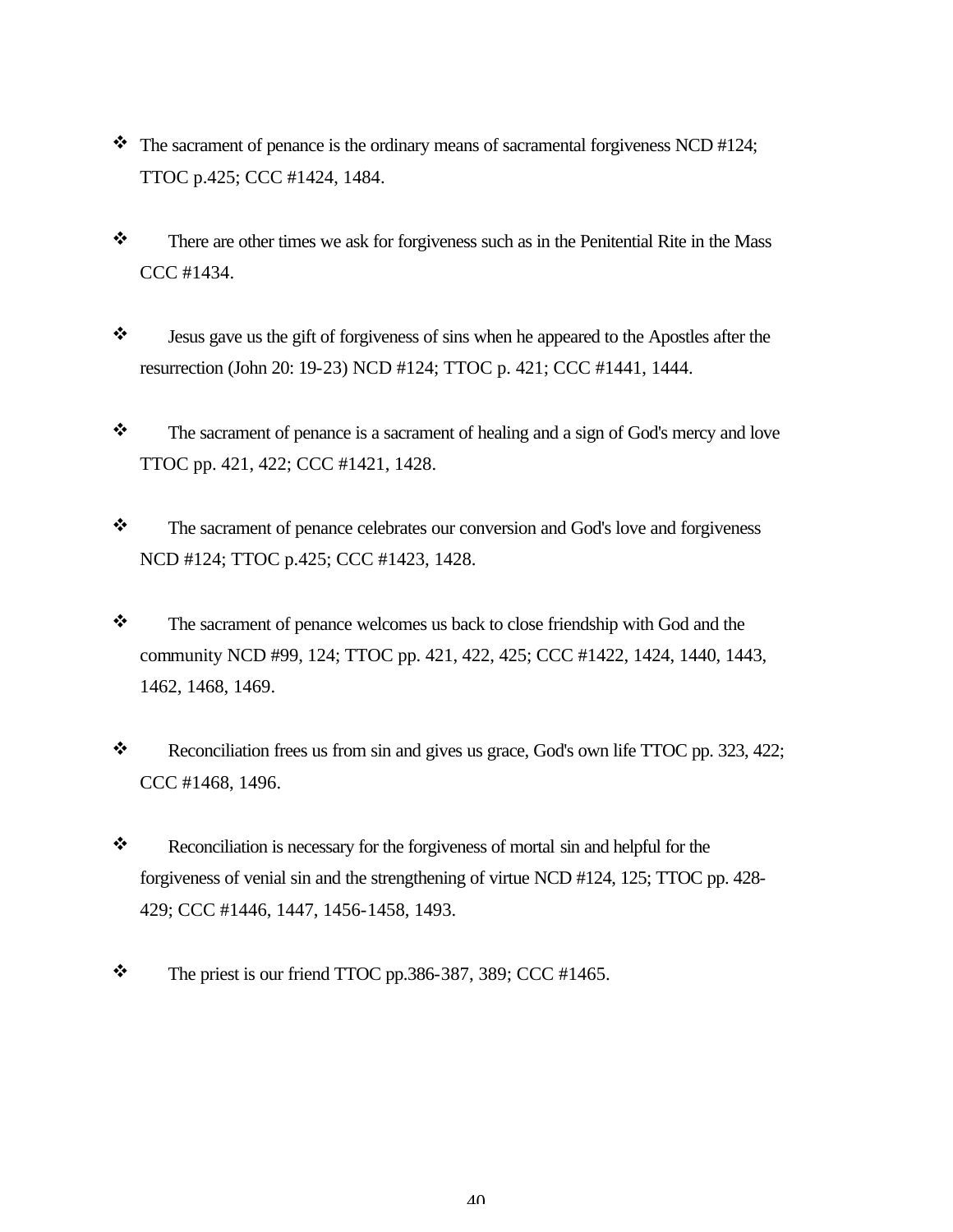- $\cdot$  Jesus gave the priest the authority to forgive sins in the sacrament of penance NCD #124; TTOC pp. 423, 424; CCC #1441, 1442, 1444, 1461.
- Regular confession is a way to grow in faith NCD #124, 126; TTOC pp.427, 428-429; CCC #1458.
- $\ddot{\bullet}$  We examine our conscience to prepare for penance NCD #124, 125; TTOC pp.424, 425-426; CCC #1454.
- $\mathbf{\hat{P}}$  The ten commandments are good guides for an examination of conscience NCD #105, 126; TTOC pp.426-427; CCC #1962.
- $\bullet$  Penance is a way to make up for our sins NCD #124; TTOC p. 427; CCC #1459, 1494.
- $\div$  The steps in the Rite of Reconciliation are: NCD #124; TTOC pp.432, 433; CCC #1480, 1491
	- confessing our sins TTOC p.426; CCC #1448
	- accepting a penance TTOC p.427; CCC #1448
	- **•** praying an Act of Contrition TTOC p.425-426; CCC #1451
	- receiving absolution TTOC p.424; CCC #1449
	- practice of penance TTOC p.427; CCC #1494.

### **RESPONSE/EXPERIENCE: COMMUNITY**

### **Students:**

Realize that we can be selfish and how that selfishness affects other people.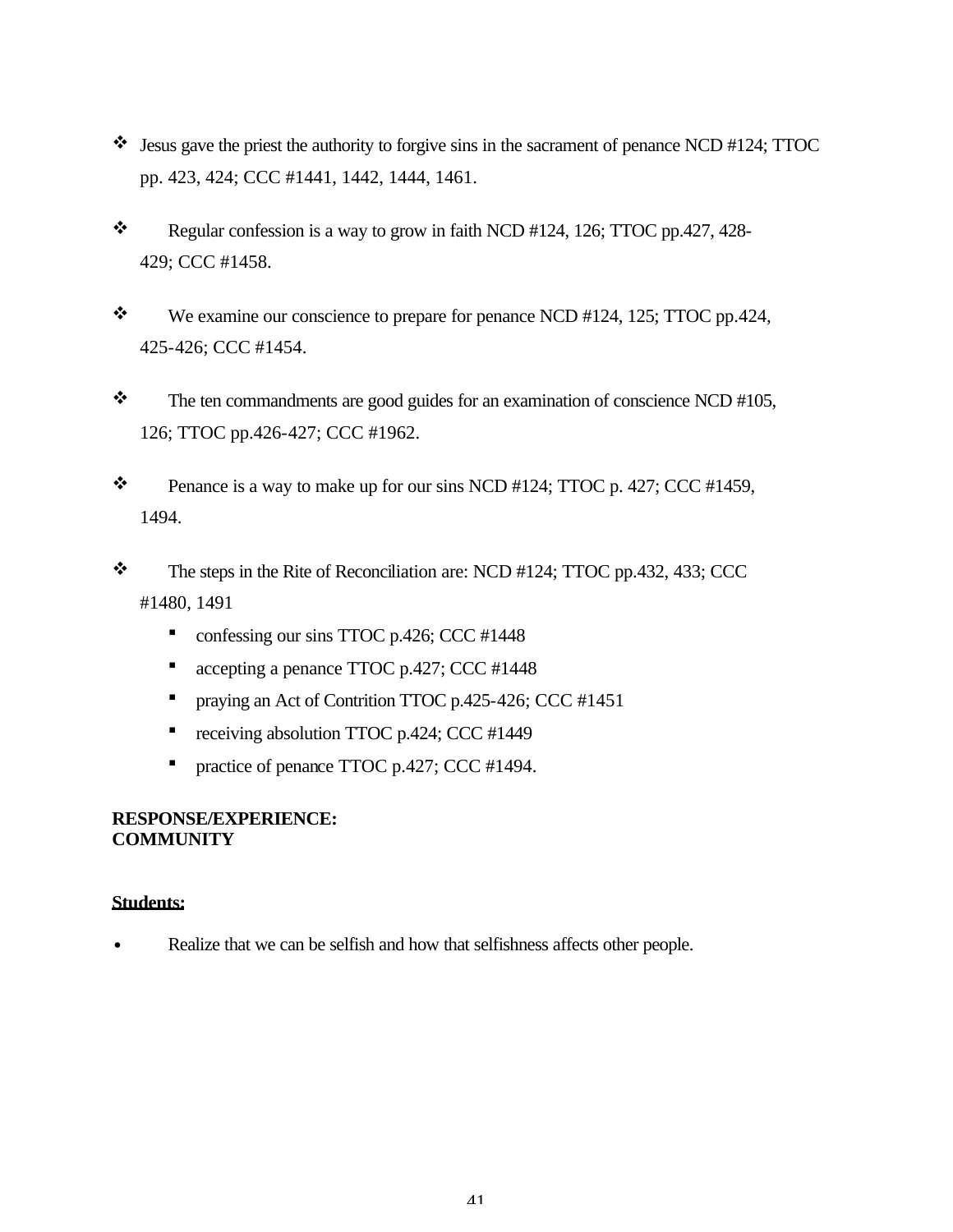- Value the role of parents and teachers in making right choices.
- Understand that there are many wrong choices shown on television and in the media and sometimes through our friends.
- Understand that family and friends can also help us to make right choices.
- Realize that as we grow, we learn to be more responsible.
- Understand that God's grace changes us.
- Understand that we cannot love God without loving the people around us.

### **WORSHIP**

- Understand how to examine our conscience.
- Experience the sacrament of penance.
- Understand the individual and communal Rites of Reconciliation.
- Visit the reconciliation room/confessional to become familiar with it and discover the meaning of the objects and furniture in it.

### **SERVICE**

- Understand that the friends and followers of Jesus act in loving ways.
- Participate in activities that show a good example to others.
- Participate in activities to serve others as a way to show love for God and forgiveness and love for others.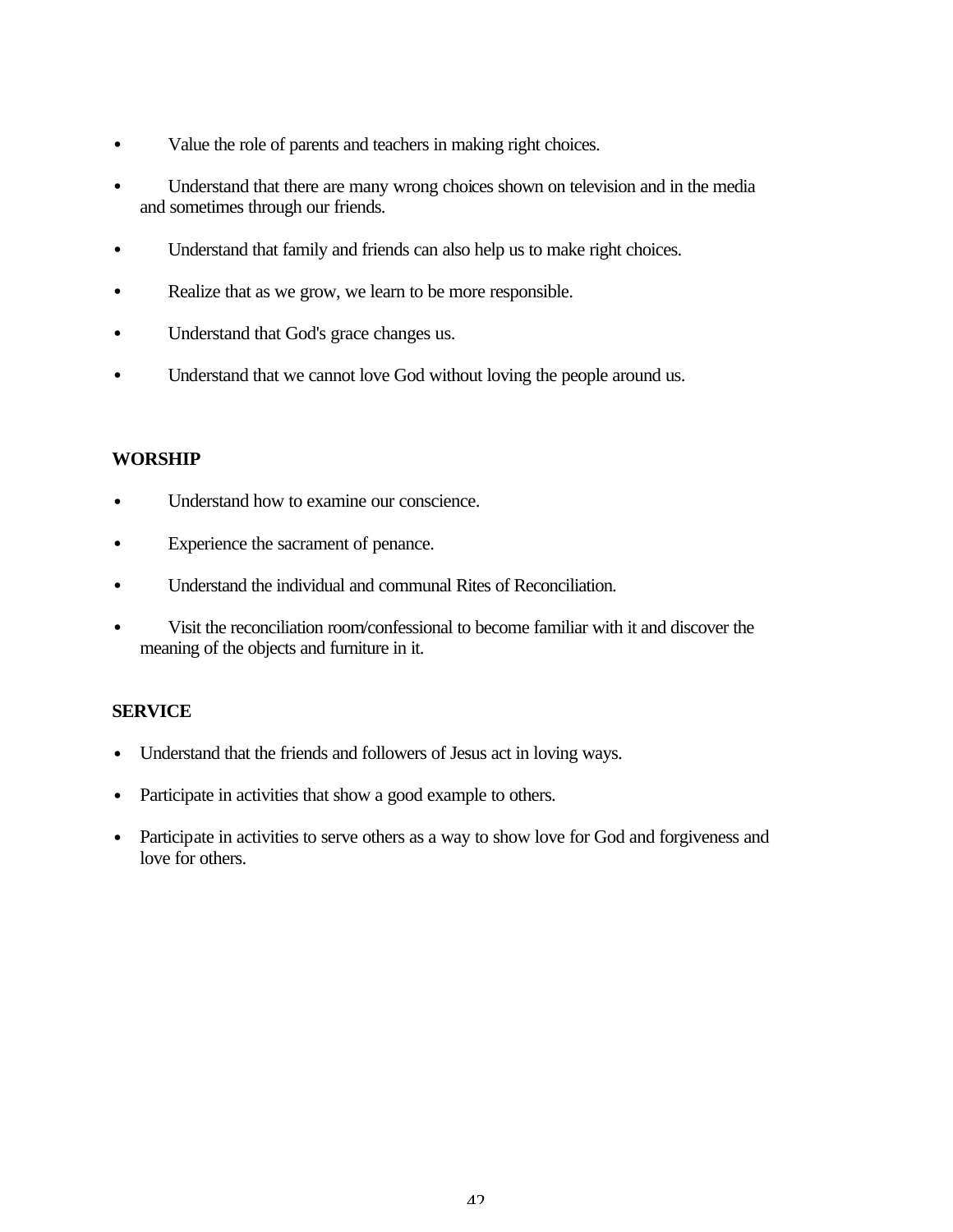# **SCRIPTURE FOR YOUR REFERENCE**

| Lk. 22:54-61   | Peter's Denial                                            |
|----------------|-----------------------------------------------------------|
| Jn. 20:19-23   | Whose Sins You Forgive                                    |
| Lk. 15:11-24   | The Prodigal Son/Loving Father                            |
| Lk. 17:11-17   | The Ten Lepers                                            |
| Lk. $15:1-7$   | The Lost Sheep                                            |
| Mt. 18:10-14   | The Lost Sheep                                            |
| Jn. $10:11-15$ | Good Shepherd                                             |
| Lk. 10:25-37   | Good Samaritan                                            |
| Lk. 19:1-10    | The Story of Zacchaeus                                    |
| Mt. 13:30      | Image of Wheat and Weeds                                  |
| Psalm 145      | Psalm of praise to God's majesty and loving<br>providence |
| Mt. 9:1-8      | Cure of the Paralytic                                     |
| Mk. 2:1-12     | Cure of the Paralytic                                     |
| John 20:19-23  | Jesus gives the gift of forgiveness of sins               |

# **STUDENTS SHOULD BE FAMILIAR WITH THE FOLLOWING TERMS**

| absolution             | Christ     | contrition                   | faith       |
|------------------------|------------|------------------------------|-------------|
| baptism                | Christian  | creed                        | fasting     |
| bible                  | confess    | crucifix                     | forgiveness |
| <b>Blessed Trinity</b> | confession | examination of<br>conscience | Good Friday |
| Catholic               | conscience |                              | grace       |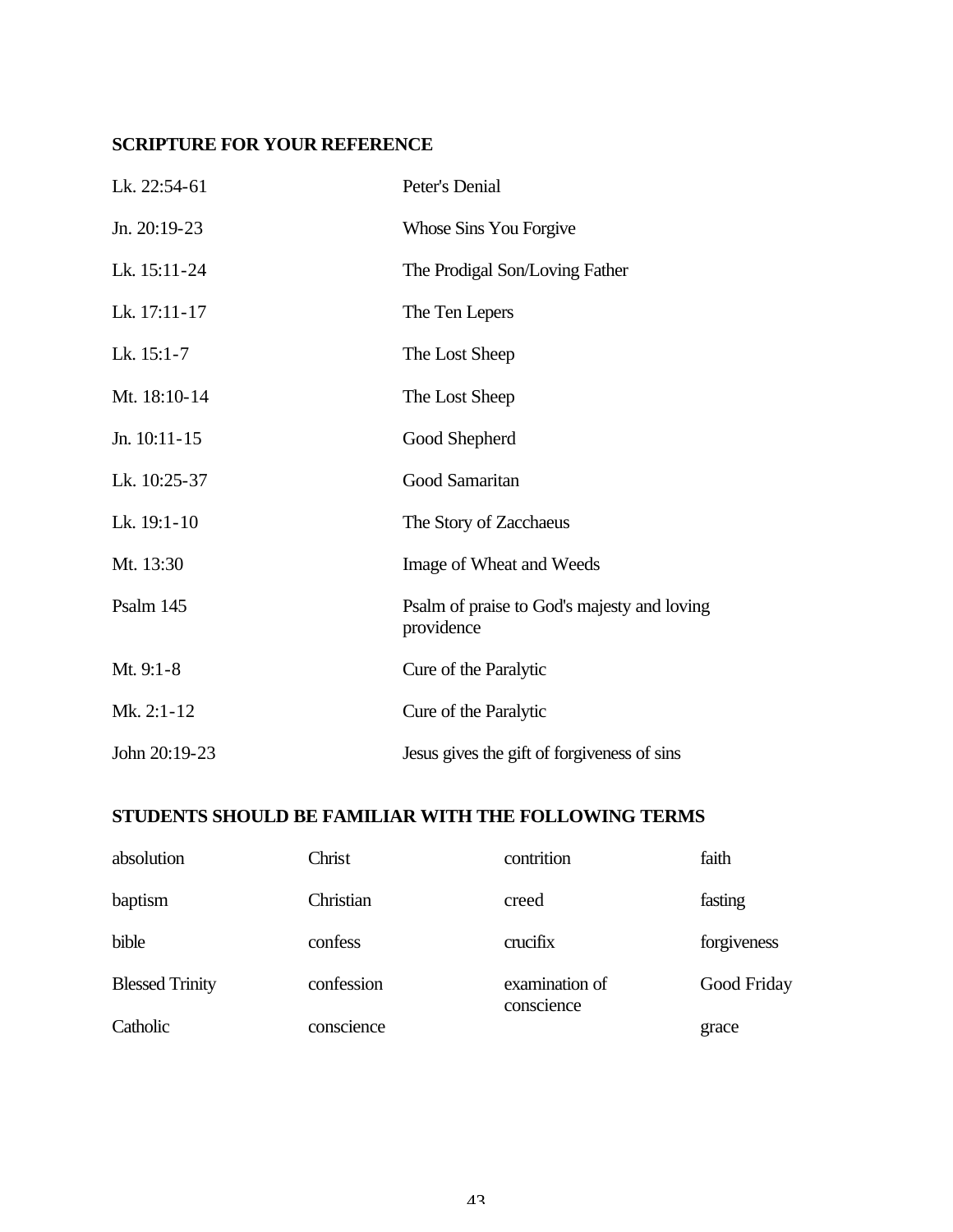| holy week    | praise                 | rite of<br>reconciliation | sorrow                |
|--------------|------------------------|---------------------------|-----------------------|
| <b>Jesus</b> | prayer                 | responsibility            | stations of the cross |
| lent         | psalm                  |                           | stole                 |
| mortal sin   | reconciliation         | sacrament of<br>penance   | temptation            |
| penance      | reconciliation<br>room | sin                       | venial sin            |
| petition     |                        | Son of God                | virtue                |

# **PRAYERS**

- Sign of the Cross
- Our Father
- Hail Mary
- Glory Be
- An Act of Contrition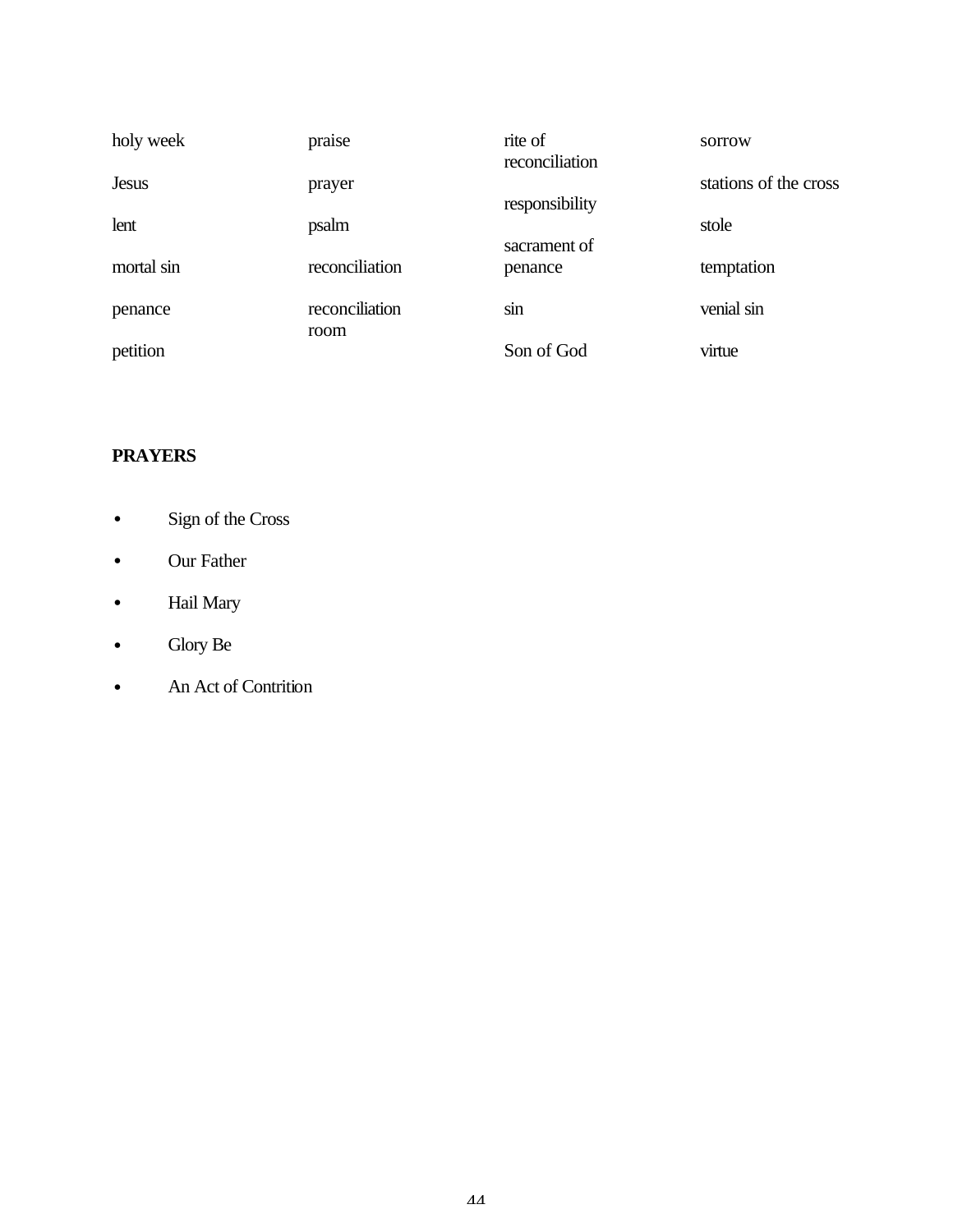### **SECOND GRADE (EUCHARIST)**

The following information is taken from The Sacraments of Initiation Policies for the Diocese of Pittsburgh. Notations cited are from the particular section in the guidelines titled Chapter IV; First Communion of Children. This information should be used to guide the catechetical components of preparation for the first celebration of the Sacrament of the Eucharist as well as shape the planning for parental catechesis in this regard.

### **MESSAGE**

SIP 135 The doctrinal elements of catechesis for First Holy Communion must always reflect the teaching of the Church in its worship and its creeds. In preparing for their role, catechists are to rely especially on the Catechism of the Catholic Church, The Teaching of Christ, and other diocesanapproved catechetical materials. (Cf.NSC 7).

- A. Catechesis is to reflect the goal of eucharistic communion as stated in No. 126.
- B. In teaching, discussion, and publications regarding First Holy Communion, it must always be clear that the candidates are, by baptism, already members of the Body of Christ and living in communion with the Lord. They are to be welcomed into full eucharistic sharing, participating for the first time in the holy meal of the Lord's Body and Blood.

This will not be their first time to "meet Jesus" but rather it opens up to them a new, tangible, and wonderful way to encounter him truly present under the form of food and drink.

SIP 122 To be admitted to First Communion, children "must have sufficient knowledge...to understand the mystery of Christ according to their capacity," so they "can receive the Body of the Lord with faith and devotion" (CJC 913.1).

SIP 124.1 Children with physical or learning disabilities and those who are behaviorally disturbed are to be presented for eucharistic communion along with their age peers, seeking a degree of understanding appropriate to their individual condition.

SIP 124.2 Children who are mentally retarded are to be admitted to the eucharist when they express a desire for the sacrament and in some way manifest their reverence for it. In cases of profound retardation, the eucharist may be shared without further requirements, as long as the child is able to consume the sacred elements.

### **RESPONSE/EXPERIENCE: COMMUNITY**

SIP 115 Parish communities should welcome children being lead to First Communion and offer liturgical participation in accord with the Directory for Masses With Children and the Lectionary for Masses with Children.

SIP 116.1 It is the responsibility, in the first place, of parents to lead their children to eucharistic communion with appropriate preparation (CJC 914).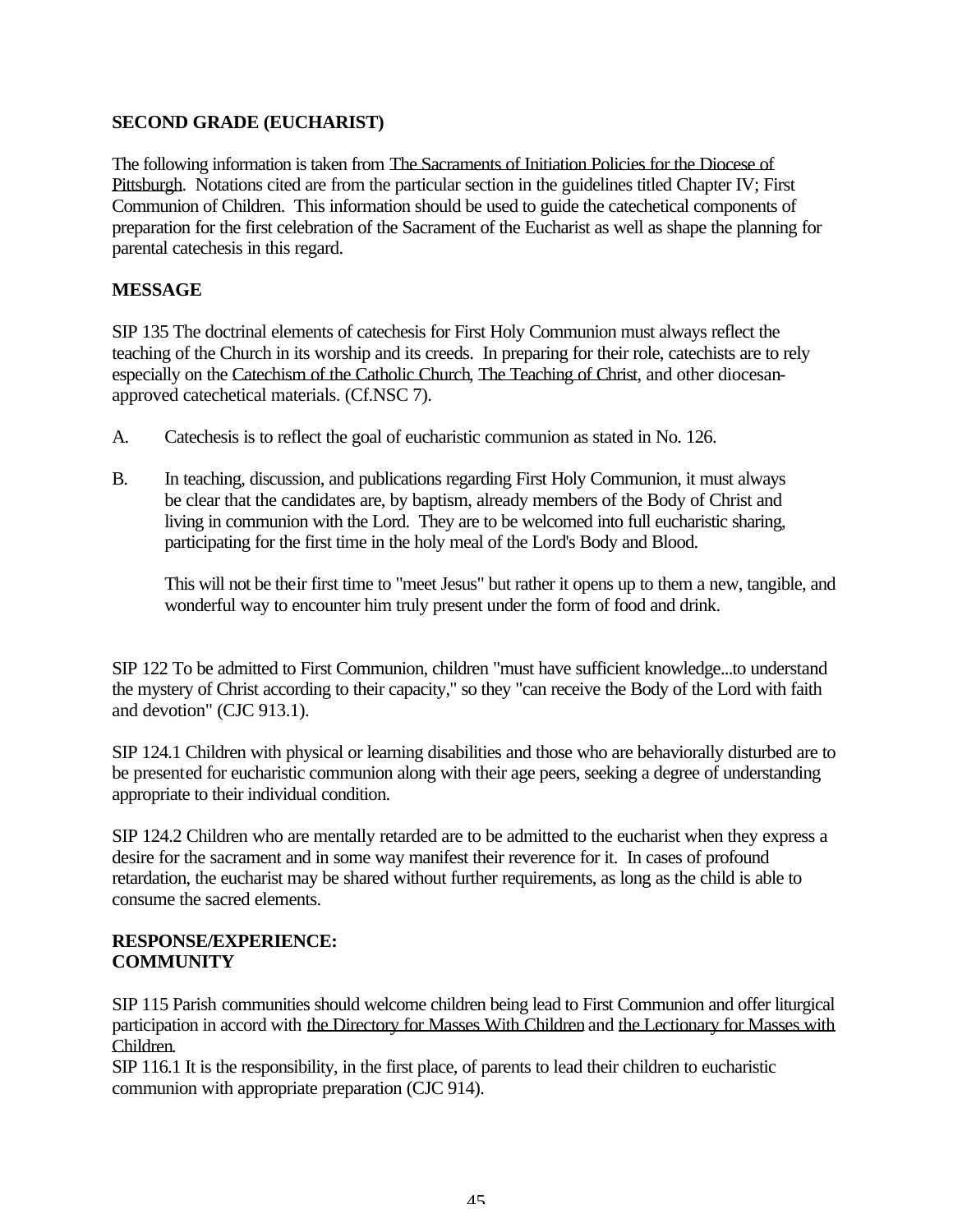SIP 116.2 Parents should bring their children regularly to celebration of Sunday Mass in order to introduce them to the eucharistic celebration.

This is so for two reasons:

- A. First Communion indicates that children are being integrated into the Church's eucharistic life. They must, therefore become familiar with this life in a concrete way.
- B. The liturgical Year "unfolds the entire mystery of Christ" and "completes the formation of the faithful" (General Norms for the Liturgical Year and the Calendar, no. 1). Understanding the "mystery of Christ" is required for admission to Holy Communion (CJC 913); celebration of the seasons and feasts of the liturgical year is a primary means for gaining such understanding.

SIP 117 Catechists assist both the progress of the candidates and the growth of the community. (RCIA 16) They should take care that their teaching is:

- A. filled with the spirit of the Gospel;
- B. adapted to the signs and cycles of the liturgical year;
- C. suited to the needs of the candidates;
- D. thoroughly grounded in Catholic doctrine (See Nos. 134-135).

SIP 126 Candidates for First Communion are to be led to "full, conscious, and active participation" in the Liturgy of the Eucharist according to the principles of the Directory for Masses With Children. Such participation is their "right and duty by virtue of their baptism" (See Second Vatican Council, Sacrosanctum Concilium, no. 14).

# **WORSHIP**

SIP 144 In the liturgy of First Communion, the following must be considered:

.1 The placement of the candidates in the assembly should reflect both their integration into families and the local community as well as their special presence as candidates for admission to the Eucharist. This will admit of a number of practical arrangements in local circumstances.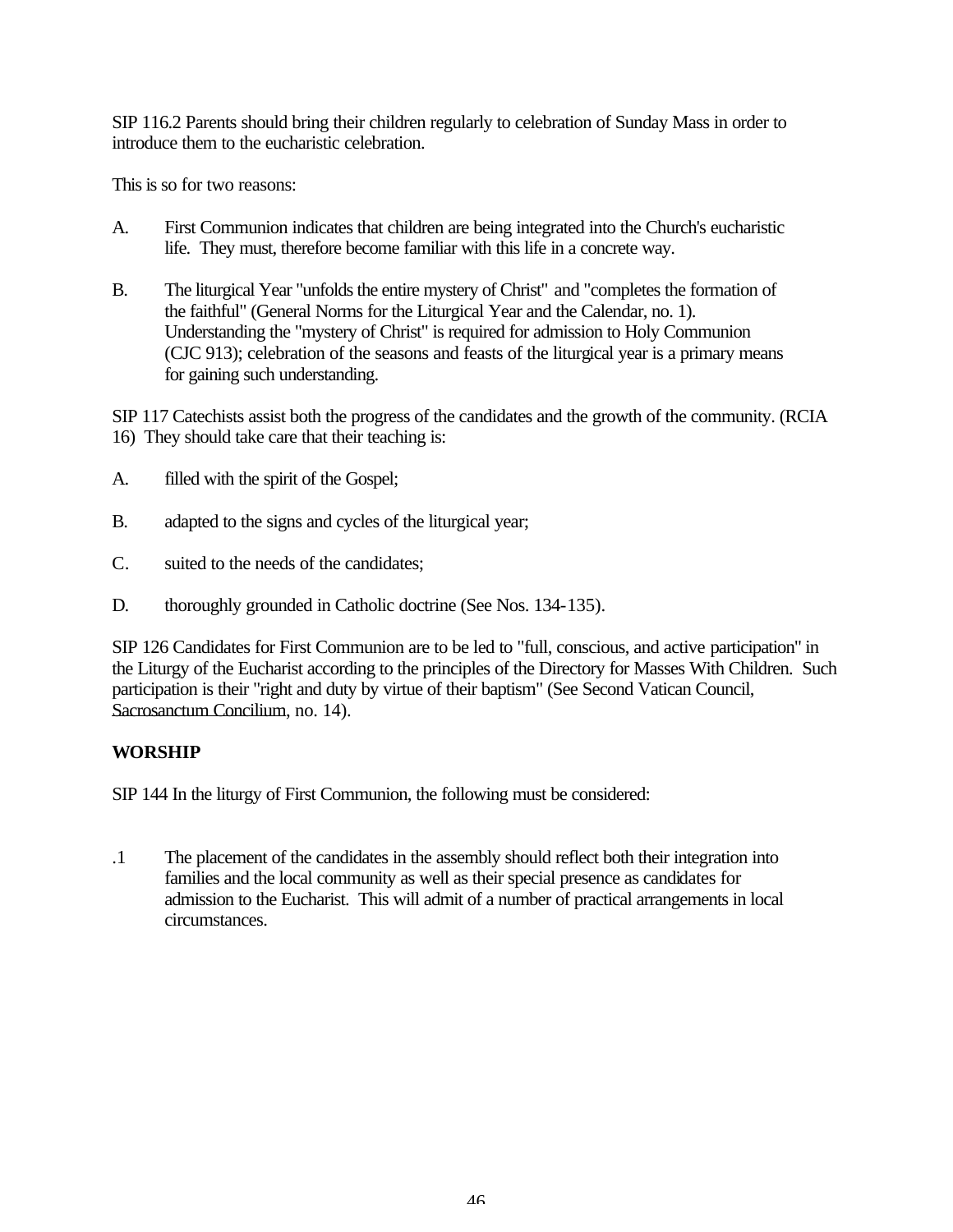- .2 Where possible, baptismal sponsors of the candidates should be invited to take part in this celebration.
- .3 In the selection of music and texts, the principles of normal, good liturgical planning should be employed and reference made to the Directory for Masses With Children and the Lectionary for Masses with Children. Preference should be given to music from the normal repertory of the parish community rather than to acclamations and songs that will not be part of regular eucharistic celebration of the children.
- .4 The special focus of the candidates should be on their participation in the action of the eucharist (see No. 126). The candidates should be well prepared to sing the acclamations of the Eucharist Prayer, join in the Lord's Prayer, share the sign of peace, and partake in Holy Communion. Some of them should be involved in the presentation of the gifts (Only the bread and wine for the eucharist - and possibly an offering for the poor-are presented at this time). Other liturgical roles (e.g., greeter, reader, cantor) are better given to other competent young people and adults.
- .5 "Before saying 'This is the Lamb of God,' the celebrant may briefly remind the ...children of the preeminence of the eucharist, which is the climax of their initiation and the center of the whole Christian life" (RCIA 329).
- .6 Since the communion rite to which they are admitted includes the possibility of sharing in both the eucharistic bread and cup, children should be fully prepared for communion under both forms (including the chance to taste both elements in their unconsecrated form as part of their catechesis). In the Mass of First Communion, they should be able to exercise the options allowed to all communicants: reception of the host in the hand or on the tongue, and the chance to share in the cup of the Lord's blood.
- .7 Patterns of the communion procession that include family members escorting the candidates to communion should never be arranged in a way that might embarrass noncommunicants.
- .8 Though normal decorum should prevail, no special clothing may be required of candidates for First Communion.

# **SERVICE**

SIP 137 After the celebration of First Communion the children are to continue their journey of faith in a type of mystagogical formation.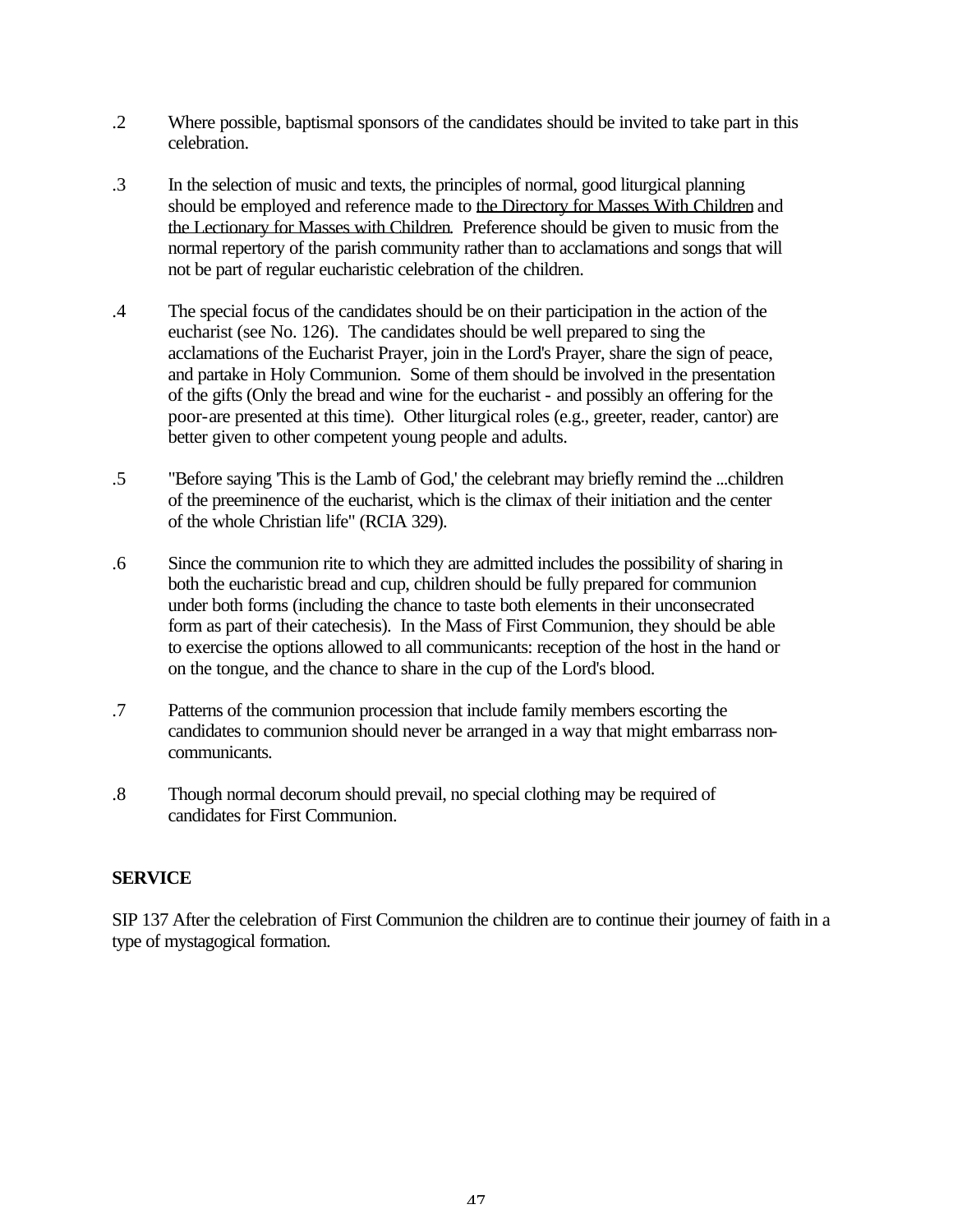- A. In the period immediately following First Communion, an opportunity should be given for the children and their families to reflect on and enjoy the new experience of sacramental life.
- B. Continued opportunities should be given for the children to experience the joyful welcome of closer ties with the community of the faithful (RCIA 246).
- C. Continuing catechesis should help the new communicants to deepen their grasp of the paschal mystery through reflection on the Gospel and the teachings of the Catholic Church concerning the eucharist, and, of course, through regular sharing in the eucharist and increasing involvement in the works of charity (RCIA 244).
- D. Catechesis should also continue to help the children to develop their Christian conscience, achieve increasing comfort in celebrating the Sacrament of Penance, and pursue a life of discipleship devoted to reconciliation and peacemaking.

### **SECOND GRADE - IMMEDIATE PREPARATION FOR FIRST COMMUNION**

#### **Theme:**

We come to the table of the Eucharist where we eat the body and drink the blood of Jesus. We learn how to live through the Word of God. We learn how to let the Sacrament which nourishes us nourish others and, through us, give life to the world.

### **REVIEW PREVIOUS UNDERSTANDINGS:**

- Recall the sacrament of baptism as one of the sacraments of initiation.
- Recall the Blessed Trinity and name the three persons.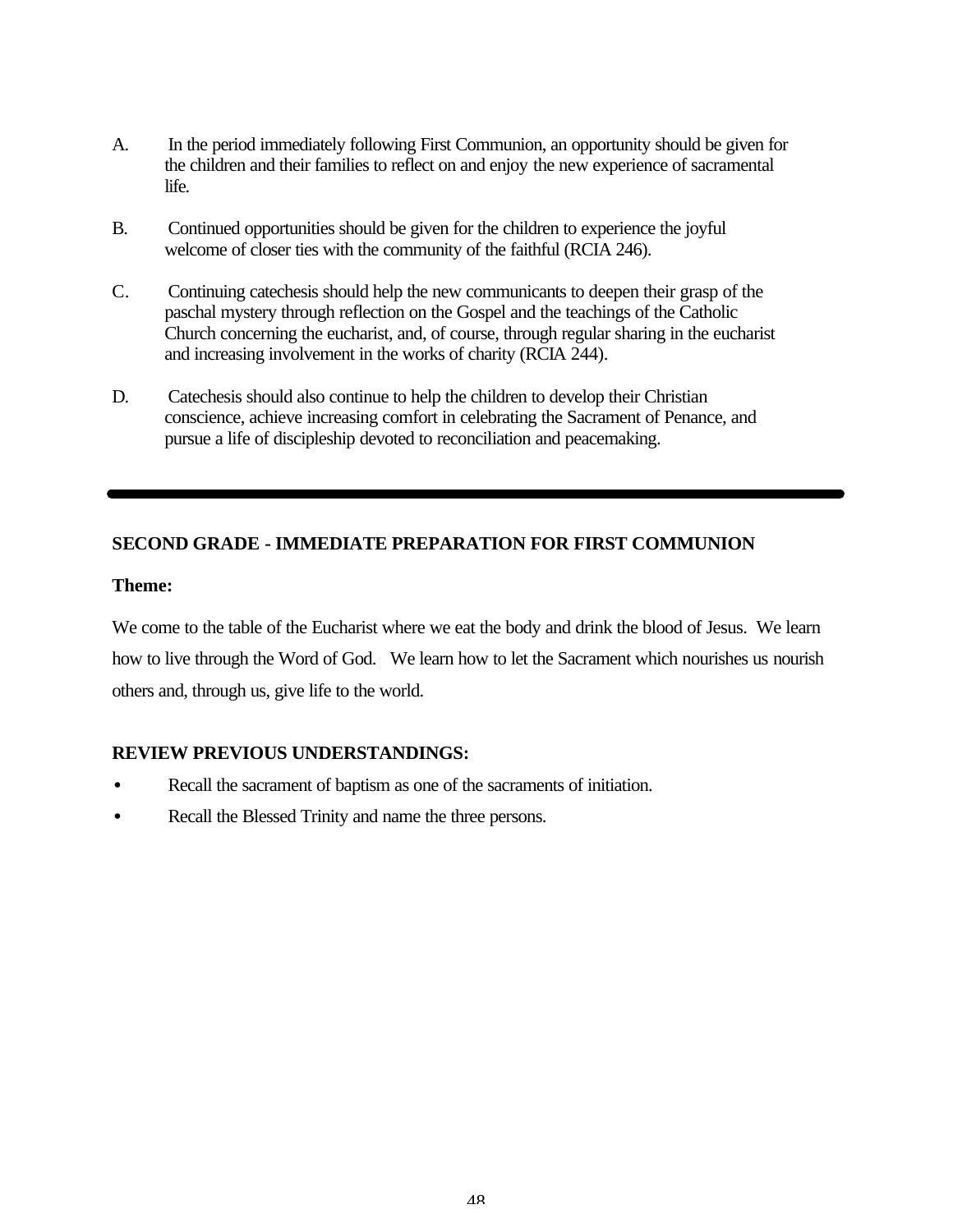GIVEN THE COGNITIVE LEARNING EXPERIENCES DEVELOPING THE MESSAGE - AND THE COMMUNITY, WORSHIP, AND SERVICE COMPONENTS APPROPRIATE FOR SECOND GRADE, STUDENTS WILL DEMONSTRATE PRIOR TO THE CELEBRATION OF THE SACRAMENT THE FOLLOWING UNDERSTANDINGS:

# **MESSAGE**

- $\ddot{\bullet}$  We bless food in our families TTOC pp. 365-366; CCC #1669, 1671.
- $\ddot{\bullet}$  Jesus blessed food before He gave it to people CCC #1334-5.
- $\cdot$  At the last supper, Jesus changed bread and wine into His body and blood TTOC pp. 353, 371-372; CCC #1323.
- $\mathbf{\hat{P}}$  We call the sacrament of the body and blood of Jesus the Eucharist GCD #58, TTOC p. 368; CCC #1328.
- \* The Mass is the most important prayer of the Catholic Church NCD #120, 121; TTOC pp. 352-353, 360, 368; CCC #1324.
- $\bullet$  In celebrating the Mass, Jesus shows his care about the entire people of God TTOC p. 375; CCC #1368.
- $\mathbf{\hat{P}}$  The Eucharist is our celebration of unity, reconciliation, and peace NCD #120, TTOC pp. 375, 380; CCC #1325-6, 1393.
- $\mathbf{\hat{P}}$  In the Liturgy of the Word, we hear the Gospel stories about Jesus NCD #121, TTOC pp. 340, 399; CCC #1349.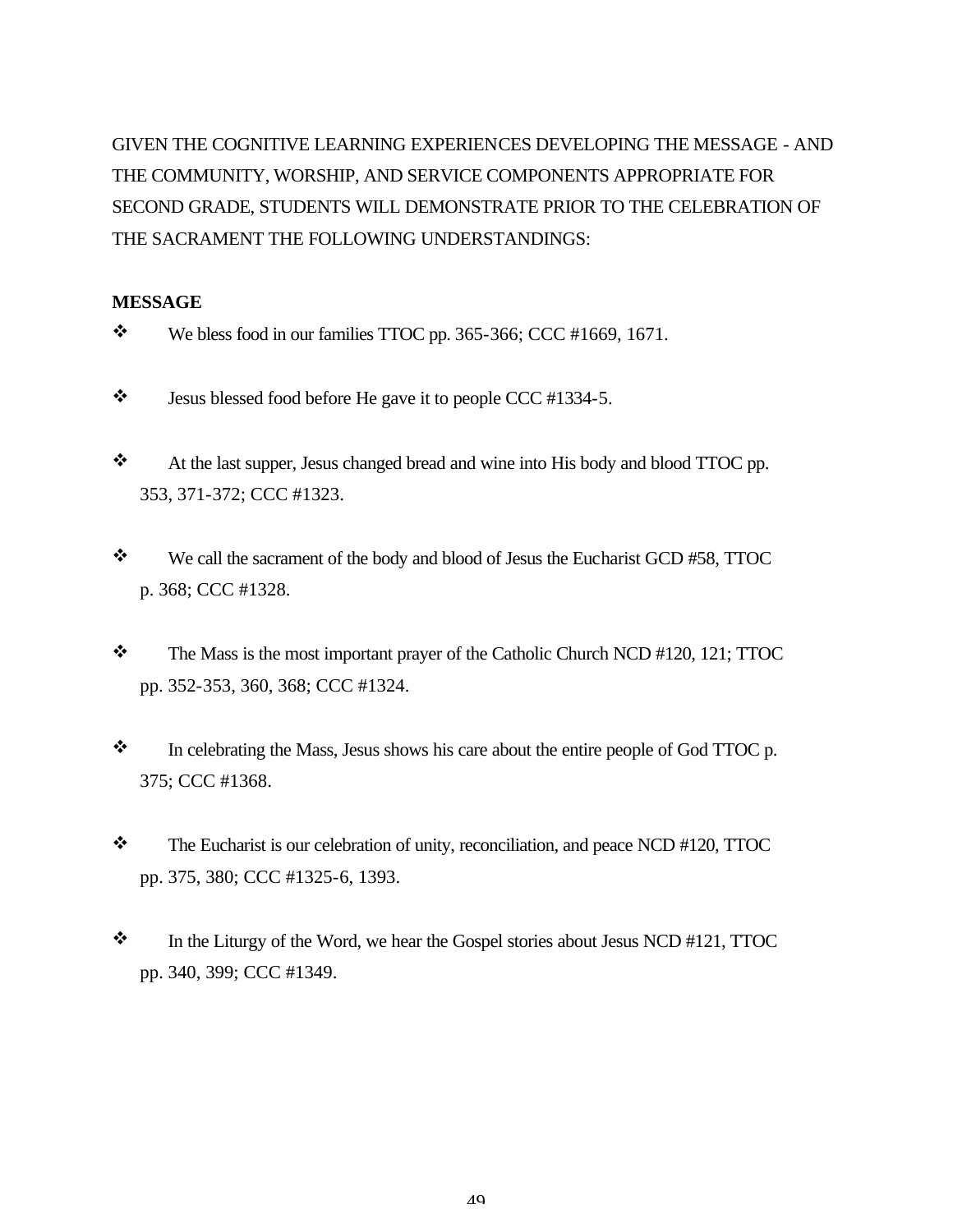- $\cdot$  In the Scriptures, Jesus teaches us that he is the Bread of Life (John 6) TTOC p. 381; CCC #1338.
- $\mathbf{\hat{z}}$  In the Liturgy of the Eucharist, we remember and give thanks for Jesus' death and resurrection GCD #58; NCD #120, TTOC pp. 372-373; CCC #1328-1337.
- $\cdot \cdot$  At Mass, Jesus is present in the Word of God and the Eucharist NCD #120, 121; TTOC pp. 360, 382; CCC #1373.
- \* The bread and wine of the Eucharist are consecrated by the priest; through the power of the Holy Spirit, these gifts of bread and wine truly become the body and blood of Jesus NCD #121, TTOC pp. 372, 376; CCC #1333, 1353, 1357, 1375.
- $\cdot \cdot$  The priest repeats Jesus' words and actions in the Eucharistic prayer TTOC p. 374; CCC #1341.
- \* The Mass commemorates Jesus' sacrifice GCD #58, NCD #120, TTOC p. 372; CCC #1341.
- $\bullet$  The Eucharist is both meal and sacrifice GCD #58, NCD #120, TTOC pp. 354, 372; CCC #1330, 1382.
- $\triangleleft$  At Mass, we remember the last supper; we share the body and blood of Jesus in Holy Communion NCD #120, TTOC pp. 375-376; CCC #1323, 1329.
- $\mathbf{\hat{P}}$  Jesus gives Himself to us as food at every Mass GCD #58, NCD #120, TTOC p. 379; CCC #1392.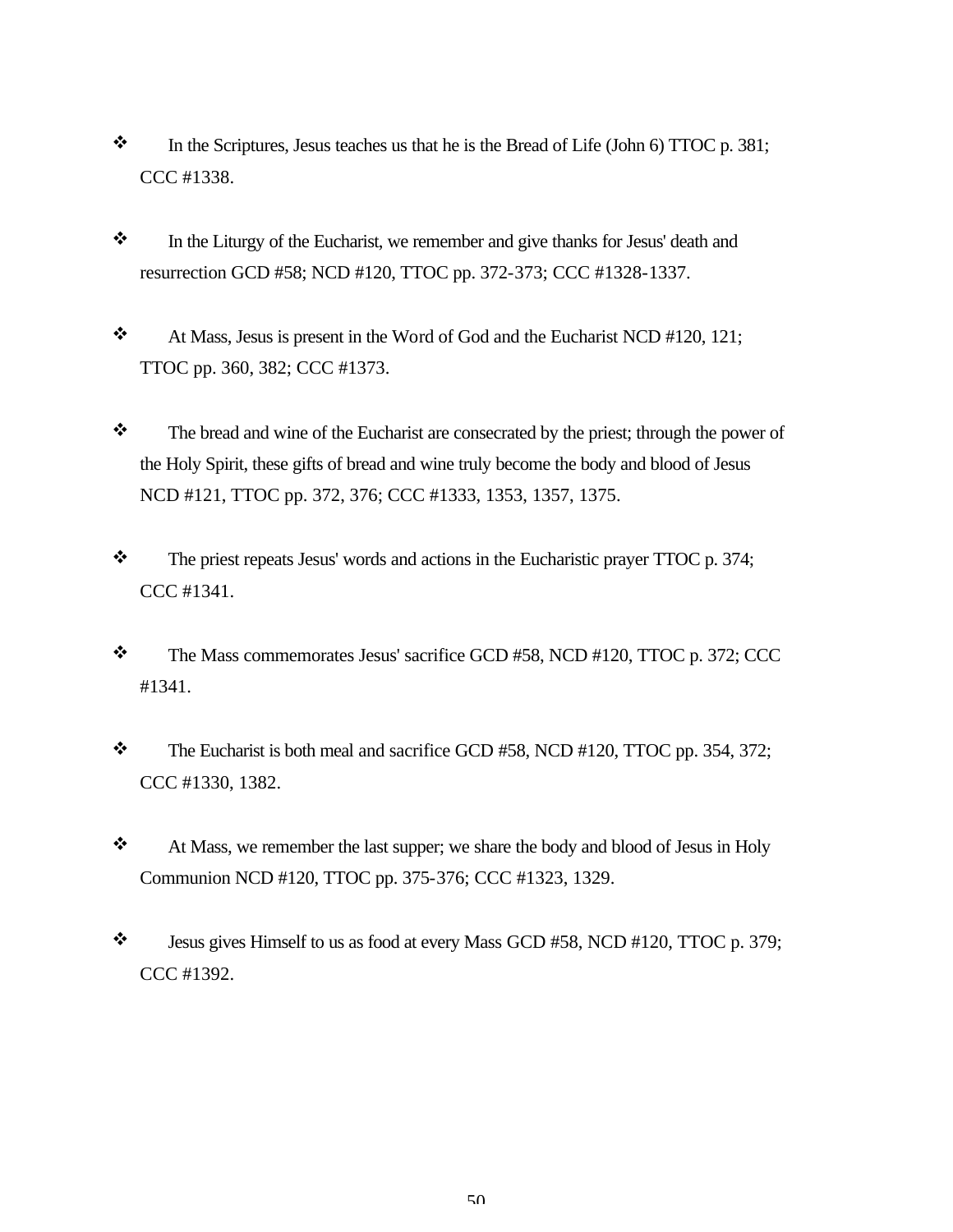- $\mathbf{\hat{P}}$  We should receive Communion often and worthily NCD #121, TTOC p. 377; CCC #1384, 1385, 1387, 1388, 1389.
- $\ddot{\bullet}$  Jesus is truly present in the Blessed Sacrament GCD #58, NCD #121, TTOC pp. 382, 384; CCC #1374, 1378.

# $\div$  The parts of the Mass are: NCD #121; CCC #1346

- $\bullet$  the gathering in which we come together to pray as one family CCC #1348
- the readings through which we listen to God's Word TTOC p. 353; CCC #1349
- the presentation and preparation of the gifts in which we get ready to thank God and offer ourselves with Jesus to the Father TTOC p. 353; CCC #1350
- the Eucharistic Prayer in which, at the consecration the bread and wine become the body and blood of Jesus GCD #58; TTOC p.372; CCC #1352-3
- the reception of communion in which we receive Jesus TTOC pp. 354, 375; CCC #1331, 1355
- the dismissal in which we are blessed to go out and help others NCD #120, TTOC p. 380; CCC #1332, 1397.
- \* Our Church celebrates advent, Christmas, lent, holy week, Easter and special holy days and honors Mary, the Mother of God and saints TTOC pp. 204, 208, 404-405; CCC #1163, 1171, 1172, 1173.

#### **RESPONSE/EXPERIENCE: COMMUNITY**

### Students:

• Understand that it is important to participate in the Eucharistic liturgy with our family.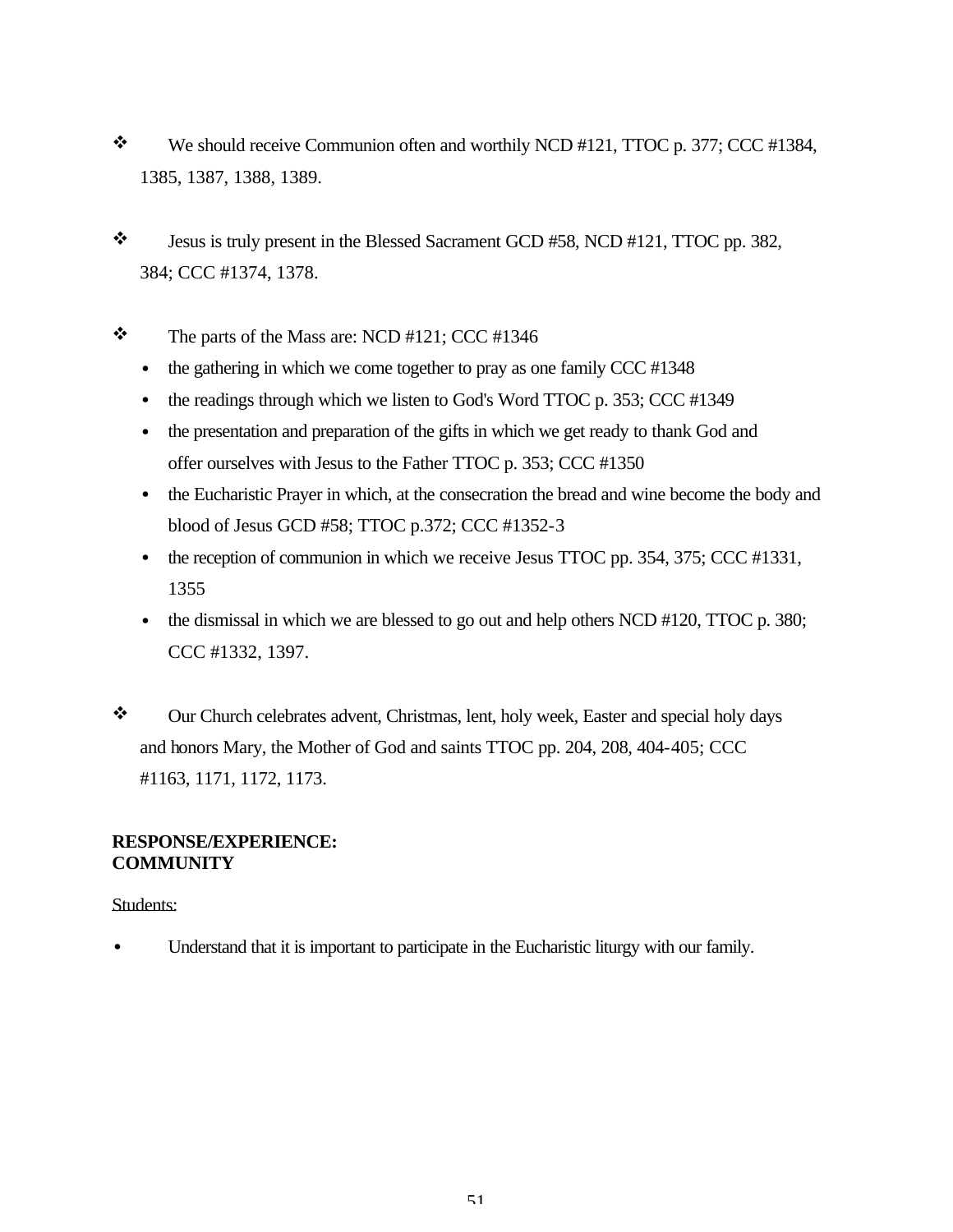- Realize God wants us to welcome ALL people of whatever ability and culture to our faith community.
- Participate in the singing, responses, and listening with the parish community at Sunday liturgies each week.
- Participate in parish worship and social activities for liturgical seasons and feasts.

### **WORSHIP**

- Pray the following prayers: The Sign of the Cross, Our Father, Hail Mary, Glory Be, Prayer of Sorrow, Prayer of the Faithful, Prayer after Communion, Prayers and responses of the Mass.
- Participate in gestures and postures for the various parts of the Liturgy.
- Understand the different ways to receive communion.
- Visit the church to discover the meaning of the different areas and objects used at Mass.
- Experience spontaneous prayer.
- Understand the Bible as God's Word.

### **SERVICE**

- Understand the role of the laity, religious, and priests as one of service.
- Understand that God is present to us through every person and "thing" (creation).
- Become aware that God calls us to be responsible for others, especially people in need.
- Understand that we are sent forth to love and serve the Lord, using the gifts and talents God gave us.
- Become aware that we can nourish others by being kind and helping as Jesus did.
- As Jesus gives himself to us in Eucharist, we are called to serve others.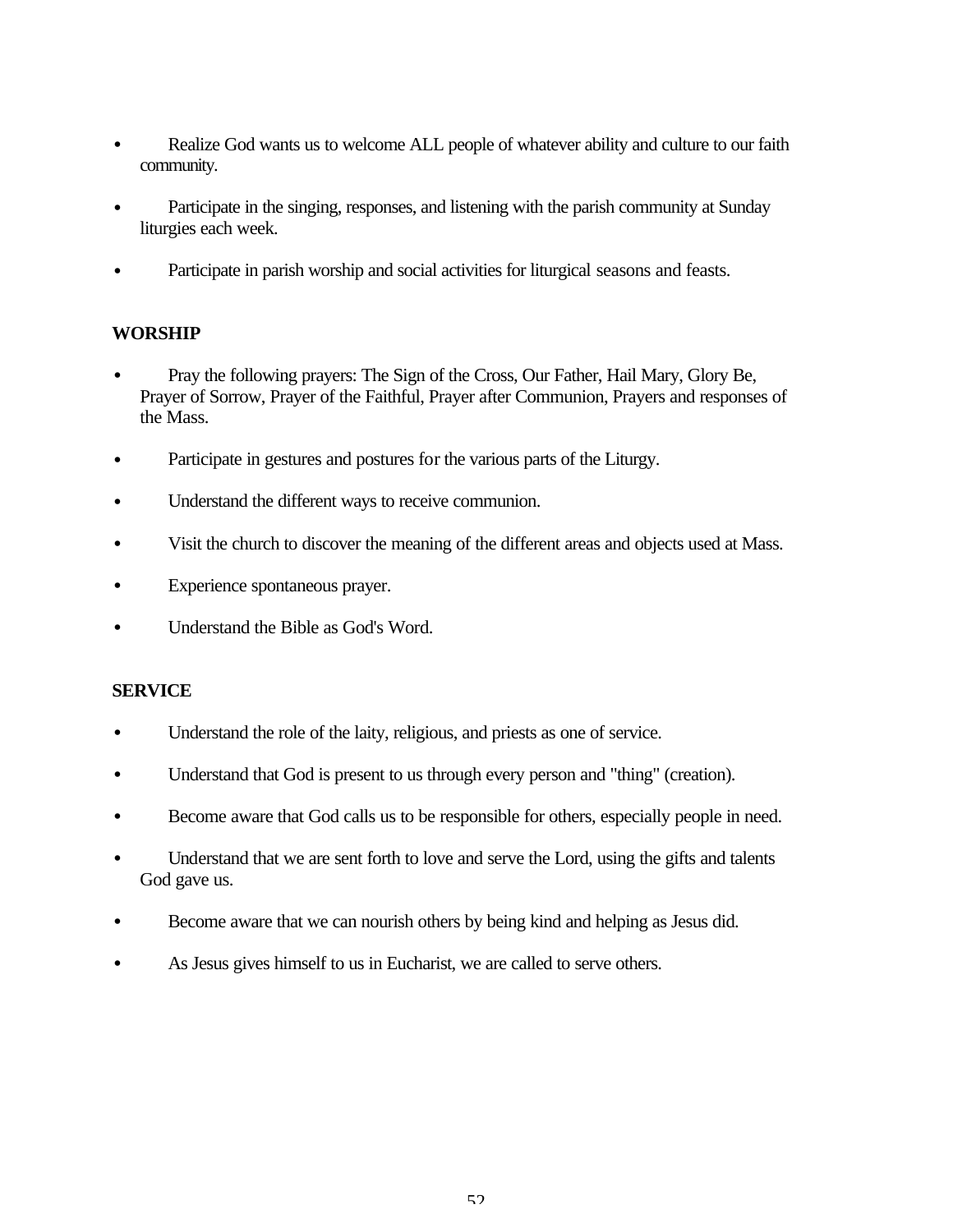# **SCRIPTURE FOR YOUR REFERENCE**

| Mt. 14: 13-21 | Multiplication of Loaves and Fish      |
|---------------|----------------------------------------|
| Mt. 6:30-44   | Multiplication of Loaves and Fish      |
| Lk. 9:10-17   | Multiplication of Loaves and Fish      |
| Jn. $6:1-15$  | Multiplication of Loaves and Fish      |
| Jn. $17:1-26$ | The Last Supper                        |
| Mt. 26:20-30  | The Last Supper                        |
| Mk. 14:22-26  | The Last Supper                        |
| Lk. 24:13-35  | The Emmaus Story                       |
| Mt. 6:9-13    | The Lord's Prayer                      |
| $Jn. 21:1-14$ | Jesus at the Seashore                  |
| Acts 2:42-47  | Community Sharing All Things in Common |

# **STUDENTS SHOULD BE FAMILIAR WITH THE FOLLOWING TERMS**

| advent                   | Christ       | Good Friday          |
|--------------------------|--------------|----------------------|
| all saints               | Christian    | grace                |
| altar                    | Christmas    | <b>Holy Thursday</b> |
| baptism                  | ciborium     | holy week            |
| <b>Bible</b>             | communion    | host                 |
| <b>Blessed Sacrament</b> | consecrate   | instituted           |
| <b>Blessed Trinity</b>   | creed        | <b>Jesus</b>         |
| blood of Christ          | Easter       | last supper          |
| body of Christ           | Eucharist    | lent                 |
| bread                    | faith        | Lord's day           |
| Catholic                 | fasting      | <b>Mass</b>          |
| chalice                  | genuflection | ordinary time        |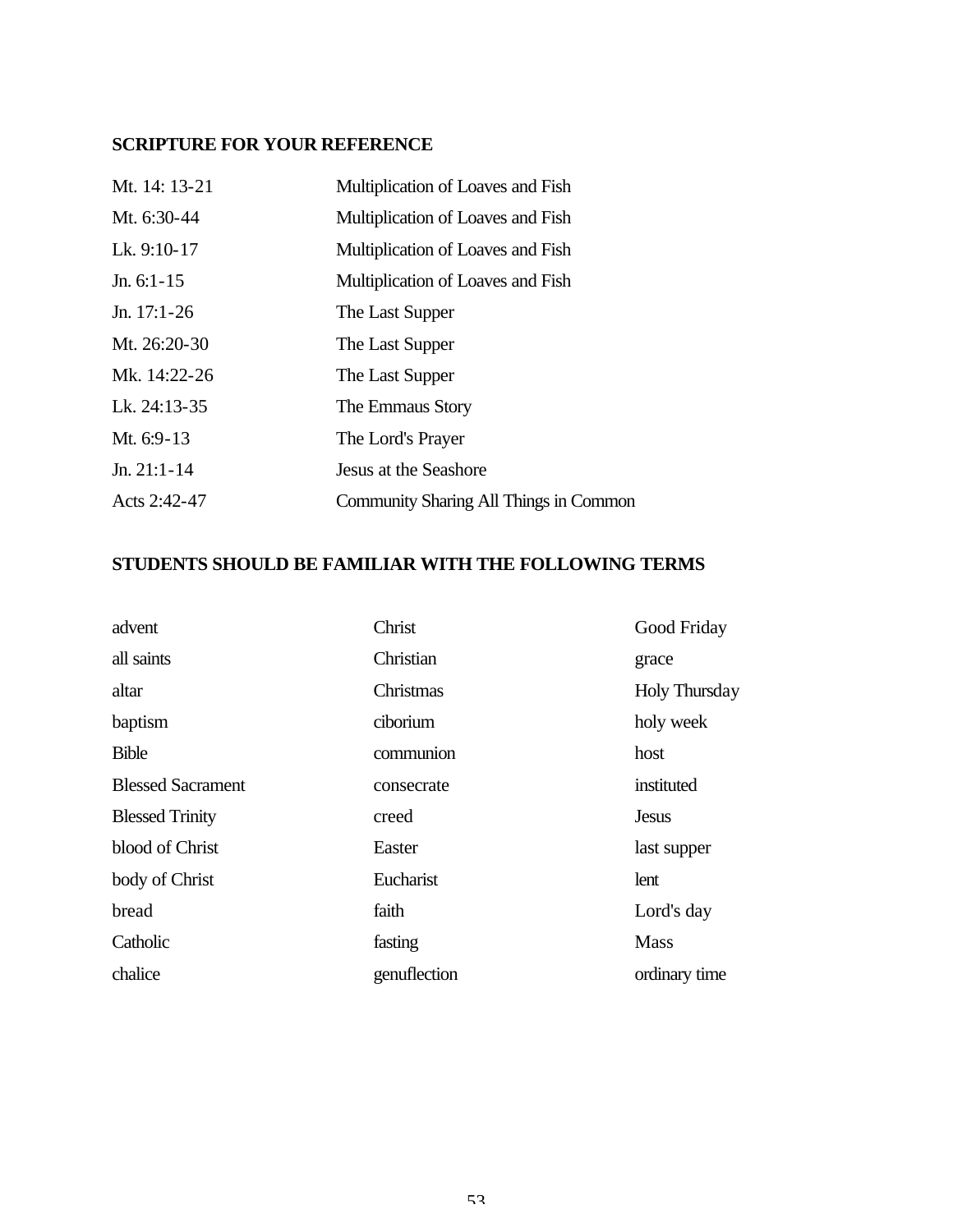| parish    | prayer                 | saint        |
|-----------|------------------------|--------------|
| paten     | priest                 | Son of God   |
| Pentecost | psalm                  | stole        |
| petition  | resurrection           | tabernacle   |
| pope      | sacrament of Eucharist | thanksgiving |
| praise    | sacrifice              | trinity      |
|           |                        | vestments    |

# **PRAYERS**

Sign of the Cross Our Father Hail Mary Glory Be Responses of the Mass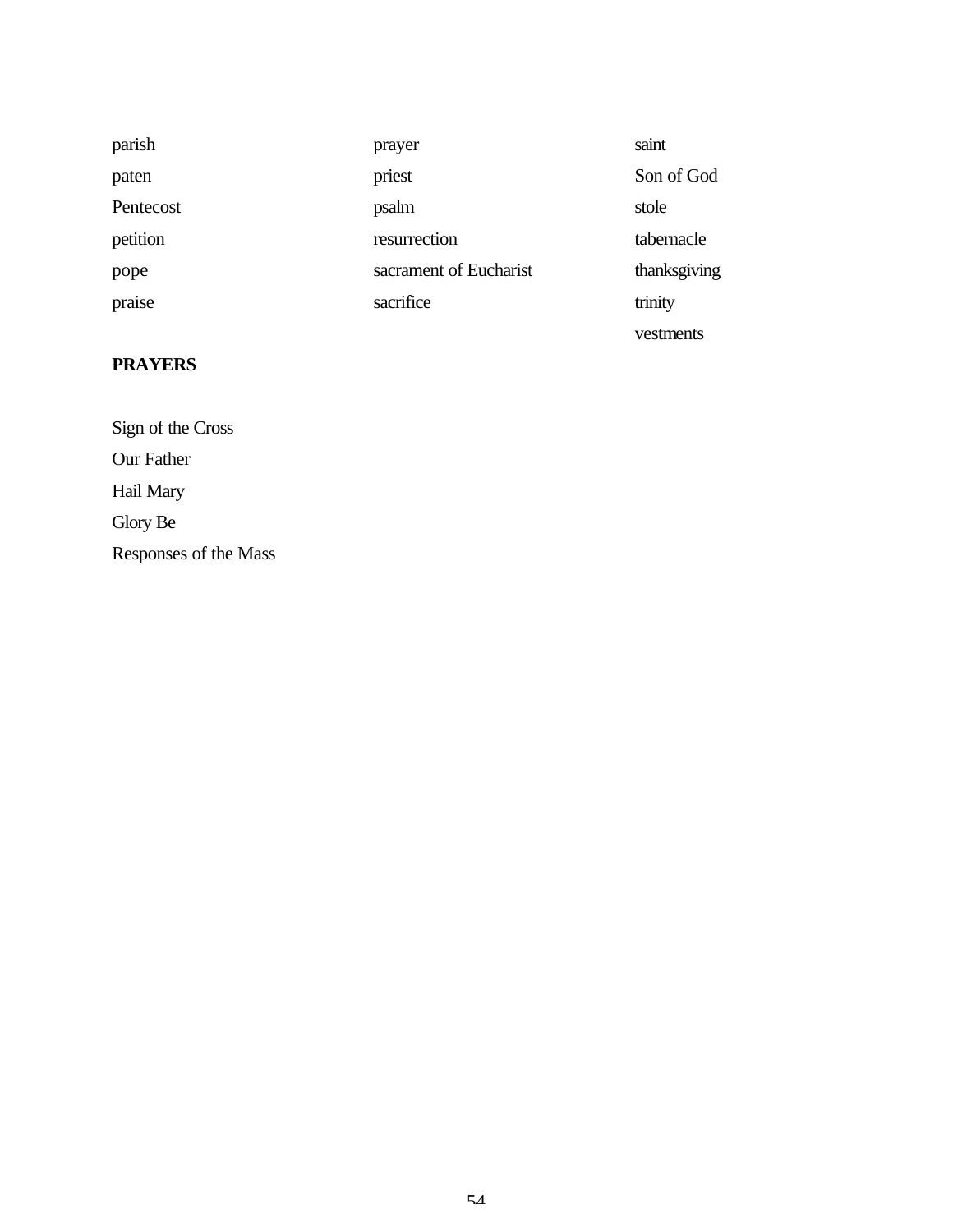# **THIRD GRADE**

**Theme:** The Church is the people of God, guided by the Holy Spirit, sharing the faith of the apostles in Jesus Christ. The Church continues the work of Jesus today by sharing the Good News, celebrating the sacraments and serving all God's people.

# **REVIEW PREVIOUS UNDERSTANDINGS:**

- Recall that we become members of God's family through baptism.
- Recall that sin breaks our relationship with God and that we can be forgiven by God's grace in the sacrament of penance.
- Recall the four forms of prayer: praise, thanksgiving, sorrow, and petition.
- Recall the following prayers: Sign of the Cross Our Father Hail Mary Glory Be Grace before and after meals (optional) Act of Contrition Prayers and responses at Mass Review the sacraments of Eucharist and penance.

GIVEN THE COGNITIVE LEARNING EXPERIENCES DEVELOPING THE MESSAGE - AND THE COMMUNITY, WORSHIP, AND SERVICE COMPONENTS APPROPRIATE FOR THIRD GRADE, STUDENTS WILL DEMONSTRATE AT THE END OF THIS GRADE LEVEL THE FOLLOWING UNDERSTANDINGS.

### **MESSAGE**

\* Jesus tells us about God's kingdom through his words and actions NCD #53; TTOC pp. 160-161; CCC #547-550.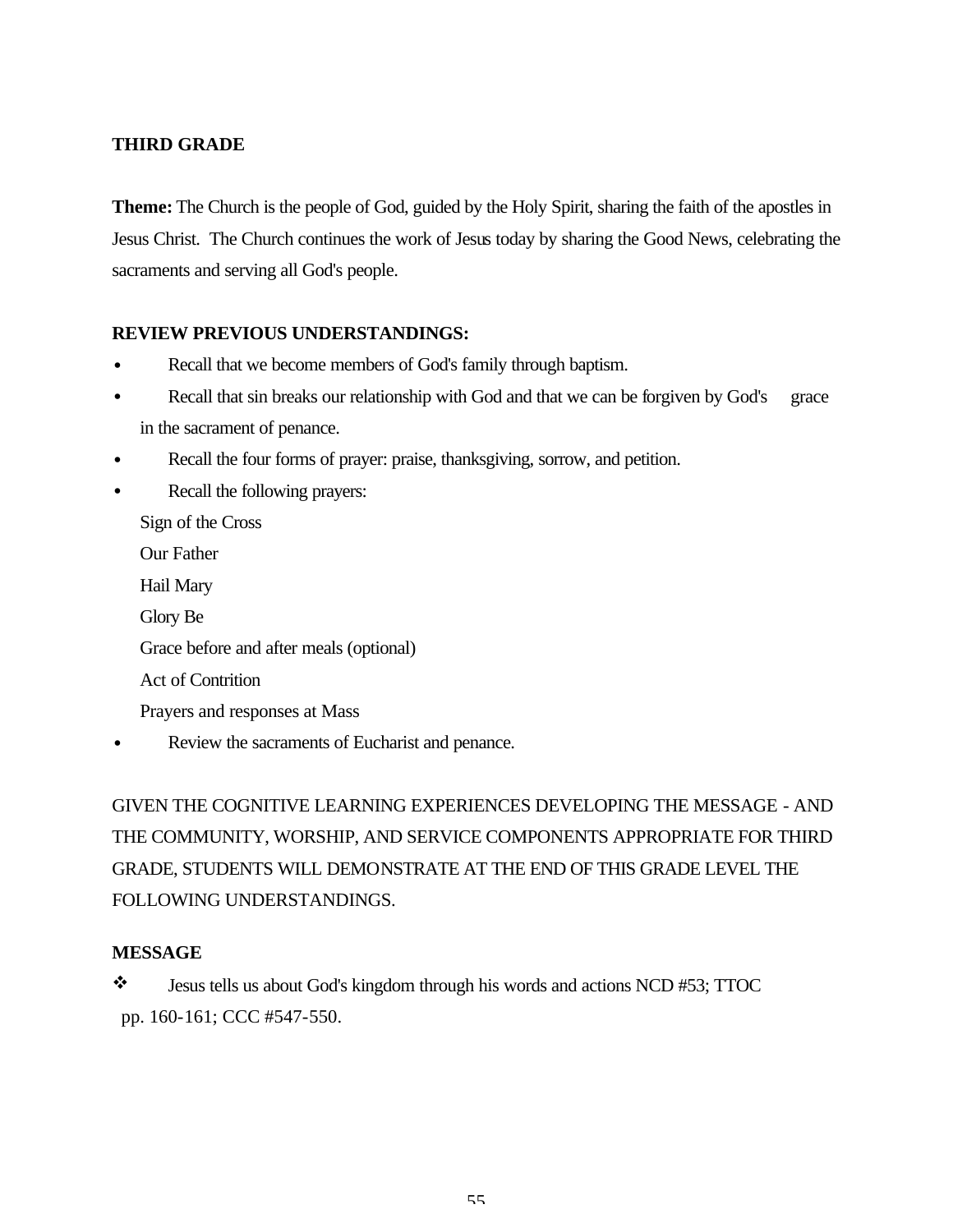- $\bullet$  Jesus invited His followers to become part of the kingdom of God NCD #53; TTOC pp. 161-162; CCC #551.
- $\ddot{\bullet}$  Jesus called the apostles to be servants among his people NCD #154; TTOC pp. 170-171; CCC #859, 876, 1506.
- $\ddot{\bullet}$  Jesus chose Peter as the leader of the apostles NCD #72; TTOC pp. 169-170; CCC #552-553.
- \* The Holy Spirit gathered the apostles at Pentecost NCD #92; TTOC pp. 415-416; CCC #726.
- \* The Holy Spirit draws Jesus' followers together as one Christian community NCD#70; TTOC pp. 144-145; CCC #813.
- $\bullet$  The Church is the family of God NCD #68; TTOC p. 157, 159; CCC #804, 859, 959, 2233.
- \* Jesus is still present in the Church especially through the Eucharist and other sacraments NCD #97; TTOC pp. 359-360; CCC #737, 739, 1076, 1373.
- \* Bishops, as successors to the apostles, are the leaders of Jesus' people today NCD #93; TTOC pp. 392-393; CCC #857, 861-862, 877, 880, 886, 888, 893-894.
- \* The Pope as successor of St. Peter, the first apostle, is the head of the whole Church NCD #69, 93; TTOC pp. 172-173; CCC #862, 881, 882.
- $\mathbf{\hat{P}}$  The Pope and bishops guard the teaching of Christ and help us to understand what we are to believe GCD #13; NCD #104; TTOC pp. 185-187; CCC #862, 888-892.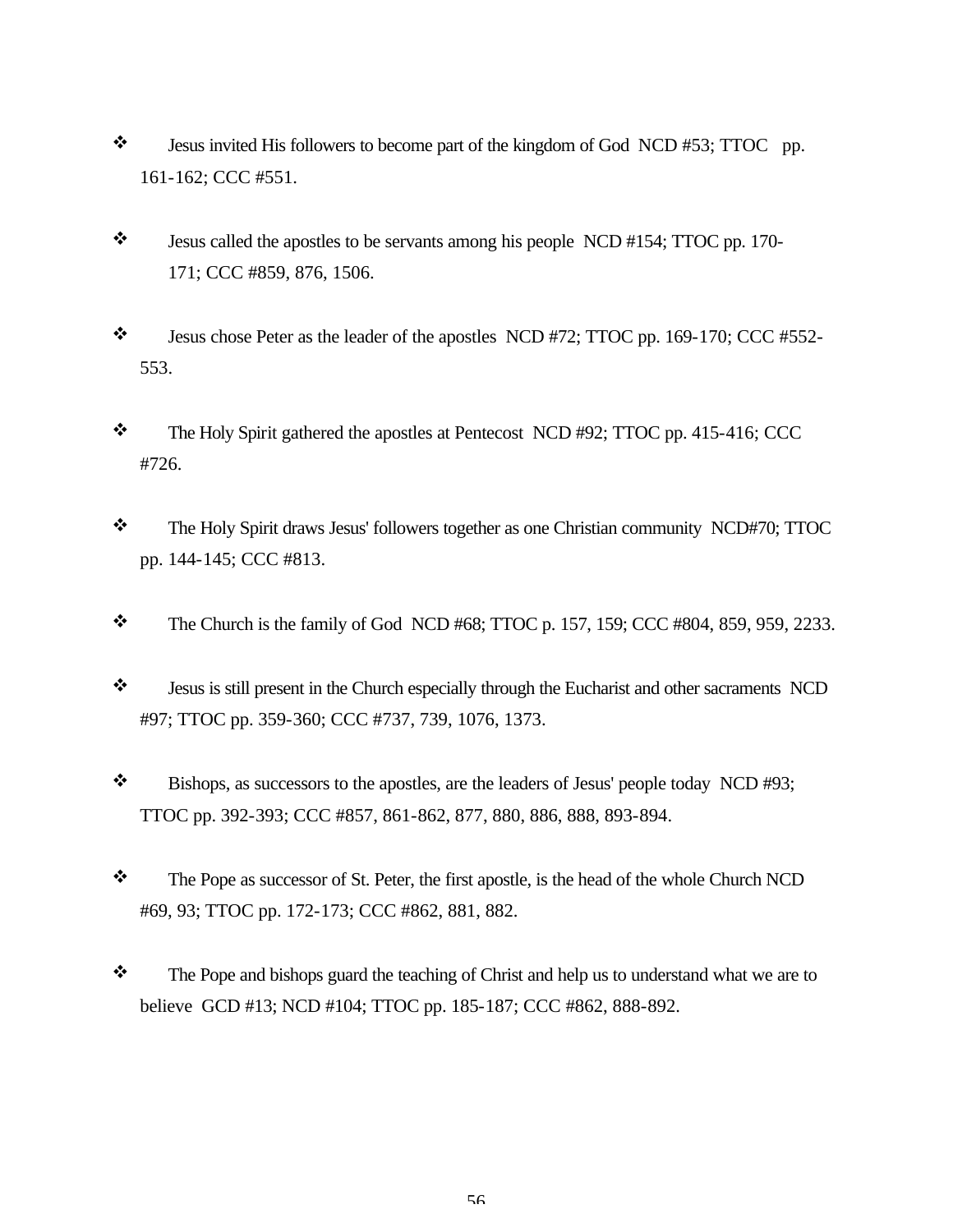- $\mathbf{\hat{P}}$  We are called to believe what the Church teaches GCD #63; NCD #104; TTOC p. 243; CCC #1785.
- We are united in sharing the Eucharist, our beliefs, praying together, and sharing with others (The Church is One) NCD #72 a; TTOC p.166; CCC #787, 788, 789, 790, 866.
- \* We listen to God and do what God wants by living in the way Jesus did, loving God, and caring about others (The Church is Holy) NCD #72 b; TTOC p. 166; CCC #825, 826.
- We welcome ALL people in the whole world; God came to save all people (The Church is Catholic) NCD #72 c; TTOC pp. 166-167; CCC #831, 835, 868.
- $\mathbf{\hat{P}}$  We obey and love the teachings of the apostles and try to live these teachings today(The Church is Apostolic) NCD #72 d; TTOC p.167; CCC #857, 869.
- \* The ten commandments and the two great commandments show us how to love God and others NCD #105; TTOC pp. 247-248; CCC #2052, 2054, 2055, 2062, 2067.
- \* The Apostles Creed summarizes our basic beliefs as followers of Jesus NCD #45;TTOC p.510; CCC #167, p. 49 & 50, #187, 194, Part One, Section Two, Ch. 1-3.
- \* We belong to the Catholic Church, the living body of Jesus Christ today NCD#68, 93; TTOC pp. 156 & 159; CCC #830, 833, 834.
- \* We honor Mary as the Mother of God and our mother; we see her as a special model of faith NCD #106; TTOC pp. 202, 206; CCC #967.
- $\cdot \cdot$  Stories of saints are examples of people who have responded well to God's grace NCD #107; TTOC pp. 203-204; CCC #828, 957.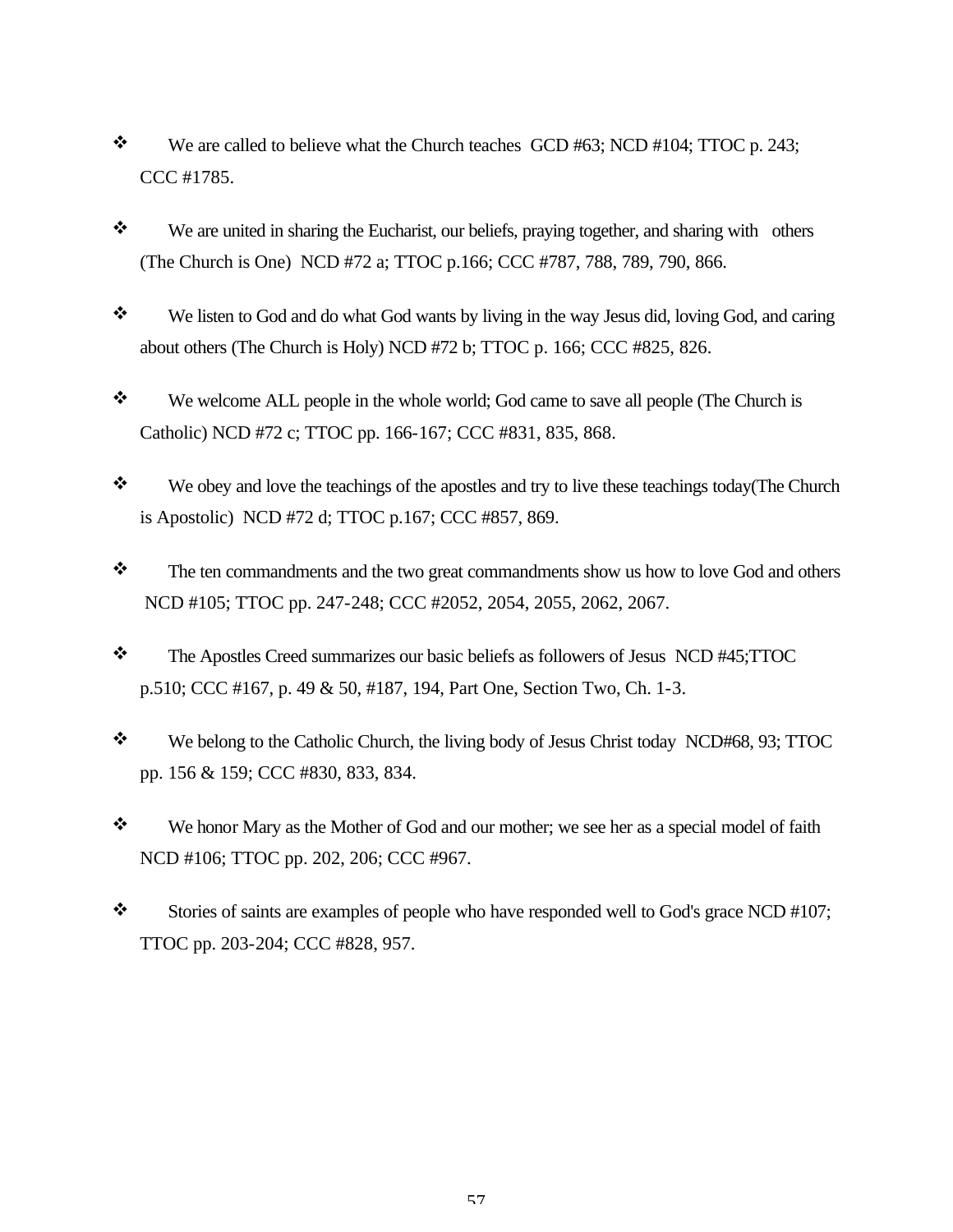- $\bullet$  The saints are examples of faith for us to imitate NCD #107; CCC #828.
- $\mathbf{\hat{P}}$  We ask God to show us how to use our talents and abilities best in a vocation as a sister, brother, priest, deacon, married or single person GCD #66; NCD #94; TTOC pp.313 & 316; CCC #873.
- \* Death is the beginning of living with God forever in heaven for those who are faithful NCD #108; TTOC pp. 467, 468; CCC #1020.

# **RESPONSE/EXPERIENCE:**

# **COMMUNITY**

- Value that as we grow, we learn to be more responsible both for our own good and the good of others.
- Appreciate that belonging to the Church involves participating in the faith community and contributing to it by our gifts.
- Participate in celebrations that honor the religious and cultural heritage of the parish such as the feast of the patron saint of the parish, special devotions.
- Accept responsibility for telling others about Jesus, and building up the family of God through works of love, justice, and peace.
- Become familiar with the names and roles of some church leaders on the universal, diocesan, and parish levels.
- Understand the role of the Church in helping us to live as Jesus asks us to live.
- Value the adults in our lives who model a life of faith (e.g. parents, teachers, priests).

# **WORSHIP**

- Participate with the Church community of God as we gather each Sunday to celebrate the Good News that Jesus has died, is risen, and will return again.
- Appreciate the various kinds of prayer, for example, praise, thanks, sorrow, and petition.
- Grow in understanding of the Apostles Creed.
- Pray to Mary, our special mother.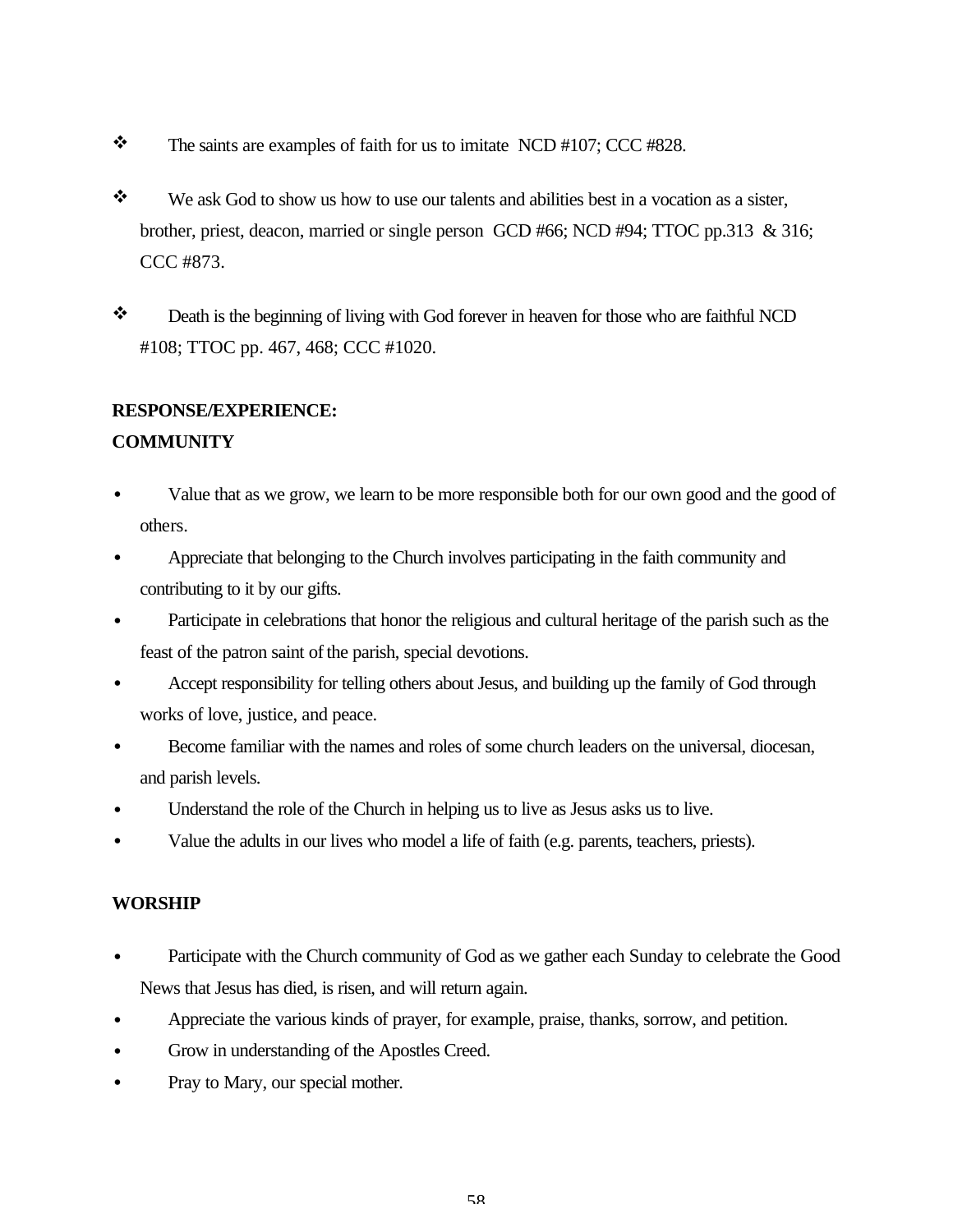- Experience the rosary as a means of prayer.
- Participate in formal, reflective, and spontaneous prayer.
- Experience opportunities to participate in celebrations of the sacraments of Eucharist and penance.
- Deepen our awareness of the four Gospels as Jesus' story.
- Experience celebrations appropriate to the liturgical seasons.

#### **SERVICE**

- Appreciate that God calls a person to one of various vocations married life, religious life, priesthood, or single life.
- Grow in awareness of the needs of others.
- Appreciate that we must share our time and talents in ways that show our love for God and others.
- Accept that we are responsible for the choices we make.
- Become familiar with a Church agency that serves the needs of the community.
- Participate in acts of service for neighbors, friends, family.

### **SCRIPTURE FOR YOUR REFERENCE**

| Acts of the Apostles 2:42-47 | Beginning of the Christian       |
|------------------------------|----------------------------------|
|                              | Community                        |
| Acts of the Apostles 2:1-41  | Descent of the Holy Spirit       |
| Acts of the Apostles 8:26-40 | Philip and the Ethiopian         |
| John 21:15-17                | Peter the Shepherd               |
| Luke 24:13-35                | Emmaus Story                     |
| John 6                       | Jesus, Source of Life            |
| Luke 13:10-13                | Cure of Woman with a Hemorrhage. |
| Mark 1:40-45                 | Cure of a Leper                  |
| Mark 7:31-37                 | Cure of a Deaf Man               |
| Matthew $13:1-53$            | Parables of the Kingdom          |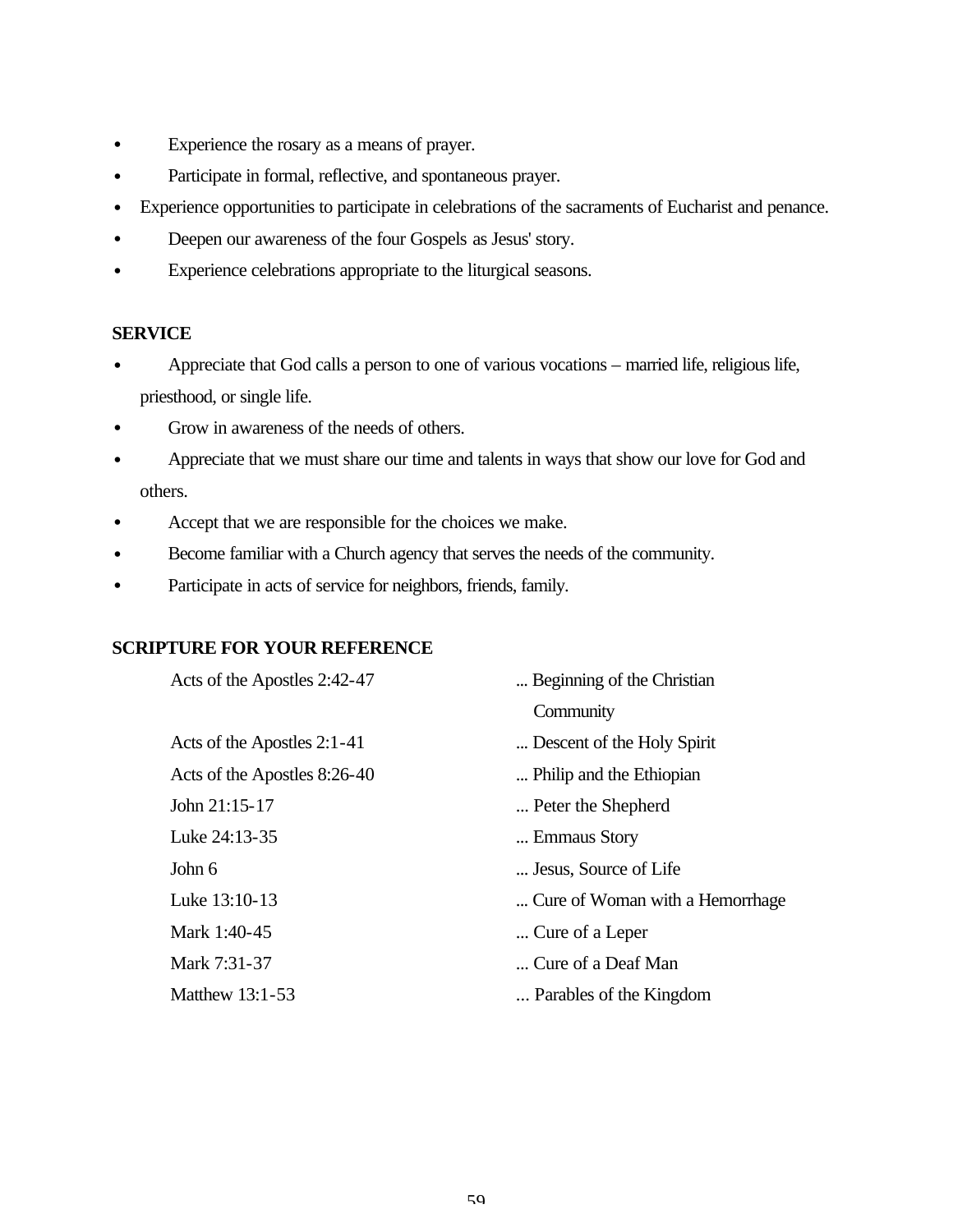# **STUDENTS SHOULD BE FAMILIAR WITH THE FOLLOWING TERMS**

| adoration              | Easter                 | ministry               | Savior              |
|------------------------|------------------------|------------------------|---------------------|
| advent                 | Eucharist              | mission                | scripture           |
| apostles               | faithful               | parish                 | sin                 |
| apostles<br>creed      | gospel                 | pastor                 | Son of God          |
| apostolic              | holy                   | Pentecost              | tabernacle          |
| bishop                 | kingdom of<br>God      | people of God<br>Peter | ten<br>commandments |
| Catholic               | lent                   |                        | trinity             |
| chalice                | initiation             | pope (holy<br>father)  | vocation            |
| church                 | liturgy of<br>the      | reconciliation         | Word of God         |
| commandment            | Eucharist              | rosary                 | worship             |
| communion of<br>saints | liturgy of the<br>Word | sacraments             |                     |
| diocese                | minister               | sacrifice              |                     |
|                        |                        | saints                 |                     |

# **PRAYERS**

Sign of the Cross Our Father Hail Mary Glory Be Act of Contrition Apostles Creed Grace before and after meals (optional)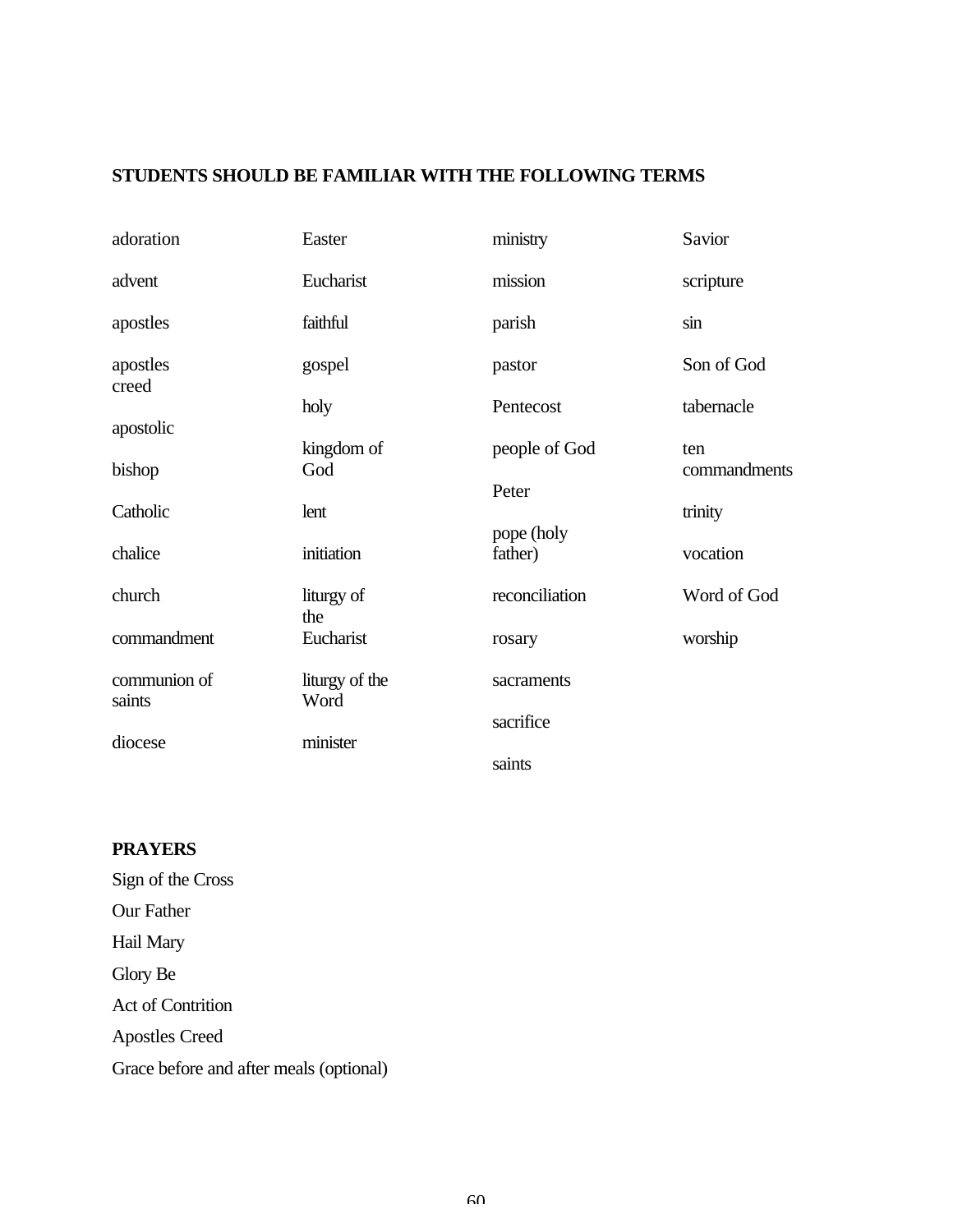### **FOURTH GRADE**

**Theme:** Everyone has a call to holiness in imitation of Jesus. We respond to this call by living as members of the community of the Church, by understanding and obeying the ten commandments, by following the great commandment of love of God and neighbor as well as the beatitudes and the spiritual and corporal works of mercy. The Holy Spirit enlightens us and gives us the power to live as Jesus did.

### **REVIEW PREVIOUS UNDERSTANDINGS:**

- Recall initiation sacraments.
- Recall that the Church is the family of God which includes ALL people.
- Review that Jesus continues to be with us through the sacraments.
- Recall that Jesus chose the apostles as the first leaders, to be of service among his people.
- Review that Jesus appointed Peter as the leader of the apostles.
- Recall that the Church is one, holy, catholic, and apostolic.
- Review that the Holy Spirit came to the apostles at Pentecost.
- Recite the following prayers:

Sign of the Cross

- Our Father
- Hail Mary

Glory Be

Prayers before and after meals (optional)

Act of Contrition

Apostles Creed

- Review an examination of conscience.
- Review and describe the steps included in the individual celebration of the sacrament of penance and the reasons for each.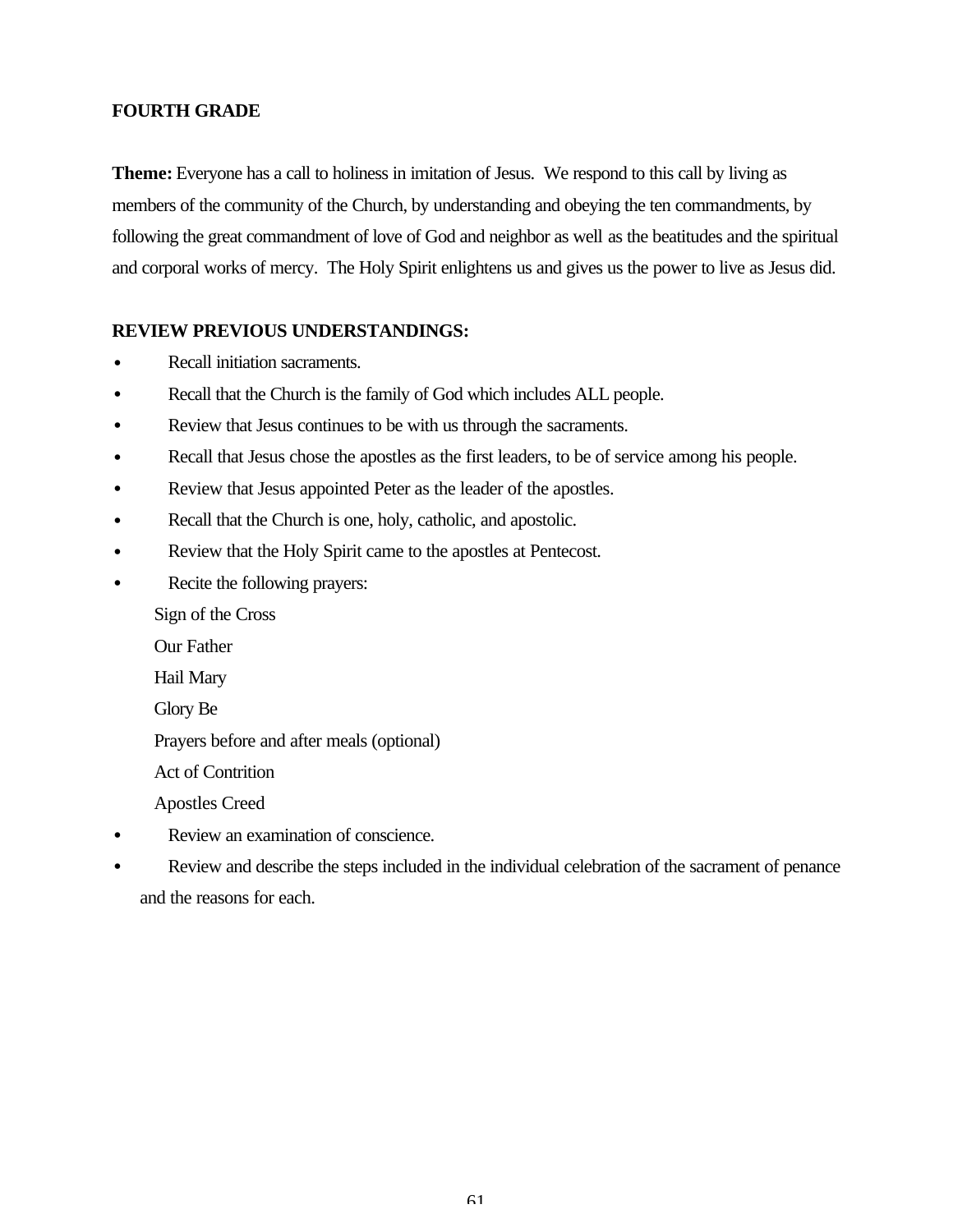GIVEN THE COGNITIVE LEARNING EXPERIENCES DEVELOPING THE MESSAGE - AND THE COMMUNITY, WORSHIP, AND SERVICE COMPONENTS APPROPRIATE FOR FOURTH GRADE, STUDENTS WILL DEMONSTRATE AT THE END OF THIS GRADE LEVEL THE FOLLOWING UNDERSTANDINGS:

#### **MESSAGE**

- $\cdot$  The kingdom of God is the presence of God's love, peace, and justice in the world NCD #67, 100; TTOC pp. 160-162, 471-472; CCC #541-550, 2046.
- $\mathbf{\hat{P}}$  The ten commandments are part of the covenant or promise between God and His people in the Old Testament NCD #52; TTOC p.247; CCC #2056-2063.
- \* The ten commandments guide our actions in daily life NCD #105, Appendix A TTOC pp. 247-248; CCC #2069, 2072, Part Three, Section Two, Ch. 1-2.
- \* Jesus' new law of love tells us we must love God above all things and love others of diverse races, ages, cultures, and abilities NCD #154; TTOC pp. 248-249, 273-274, 305-307; CCC #1931-1933, 1934-1938, 2052, 2055.
- \* The spiritual and corporal works of mercy teach us to care about the needs of ALL people and to have a special love for the poor and persons who are disadvantaged NCD #66; TTOC p.434; CCC #2447.
- $\mathbf{\hat{P}}$  The eight beatitudes are teachings of Jesus that show us how we can be truly happy and share happiness with others NCD #100; TTOC pp. 18, 328; CCC #1716-1719.
- $\mathbf{\hat{P}}$  The precepts of the Church are seven Church laws that guide our practice of holy days and fast days, receiving sacraments, studying Church teaching, and helping in missionary work NCD #105, Appendix B; TTOC pp. 195-196; CCC #2041-2043.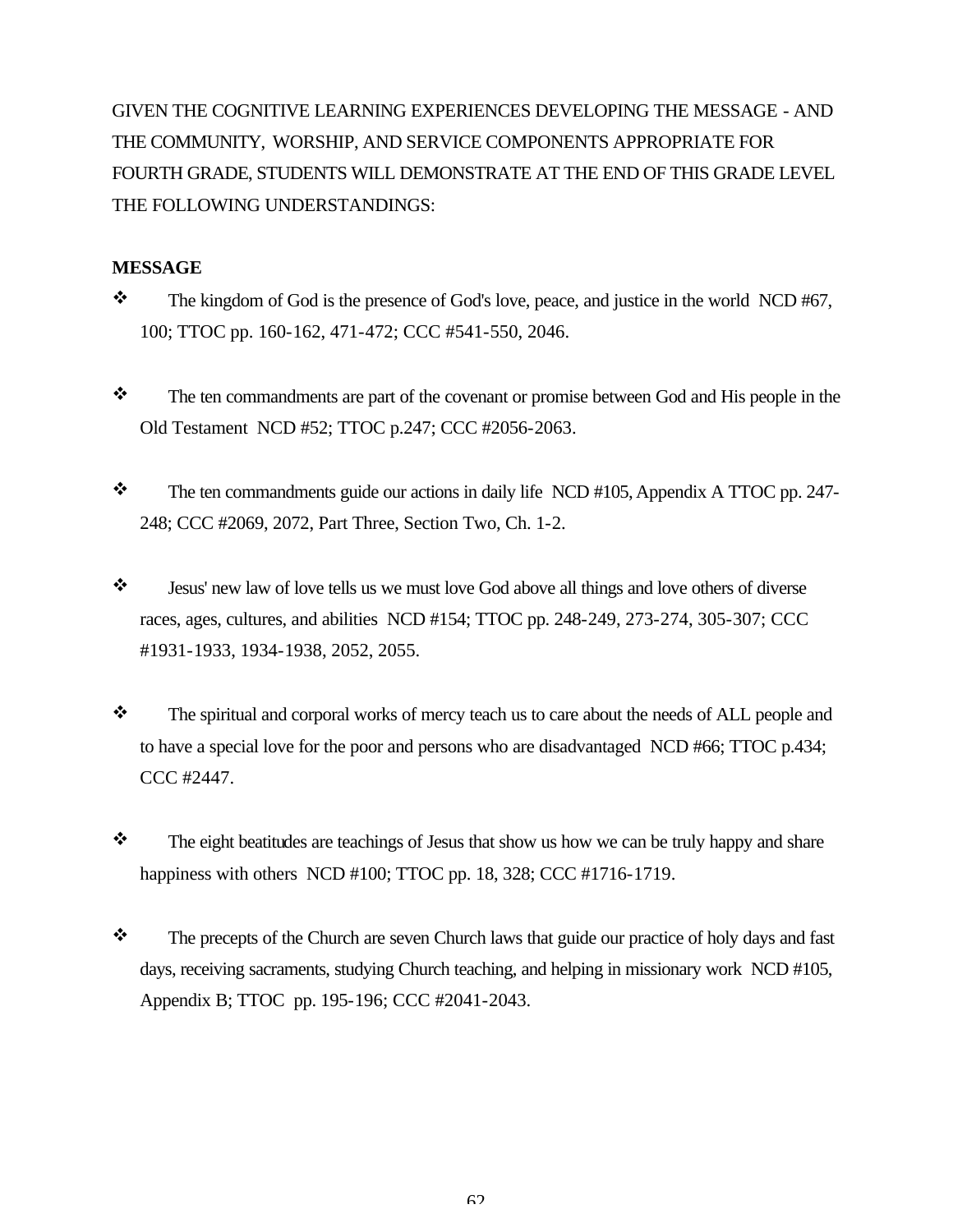- \* Jesus calls each of us to personal conversion through a process of sorrow, forgiveness, and reconciliation NCD #124; TTOC pp. 424-427; CCC #1426, 1427-1428, 1430-1432.
- \* The Church, as a community of forgiveness, celebrates different forms of reconciliation through its prayer and liturgy NCD #124; TTOC pp. 430-431, 432; CCC #1434-1439, 1443- 1444, 1480-1484.
- $\cdot$  Sin and evil exist in our world today as a result of original sin and its consequences NCD #98; TTOC p.324; CCC #385-387, 396-410, 1739, 1849-1850.
- \* Mortal sin is a total break in our relationship with God and the Church NCD #98;TTOC pp. 262-264; CCC #1855-1859, 1861.
- \* Venial sin is a less serious offense but one which weakens our relationship with self, God, and others NCD #98; TTOC pp. 265-266; CCC #1855, 1862-1863.
- \* There is a difference between situations of accident or carelessness and deliberate moral choice, direct or indirect NCD #98; TTOC p.262; CCC #387, 1860.
- $\mathbf{\hat{P}}$  The sacrament of penance is an important sacramental way to express sorrow and experience God's forgiveness; we need to go to confession regularly NCD #124; TTOC pp. 426-427.
- $\div$  God wants us to care for our bodies and respect the bodies of others NCD #105 b,c; TTOC pp. 272-274; CCC #2258, 2288-2291, 2300, 2519, 2521-2522.
- $\ddot{\bullet}$  Division, people not getting along, is against the will of Christ NCD #95; TTOC pp. 213, 293-294; CCC #817-822, 1868-1869, 1938.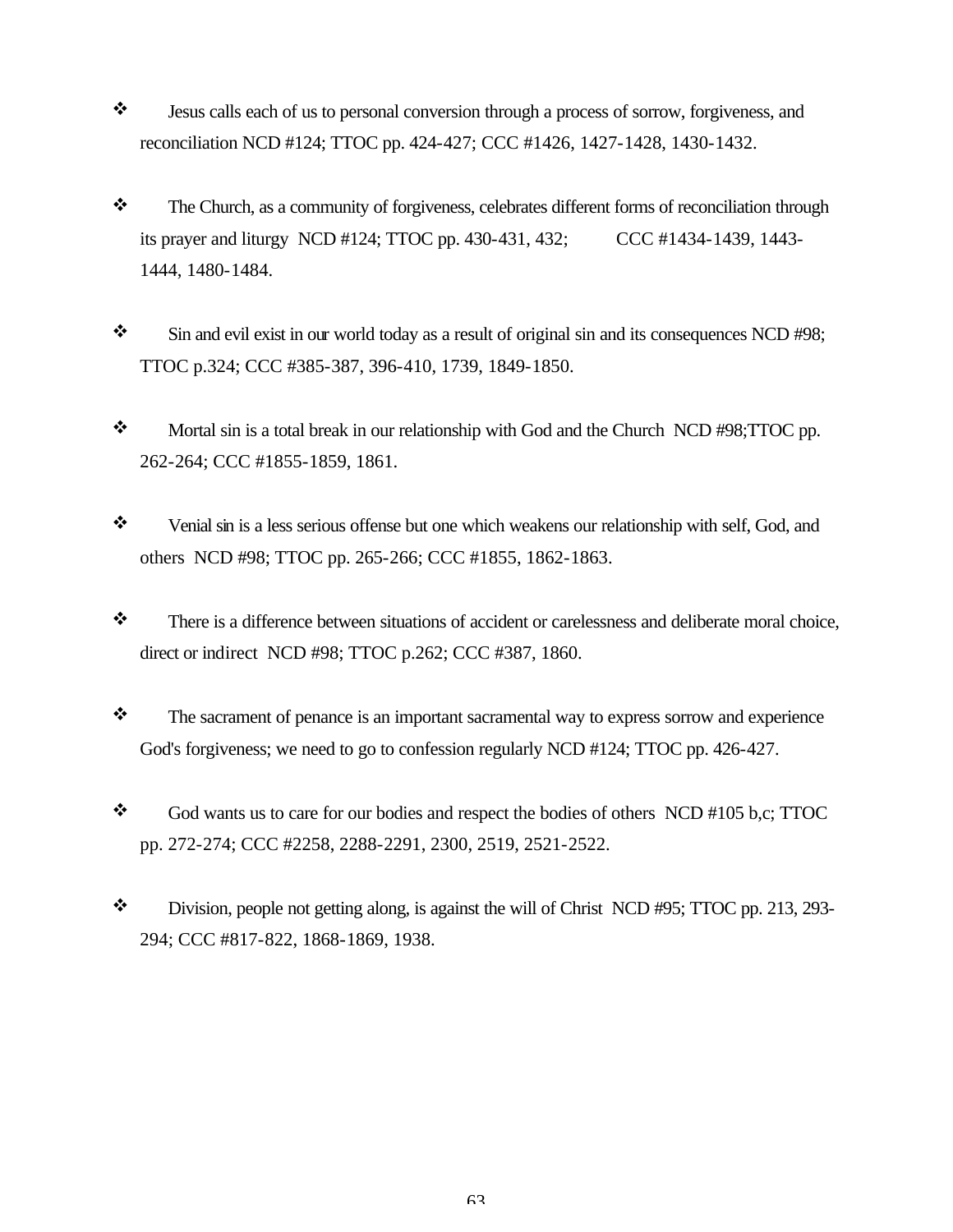- \* Mary is an excellent model of how to be a faithful follower of Jesus; she is the model disciple in Christ's Church NCD #106; TTOC p.202; CCC #967.
- \* Individual gifts and talents lead us to be disciples as priests, sisters and brothers, married or single people GCD #66; NCD #94; TTOC pp.312-313, 316, 317, 395, 452; CC #873.

# **RESPONSE/EXPERIENCE:**

# **COMMUNITY**

- Express an understanding of the relationship between God, self, and others.
- Understand that God calls us to a life of community within the Church.
- Participate in celebrations that honor the religious and cultural heritage of the parish such as the anniversary of the dedication of the parish church, special devotions.
- Understand that belonging to the Church means following Jesus' way of living responsibly for self and others.
- Appreciate the Church as a universal community which includes persons of ALL ages, races, cultures, and abilities.
- Explore ways in which each of the ten commandments applies to our lives and our relationships with others.
- Understand that the beatitudes should guide our relationships with each other and lead us to God.
- Grow in understanding of the ways in which friends, society, media can lead to occasions of sin as well as occasions of grace.
- Appreciate the need to respect people of all religions.
- Become aware of how Jesus' call to forgiveness of others can be used in real situations of hurt in our daily lives.

# **WORSHIP**

- Understand why it is important to participate in the weekly Sunday celebration of the Eucharist.
- Develop ways and occasions to celebrate communal prayer, both formal and spontaneous, especially those that celebrate liturgical seasons.
- Participate in class prayer services.
- Develop a sensitivity for practicing a daily personal examination of conscience.
- Understand that the sacrament of penance celebrates the forgiveness of Christin and through the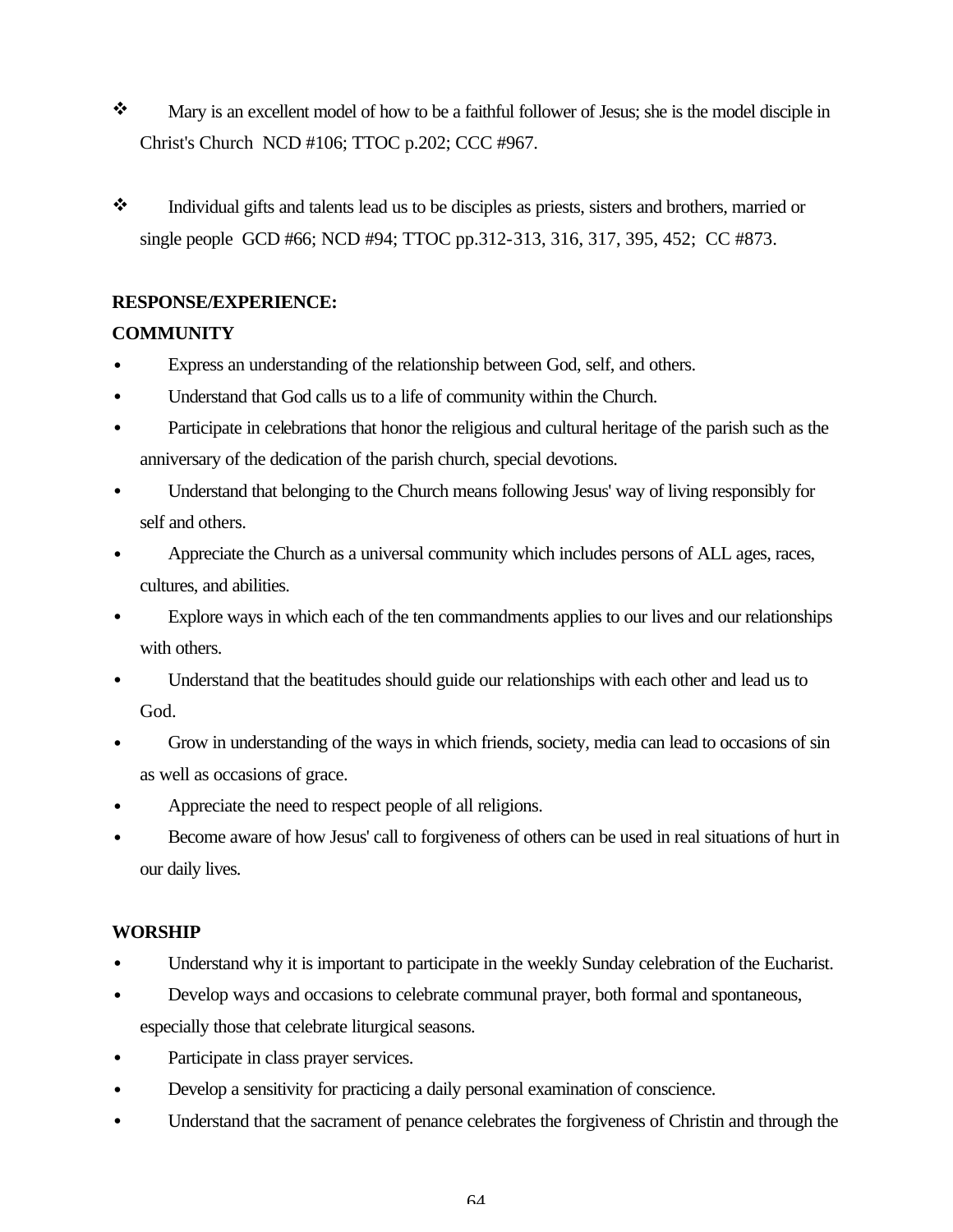Church.

• Help plan and join in a communal celebration of the sacrament of penance.

### **SERVICE**

- Develop an understanding that individual gifts and talents are to be used in the service of others.
- Appreciate that the Church, as a community, is called to serve others through forgiveness as well as by concrete care for the world and those in need.
- Develop and participate in simple class projects to benefit persons in the parish and/or local community in need of special assistance.
- Participate in making good moral choices to serve others.
- Develop ways to show our special love for the poor.
- Participate in the spiritual and corporal works of mercy.

# **SCRIPTURE FOR YOUR REFERENCE**

| Genesis 2:4 - 3:24    | The Fall                             |
|-----------------------|--------------------------------------|
| Luke 10:25-28         | Jesus' Great Commandment             |
| Luke 12:27-34         | Lilies of the Field                  |
| John 4:21-24          | Worship                              |
| John 15:21            | Reaction of the World                |
| John 13:34-35         | Love One Another                     |
| John 7:1-10; 11-17    | Jesus living of the life of love     |
| John 14:1-6           | The Way, Truth, and Life             |
| <b>Matthew 5:1-12</b> | The Beatitudes                       |
| Matthew 25            | The Works of Mercy and Last Judgment |
| Luke 15:11-32         | Prodigal Son and Loving Father       |
| John 20:19-23         | The gift of Penance                  |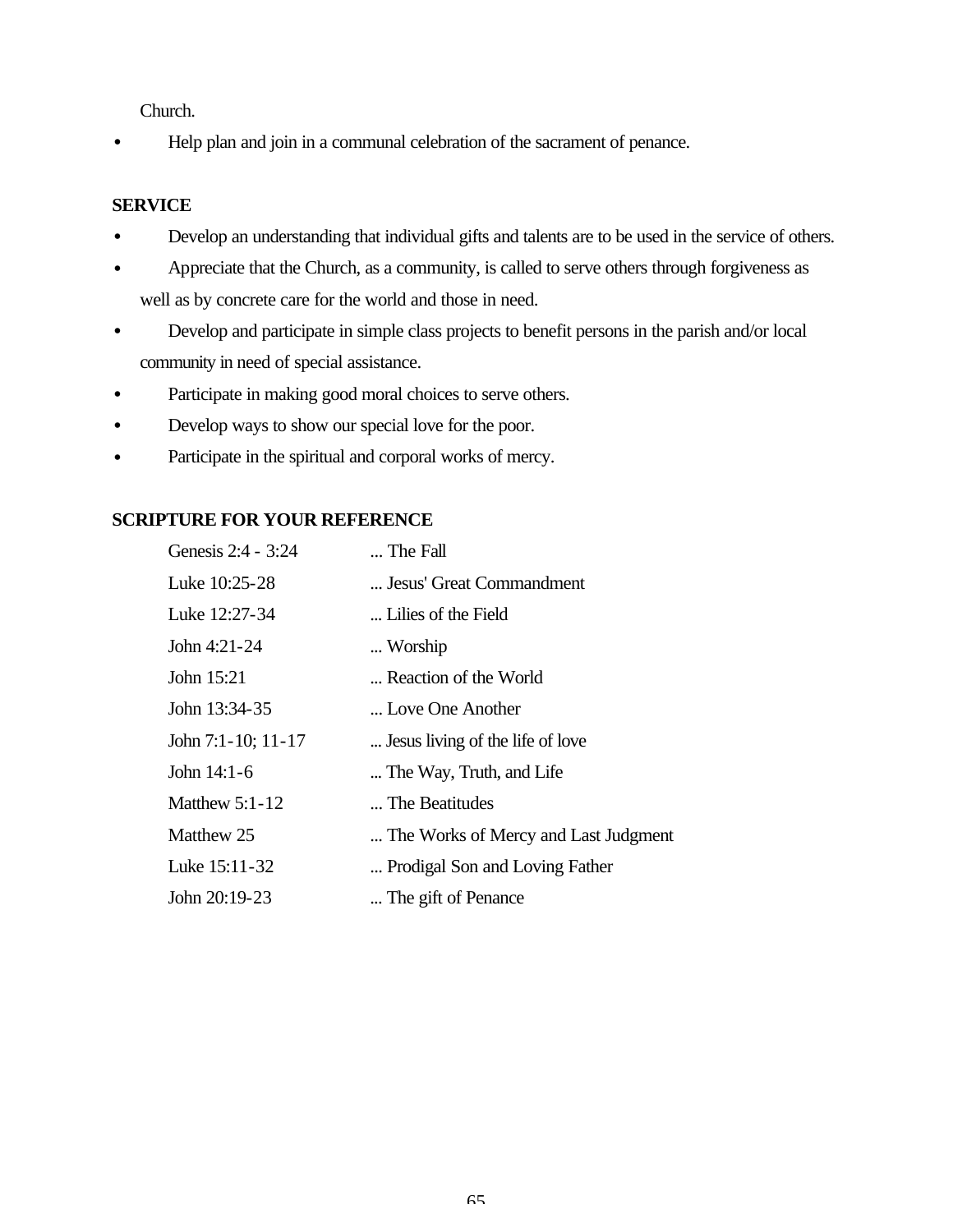| John 20:1-10;11-18 | The empty tomb and appearance to Mary Magdalen |
|--------------------|------------------------------------------------|
| Luke 23:39-43      | The "good thief" on the cross                  |

# **STUDENTS SHOULD BE FAMILIAR WITH THE FOLLOWING TERMS**

| absolution   | covet          | in vain           | reconciliation      |
|--------------|----------------|-------------------|---------------------|
| ascension    | contrition     | justice           | redemption          |
| assumption   | disciple       | kingdom of<br>God | rosary              |
| baptism      | Eucharist      |                   | service             |
|              | (Mass)         | law of love       |                     |
| beatitudes   | examination of | liturgy           | sorrow              |
| Christian    | conscience     |                   | spiritual           |
|              |                | mortal sin        | works of            |
| commandments | faith          | obedience         | mercy               |
| communion of | free-will      |                   | ten                 |
| saints       |                | occasion of sin   | commandments        |
|              | grace          |                   |                     |
| community    | holy day of    | original sin      | temptation          |
| confirmation | obligation     | parable           | venial sin          |
| conscience   | hope           | penance           | universal<br>Church |
| corporal     | Immaculate     | precepts of       |                     |
| works of     | Conception     | the church        | virtue              |
| mercy        |                |                   |                     |
|              | incarnation    | prophets          | violence            |
| covenant     |                |                   |                     |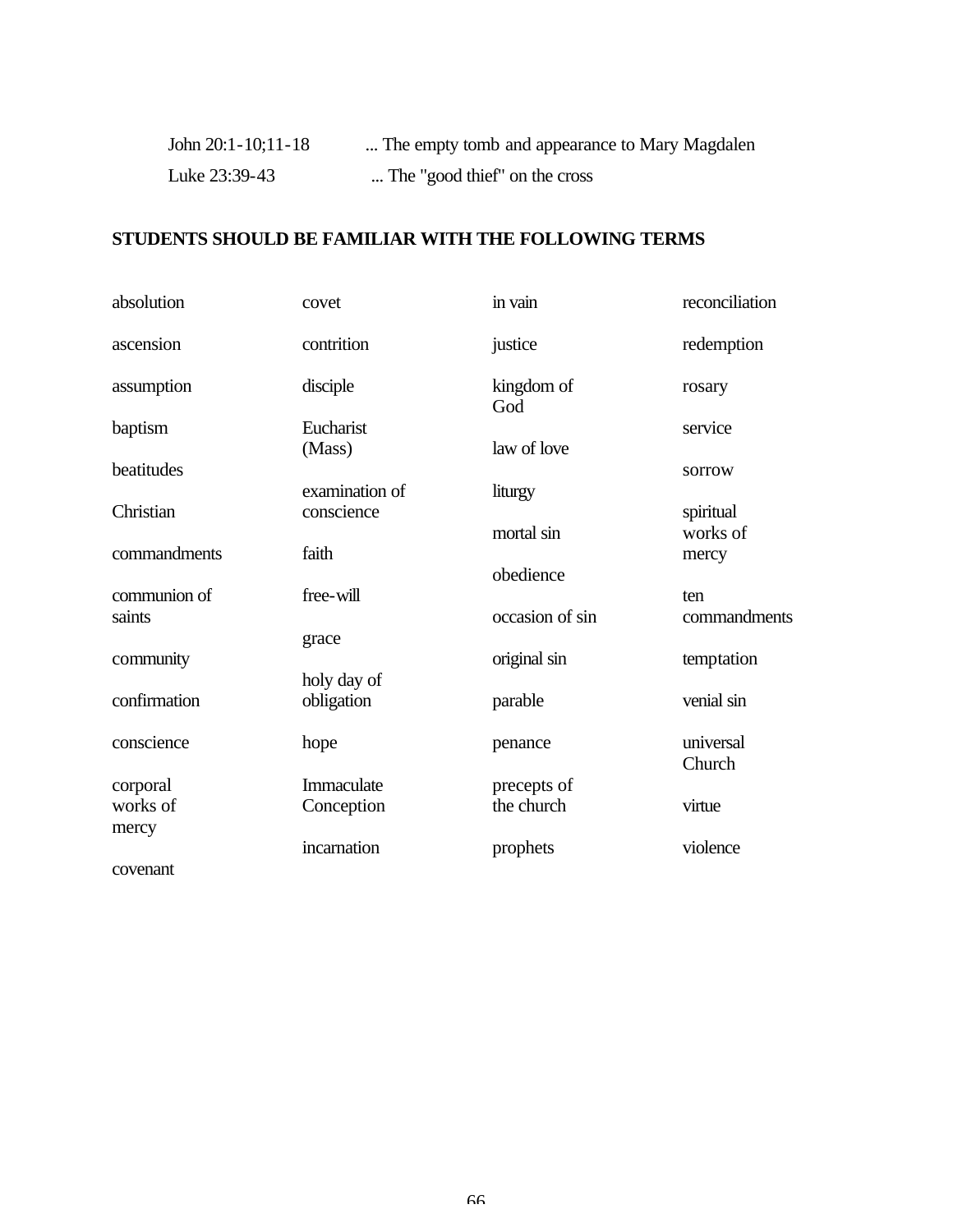# **PRAYERS**

Sign of the Cross Our Father Hail Mary Glory Be Act of Contrition Apostles Creed The Rosary Prayers before and after meals (optional)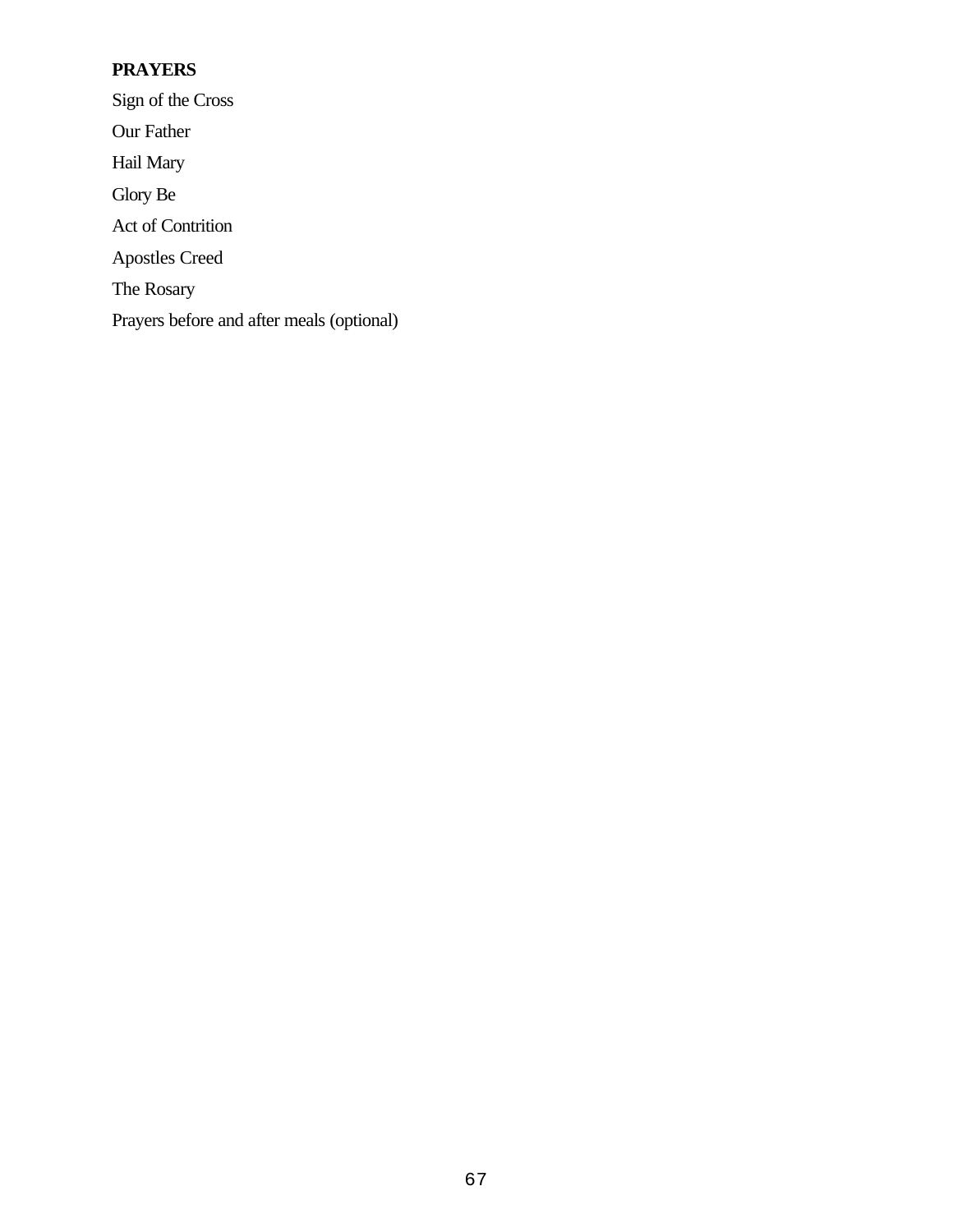### **FIFTH GRADE**

**Theme:** God gave us the ultimate sacrament in Jesus. Jesus instituted the seven sacraments to give us grace. The sacraments are actions of Christ celebrated in the Church. In the experience of the seven sacraments we share the life and person of Jesus in a special and unique way. In the midst of the faith community, Jesus is present to us through the words and symbols.

### **REVIEW PREVIOUS UNDERSTANDINGS:**

- Recall that we are all called to live holy lives and imitate Jesus in our actions and choices.
- Recall that we become fully initiated members of the Church through baptism, confirmation, and Eucharist.
- Review the ten commandments, two great commandments, beatitudes, spiritual and corporal works of mercy as guides to daily life.
- Recall that the Holy Spirit guides us to make good choices and live as Jesus did.
- Review the individual and communal forms of celebration of the sacrament of penance.
- Review an examination of conscience.
- Recite the following prayers: Sign of the Cross Our Father Hail Mary Glory Be Prayers before and after meals (optional) Act of Contrition Apostles Creed

GIVEN THE COGNITIVE LEARNING EXPERIENCES DEVELOPING THE MESSAGE - AND THE COMMUNITY, WORSHIP, AND SERVICE COMPONENTS APPROPRIATE FOR FIFTH GRADE, STUDENTS WILL DEMONSTRATE AT THE END OF THIS GRADE LEVEL THE FOLLOWING UNDERSTANDINGS: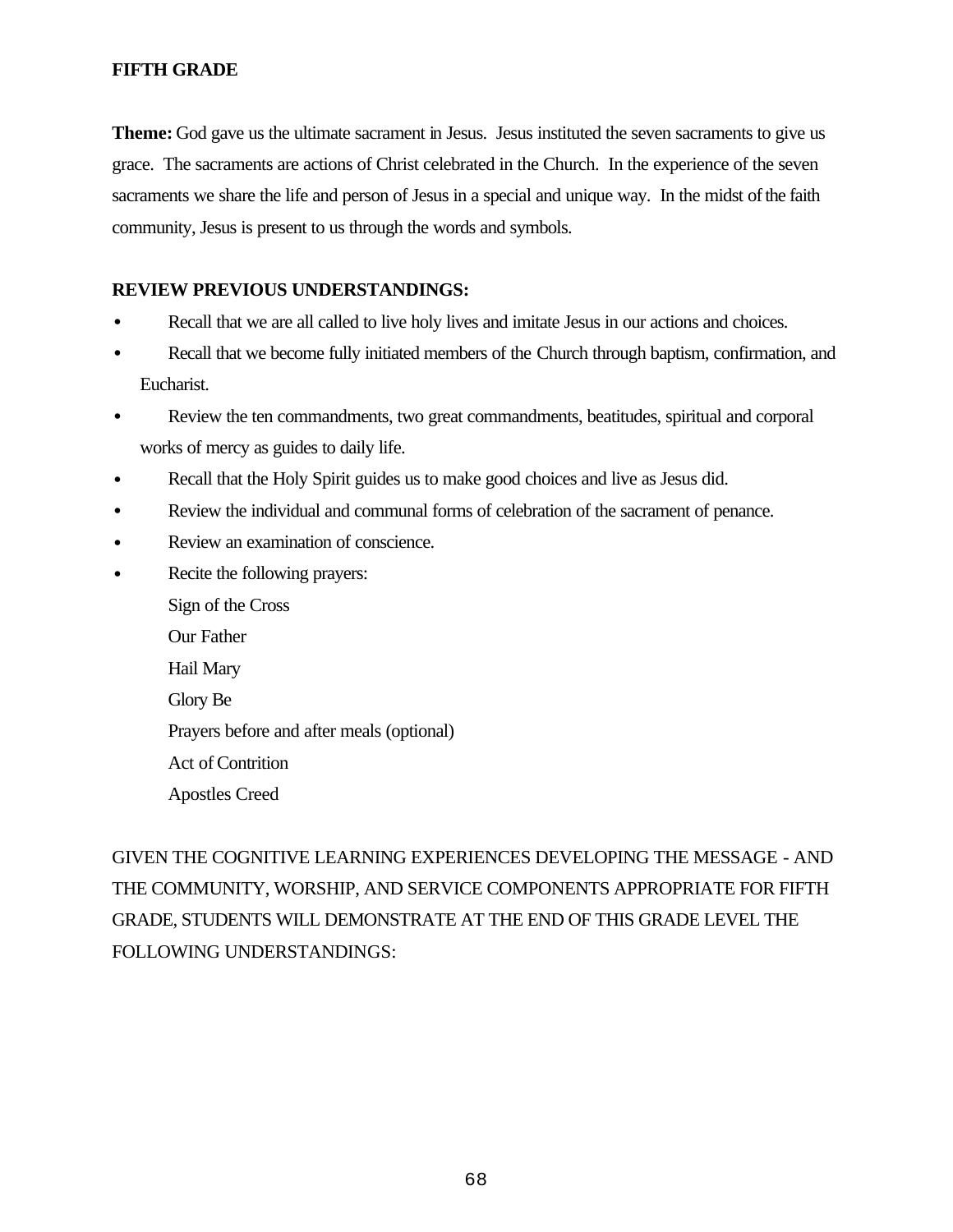### **MESSAGE**

- $\ddot{\bullet}$  Jesus, the Sacrament of God, is the visible sign of God's love for all people NCD #100, 114; TTOC p.362; CCC #1076, 1115.
- $\bullet$  The Church is the Sacrament of Christ in the world NCD #63, 114; TTOC p.362; CCC #738, 1118.
- $\cdot$  Signs and symbols and their meanings are important in every aspect of our daily lives NCD #55; TTOC p.363; CCC #1146-1148.
- \* Through sacramental signs and symbols we are able to experience the presence of God through the power of the Holy Spirit NCD #54, 114; TTOC p.363; CCC #1084, 1097, 1111, 1120, 1145, 1152, 1153, 1155.
- $\mathbf{\hat{P}}$  The sacraments, through both word and symbol, bring God into our lives and bring us into God's life NCD #97; TTOC p.363; CCC #1084, 1088-1089, 1091-1092, 1122-1123.
- $\bullet$  Grace is God's life in us NCD #98; TTOC p.323; CCC #1996, 1997.

### **(This would be an appropriate place to introduce the CVOL lessons for Grade 5).**

- $\bullet$  Baptism, the initial encounter with the sacramental Christ is: NCD #116; TTOC p.401; CCC #1213-1284
- a dying of self to sin TTOC p.407; CCC #1216, 1250, 1262, 1263
- a sharing in the risen life of Christ TTOC pp.408-409; CCC #1214, 1227
- a joining to the community of Christ's Church TTOC p.411; 1248, 1253, 1267-1270.
- $\bullet$  Confirmation is: NCD #118; CCC #1285-1321
- a completion of initiation TTOC p.416; CCC #1285
- a call to each Catholic to grow in faith and witness TTOC pp.416, 417-419; CCC #1285, 1303
- an empowerment through the gifts and fruits of the Holy Spirit TTOC p.416; CCC #1303, 1829-1831.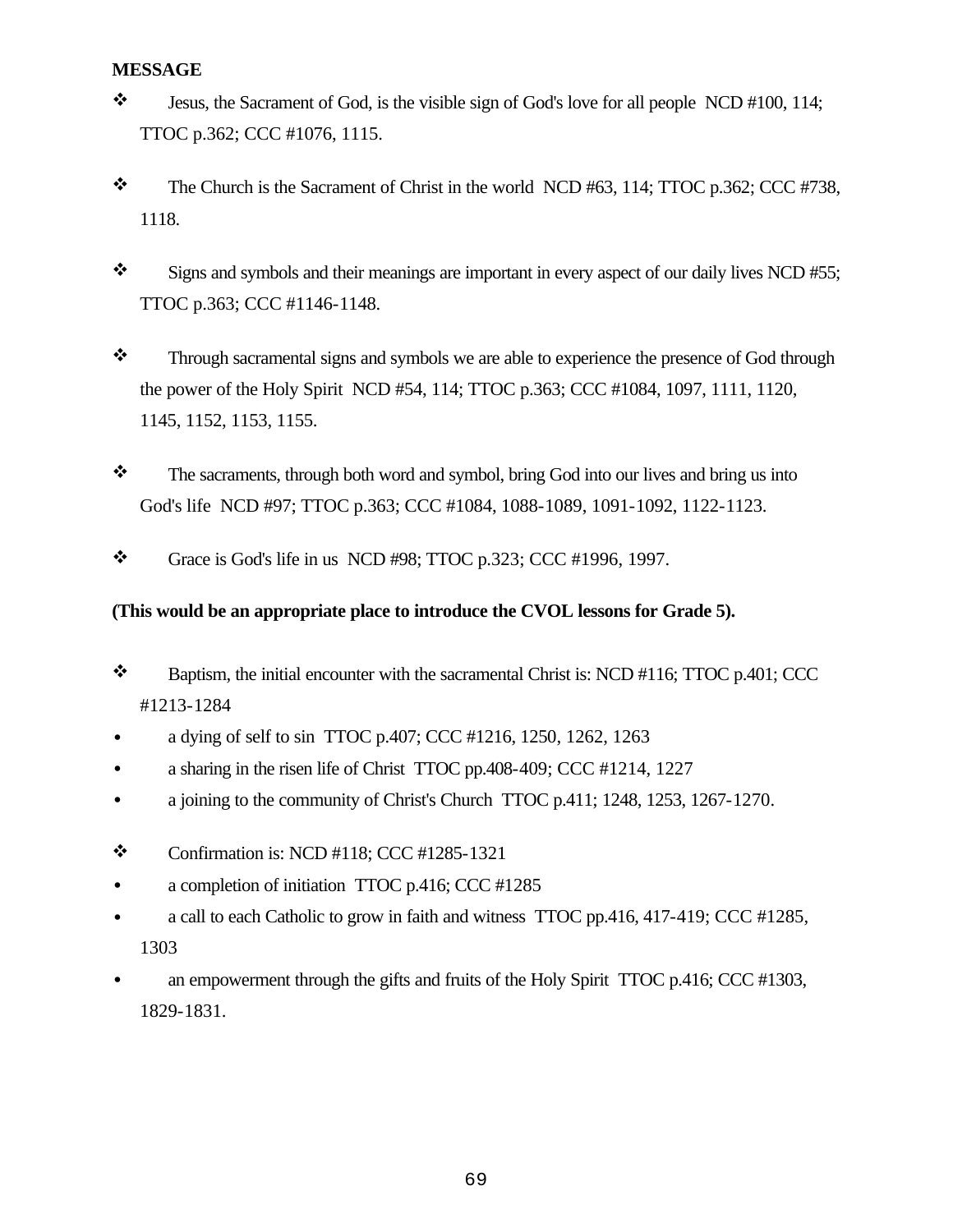- Eucharist, the center of sacramental life, is: NCD #121, 132; TTOC p.368; CCC #1324, 1322- 1419
- consecrated by an ordained minister, the priest TTOC pp.374, 392-393; CCC #1142
- the real presence of Jesus TTOC pp.381-382; CCC #1374
- a nourishing, strengthening, and unifying source for the People of God TTOC pp.368, 379-380; CCC #1097, 1123.
- $\bullet$  Penance is: NCD #124; CCC #1422-1498
- a celebration of God's forgiveness TTOC p.421; CCC #1424, 1441-1442
- an absolution of our sins TTOC pp.432-433; CCC #1424, 1449
- a reunion between us and God and the Church TTOC pp.421, 433; CCC #1424, 1440, 1443-1445, 1462.
- Anointing of the Sick is: NCD #127; CCC #1499-1532
- an extension of the healing of Christ to the seriously ill or elderly TTOC pp.436-437; CCC #1499, 1514
- a taking away of sin through the grace of the Holy Spirit TTOC p.439; CCC #1503, 1520
- a relief and strengthening for the soul of the sick person TTOC p.439; CCC #1503, 1508, 1520, 1521
- sometimes a restoration of bodily health TTOC p.439, CCC #1512, 1515, 1520.

\* Matrimony is: NCD #130; CCC #1601-1666

- a celebration of life-long love and commitment between a man and a woman TTOC pp.448- 449; CCC #1601, 1604, 1643, 1660
- a reflection of the covenant of indissoluble love between Christ and the Church TTOC pp.443-444; CCC #1605, 1639-1640, 1644, 1661
- an empowerment for the couple to be love-giving and life-giving TTOC pp.445-448; CCC #1641, 1642.

**(This could be another place to incorporate the CVOL lessons for Grade 5).**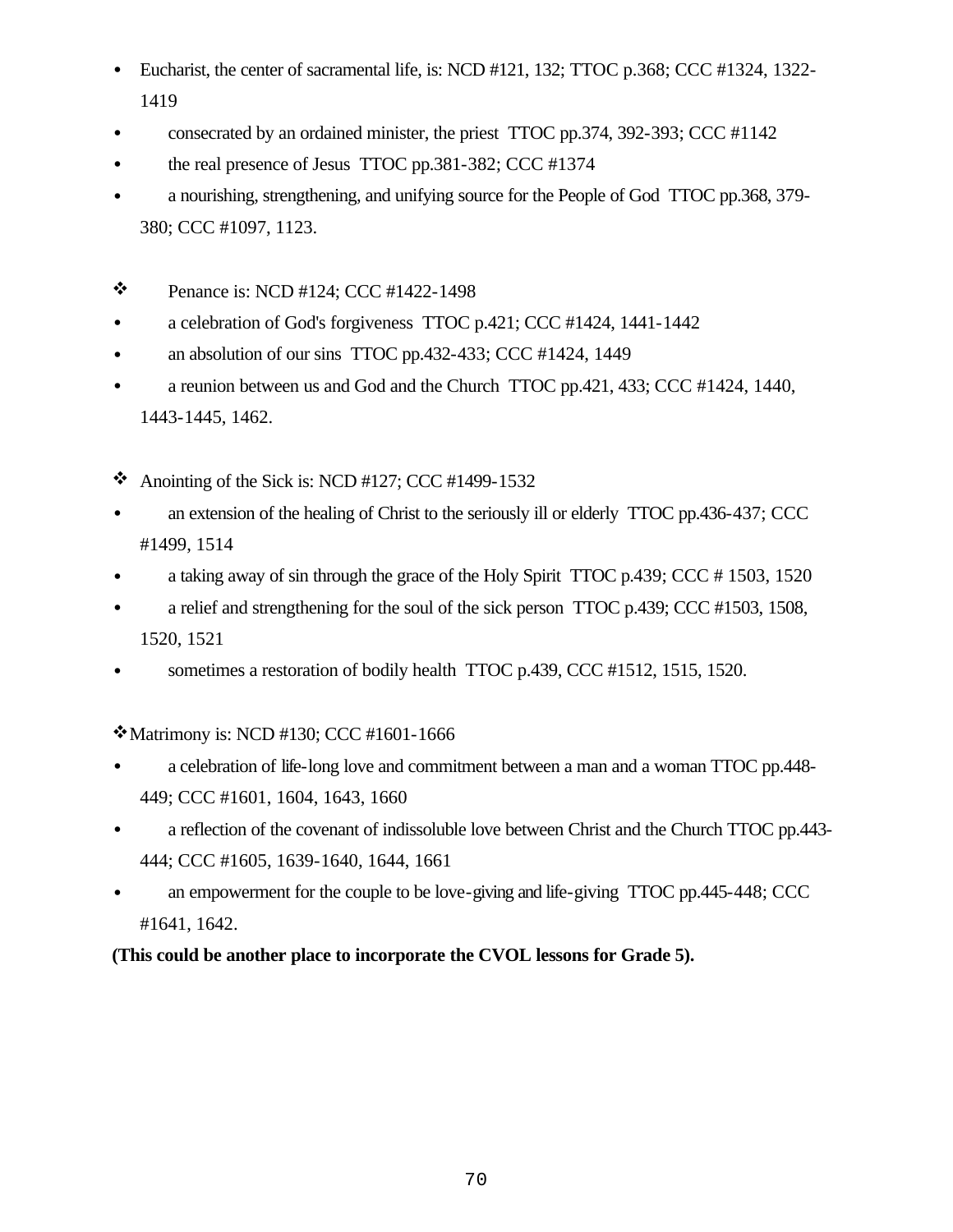- $\bullet$  Holy Orders is: NCD #132; CCC #1536-1600
- a permanent sign of Christ's presence through the priest TTOC pp.386-387, 387-389; CCC #1582, 1583
- a primary means of the sacramental presence of Christ TTOC p.389; CCC #1548-1551
- a celebration of the three orders of bishop, priest, and deacon TTOC p.392; CCC #1554, 1555-1571.
- $\mathbf{\hat{P}}$  The vocation we freely choose to the married, vowed religious, priestly or single life is our response to our baptismal call GCD #66; NCD #94, 133, 180; TTOC pp. 312 & 313, 317-322, 395-399, 444-445; CCC #873, 897 & 898, 915 & 916, 1577, 1603 & 1604.
- $\bullet$  The Liturgy is the public worship of the Church TTOC p.359; CCC #1069, 1140.
- \* Every Catholic is responsible for building up the body of Christ within the parish family NCD #118; TTOC pp.376-377; CCC #1070, 1071, 1091, 1098, 1140.
- \* Sacramentals are a blessing, an action or an object that remind us of Christ's presence and love, e.g. holy water, oil, incense, blessed palm, medals, statues NCD #147; TTOC pp.365-366; CCC #1667, 1670, 1671-1673.
- \* At death, each individual will be personally accountable before God for the choices one has made during one's life NCD #109; TTOC pp.460-461; CCC #1021, 1022.
- $\cdot$  At the end of time, when Christ returns, all of humanity will be accountable for their participation in building the kingdom of God NCD #110; TTOC pp. 472-473; CCC #1021, 1038, 1039.
- \* Heaven means living in complete union with God forever NCD #109; TTOC p.468; CCC: #1023, 1025-1029.
- \* Hell means being separated from God forever NCD #109; TTOC p.466; CCC #1033, 1035-1037.
- \* Purgatory means the continuing journey after death of moving toward complete union with God forever NCD #109; TTOC p.463; CCC #1030, 1031.
- $\cdot$  All religions that recognize the mystery of God's presence are deserving of respect NCD #95;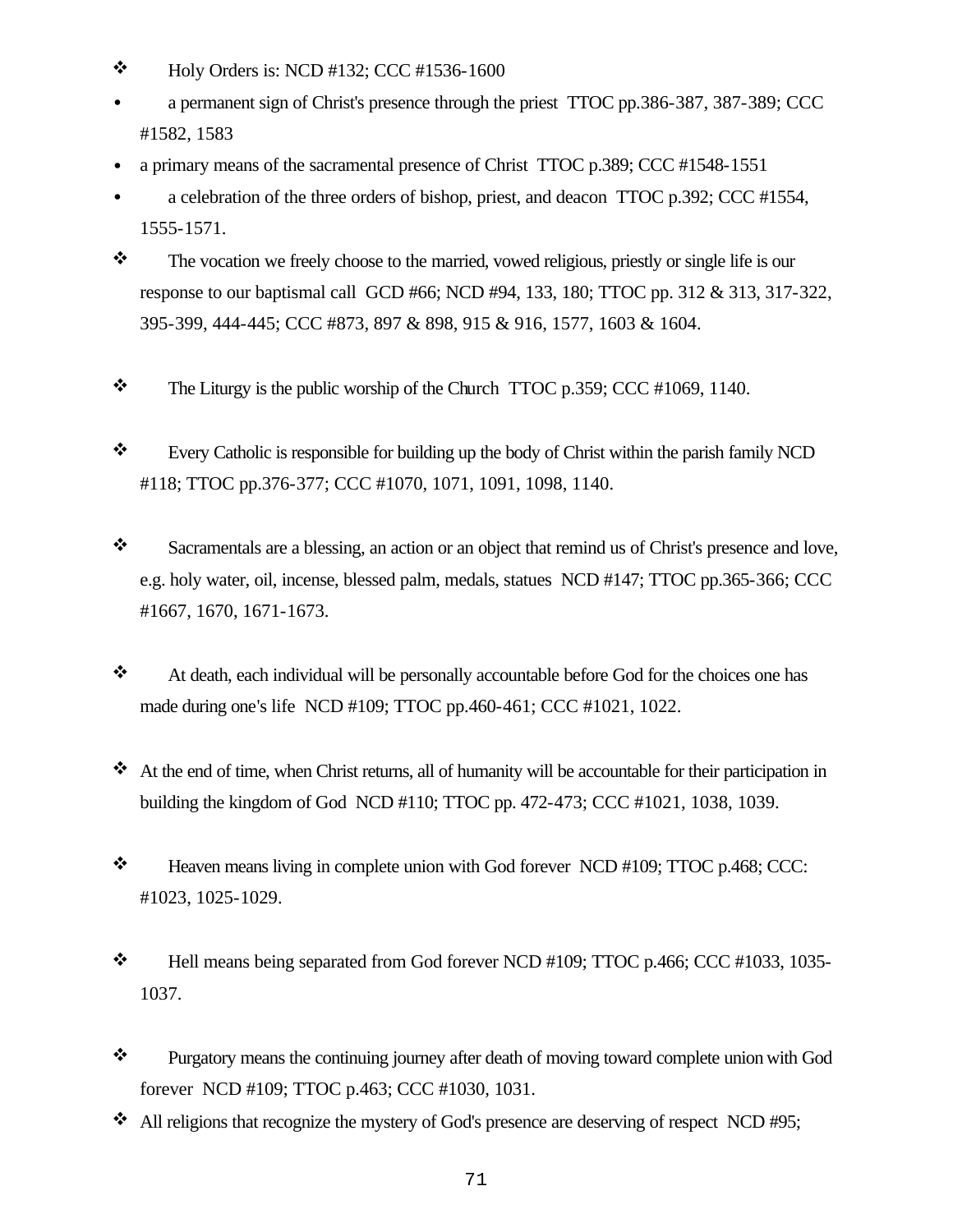## **RESPONSE/EXPERIENCE:**

## **COMMUNITY**

- Appreciate that ALL persons are created in God's image.
- Understand that all of creation reflects God's existence.
- Value persons of every race and ability and understand they are of inestimable value from the unborn to the elderly and terminally ill.
- Grow in the understanding that the Holy Spirit gives us special gifts and talents for the good of the community.
- Reflect upon God's gift of free will and our responsibility for our own actions.
- Grow in the understanding that sin is freely choosing to do what we know to be wrong or omitting to do what we know is good.
- Reflect upon personal failings and sin in relationship to Jesus' law of love, the ten commandments, and the precepts of the Church.
- Understand the call from God to exercise our freedom wisely by living moral lives.
- Develop a simple method for conscience formation and moral decision making.
- Become aware of the affects of sin that separate us from God and community.
- Identify ways we can build up the parish family.
- Participate in celebrations that honor the religious and cultural heritage of the parish such as customs for saints days, special blessings for holidays and holydays.

## **WORSHIP**

- Appreciate the cycle of liturgical seasons, major feasts days, and holy days of obligation throughout the Church year.
- Establish a prayerful environment in the classroom.
- Participate in a class level Liturgy of the Eucharist.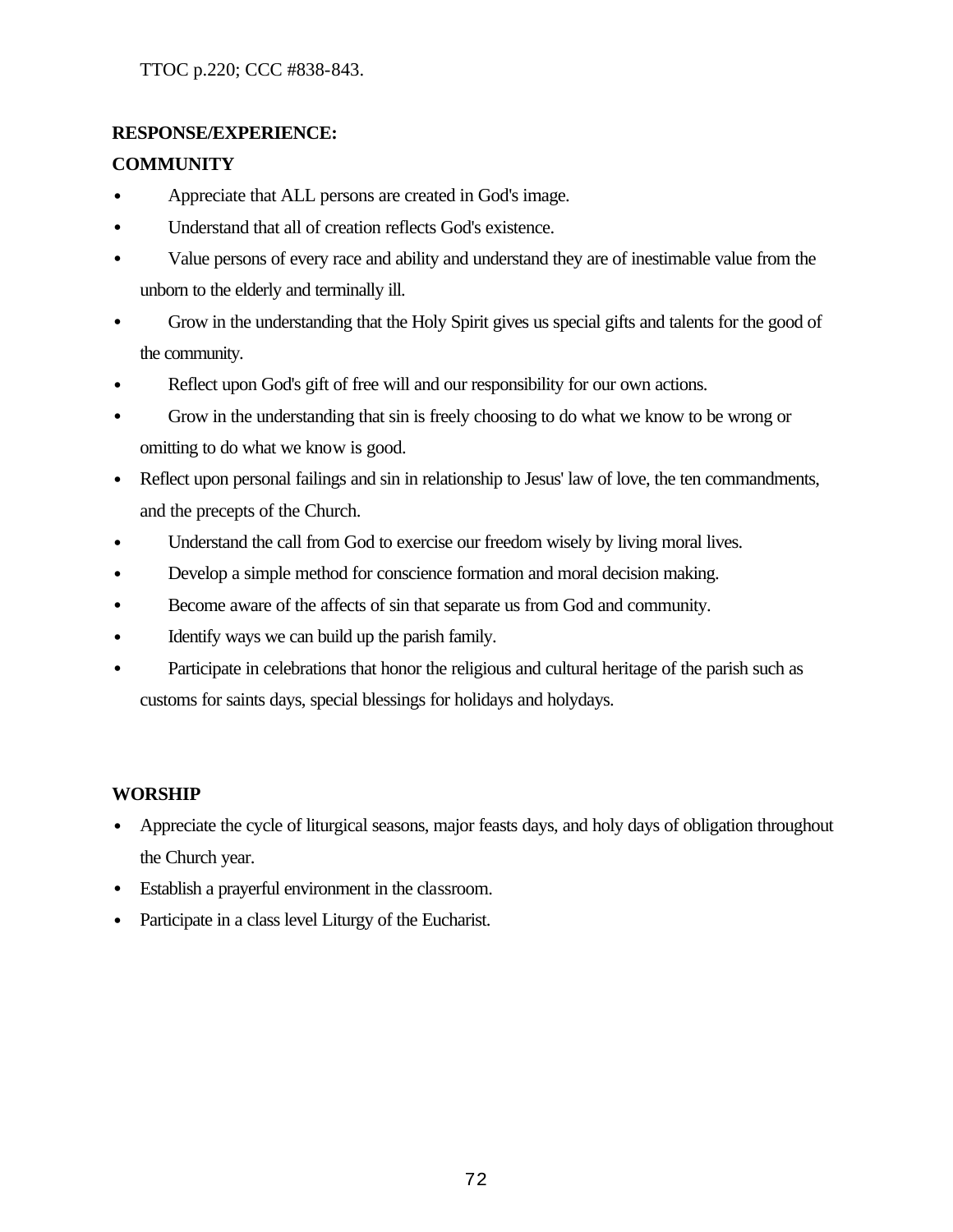- Prepare and celebrate a class level rite of the sacrament of penance.
- Participate in prayer services celebrating: God's welcoming us into the Christian community, God's healing and forgiving presence, and God's unending love.

#### **SERVICE**

- Value all forms of life as a sacred gift.
- Appreciate that all followers of Jesus are called to the ministry of service through baptism.
- Understand that Jesus heals others through us.
- Appreciate that the love of Jesus continues through us to the world in the Spirit of God.
- Understand that all members of families have the right to be treated with love, respect, and dignity.
- Grow in the awareness of the continuous need for peace and justice in the world, with some understanding of world hunger, world peace, human rights, sacredness of life, and the need to care for the environment as God's creation.
- Be open to the possibility of God's invitation to the priesthood or religious life.
- Practice the spiritual and corporal works of mercy.
- Appreciate the beatitudes as Jesus' invitation to perfection.

## **SCRIPTURE FOR YOUR REFERENCE**

| Mark 1:9-11       | Baptism of Jesus          |
|-------------------|---------------------------|
| John $3:1-21$     | Nicodemus                 |
| Acts $2:1-4$      | Pentecost                 |
| Acts 8:15-17      | Laying on of Hands        |
| Galatians 5:22-23 | Fruits of the Holy Spirit |
| Isaiah 11:2-3     | Gifts of the Spirit       |
| Mark 14:22-26     | Last Supper               |
| Luke 24:14-20     | Last Supper               |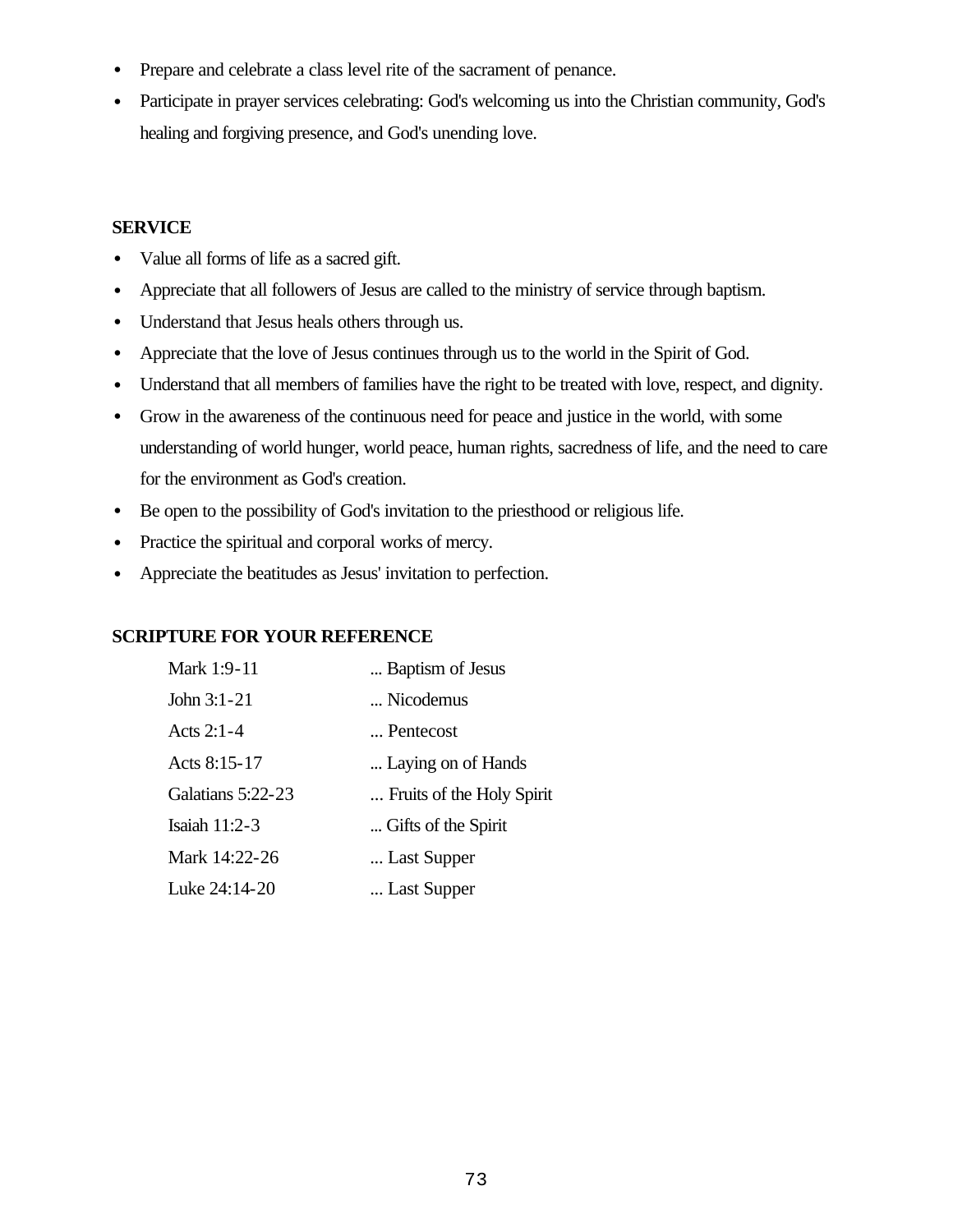| Luke 24:13-35     | Emmaus Story                  |
|-------------------|-------------------------------|
| Luke 15:11-32     | Forgiving Father              |
| John 4:5-26       | Woman at the Well             |
| Luke 10:30-37     | Good Samaritan                |
| John $2:1-11$     | Wedding at Cana               |
| Matthew 19:6      | God has joined together       |
| Ephesians 5:25-33 | Love Each Other               |
| Mark 3:13-19      | Commissioning of the Apostles |
| Matthew $4:18-22$ | Call of the Apostles          |
| Mark 6:12-13      | Anointing with Oil            |
| James 5:14-15     | If anyone is ill              |

## **STUDENTS SHOULD BE FAMILIAR WITH THE FOLLOWING TERMS**

| absolution                | celibate                   | Eucharist              | judgment               |
|---------------------------|----------------------------|------------------------|------------------------|
| advent                    | chrism                     | faith                  | justice                |
| advocate                  | confirmation               | fidelity               | kingdom of<br>God      |
| anointing of<br>the sick  | consecrate                 | grace                  | laity                  |
| apostle                   | conscience                 | gifts of the<br>spirit | lent                   |
| baptism                   | community<br>compassionate | gospel                 | liturgical year        |
| beatitude                 | creed                      | heaven                 | liturgy                |
| <b>Blessed</b>            |                            | hell                   | liturgy of the         |
| Sacrament                 | deacon                     | holy orders            | Eucharist              |
| <b>Blessed</b><br>Trinity | death                      | incarnation            | liturgy of the<br>Word |
|                           | disciple                   |                        |                        |
| Catholic                  | easter vigil               | initiation             | marriage               |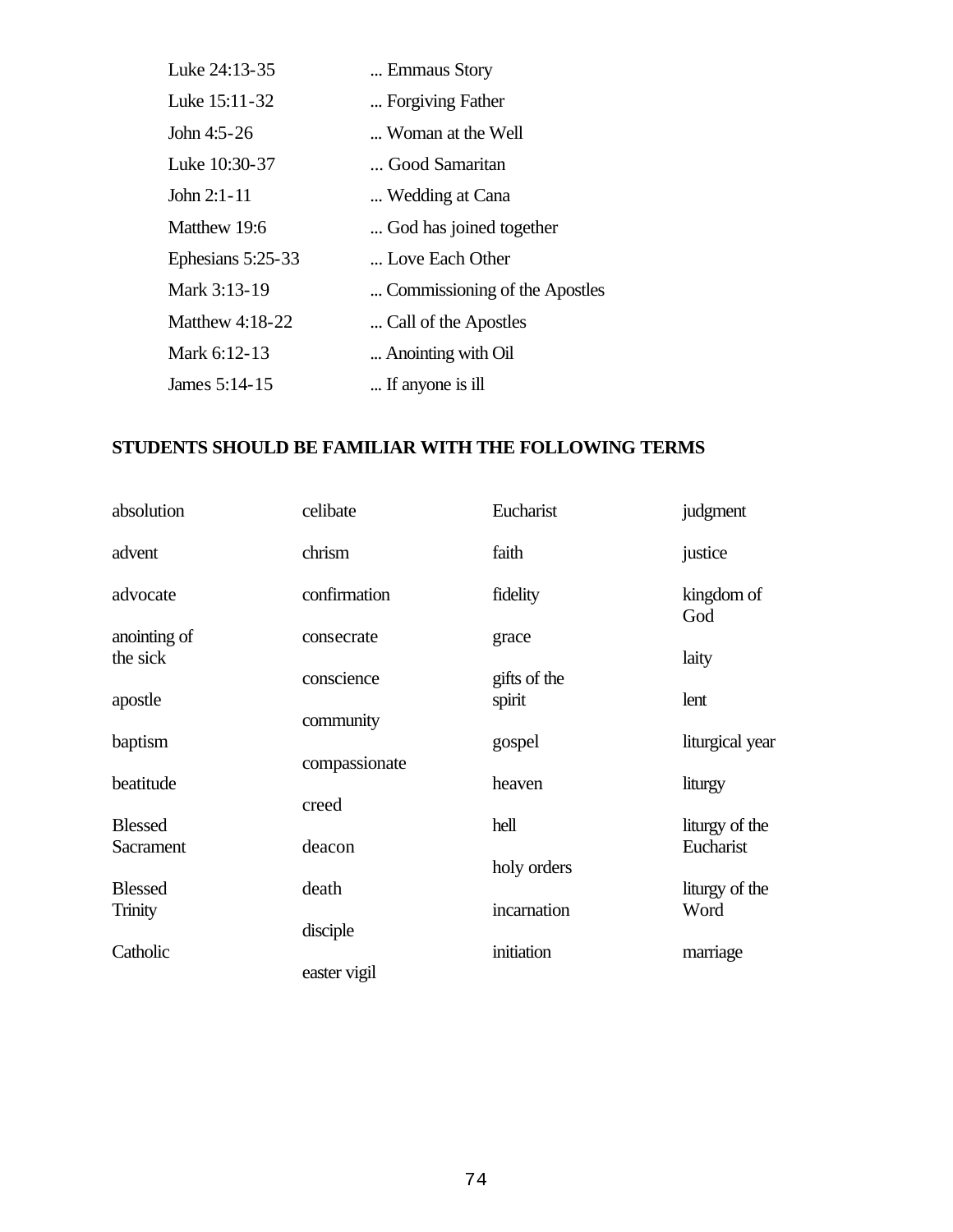| mortal sin    | purgatory        | sacraments<br>of    | viaticum    |
|---------------|------------------|---------------------|-------------|
| mystery       | reconciliation   | commitment          | vocation    |
| ordain        | religious life   | saint               | Word of God |
| ordinary time | revelation       | sanctifier          | <b>VOW</b>  |
| original sin  | sacrament        | sign                | worship     |
| passover      | sacramental      | sin                 |             |
| prayer        | sacraments<br>of | symbol              |             |
| priesthood    | initiation       | ten<br>commandments |             |
|               | sacraments       |                     |             |
|               | of<br>healing    | venial sin          |             |

## **PRAYERS**

Sign of the Cross Our Father Hail Mary Glory Be Act of Contrition Apostles Creed Prayer to the Holy Spirit Prayers before and after meals (optional)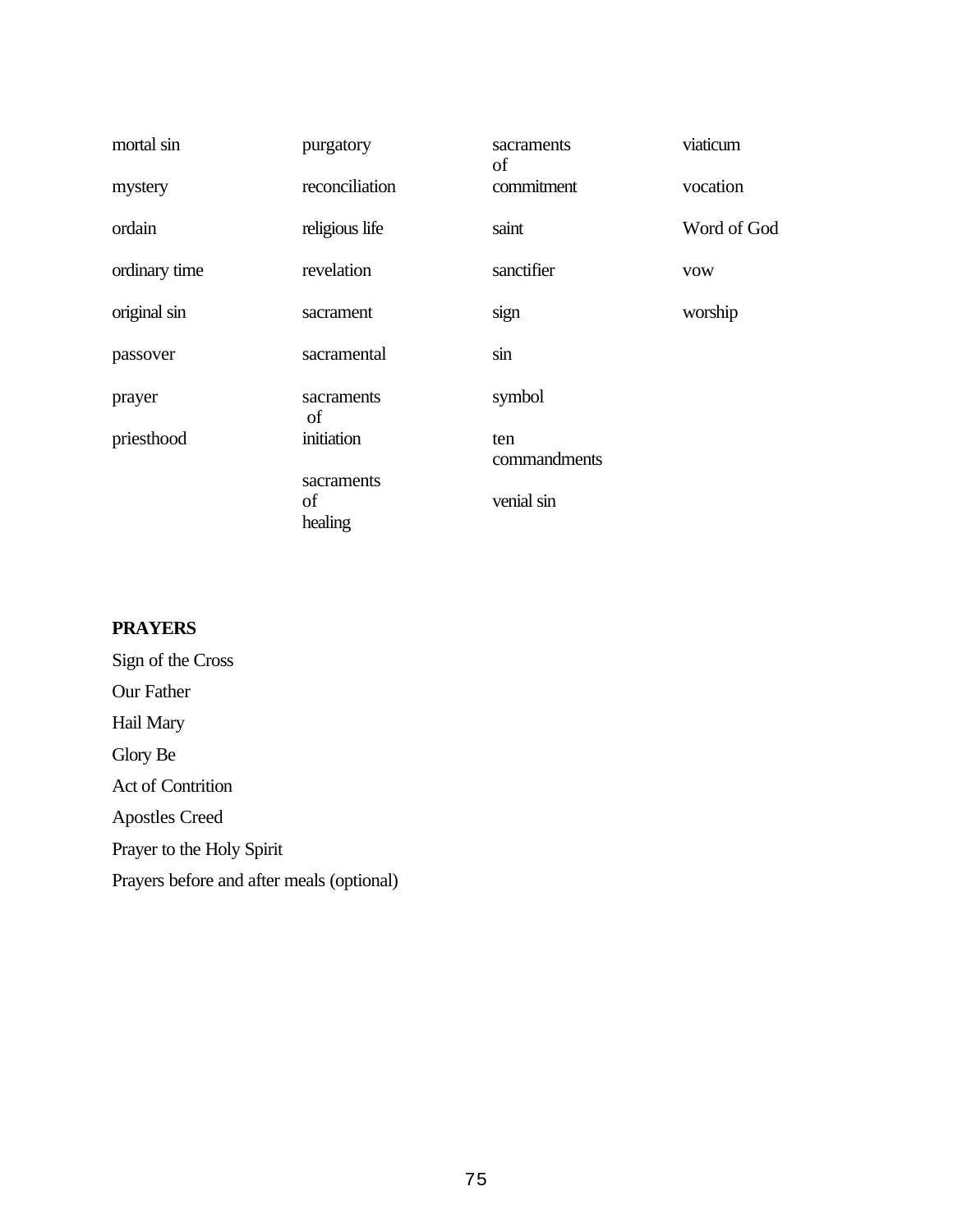#### **SIXTH GRADE**

**Theme:** God, our Creator, loves us deeply and interacts in our lives. The saving actions of God throughout history are most completely revealed in Jesus. God's loving relationship with the chosen people is recorded in the Old and New Testaments (Hebrew and Christian Scriptures) written by persons of faith under the inspiration of the Holy Spirit. The Church is responsible for safeguarding and interpreting the truth we find in the Scriptures. All Christians continue the work of building the kingdom of God.

#### **REVIEW PREVIOUS UNDERSTANDINGS:**

- Review the ten commandments and seven sacraments.
- Recall and explain special days and holy days such as All Soul's Day and the Immaculate Conception.
- Recall saints and martyrs and discuss examples of each.
- Recall the rosary, the mysteries and the Hail Holy Queen Prayer.
- Review the stations of the cross.
- Review symbols associated with Church seasons such as the Jesse tree for advent.
- Recite the following prayers:

Sign of the Cross

Our Father

Hail Mary

Glory Be

Act of Contrition

Apostles Creed

Nicene Creed

Prayer to the Holy Spirit

Memorare

Prayers before and after meals (optional)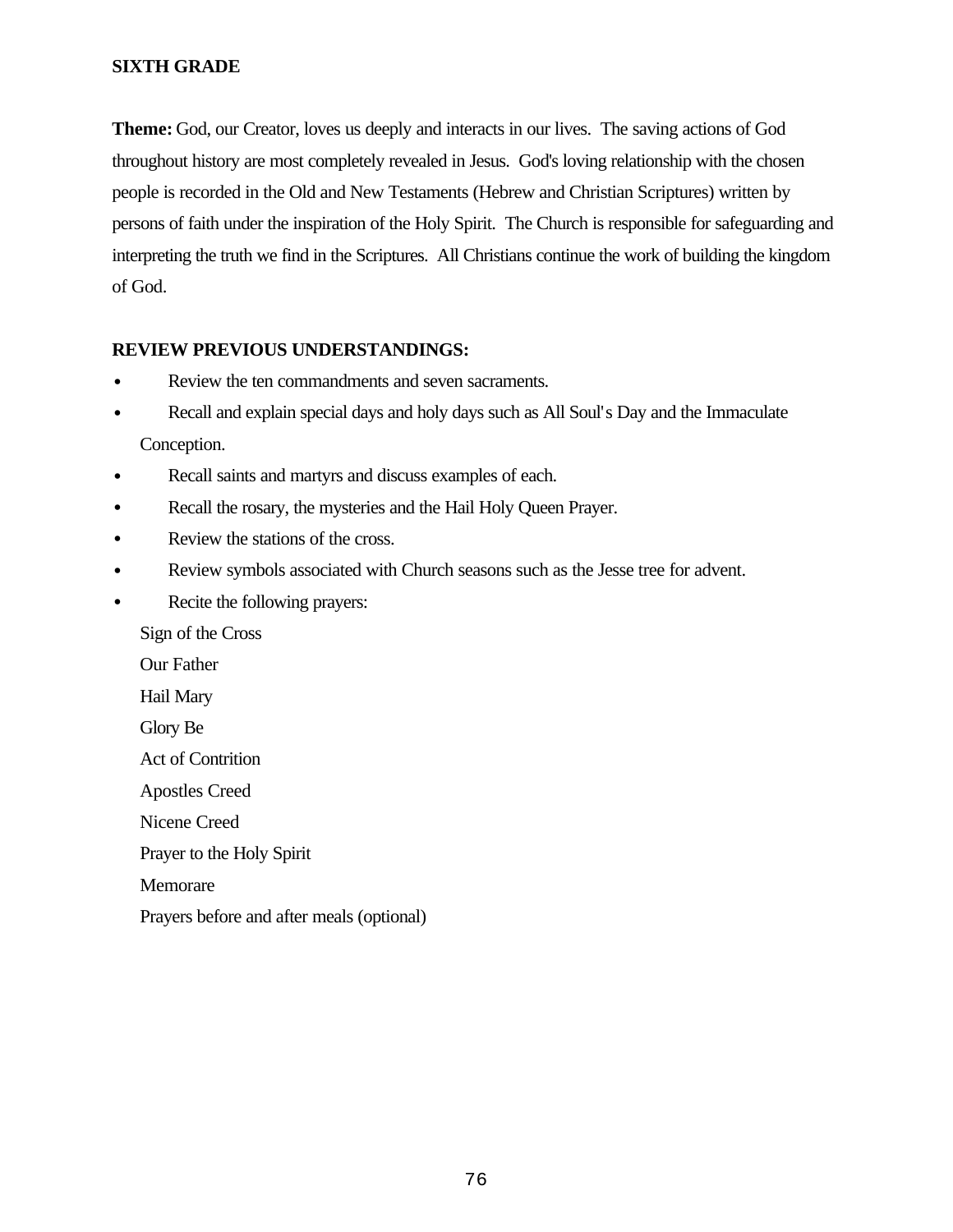GIVEN THE COGNITIVE LEARNING EXPERIENCES DEVELOPING THE MESSAGE - AND THE COMMUNITY, WORSHIP, AND SERVICE COMPONENTS APPROPRIATE FOR SIXTH GRADE, STUDENTS WILL DEMONSTRATE AT THE END OF THIS GRADE LEVEL THE FOLLOWING UNDERSTANDINGS:

#### **MESSAGE**

- $\bullet$  The Scriptures are the inspired Word of God NCD #60 TTOC p.485; CCC #105-107.
- \* Written Scripture developed from an oral tradition of the lived experience of God's presence DV #14, 15, 17; GDSCM p.12 Gen Doct. Content pt. 5; CT #11.
- $\text{\textbullet}$  There are different literary forms found in the Scriptures NCD #60; TTOC p.485; CCC #110.
- \* The Catholic Church in its Magisterum or teaching office of the bishops has final authority to interpret the truth we find in the Scriptures NCD #60; TTOC pp. 489-490; CCC #85, 100.
- \* The Old Testament (Hebrew Scriptures) tells the story of the relationship between God and the people of Israel NCD #60; TTOC pp. 210-211; CCC #62-64, 203, 204, 218.
- $\mathbf{\hat{P}}$  The major themes that are present throughout the Scriptures are Revelation TTOC p.29; CCC #50, 53 Covenant TTOC p.71; CCC #56-62 Redemption TTOC p.119; CCC #55, 122, 571, 601; Salvation NCD #60; TTOC p.35; CCC #124.
- \* The stories of Creation and the Fall help us to understand who we are and what God wants for us GCD #51; NCD #85; TTOC pp.61, 62, 66; CCC #349, 356-359, 396-398, 402.
- \* Stories of Abraham, Moses and other ancestors in faith give us examples of how to respond to God in faith NCD #43, 52; TTOC pp.71, 210, 211; CCC #59, 60, 72, 706, 2810.
- $\cdot \cdot$  The Exodus event is the Israelites journey from slavery to freedom NCD #60; TTOC p.71; CCC #62, 2060-2061.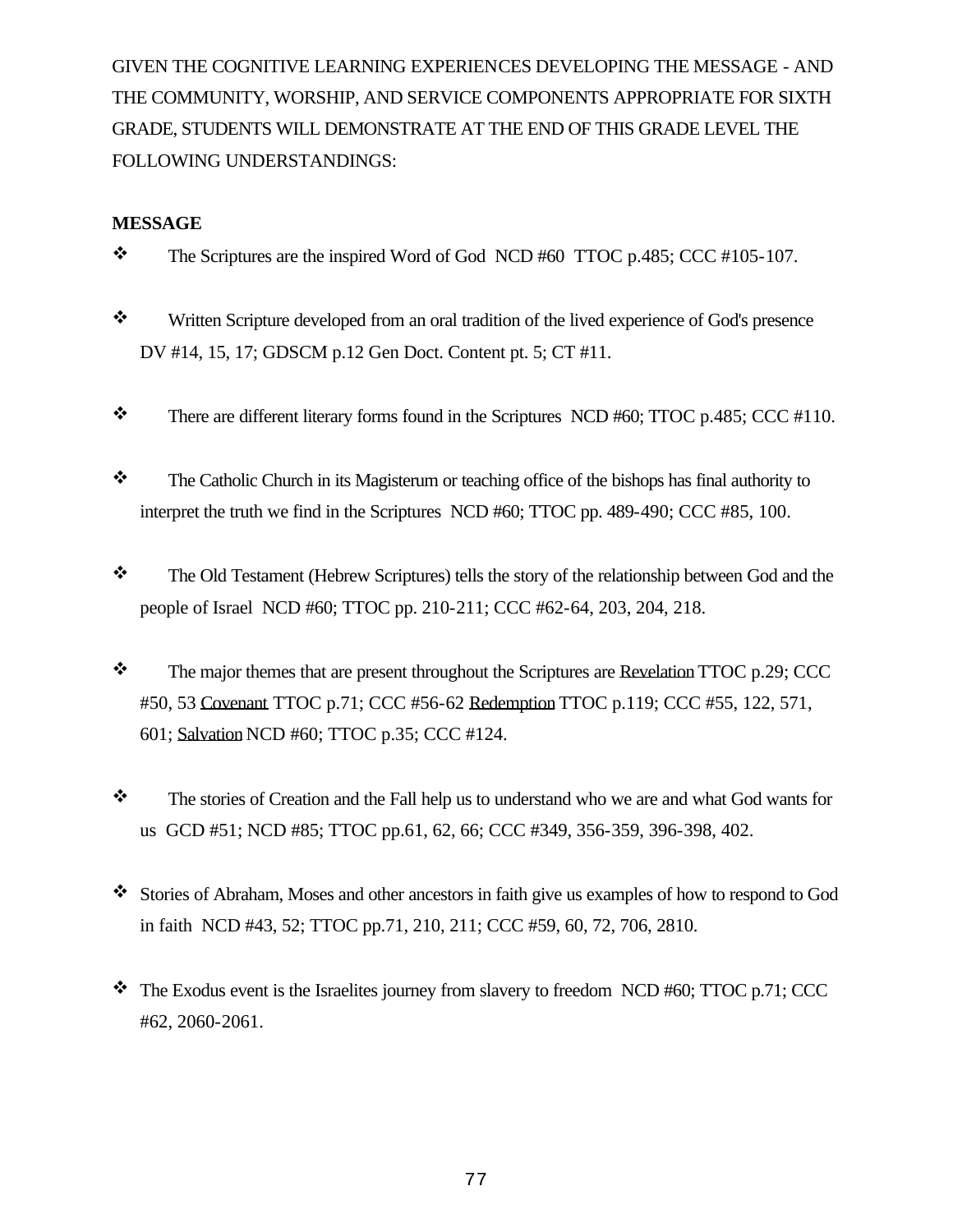- \* The Scriptures contain stories of how God reveals Himself through the lives of men and women NCD #52; TTOC p.181; CCC #61, 64, 76, 142, 144.
- Scripture helps us to understand who God created us to be and how we are to live NCD #60; TTOC p.53; CCC #282.

# **(How we can know what God wants us to be is the topic of Class One for Grade 6 in the CVOL. This would be an appropriate place to introduce the CVOL lessons for Grade 6).**

- $\mathbf{\hat{z}}$  The Scriptures reveal that angels are spiritual beings who honor God at all times and sometimes act as God's messengers NCD #85, 154; TTOC p.51; CCC #328, 329, 332, 333.
- \* Kings Saul, David, and Solomon help us to understand why the people of Jesus' time were waiting for "the anointed one" NCD #52; TTOC p.71; CCC #695.
- \* God sent prophets such as Jeremiah, Ezekial and others to call people back to a faithful way of living NCD #52; TTOC pp.71, 72, 210; CCC #64, 72, 218.
- \* Through the unfolding of the Old Testament (Hebrew Scriptures) we come to know Jesus as one pre-figured and foretold; we understand him as a member of the Jewish community NCD #77; TTOC p.210; CCC #518, 531.
- \* Christians understand Jesus as a prophet and messiah; He is the divine Son of God and truly human NCD #90; TTOC pp. 160-161, 178; CCC #436-440, 528-529, 535, 540.
- $\mathbf{\hat{z}}$  The New Testament (Christian Scriptures) continue to unfold salvation history through the life, death, and resurrection of Jesus NCD #60; TTOC pp. 370-373; CCC #124, 140.
- $\mathbf{\hat{P}}$  The mission of Jesus is kept alive in the Catholic Church by the presence of the Holy Spirit NCD #54, 92; TTOC pp. 157-158; CCC #737, 738. **(This is an appropriate place to use the**  *Catechism of the Catholic Church* **lesson in the back of this binder.)**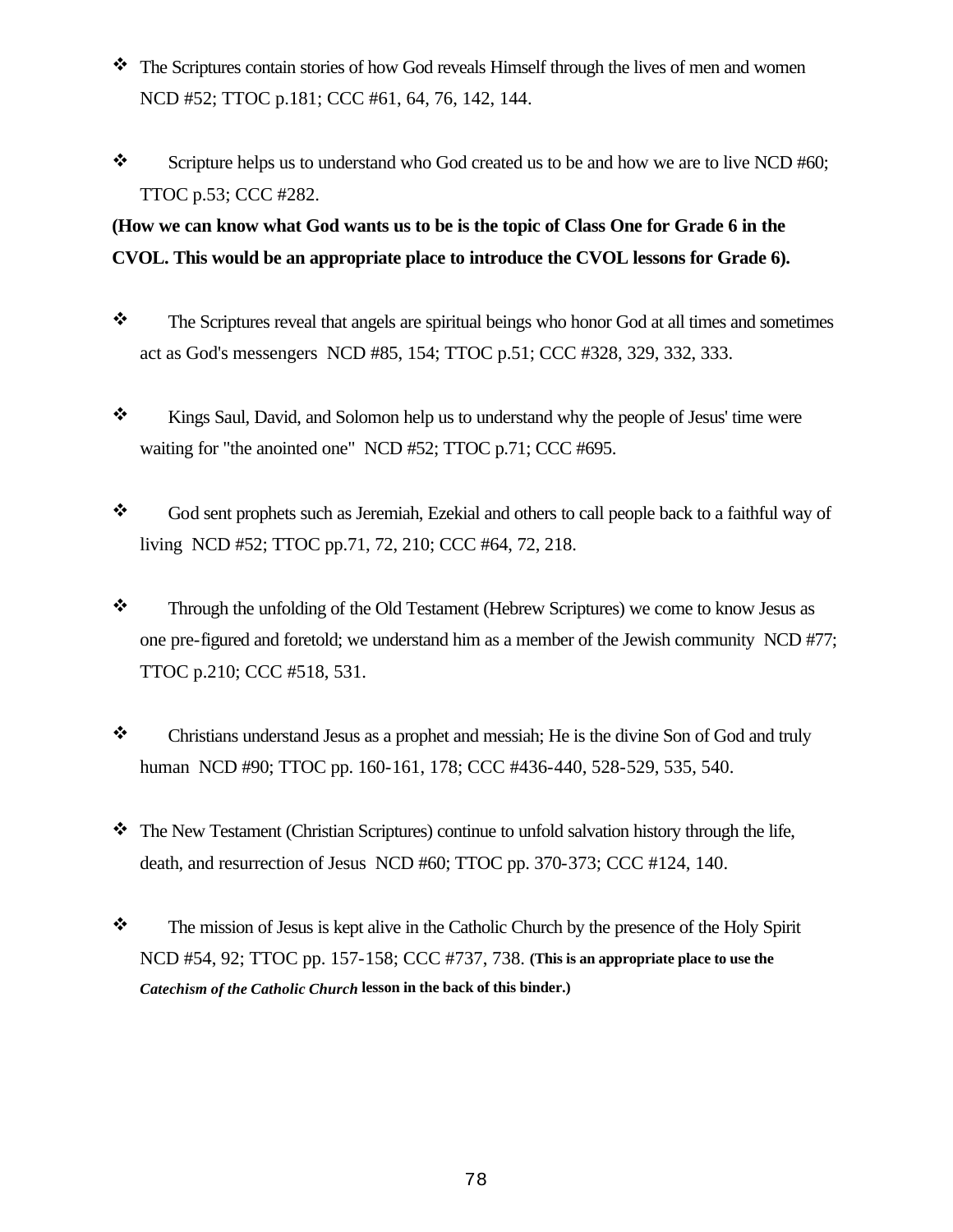- \* The Church is the People of God, composed of ALL those believers of every age, race, culture, sex, and ability who will accept Jesus Christ as Lord and Savior NCD #64; TTOC p. 159; CCC #781-782.
- $\mathbf{\hat{P}}$  We find the fullness of truth and life we have in the Catholic Church, the living Body of Jesus Christ NCD #95; TTOC pp. 175-176, 186-197, 217-219; CCC #824. **(This is an appropriate place to use the** *Catechism of the Catholic Church* **lesson in the back of this binder.)**
- \* We recognize and respect that there are "elements of truth" in the beliefs of other people, e.g. other Christians, the Orthodox Churches, Judaism NCD #77, 78, 79, 95; TTOC. Ch.16; CCC #818, 819, 838, 839.
- $\bullet$  Division among people is against the will of God; all must strive for the unity of the Church NCD #95; TTOC pp. 213, 293-294; CCC #817-819, 845. **(This is an appropriate place to use the**  *Catechism of the Catholic Church* **lesson in the back of this binder.)**
- $\cdot$  All believers need to work together for the coming of God's kingdom NCD #71; TTOC pp. 217-221; CCC #542, 543, 782.

## **RESPONSE/EXPERIENCE:**

## **COMMUNITY**

- Develop a personal relationship with Jesus.
- Understand that everyone who is baptized has a responsibility to take an active part in the life and work of the Church.
- Grow in the awareness that all Christians are empowered by the Holy Spirit to build up the community by caring about the poor, the suffering, and the needy.
- Understand that members of the parish are a family who support one another.
- Value the family as the primary community.
- Express ways to show respect for family life.
- Understand that reconciliation reunites us with God and the Christian community.
- Participate in celebrations that honor the religious and cultural heritage of the parish such as the anniversary of the dedication of the parish church, the feast of the patron saint of the parish.
- Appreciate our common heritage with the Jewish people.
- Appreciate that remarks or stories against people of different races, nationalities, and abilities are offensive.
- Experience opportunities for faith sharing/faith storytelling.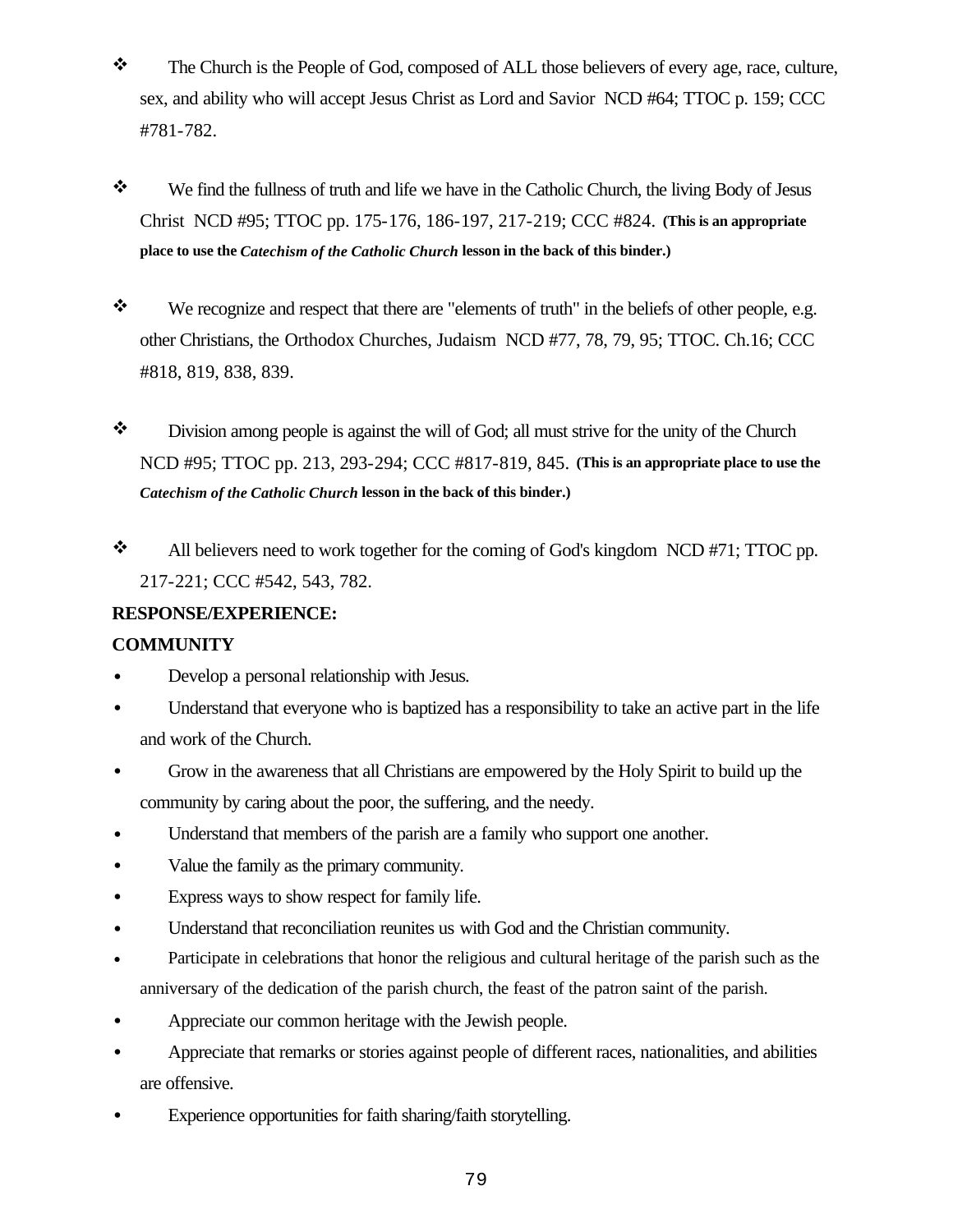#### **WORSHIP**

- Value the Eucharistic Celebration(Mass) as the central act of worship for Catholics.
- Grow in the understanding that the Old and New Testaments (Hebrew and Christian Scriptures) are the source of our Eucharistic and sacramental liturgies and our personal prayer and meditation.
- Understand the Eucharist in relationship to passover, covenant, the last supper, crucifixion, and resurrection.
- Plan and participate in class/community liturgies and paraliturgies.
- Value the sign of the cross as a public sign of our Catholic witness.
- Participate in different prayer experiences: formal, spontaneous, quiet/silent prayer, adoration, praise, thanksgiving, contrition, and petition.
- Understand liturgical seasons as symbolic times to recall important events in the life of Christ.
- Experience some prayers and practices for specific liturgical seasons.
- Experience the use of symbolism, art, environment, and music as human expressions in the worship of God and value their importance in liturgy.
- Understand the importance of a frequent examination of conscience.
- Participate in the individual celebration of the sacrament of penance on a frequent basis.
- Participate in prayer for unity among all believers.
- Participate in prayer for the living and the dead.

#### **SERVICE**

- Value the women and men of Sacred Scripture as models of holiness and service.
- Explore what their example means for us today.
- Value that the mission of Christ, a life of holiness and service, is to be carried out by Christians in every community.
- Develop ways to use personal talents in the service of others.
- Appreciate that prayer is the source of a life of holiness and service and begin to respond to the call.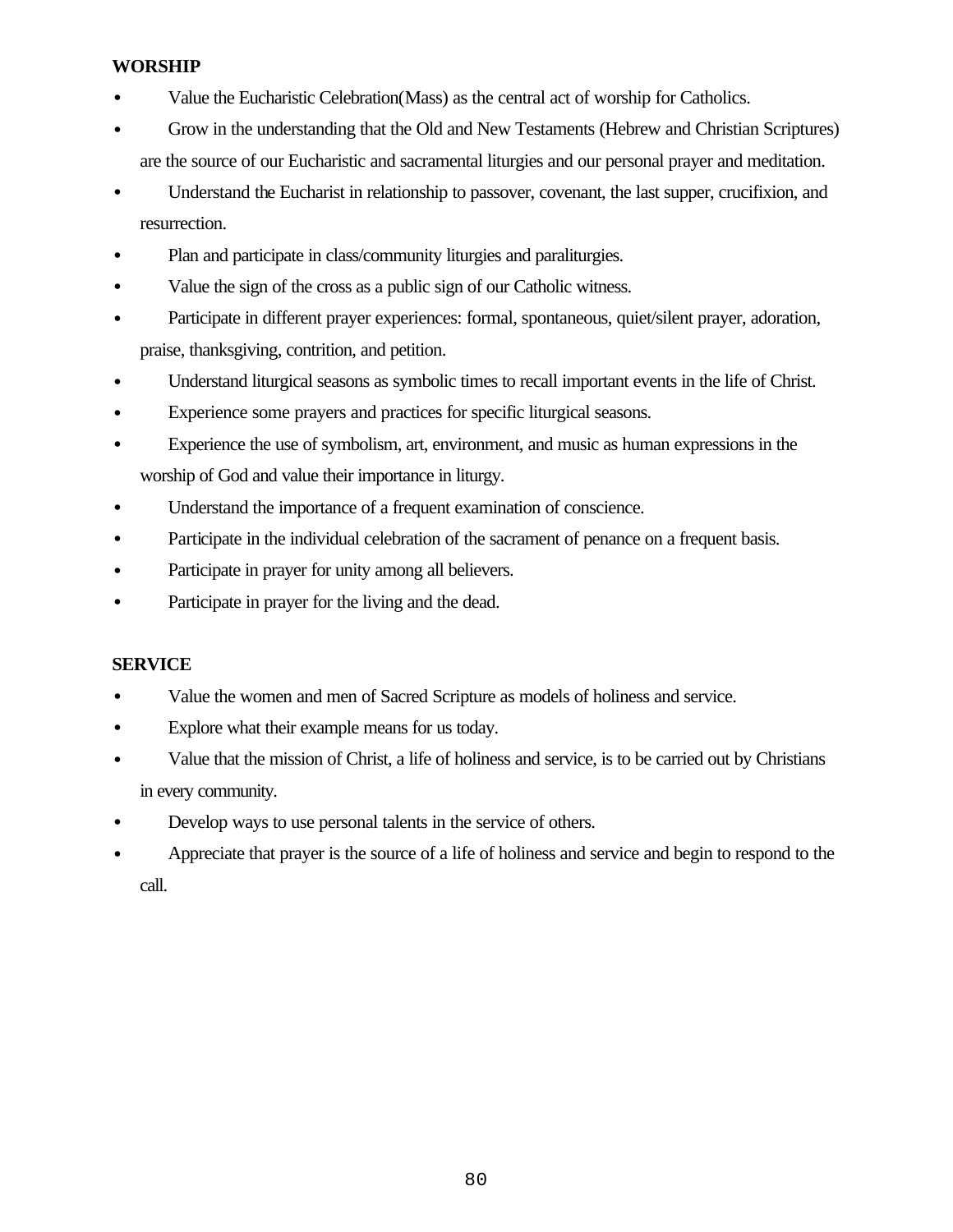- Become involved in some human services the parish community offers.
- Understand service as ministry that goes beyond the parish community.
- Understand some forms of slavery in our world, e.g. racism, sexism, hopelessness, abortion, pornography, war, and the need to change things (NCD p.168).
- Value the relationship between justice and peace.

#### **SCRIPTURE FOR YOUR REFERENCE**

| Genesis $2:4-25$       | Creation                 |
|------------------------|--------------------------|
| Genesis $4:3-11$       | Cain & Abel              |
| Genesis $9:12-13$      | The Covenant with Noah   |
| Genesis 12:1-17;21:1-6 | Abraham & Sarah          |
| Deuteronomy 6:4-7      | The Shema                |
| Genesis 37-50          | Joseph $\&$ his Brothers |
| Exodus 20:1-17         | The Ten Commandments     |
| John 18:28-19:30       | Passion of Jesus         |
| <b>Matthew 5:1-12</b>  | Beatitudes               |
| Luke 9:28-36           | The Transfiguration      |
| Luke 24:13-32          | Emmaus                   |
| Acts 1:1-11            | Jesus' Final Appearance  |
| Matthew 28:16-19       | Jesus' Final Appearance  |
| Matthew 25:14-30       | Use of Talents           |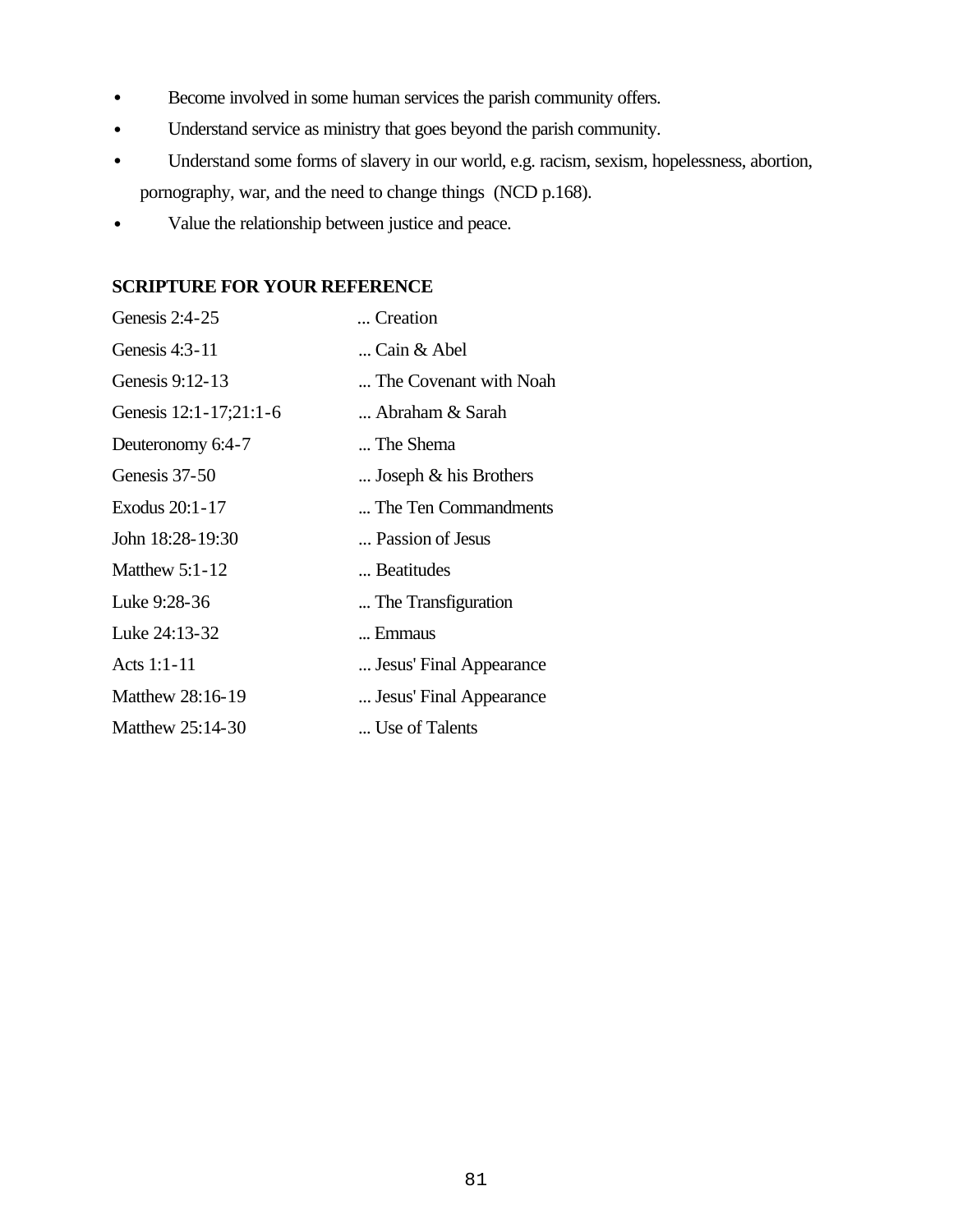## **STUDENTS SHOULD BE FAMILIAR WITH THE FOLLOWING TERMS**

| abortion                    | eucharistic    | liturgical  | psalms         |
|-----------------------------|----------------|-------------|----------------|
|                             | liturgy        | prayer      |                |
| advent                      |                |             | racism         |
|                             | exodus         | manna       |                |
| chastity                    |                |             | Redeemer       |
|                             | Hebrew         | messiah     |                |
| chosen people               | Scriptures     |             | redemption     |
|                             |                | ministry    |                |
| <b>Christian Scriptures</b> | heritage       |             | reform         |
|                             |                | obligation  |                |
| communal                    | hopelessness   |             | revelation     |
| prayer                      |                | paraliturgy |                |
|                             | injustice      |             | ritual         |
| covenant                    |                | passover    |                |
|                             | inspiration    |             | roots          |
| creed                       |                | Pentecost   |                |
|                             | interpretation |             | sacramental    |
| culture                     |                | personal    | liturgy        |
|                             | Judaism        | prayer      |                |
| discrimination              |                |             | salvation      |
|                             | kaddish        | prejudice   |                |
| Eastern                     |                |             | saving actions |
| Church                      | lent           | pornography |                |
|                             |                |             | sexism         |
| eucharistic                 | literary forms | prophet     |                |
| adoration                   |                |             | shema          |

#### **PRAYERS**

Sign of the Cross

Our Father

Hail Mary

Glory Be

Act of Contrition

Apostles Creed

Prayer to the Holy Spirit

Prayers before and after meals(optional)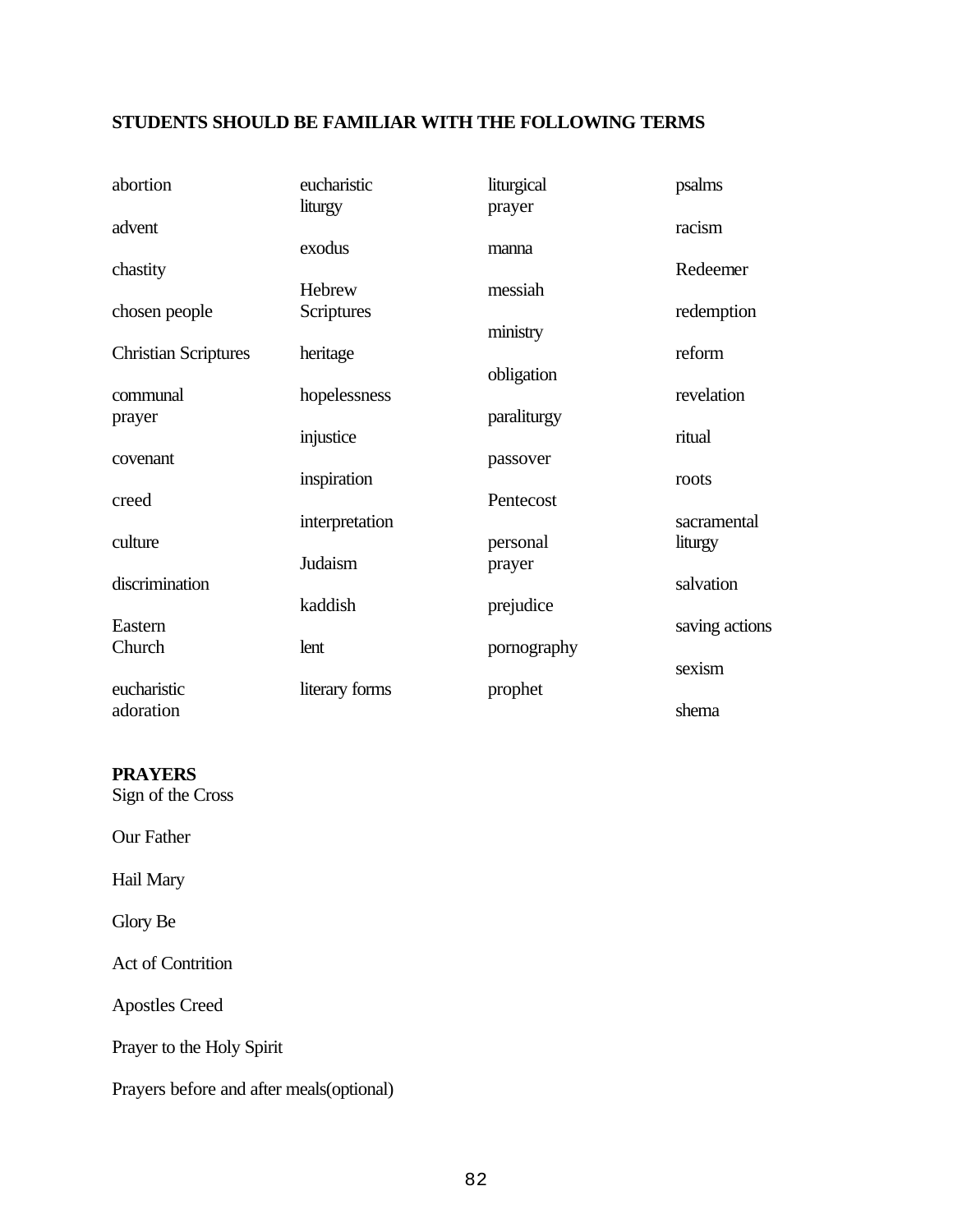## **INTRODUCTION AND BACKGROUND**

**JUNIOR HIGH** – Seventh and eighth grade is a time of rapid change. Physically, cognitively, morally, emotionally, and socially these young people are "crossing the bridge" between childhood and adulthood. It may be a longer journey for some than others because of each one's unique pattern of development. However there are some general developmental comments about this stage that can be made.

## **DEVELOPMENTAL CHARACTERISTICS – JUNIOR HIGH STUDENTS**

## **PHYSICAL**

- Undergo a growth spurt
- Develop secondary sex characteristics
- Are sensitive to physical changes and body image which greatly influences self-image

## **COGNITIVE**

- Begin abstract thinking
- Use a more complex decision making process
- Can reason based on possibilities not just experience
- Can be self-conscious and critical

## **IDENTITY**

- Want to belong
- Begin to distance themselves at times from family influences and identify more closely with peers
- Seek limited independence
- Value friendship based on trust and loyalty

## **MORAL**

- Reason at conventional level
- Resolve moral dilemmas based on expectations outside of self, i.e. peers, laws, parents, etc.

## **FAITH**

- Desire active involvement and are open to service opportunities
- Are willing to explore a personal relationship with God as they begin to define their own image of God
- Look to the Church for the content and expression of faith

Realizing all these factors, a junior high religion program should be one that still involves the concrete, but also provides opportunities for "community building," "reflection," and "activity." These young teens are truly in a transition time. They need both faith structure and flexibility in a religion program.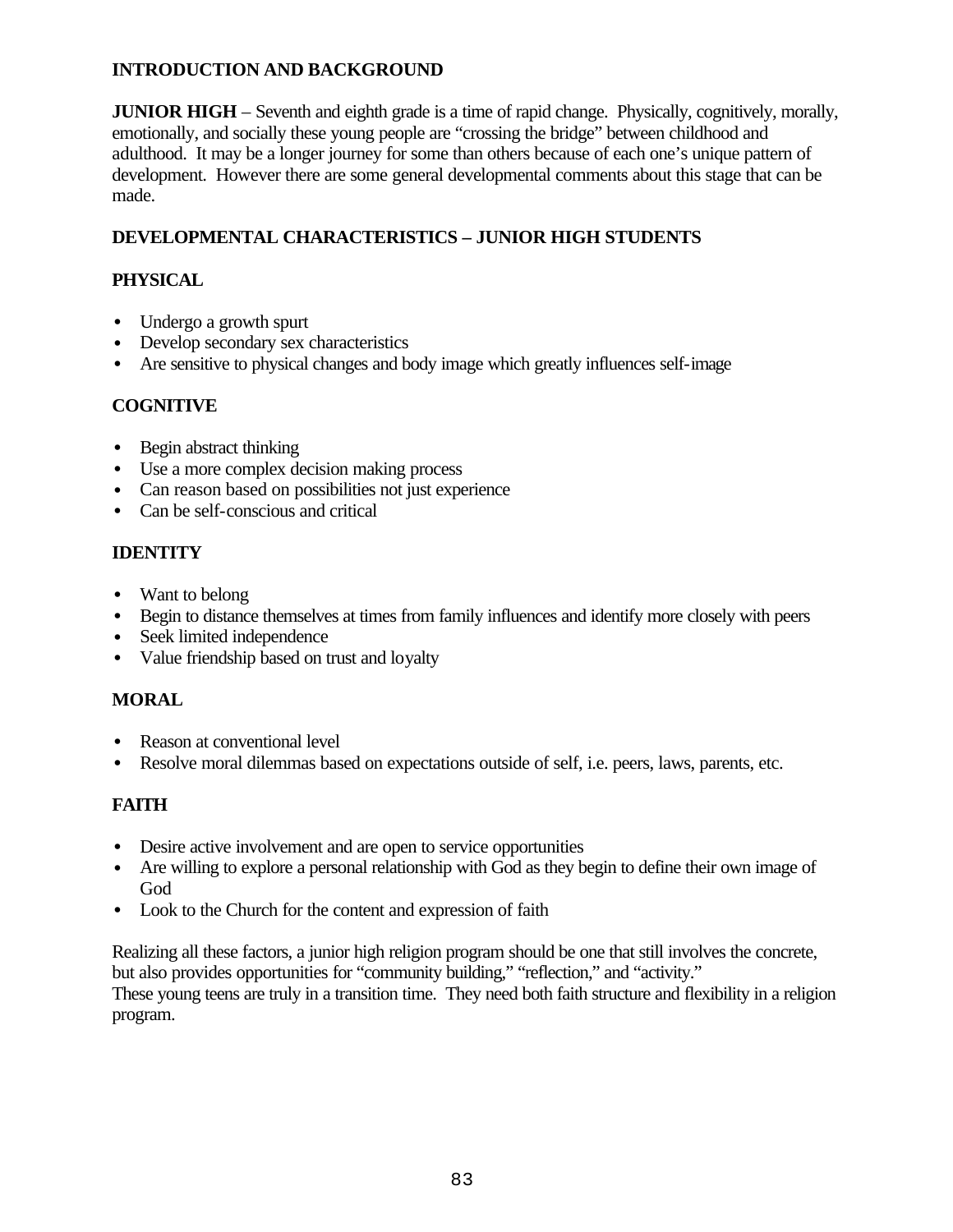Junior high school students, who can range in age from 11-15, present particular challenges and opportunities to those who minister to them: parents, those responsible for religious education in parishes, youth workers, and clergy. These young people have needs and wants that are unique to their situations and their levels of maturity in many areas. Adults who work with these younger adolescents must be attentive to the special circumstances, needs, and attitudes of junior high students.

# **CATECHETICAL APPROACH**

Referencing statistical surveys, anecdotal information, catechetical experiences, available texts, and ecclesial and national documents (i.e. the *General Directory for Catechesis*, *Renewing the Vision*, etc.), the seventh and eighth grade curriculum has a different "look." This format includes: Jesus, Morality, Personal Growth and Relationship, and Church.

A semester can be devoted to each subject area with the inclusion and integration of the Catholic Vision of Love program as well as Confirmation preparation. Each topic area has its own Message objectives, Scripture references, Vocabulary, and Prayer recommendations. The concepts for review are common to the four modules. (Please see addendum immediately below.) The Community, Worship, and Service objectives are also applicable to the two year curriculum, rather than separate objectives for each topic area.

As designed, this curriculum is realistic, focused, and flexible enough to meet the needs of the Junior High Student.

# *ADDENDUM OF AUGUST 2001*

Having benefited from four years of using this curriculum, catechetical leaders from many parts of our diocese have asked for clearer curriculum guidelines for  $7<sup>th</sup>$  and  $8<sup>th</sup>$  grade. The following revision, then, becomes the standard for junior high catechesis in the Diocese of Pittsburgh, so that all  $7<sup>th</sup>$  and  $8<sup>th</sup>$  grade students will receive the systematic, comprehensive catechesis that is their right and the Church's responsibility.

Furthermore whereas immediate preparation for Confirmation can be integrated as stated above, many parishes are experiencing the benefits of addressing this immediate preparation outside of the regular cate chetical sessions. The primary goal of  $8<sup>th</sup>$  grade is not "Confirmation preparation;" treating it as such risks a self-fulfilling prophecy whereby it is implied that this is the final year of formal religious education. Subsequently the number of young people returning for youth ministry programs seems lower than it might be.

Rather, 8<sup>th</sup> grade is optimally spent reinforcing a pattern of annually revisiting the basic truths of our Catholic faith (with special topical emphases depending on circumstances) thereby instilling the lifelong faith formation called for by the *General Directory for Catechesis* (cf. GDC 70-72). Therefore although if need be Confirmation preparation can be included in regular sessions, it is recommended that such immediate preparation occur during special sessions, thereby freeing regular time for a more thorough review of all the sacraments in Grade 8.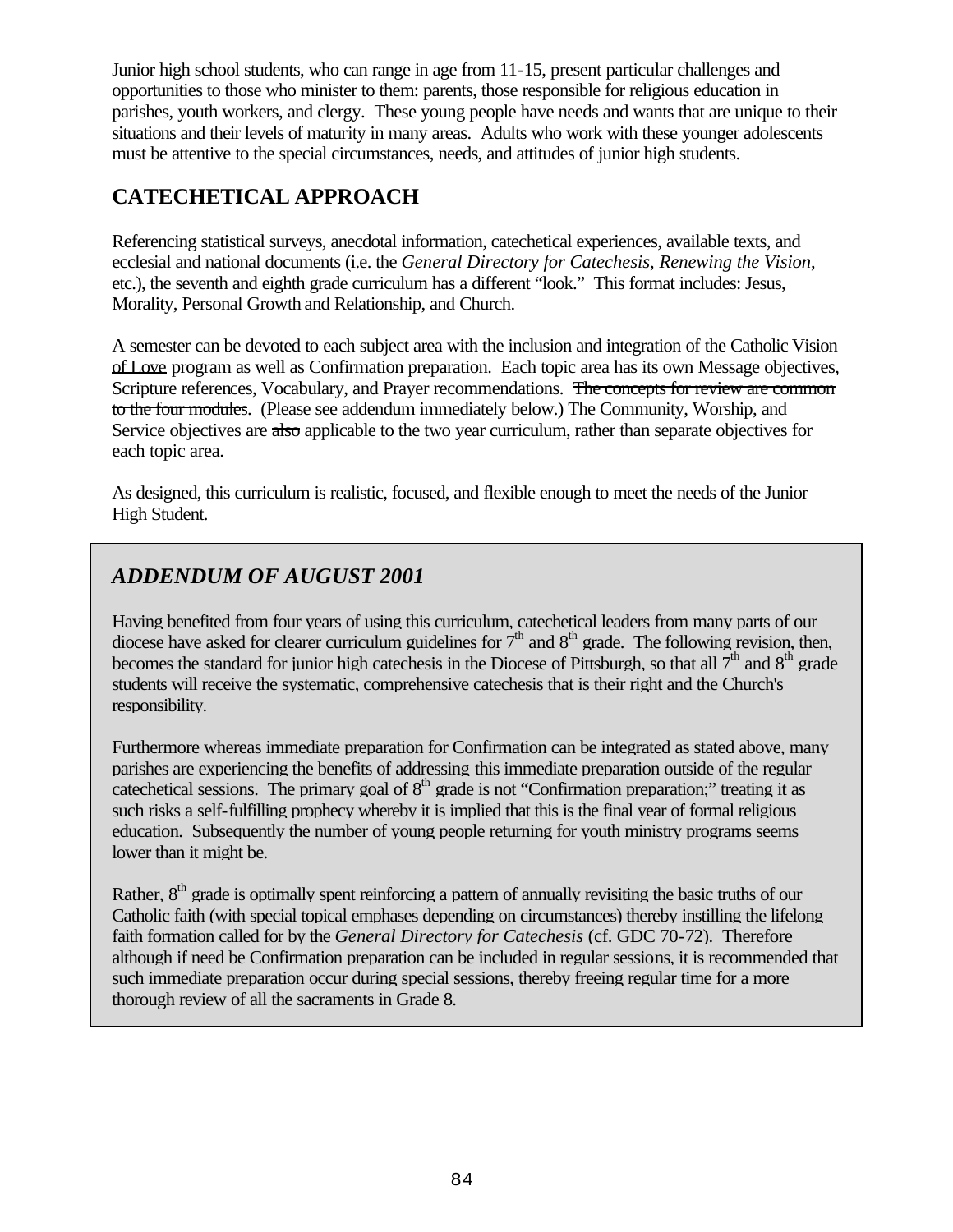## **7 th GRADE**

## **JESUS AND MORALITY (INCLUDING RESPECT FOR LIFE)**

#### **Themes:**

Jesus became man and shared our human experience while remaining God. The Church looks upon Jesus' life, values, and teachings as the fullest revelation of God, His Father.

Our moral life is a lived response to God's covenant love. A Catholic, prompted by the Holy Spirit, makes choices by asking, "What does the mind and heart of Jesus and the Church tell us about this situation?"

#### **REVIEW AND CLARIFY UNDERSTANDING:**

- Identify Church as a community of believers in the Risen Lord with its beginnings in the People of God of the Old Testament.
- Recognize God as personally involved in the history of His people.
- Recall the place of oral tradition in the formation of the Bible.
- Understand that Jesus was a Jew, and that the roots of Christianity are founded in Judaism.
- Review the sacraments as sacred rites giving expression to covenant and commitment.
- Review Baptism, Confirmation and Eucharist as the sacraments of initiation and as sources of identity.
- Review Penance and Anointing of the Sick as sacraments of healing.
- Review Matrimony and Holy Orders as sacraments of commitment and service.
- Review parts of the Mass.
- Understand the Seasons of the Church Year and their importance.
- Know by heart the following prayers: Sign of the Cross Our Father Hail Mary Glory Be Act of Contrition Apostles Creed Nicene Creed Prayer to the Holy Spirit **Memorare** Prayers before and after meals (optional)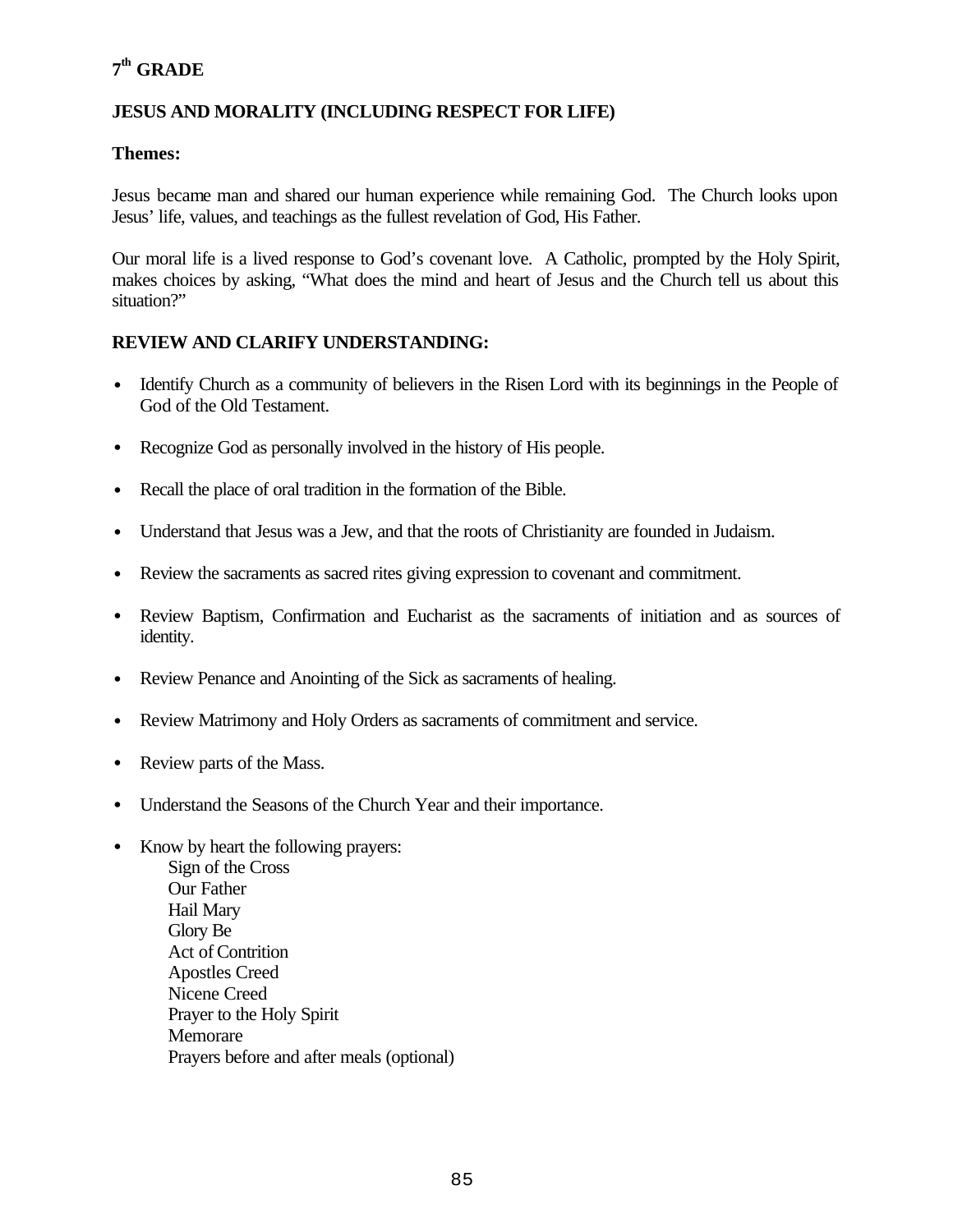## **MESSAGE**

## *JESUS*

- 1. Jesus as God was also man, conceived by the power of the Holy Spirit NCD #89; TTOC pp. 76- 79, 80-81, 91, 96; CCC #464, 469, 480-482, 484.
- 2. The title 'Son of God' signifies the unique and eternal relationship of Jesus Christ to God his Father . . . . To be a Christian, one must believe that Jesus Christ is the Divine Son of God TTOC p. 75; CCC #444,454.
- 3. Jesus Christ possesses two natures, one divine and the other human, not confused, but united in the one person of God's son TTOC pp. 80,81; CCC #481.
- 4. Jesus is the Second Person of the Blessed Trinity NCD #83; TTOC p. 146; CCC #240-242, 253- 255.
- 5. Mary is the Mother of God and model of faith NCD #106; TTOC pp. 89, 94-95, 205-206, 499; CCC #509, 721, 722, 963, 967.
- 6. Mary, "from the first instant of her conception (Immaculate Conception), was totally preserved from the stain of original sin, and she remained pure from all personal sin throughout her life" TTOC pp. 99, 100; CCC #508.
- 7. God the Father sent Jesus to be the Messiah, bringing good news, healing, and freedom to the poor and oppressed NCD #90; TTOC p. 84; CCC #713, 714.
- 8. The mysteries of Christ's public life are his baptism, temptations, announcement of the Kingdom, miracles, transfiguration, ascent to and entry into Jerusalem TTOC p. 102; CCC #535-560, 565-570.
- 9. Jesus' mission was to save people from sin and to lead them to the kingdom TTOC pp. 20, 110- 112; CCC #608, 542-545.
- 10. The Beatitudes are a guide to the values of God's kingdom NCD #100; TTOC pp. 18, 328; CCC #1716-1717.
- 11. Jesus gave us a new commandment of love NCD #154; TTOC p. 248; CCC #1970.
- 12. Jesus' miracles are dramatic signs of God's power and love TTOC pp. 106, 107-108, 131; CCC 546-550.
- 13. Jesus did really die and rise bodily from the dead and through his death, and resurrection, he conquered death and the devil "who has the power of death." TTOC pp. 118-120; CCC # 635- 636.
- 14. Jesus redeemed us from sin and death through His sufferings, death, and resurrection NCD #90; TTOC pp. 113, 119, 120; CCC #601-603.
- 15. The Gospels are a divinely inspired written expression of how the early Church understood its faith experience and the Risen Christ in their lives NCD # 53; TTOC pp. 102-103, 128-129; CCC #76, 124-127, 515, 573.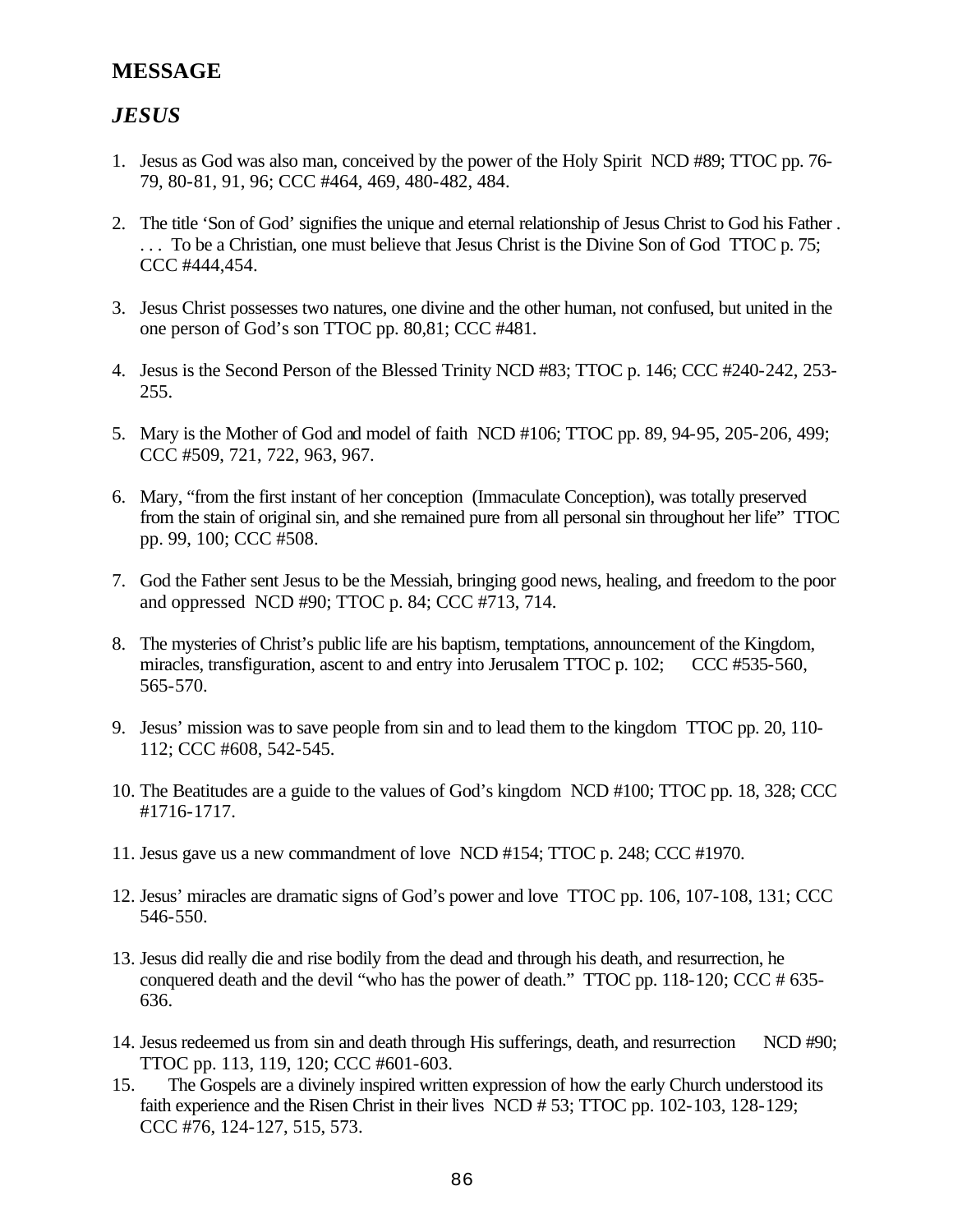- 16. The holy women and the disciples came to believe in Christ's Resurrection through the discovery of the empty tomb, and especially through the appearances of the Risen One TTOC pp. 128-130; CCC #640-642, 657.
- 17. Through the power of the Holy Spirit, Jesus is present in the Church, in the sacraments, and in the Christian community NCD #60f, 92, 97; TTOC pp. 142, 359-360; CCC #1084-1088, 1107- 1109.
- 18. Christ is the heavenly high priest, always interceding for us TTOC pp. 385-387; CCC #662- 667.

## *MORALITY*

- 1. The first and last point of reference of moral catechesis is Jesus Christ himself TTOC pp. 240,252; CCC #1698.
- 2. The moral life is an appropriate response to God's covenant love NCD #38; TTOC pp. 248- 252; CCC #1965-1974.
- 3. The contentment, joy, fulfillment and fullness of heaven are supernatural, surpassing anything we are able to do or merit on our own TTOC pp. 478-480; CCC #1722, 1727.
- 4. There is a relationship between choices and consequences and between rights and responsibilities NCD #179; TTOC pp. 50, 55, 60-61; CCC #1731-1739.
- 5. In order for an act to be good, its object, intention and circumstances must all be good TTOC p. 246; CCC #1755, 1760.
- 6. There is a bond between freedom and truth. True freedom is the choice to embrace God's laws TTOC pp. 251-252; CCC pp. 1731-1733.
- 7. The conscience is our secret core, where God speaks in the depths of our hearts TTOC p. 241; CCC #1776, 1795.
- 8. Our conscience is a judgement of reason that helps us to recognize the moral quality of a human action TTOC p. 241; CCC #1778, 1796.
- 9. When our conscience accuses us, it means that God may be calling us to conversion TTOC p. 243; CCC # 1797.
- 10. The formation of our conscience is a life-long task requiring prayer, fidelity in the Church's teachings and the guidance of her magisterium TTOC p. 243; CCC #1779, 1784.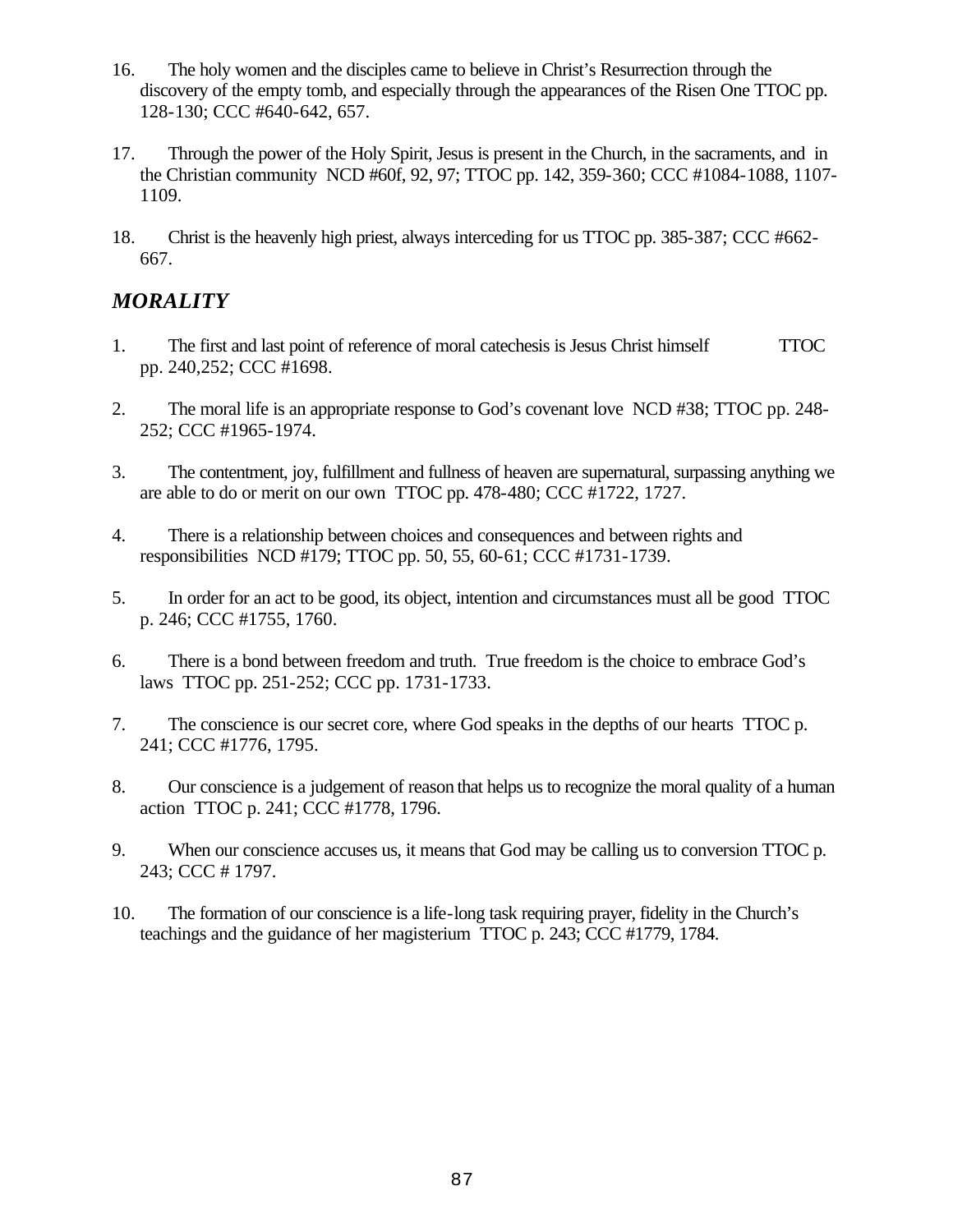- 11. Catholic moral values reflect the heart and mind of Jesus NCD #100; TTOC pp. 240, 248- 249; CCC #1813.
- 12. By the virtue of hope we desire the kingdom of heaven and eternal life as our happiness TTOC pp. 257, 258; CCC #1817-1821, 1843.
- 13. The moral life demands conforming our minds and hearts to that of Jesus Christ NCD #99, 100, 103, 105; TTOC pp. 239-240; CCC #1694.
- 14. There is objective evil TTOC pp. 62, 65, 66; CCC #311.
- 15. There are moral absolutes (right and wrong) NCD #101; TTOC p. 246; CCC #1756.
- 16. The moral law finds its permanent expression in the ten commandments, the "privileged expression of the natural law" NCD #105; TTOC p. 247; CCC #2061-2064, 2070.

## **1 st Commandment: I am the LORD your God: you shall not have strange Gods before me.**

- 17. The first commandment binds us to hope in God. Sins opposed to it include despair, presumption and tempting God TTOC p. 266; CCC #2090-2092, 2119.
- 18. The first commandment calls us to worship God alone. Opposed to true worship are idolatry, sacrilege and simony TTOC pp. 266, 267; CCC #2099-2100, 2120-2121, 2136, 2139.
- 19. Idolatry means to worship a false God. It also means to put anything or anyone in the place of God. TTOC p. 267; CCC #2112-2114.

## **2 nd Commandment: You shall not take the name of the LORD your God in vain.**

- 20. The second commandment calls us to respect the name of Jesus TTOC p. 267; CCC #2145.
- 21. God's name is dishonored in especially grave ways by false oaths, perjury, and cursing TTOC p. 267; CCC #2150-2152, 2163.
- 22. Blasphemy is the use of the name of God, of Jesus Christ, of the Virgin Mary, and of the saints in an offensive way TTOC p. 267; CCC #2162.

## **3 rd Commandment: Remember to keep holy the LORD'S Day**

- 23. Sunday fulfills the Sabbath; it is the day of the Resurrection TTOC p. 267; CCC #2174-2176, 2190-2191.
- 24. The Sunday liturgy is the heart of the Church's life. By participating, we show ourselves to be members of the Catholic community TTOC p. 267; CCC # 2177-2178, 2182.
- 25. Catholics have the privilege and obligation of attending Sunday Mass; not to do so is a grave sin TTOC p. 267; CCC #2180-2181, 2192.

## **4 th Commandment: Honor your father and your mother.**

26. The family is based on marriage, which exists for the good of the spouse and the procreation and education of children TTOC pp. 272, 296, 298; CCC #2201, 2249.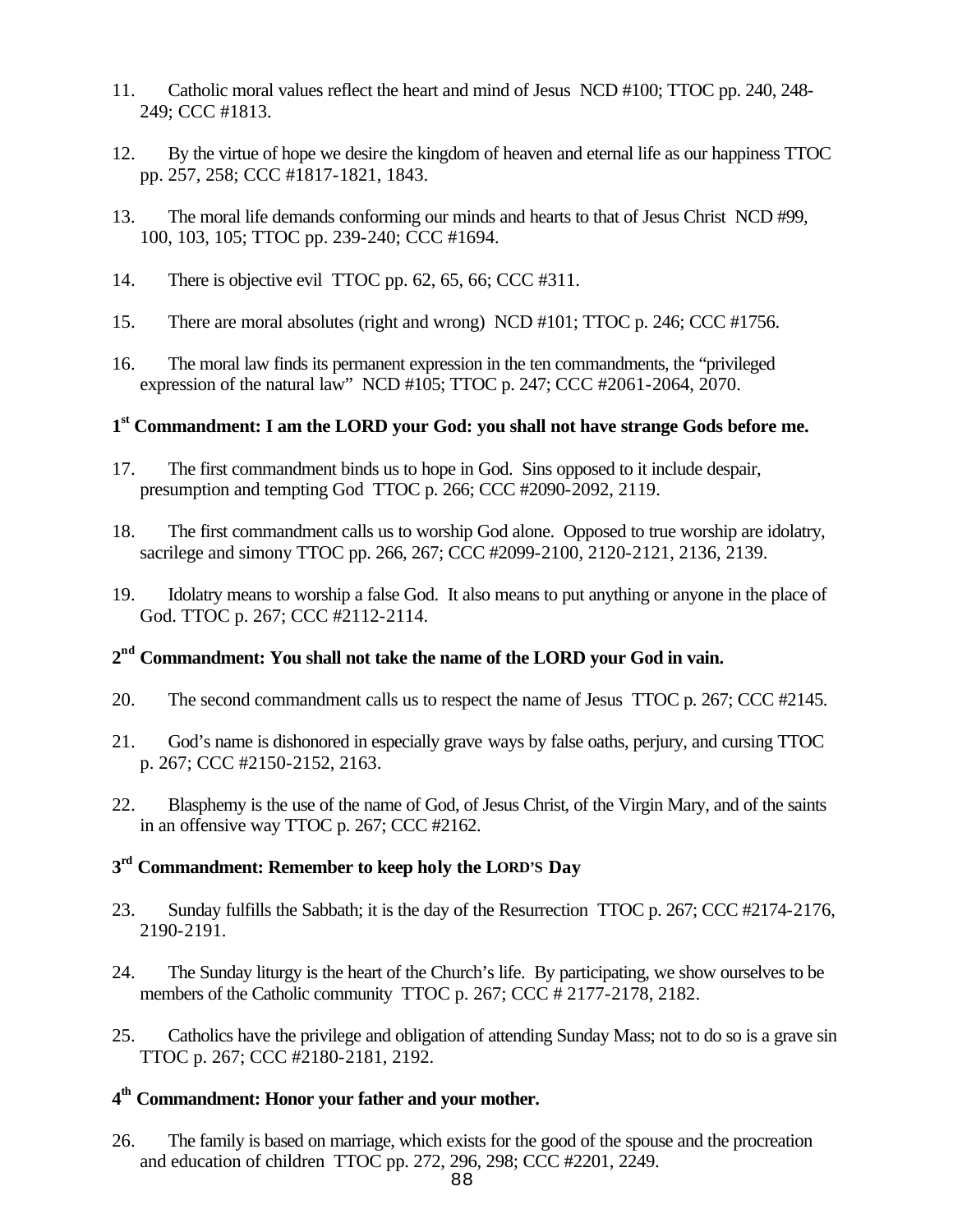- 27. The family is seen as "a man and woman united in marriage together with children" TTOC p. 296; CCC #2202.
- 28. The Christian family is a communion of persons, a sign and image of the communion of the Father and the Son in the Holy Spirit TTOC p. 296; CCC #2205.
- 29. All baptized persons can and must participate in the life of the Church; therefore the Catholic community must manifest compassion and concern for those that find themselves in situations of separation and divorce TTOC pp. 448, 449; CCC #1651.
- 30. Children must always show respect for their parents and support them in old age TTOC pp. 296, 300; CCC #2218.
- 31. The duties of citizens are to pay taxes, vote and defend their country TTOC pp. 300-304; CCC #2239-2240, 2255.

## **5 th Commandment: You shall not kill.**

- 32. Concern for human rights, especially for human life, is a basic Gospel value NCD #152-153, 165a, 167; TTOC p. 308, GDC #18-19; CCC #2258, 2273, 2297.
- 33. Human life in all its various stages, from conception to natural death, has intrinsic value NCD #167, 1056; GDC #24; TTOC pp. 273, 289-309; CCC #2260.
- 34. "From its conception, the child has the right to life. Direct abortion, that is abortion willed as an end or a means, is a [crime against life], gravely contrary to the moral law. The Church imposes the canonical penalty of excommunication for this crime against human life." TTOC pp. 279-280; CCC #2322.
- 35. Stereotyping the physically or mentally challenged is to be avoided and persons with disabilities are to be accepted. NCD #138, 195, 231; GDC #179, 189; TTOC pp. 237-238; CCC #2270- 2319, 2322-2323.
- 36. The Church opposes the death penalty E.V. #56-58, TTOC p. 275; CCC #2266-2267, 2306.
- 37. Direct euthanasia consists in putting an end to the lives of handicapped, sick or dying persons. It is a grave sin and is always evil NCD #167; E.V. #64-65; TTOC pp. 272-78; CCC #2276- 2279.
- 38. Suicide is wrong because we are stewards, not owners, of our lives NCD #200; E.V. #52, 66; TTOC pp. 274, 278; CCC #2280-2283, 2325.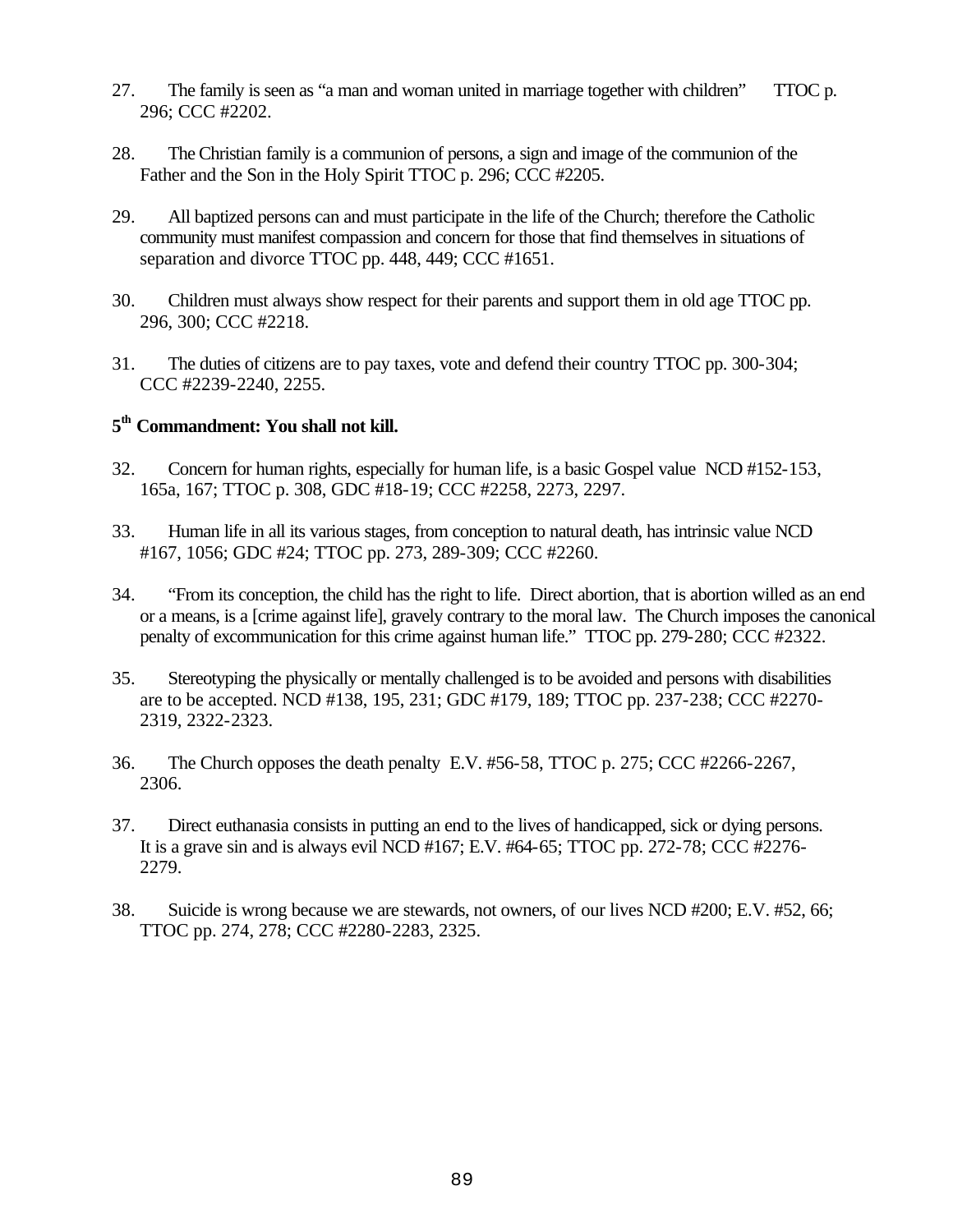- 39. Child abuse, ageism, racism, sexism or a lack of reverence toward persons with physical or mental disabilities is evil NCD #28-29, 138, 195, 202, 231; GDC #179-180, 186-189; TTOC pp. 237-238, 305, 431, 448, CCC# 2259-2291.
- 40. "The *use of drugs* inflicts very grave damage on human health and life . . . . Clandestine production and trafficking in drugs are scandalous practices." They constitute direct cooperation with evil TTOC p. 269; CCC #2291.
- 41. Justice and charity lead to peace; injustice to war TTOC p. 327; CCC #2304, 2317.

## **6 th Commandment: You shall not commit adultery.**

- 42. Human sexuality is a gift from God to establish an intimate and life-giving family bond TTOC pp. 282-283; CCC #2331-2333.
- 43. The sexual act finds its place only in a life-long marriage between a man and woman; this excludes masturbation, fornication, sex for engaged couples, "living together," trial marriage, homosexual acts and adultery TTOC pp. 281, 284; CCC #2350-2353, 2360, 2380-2381, 2390- 2391, 2396, 2400.
- 44. Culture has a great effect on sexual morality. Pornography, prostitution and rape totally degrade sexuality and divorce is a grave offense against the dignity of marriage TTOC pp. 431-432; CCC #2354, 2382-2385, 2396, 2400.
- 45. Every marriage act must be open to children; this excludes the use of artificial contraception TTOC pp. 445-447; CCC #2366, 2398-2399.
- 46. Morally sound medical treatment must exclude: harming or killing any human person in the hope of helping others (as "compassionate" abortion or taking stem cells from embryos); cloning or in vitro fertilization of humans; treating patients without their informed consent; or refusing ordinary care to the infirm NCD #19; TTOC p. 279; CCC #2275.

## **7 th Commandment: You shall not steal.**

- 47. The seventh commandment calls us to be good stewards of the world God gave to us TTOC p. 293; CCC # 2415, 2456.
- 48. The search for solidarity increasingly has international implications; rich nations must work for the development of poorer nations TTOC pp. 301-302; CCC #2437-2441.
- 49. To work for the common good in economic and political realities is especially the role of the Catholic laity TTOC pp. 303-309; CCC #2442.

## **8 th Commandment: You shall not bear false witness against your neighbor.**

50. Reputation and honor are aspects of a person's human dignity. These are injured by rash judgement, detraction, calumny, and gossip TTOC pp. 288-291; CCC #2477-2479, 2507.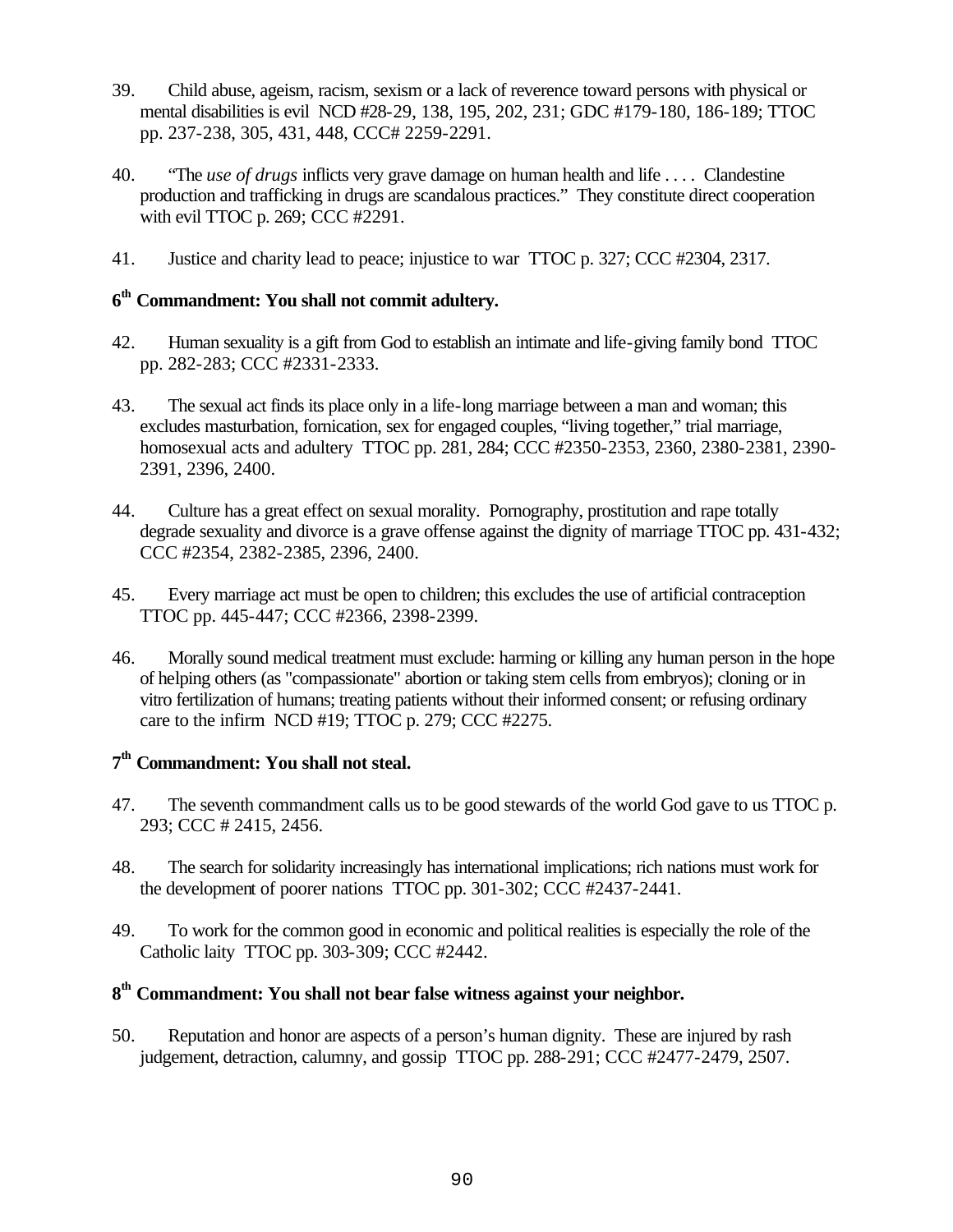## **9 th Commandment: You shall not covet your neighbor's wife.**

- 51. The moral life demands that we embrace chastity, the successful integration of sexuality within the person NCD #191; TTOC p. 286; CCC #2337-2340.
- 52. Purity requires modesty, which recognizes and protects the dignity of the person TTOC pp. 280-288; CCC #2521-2522, 2533.

## **10th Commandment: You shall not covet your neighbor's goods.**

- 53. True Christians set their hearts on the Kingdom of heaven; this makes them detached from all material things TTOC p. 330; CCC#2544-47, 2551, 2556.
- 54. Sin is a rupture in our relationship with God that is always an intentional choice knowingly to do evil NCD #98; TTOC p. 262; CCC #1849-1850.
- 55. There are both venial and mortal sins NCD #98; TTOC p. 262; CCC 1855.
- 56. We can sin by cooperating in others' sin. Sin also has a social structure TTOC pp. 431-432; CCC #1868-1869.
- 57. Skills, such as discernment and critical evaluation, are necessary to help students identify the cultural values that have influenced them NCD #17-22, 103, 105, 158, 170 pt. 4; TTOC pp. 20- 21, 53, 239, 293; CCC #1886-1888.
- 58. Subsidiarity means that nothing should be done at a higher level of society when it could be accomplished at a lower TTOC pp. 295-296, 301-302; CCC #1883-1885, 1894.
- 59. We have a responsibility to take part in public life TTOC pp. 303, 313-315; CCC # 1913- 1915, 1926.
- 60. There is a Spirit-filled Catholic response to social issues such as poverty, environmental abuse, violence, and racism NCD #105b; TTOC pp. 20-21, 431; CCC #1935-1938.
- 61. Differences of "talents" are part of God's plan and call for sharing. Sinful inequalities are contrary to the Gospel TTOC pp. 293-294, 300-302; CCC #1936-1938, 1946-1947.
- 62. Catholics believe in a true merit of eternal life, due to our new life of grace TTOC pp. 229- 230, 331-332, 334-335; CCC # 2009, 2026.
- 63. Developing the moral virtues is key to living the moral life NCD #105; TTOC pp. 250-251.
- 64. The Catholic Church has the right to teach on questions of natural law, because its observance is necessary for salvation TTOC pp. 244-246; CCC #2036, 2050.
- 65. Prayer and the Eucharist are essential components of the moral life NCD #98, 104, 191; TTOC p. 286; CCC #1393-1395, 1811, 2340.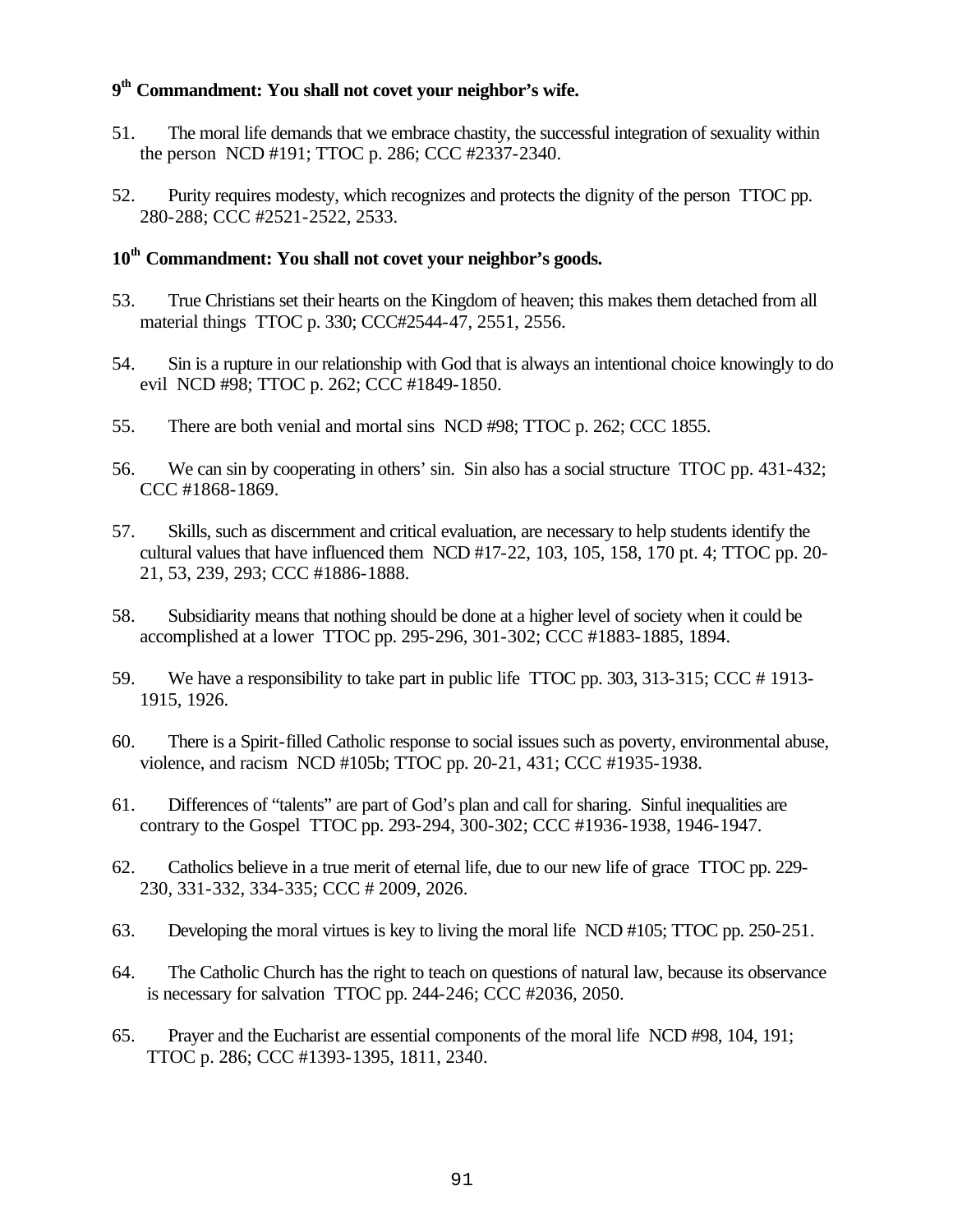**(The vocation classes, as well as the virtue and sacramental classes in the seventh grade curriculum of CVOL deal with topics of morality. During or following this segment would be an appropriate place to introduce the CVOL lessons Gr. 7.)**

## **SCRIPTURE STORIES TO KNOW/HEAR**

## *JESUS*

Luke 2:22-40 Presentation in the Temple

Luke 19:9-10; 4:16-21; John 10:10 Purposes of Jesus' Coming

Mark 1:23-28 Jesus' power over evil

Mark 1:40-45 Jesus' compassion for others; cure of leper Mark 6:34-44 Feeding the hungry Mark 10:13-16 Blessing the children

Mark 3:13-19; Luke 5:1-11; Luke 6:12-16 The call of the Twelve Apostles, Vocations

Luke 11:1-4; 11:5-13 Jesus and the value of prayer

John 13:4-7 & 34-35; Matthew 5:43-48 & 19:20-27; Luke 10:25-27 & 6:27-49 "Following" Jesus' Way

Matthew 25:14-30; I Corinthians 12:4-11 Service through the use of personal talents

Matthew 25:31-46 Jesus' teaching on the Last Judgment

John 14:26; 20:19-23; Matthew 28:17-20 Jesus sends the Spirit

Matthew 5:1-12 Jesus' Sermon on the Mount

Luke 9:28-36 Transfiguration of Jesus

John 6:26-69 Foreshadowing of the Real Presence in the Eucharist

Matthew 16:15-20 Peter acknowledges Jesus as Messiah

Accounts of Jesus' nature, miracles, and miraculous cures

The Gospel narrations of Jesus' death and resurrection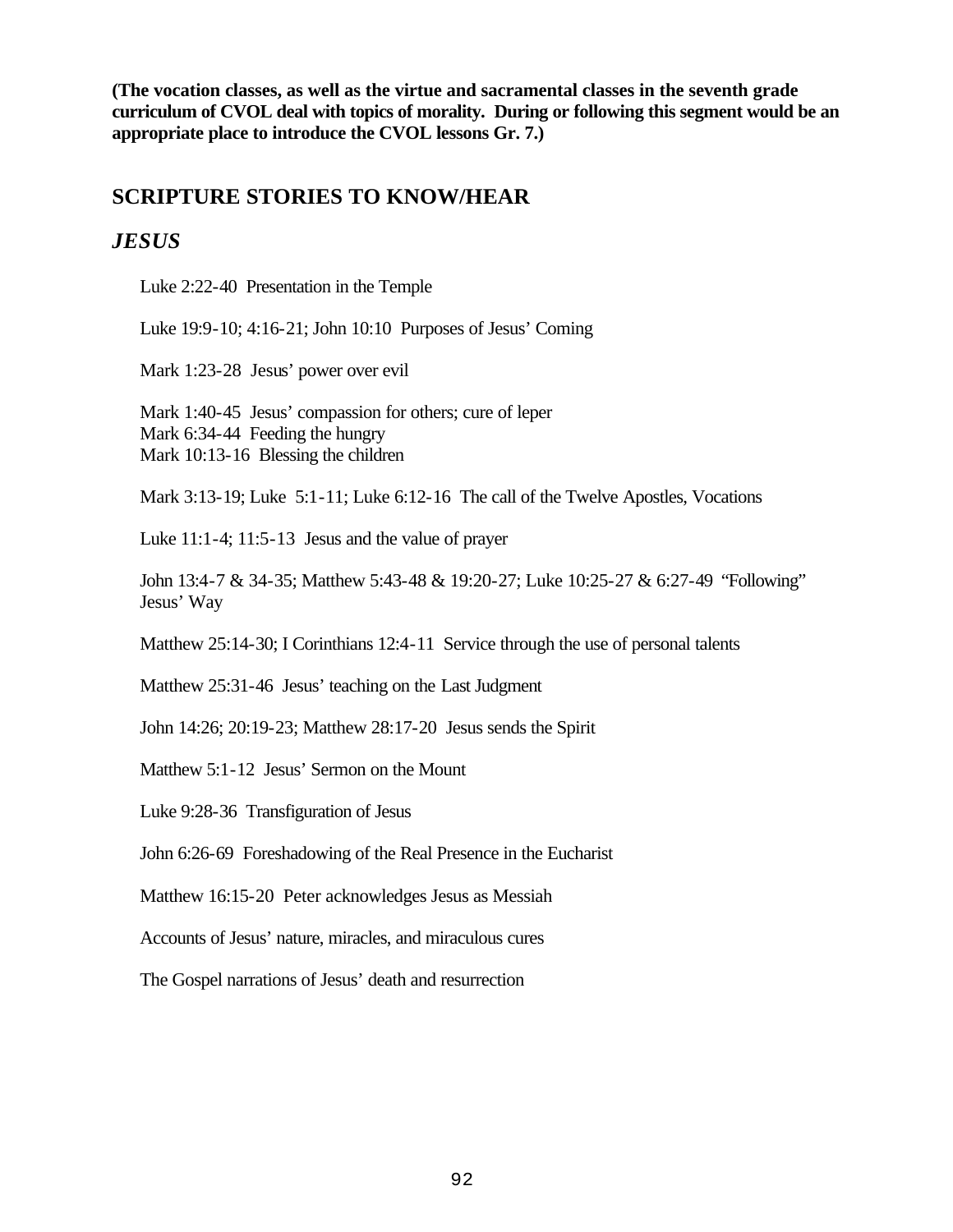## *MORALITY*

Exodus 10:1-17 Ten Commandments

Exodus 23:1-9 Laws

Wisdom 1:1-16 – Justice

Matthew 25 Parables

Matthew 5:1-12 Beatitudes

John 8:1-13 Woman caught in Adultery

John 13:1-20 Washing of the Feet

John 15 Vine and Branches

Romans 7 Freedom/Law

Galatians 4:1-10 God's Heirs

I Corinthians 13 Love is…

## **VOCABULARY**

abba apostle ascension assumption authority beatitudes chastity commandments commitment conscience consequence corporal works of mercy covenant culture

disciple evangelist family free will gospel grace human sexuality incarnation kingdom kingdom of God messiah miracle morality mortal sin

new testament parable paschal mystery prayer precepts of the church responsibility resurrection sacrament social justice trinity values venial sin virtue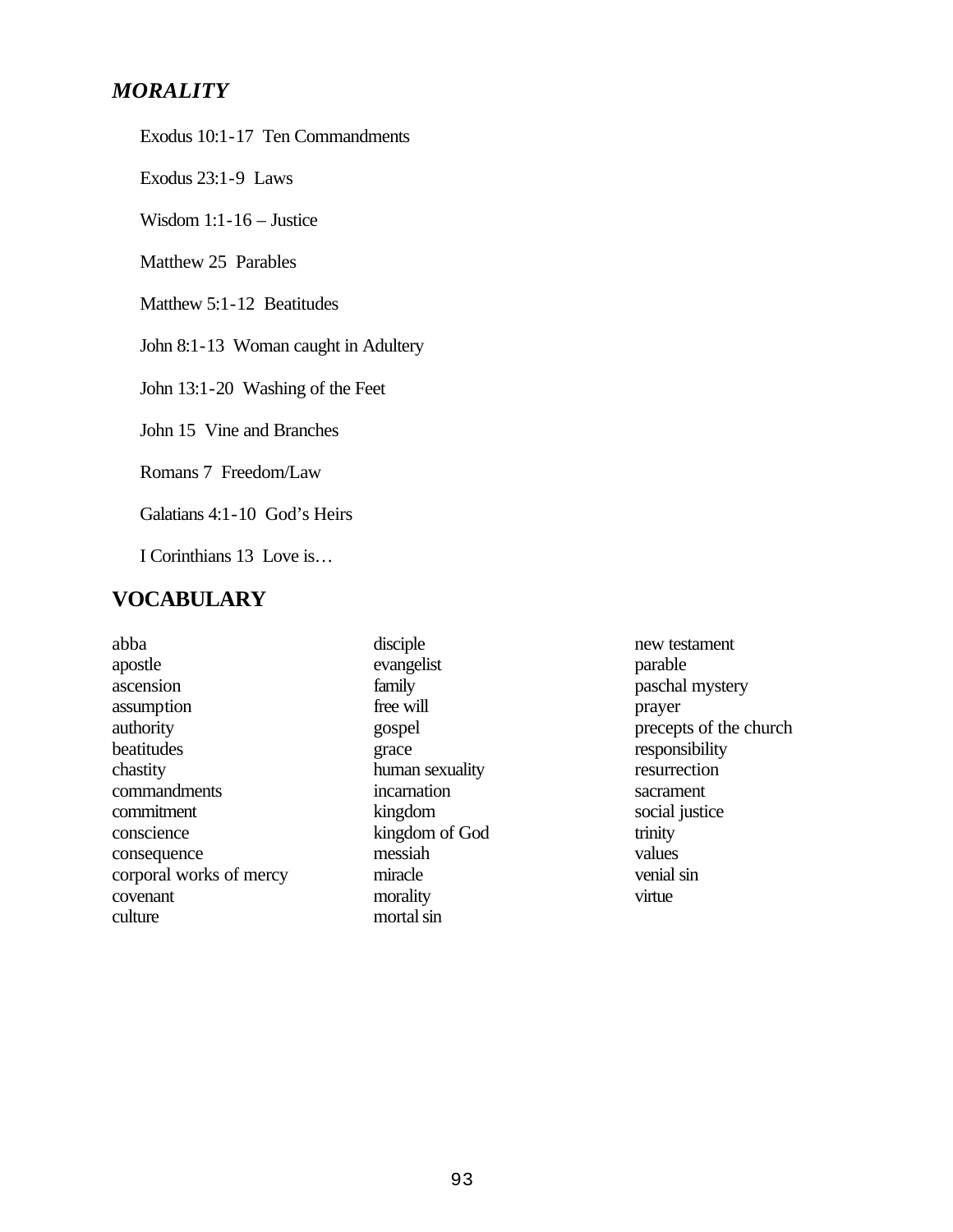## **COMMUNITY (Grades 7 & 8)**

#### **Students Will:**

- 1. Understand they are called to continue Christ's mission of forgiving, healing, and reconciling one another.
- 2. Create a family and classroom environment where each person is accepted as unique and treated justly.
- 3. Perceive themselves as part of the Church: the People of God, the Body of Christ.
- 4. Discuss the future of the Church and what the adolescent role in the Church might be.
- 5. Appreciate that belonging to the Church means participating in its mission.
- 6. Accept the invitation and responsibility to become part of parish community experiences.
- 7. Identify and appreciate special gifts and talents which can be used for oneself and others.
- 8. Understand their story in light of the story of salvation.
- 9. Discern the different kinds of levels of commitment determined by different relationships in the community.
- 10. Develop the skills necessary for building relationships and community life, such as trust, selfdisclosure, and communication.
- 11. Appreciate that all individual moral decisions affect one's relationships with self, others, and God.
- 12. Examine how social ills and injustices affect the lives of all people as well as their responsibility for others even when suffering is perceived as a global experience.

## **WORSHIP (Grades 7 & 8)**

Students Will:

- 1. Experience prayer as a deepening of personal relationship with Jesus.
- 2. Experience various forms of prayer, such as silent meditation, prayer with Scripture, centering prayer, spontaneous prayer, formal prayer, prayer with song, and liturgy of the hours.
- 3. Develop a habit of daily prayer to seek guidance and discern one's vocation.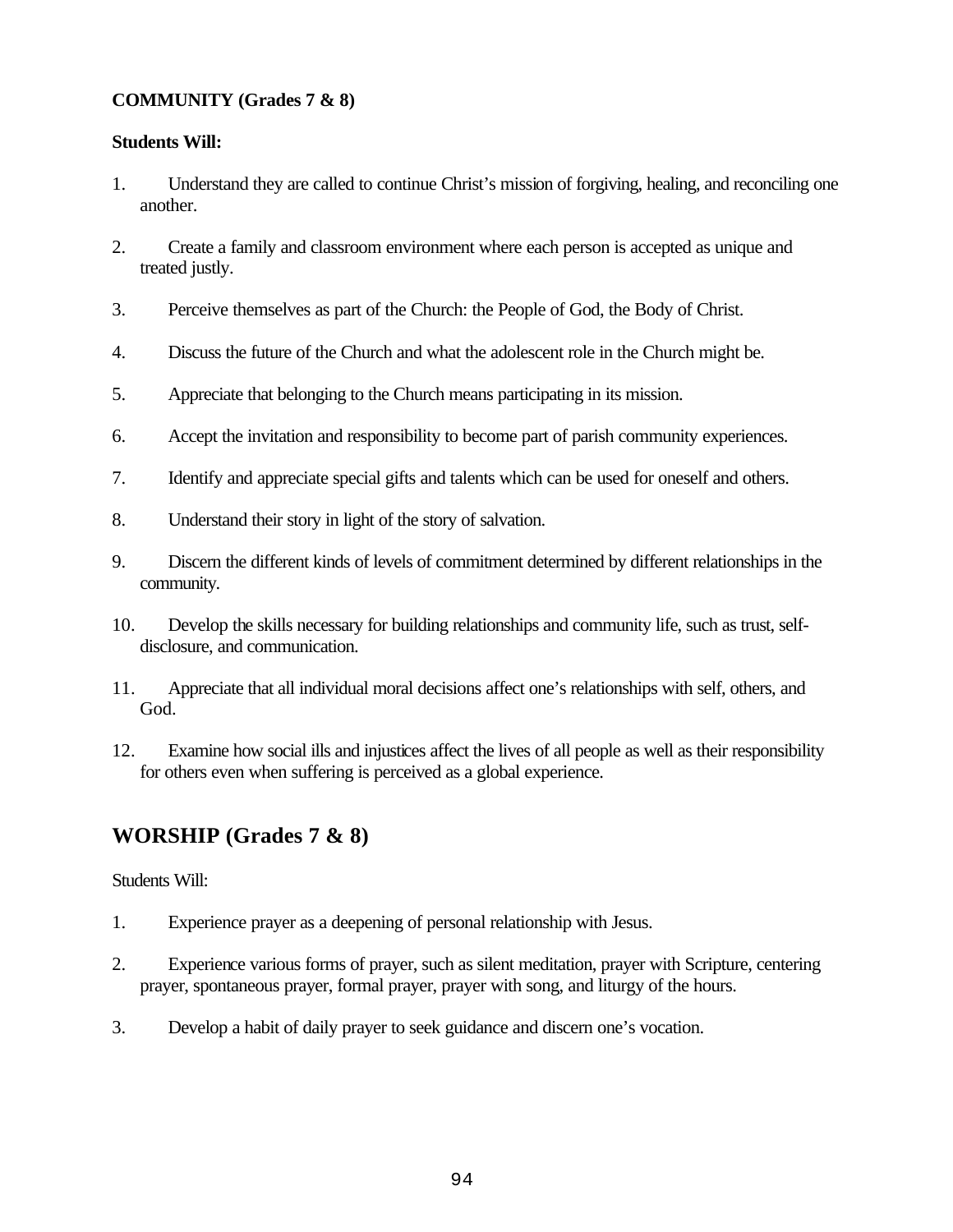- 4. Plan and participate in class/school liturgies, such as the rosary and stations of the cross according to the liturgical season.
- 5. Experience days of reflection and retreats as opportunities for personal spiritual growth.
- 6. Appreciate the Church's ritual life as pluralistic and multi-cultural.
- 7. Appreciate the need for the frequent reception of the sacraments of penance and Eucharist as ways to participate in the worship of the Church and to grow in God's grace.
- 8. Understand the sacraments of initiation as a source of identity.
- 9. Know by heart the following formal prayers:
	- Sign of the Cross Our Father Hail Mary Glory Be Blessing Before Meals Apostles Creed Prayers of Aspiration Mysteries of the Rosary Act of Contrition Hail Holy Queen

## **SERVICE (Grades 7 & 8)**

Students Will:

- 1. Recognize that in baptism all Christians receive a call to service.
- 2. Develop ways to put into practice the corporal and spiritual works of mercy.
- 3. Reflect on and participate in service opportunities for oneself within the parish and local community.
- 4. Become aware of local and global social concerns.
- 5. Become involved in service outreach projects, clothing and food collections, and fund-raising drives.
- 6. Realize how persons give witness to their faith through their work.
- 7. Identify traditional Catholic saints whose lives were dedicated to service.
- 8. Interpret the importance of modern witnesses in the Catholic Church.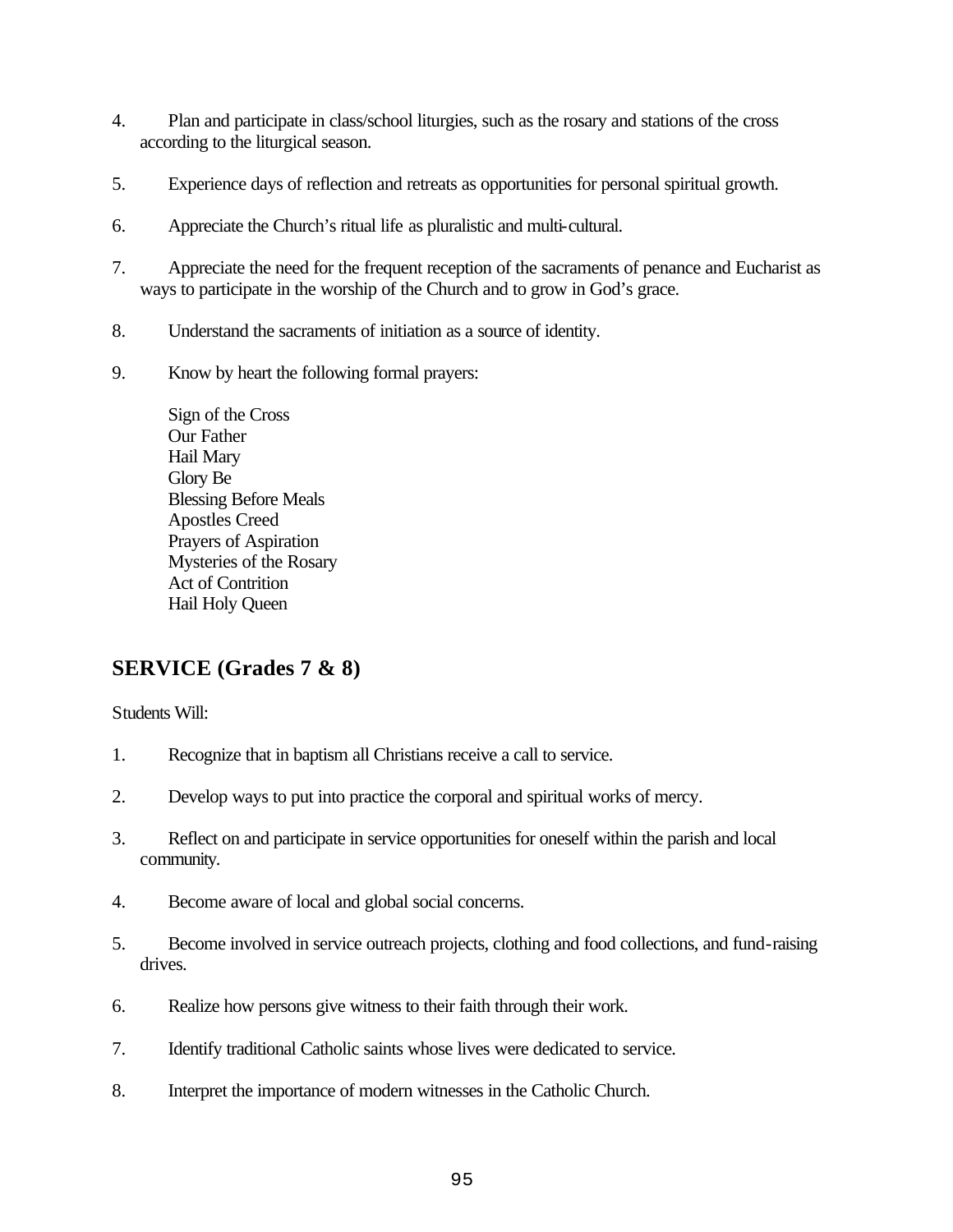## **8 th Grade**

## **THE CHURCH, SACRAMENTS, AND GROWTH IN HOLINESS**

## **Themes:**

The Catholic Church is our faith community given life by the Holy Spirit. It is Christ's presence in the world through the power of the Holy Spirit which gives glory and praise to the Father and brings His redeeming love to all. As Catholics, we claim Jesus as the source of all teaching, sacramental life, our mission, and our ministries. As people of God we continue the mission of Jesus through active and committed participation in the life of the Church.

The sacraments are specific faith actions of the Church empowered by Jesus through the guidance of the spirit.

Building a strong and realistic concept of oneself is based on Jesus' vision of being fully human. As a child of God, created in His image and likeness, we are called to holiness and eternal life in God's Kingdom. Developing relationships with peers, parents, and other adults should be based on honesty, love, and respect, leading us into a deeper life and faith and a life-giving relationship with Jesus Christ and His Church.

## **REVIEW AND CLARIFY UNDERSTANDING:**

- Briefly review the Church's teaching on the Incarnation and Redemption.
- Recall the importance of strengthening our relationship with God, self and others.
- Review the Ten Commandments as a gift, a revelation of God, and the privileged expression of the natural law.
- Recall that the moral life is a response to God's love.
- Recall that respect for human life is a basic Gospel value.
- Know by heart the following prayers:

Sign of the Cross Our Father Hail Mary Glory Be Apostles Creed Hail Holy Queen Mysteries of the Rosary Prayers of Aspiration Act of Contrition Prayer to the Holy Spirit **Memorare** Blessing Before Meals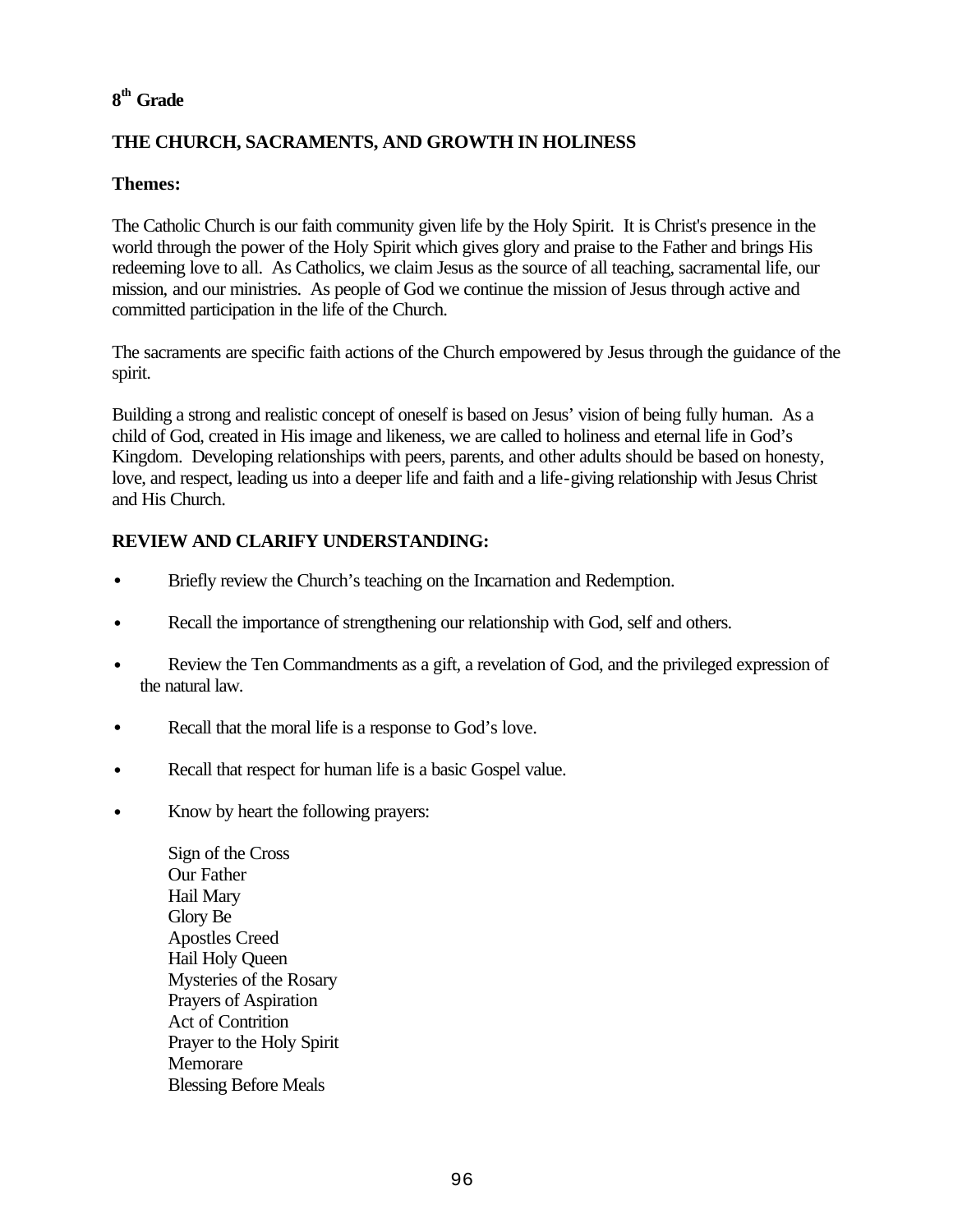#### **MESSAGE**

## *CHURCH*

- 1. We are prompted by the Spirit to know the Father through the Son NCD #83, TTOC pp. 135, 144; CCC #424.
- 2. We come to know Jesus through the Church and become more like Him NCD #88; TTOC p. 156; CCC #426, 429.
- 3. The Catholic Church is an invisible communion in the Spirit, and a visible community with a hierarchical structure, and the Pope at her head. These two components form but one mystery, which can be recognized only in faith TTOC pp. 141-144, 156, 159, 161-162; CCC #765, 771, 779.
- 4. The Church is a mystery which can be described through images such as the Mystical Body of Christ, Temple of the Holy Spirit, Flock of Christ, Vineyard, and People of God NCD #63, 64, 73, 93; TTOC pp. 156, 159, 163; CCC #772, 782, 791.
- 5. The Church is Trinitarian; as People of God, Body of Christ, Temple of the Holy Spirit, she mirrors the very unity of the Trinity TTOC pp. 159-164; CCC #782, 789, 797, 810.
- 6. The marks of the Church are one, holy, catholic, and apostolic NCD #72; TTOC p. 165; CCC #750.
- 7. Membership in the Church requires the faith-filled act of baptism, full initiation through the celebration of Eucharist and confirmation, and continuing participation in the life of the Church NCD #115; TTOC p. 401; CCC #782, 1212.
- 8. The sacraments are a continuation of Jesus' ministry and presence to the world and a gift of strength and life to His people, the Church NCD #97; TTOC pp. 158-159; CCC #1115, 1116, 1123.
- 9. The Church's creeds are expressions of faith with their foundation in the belief of the early Church, developed in the early centuries in response to new doctrinal questions NCD #45; TTOC p. 80 footnotes, pp. 148-149; CCC #187, 192.
- 10. Tradition contains the collected teachings and lived experience of the Church. It must be understood in relation to a faith commitment to God manifest in Jesus Christ NCD #59, 93; TTOC p. 186; CCC #78.
- 11. Sacred Scripture and Sacred Tradition, under the guidance of the Magisterium, contain the fullness of God's divine revelation NCD #59, 93; TTOC p. 186; CCC #78.
- 12. The Church is an organized structure, and different kinds of leadership roles exist within it, both clerical and lay NCD #93; TTOC pp. 159, 163-164; CCC #873.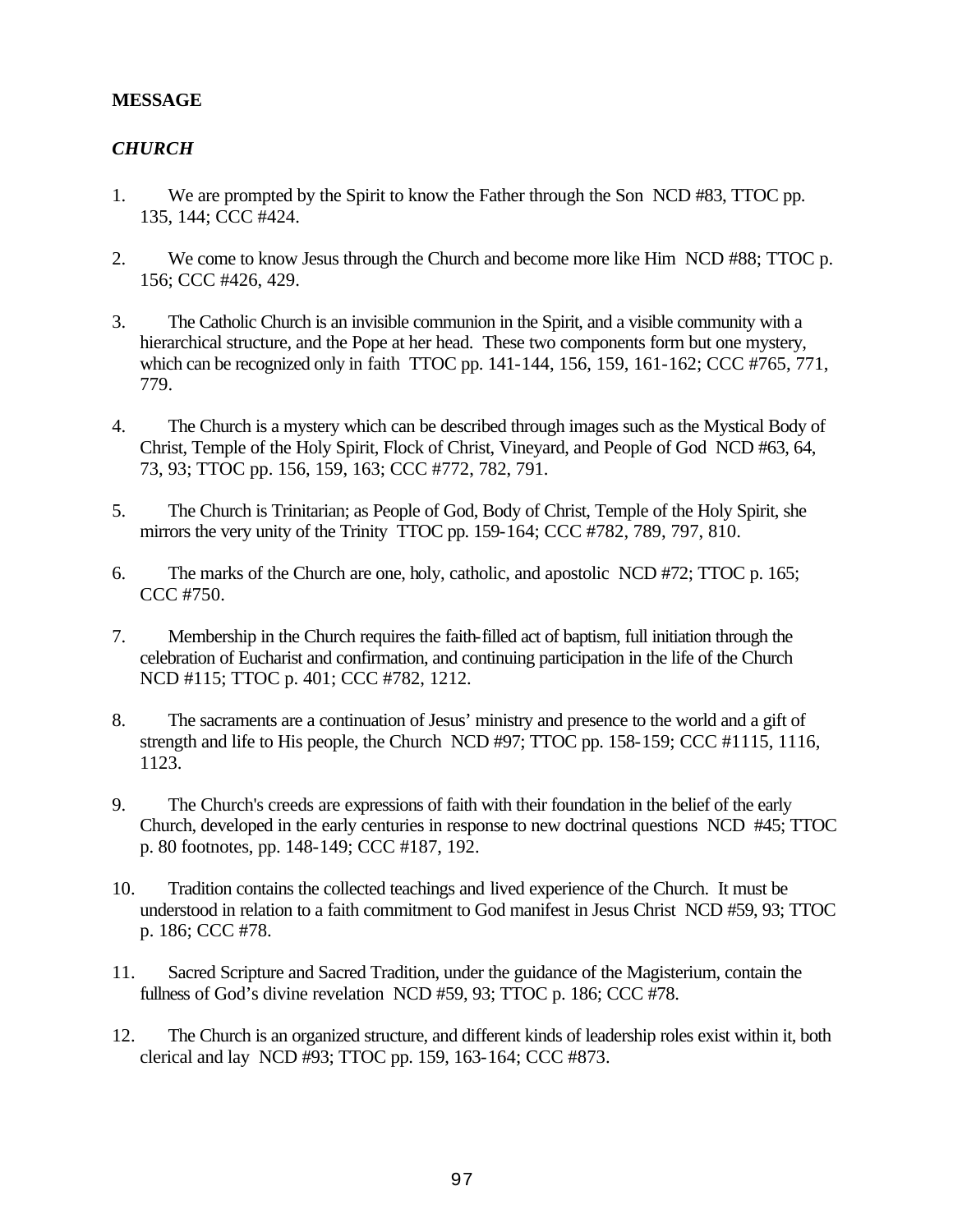- 13. The bishops form a college of which the Pope is the head CCC #877, 879-895 TTOC pp. 173-174, 185, 195.
- 14. The Pope and the bishops in communion with him constitute the Magisterium of the Church. When they teach definitively, they enjoy the Church's infallibility. When they teach authoritatively, the faithful respond with a religious assent, an assent based on the trust one places in the Church as founded by Christ TTOC pp. 186-193; CCC #889-892.
- 15. The Church proclaims the Good News NCD #71; TTOC pp. 182-183; CCC #748, 767, 849.
- 16. Through the guidance of the Holy Spirit the Church continues to develop throughout history NCD #92, 93; TTOC pp. 144, 157-158; CCC #759.
- 17. The Church is a group of people that is inclusive and is a multi-faceted faith community with a rich varied liturgical tradition NCD #15, 16, 73; TTOC pp. 173, 221; CCC #775, 814.
- 18. All Christian Churches are part of the People of God and have some albeit imperfect linkage with the Roman Catholic Church as the one true Church NCD #75, 95; TTOC p. 175; CCC #818, 819.
- 19. Only the Catholic Church has the full Teaching of Christ and full means of salvation, but other Christians share elements of unity. Those born into non-Catholic Christian communities do not share in the sin of separation TTOC pp. 213-219; CCC #816-819, 830, 837-838, 870.
- 20. All salvation comes from Christ through the Church, but those ignorant of Christ and the Church may also, by God's grace, be saved TTOC pp. 210, 221; CCC #846-847.
- 21. Mary cooperated with Christ in the work of redemption TTOC pp. 198, 199-201; CCC #964, 968, 973.
- 22. Mary is the Mother of the Church and the perfect model for all Christians to follow NCD #106; TTOC p. 198; CCC #963, 968, 2030.
- 23. We recognize important persons and events in the Catholic Church, in the United States, and the local Church of Pittsburgh NCD  $#73$  g, i, ii; TTOC pp. 174-175; CCC  $#752$ , 833.

## *SACRAMENTS*

- 1. Christ acting in the Church is the ultimate celebrant of every sacrament TTOC pp. 352-353, 359-360, 362; CCC 1070, 1076.
- 2. The Paschal mystery is a real, historical event; yet it participates in eternity, so that it can be present to all times and places TTOC pp. 353-354, 360-361; CCC #1085.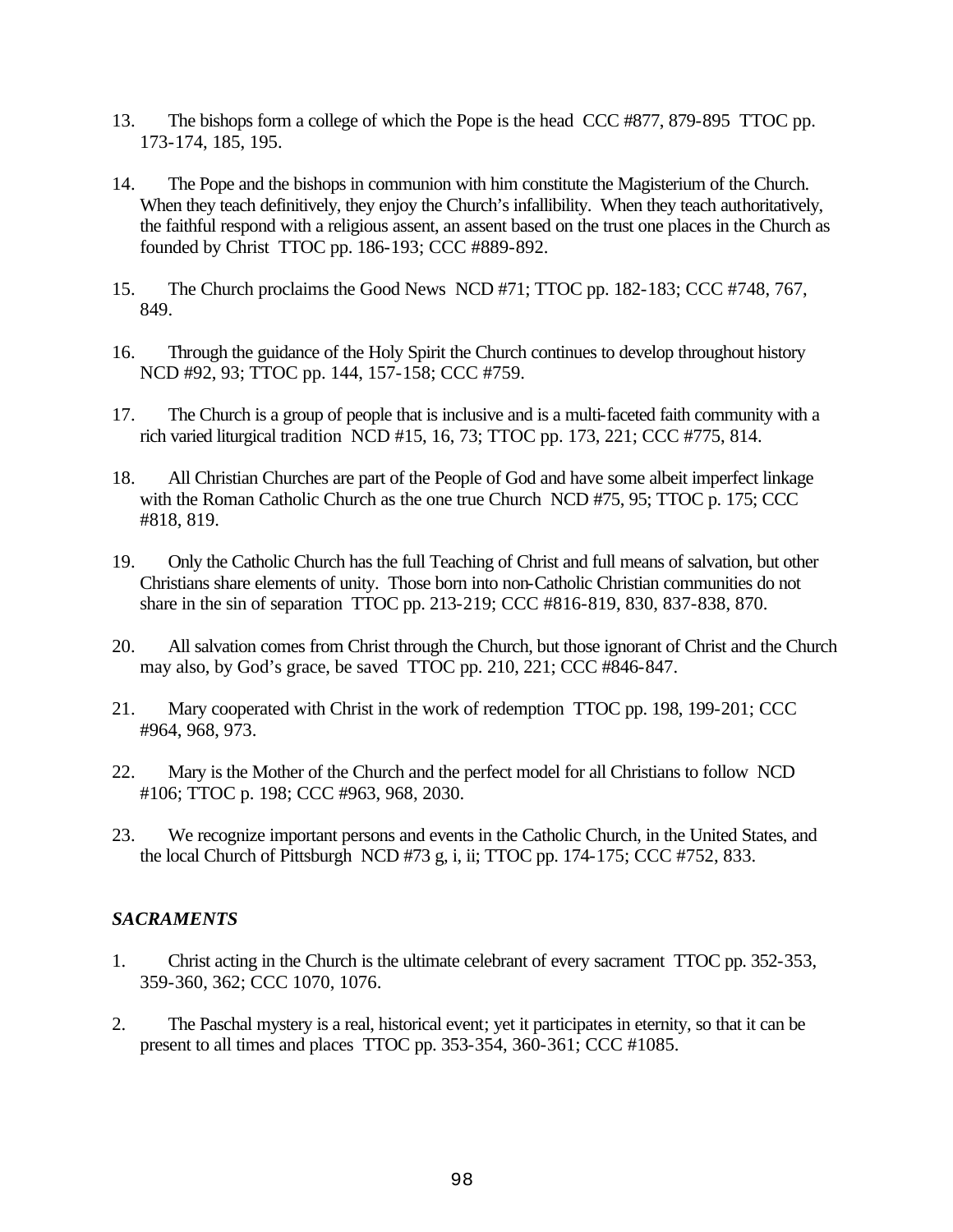- 3. Christ is present in the liturgy in the Bishop/Priest presider, the Word of God, in the assembly, and especially in the Eucharist under the appearance of bread and wine TTOC pp. 352-254, 359- 360; CCC#1088.
- 4. Christian liturgy not only recalls the events that saved us, but makes them present; in each celebration an outpouring of the Holy Spirit makes the Paschal mystery present TTOC pp. 353- 354, 359-362; CCC #1104.
- 5. The fruit of sacramental life pertains to both the individual and the Church as a whole TTOC pp. 354, 363-364; CCC #1134.
- 6. In the liturgical celebration, we are joined to the heavenly liturgy TTOC p. 361; CCC #1136- 1139, 1187.
- 7. The Church "in the course of the year, . . . unfolds the whole mystery of Christ from his Incarnation and Nativity through his Ascension, to Pentecost and the expectation of the blessed hope of the coming of the Lord" TTOC p.354; CCC #1194.
- 8. In the liturgy, and especially in the sacraments, there are unchangeable parts, which are divinely given, and parts that the Church has the authority to adapt to different cultures TTOC pp. 364-365, 373, 374; CCC #1205, 1209.
- 9. Baptism and the Church are necessary for salvation. But martyrs for the faith (Baptism of Blood), catechumens who die, and all those who seek God in ignorance of Baptism (Baptism of Desire) can be saved without Baptism by water NCD #116; TTOC p. 412; CCC #1257-1260, 1276-1277, 1281.
- 10. The fruits of Baptism are forgiveness of original and personal sin and birth into new life TTOC pp. 407-410; CCC # 1213, 1263.
- 11. The baptized are incorporated into the Church and share in the priesthood, prophetic mission and kingship of Christ TTOC 409-410; CCC #1267-1269, 1279.
- 12. Though Confirmation is sometimes called "the sacrament of Christian maturity," that does not mean its reception must await physical, mental or social maturity NCD #118; TTOC p. 417; CCC #1308.
- 13. The gifts and the fruits of the Spirit enable us to develop our talents as members of the Church and strengthen us to serve God as He wills TTOC pp. 163-164, 327-328, 419-420; CCC #1829-1832.
- 14. The Eucharist is thanksgiving to God the Father for all of creation NCD #120; TTOC pp. 378- 380; CCC #1356-1361.
- 15. The Eucharist is a memorial of Christ's Passover in the sense of anamnesis; it not only recalls, but also makes it present NCD #121, TTOC pp. 370-371; CCC#1362-1367, 1409.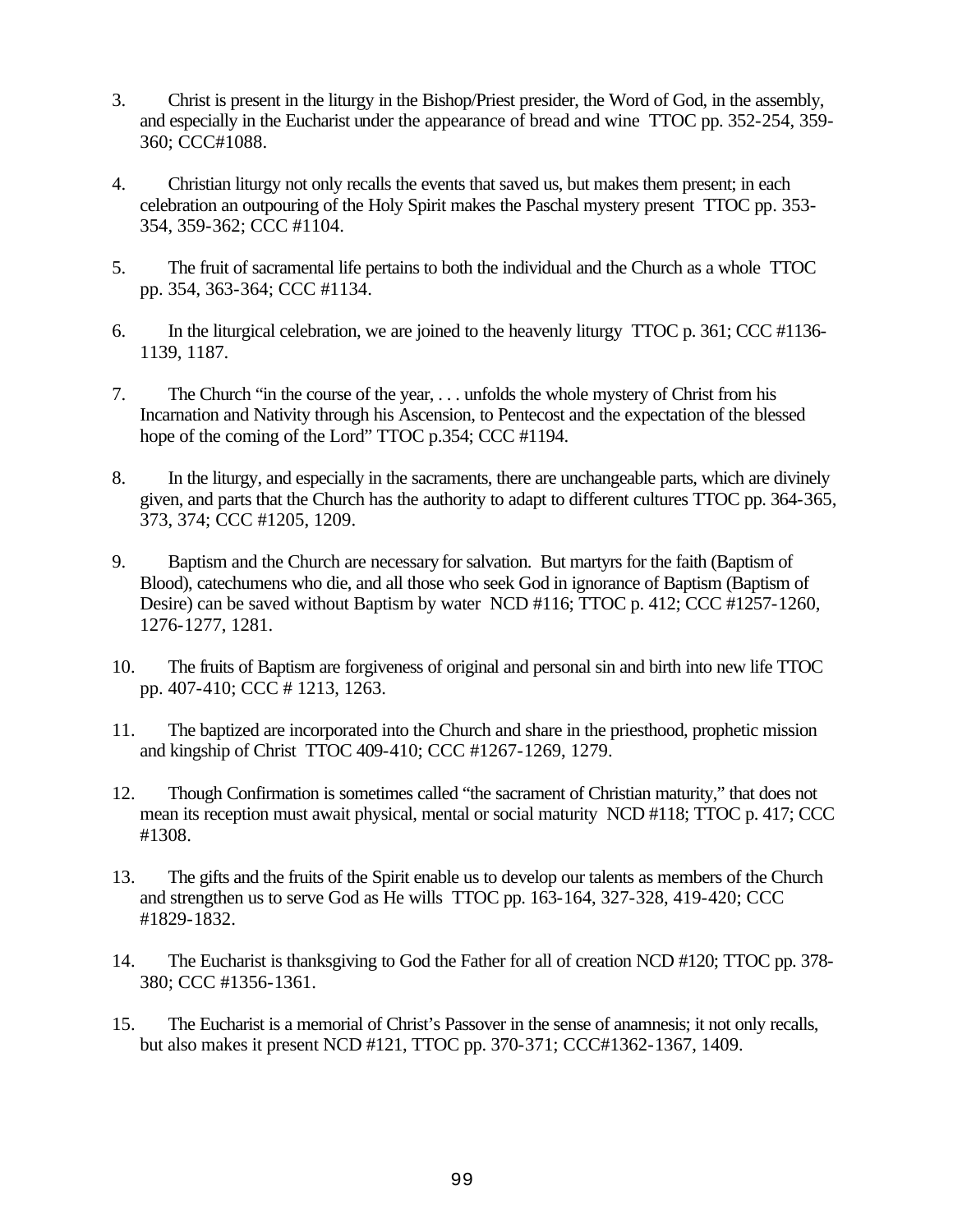- 16. In the Eucharist, the substance of the bread and wine is transformed into the substance of the Body and Blood of Christ; this is called Transubstantiation. Christ is totally, completely and substantially present in both or either form of the bread and wine NCD #121, TTOC pp. 383, 500; CCC #1374-1376, 1413.
- 17. The ultimate fruit of the Eucharist is the fullness of divine life and unity of the Mystical Body of Christ. This is why divisions in the Church are so painful and why we must pray for reunion NCD #165, TTOC pp. 163-164; CCC #1396, 1398.
- 18. Baptism does not remove the inclination to sin called concupiscence and so sin (a rupture in our relationship with God that is always an intentional choice to do evil knowingly) remains NCD #98, 117, TTOC pp. 199-200, 262; CCC #1426, 1849-50.
- 19. For the faithful, "individual and integral confession of grave sins followed by absolution remains the only ordinary means of reconciliation with God and with the Church." NCD #125-126; TTOC pp. 425-427; CCC #1484, 1497.
- 20. The proper time for receiving the Anointing of the Sick is certainly "when the believer begins to be in danger of death because of illness or old age." NCD #127-128; TTOC pp. 434-435; CCC #1514, 1528.
- 21. Each time Christians fall seriously ill, they may receive the Anointing of the Sick, and also when, after they have received it, the illness worsens NCD #128; TTOC p. 436; CCC #1515.
- 22. The special grace of the sacrament of Anointing of the Sick has as its effects: the uniting of the sick person to the passion of Christ, for his own good and that of the whole Church: the strengthening, peace and courage to endure in a Christian manner the sufferings of illness or old age; the forgiveness of sins, if the sick person is unable to obtain it through the sacrament of Penance; the restoration of health, if it is conducive to the salvation of his soul; the preparation for passing over to eternal life NCD #128; TTOC p. 391; CCC# #1520-1523, 1527, 1532.
- 23. "Through the ordained ministry, that of bishops and priests, the presence of Christ as head of the Church is made visible in the midst of the community of believers." NCD #132; TTOC p. 391; CCC #1549.
- 24. Called by God through the Church, priests are ordained to serve as co-workers with the bishop in serving the Catholic community NCD #132; TTOC p. 392; CCC #1551, 1562, 1578.
- 25. Priests act in the person of Christ and in the name of the whole Church NCD #133; TTOC pp. 386-389; CCC# 1552-1553.
- 26. The priesthood reaches its high point in the celebration of the Eucharist NCD# 132-133; TTOC p. 387; CCC #1566.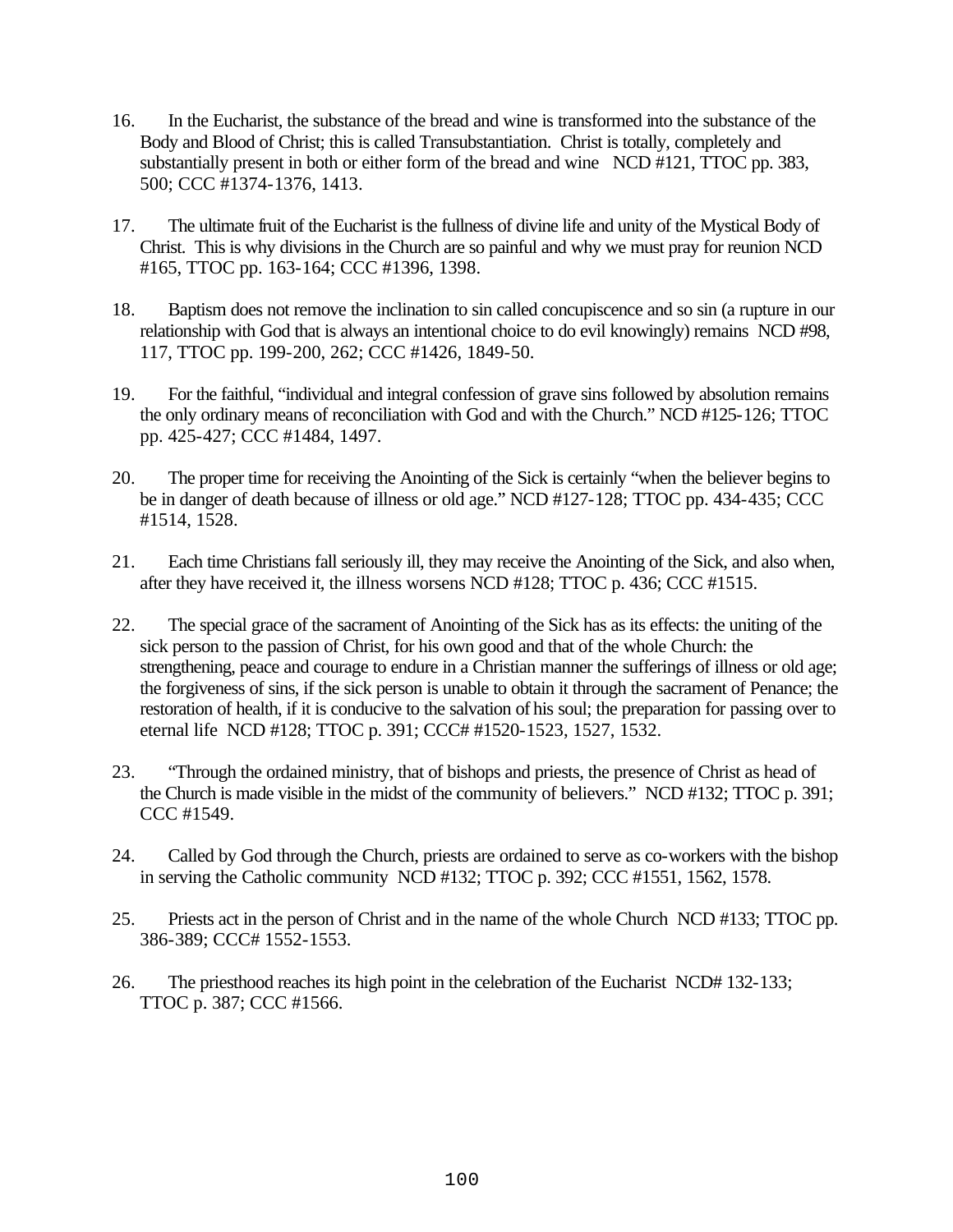- 27. "The Church confers the Sacrament of Holy Orders only on baptized men (viri), whose suitability for the exercise of the ministry has been duly recognized." NCD #132; TTOC pp. 393- 394; CCC #1577, 1598.
- 28. Priests remain celibate for the sake of the kingdom of heaven NCD #132-133, TTOC p. 395; CCC #1579, 1599.
- 29. Jesus taught that marriage is permanent and cannot be dissolved; the Church cannot change that teaching NCD #130, TTOC p. 413 1643-1644, 1646-1647, 1664; CCC #1605, 1615, 1638, 1640-1641.
- 30. Christ is present in the graces of the Sacrament of Matrimony to enable the couple to live out what might seem at times an impossible demand NCD #131; TTOC pp. 282-283; CCC# 1615, 1641-1642, 1648
- 31. Some persons freely embrace virginity for the sake of the kingdom of heaven NCD #94; TTOC p. 319; CCC #1618-1620
- 32. By its very nature, marriage must be open to the procreation and education of children NCD #131; TTOC p. 445; CCC #1643, 1652-1653.
- 33. Persons who are divorced and remarried without an annulment remain in the Church but cannot receive Communion. NCD #27a; TTOC pp. 388, 454; CCC #1665.

## *GROWTH IN HOLINESS*

- 1. All people are created in God's image NCD #105b, 156; TTOC pp. 53, 54-55, 56, 58; CCC #355, 1700, 1702, 1934.
- 2. Every Christian is called to holiness TTOC pp. 239, 313, 322; CCC #2013, 2028.
- 3. Each person is unique and gifted NCD #60, TTOC pp. 294, 310, 312; CCC #1936-1937.
- 4. Every person has the responsibility to develop a personal and communal or ecclesial faith relationship with Jesus NCD #100, 173; TTOC pp. 18, 19, 23-24, 230, 326, 331; CCC #426.
- 5. Catholic values, such as the corporal and spiritual works of mercy and the cardinal and theological virtues, shape our lives NCD #105, 162, 170; TTOC pp. 251, 268-269, 327; CCC #1804, 1805, 1812-1813, 2447.
- 6. Scripture provides selfless views of friendship NCD #102, 173; TTOC p. 237; CCC #1829.
- 7. There are role models local, global, and historical who exemplify Catholic values NCD #105, 162, 179; TTOC pp. 243, 468; CCC #828, 1717, 2030.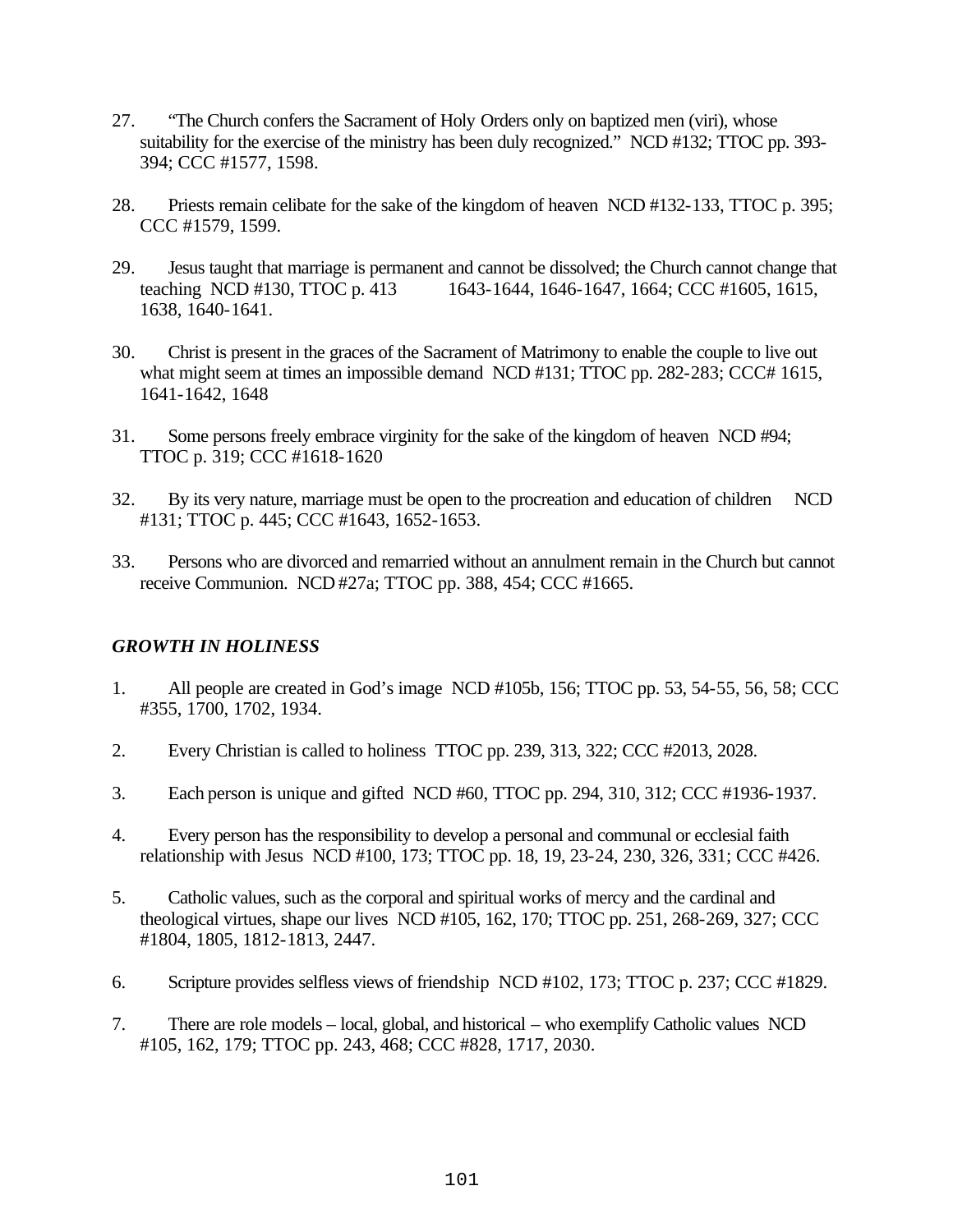8. Skills are needed to engage in healthy relationships with peers, parents, and other adults as well as a vibrant life of prayer and life in the Church NCD #102, 173, 179; TTOC pp. 19-21, 294; CCC #2217, 2219, 2220.

(The vocation, virtue and sacramental classes in the eighth curriculum of CVOL deal with how students live their lives and deal with others. During or following this segment would be an appropriate place to introduce the CVOL lesson Gr. 8.)

#### **SCRIPTURE STORIES TO KNOW/HEAR**

#### *CHURCH*

Acts 1:12-14; 2:42-47 Accounts of the Early Church

1 Peter 2:9-10 Church as God's People

John 16:7, 13 Promise of the Spirit

Acts 2:1-41; John 20:19-23 Pentecost Account

Mark 16:15-16; Matthew 28:16-20 Command to preach the Good News to all Nations

Matthew 16:13-19 Authority of Peter

Luke 6:12-16 Selection of the Apostles

Luke 10:1-12; Matthew 5:13-16 Mission of the Disciples

Acts 6:1-6 Appointment of Deacons

John 21:25 Tradition

Matthew 5:17-20; 5:38-48; 5:3-12 Laws

Matthew 26:26-28; Luke 22:14-20; I Corinthians 11:23-26 Jesus Institutes the Eucharist

John 19:25-27 Mary as Mother of the Church

#### *GROWTH IN HOLINESS*

Genesis 2:4-3:24 Life according to God's will

Genesis 12:1-2; 22:1-19 Abraham, person of faith

1 Samuel 18:1-5; 20:11-42 Friendship of David and Jonathan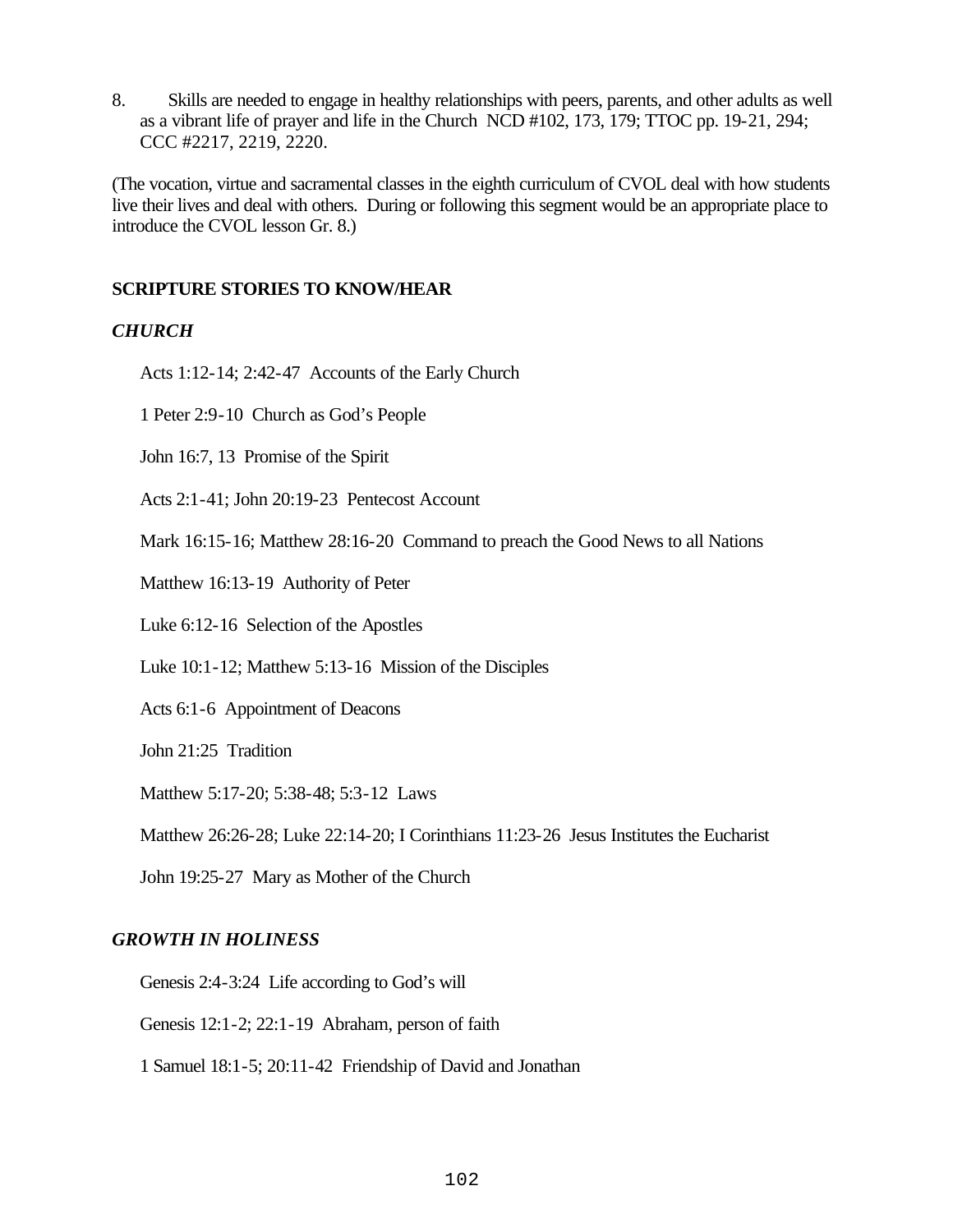Psalm 8 Dignity and power of the person

Psalm 139:13-15 All knowing God

Luke 10:38-42 Mary and Martha

John 11:1-27 Lazarus

Matthew 5:3-10 Beatitudes

Luke 1:26-38 Mary says Yes

1 Corinthians 13:5-7 Love is…

John 4:14-26 Woman at the well

#### **PRAYERS AND PRECEPTS**

Acts of Faith, Hope, Charity Angelus Apostles Creed Great Commandment Hail Holy Queen Magnificat Memorare Nicene Creed Prayer for Peace

#### **VOCABULARY**

apostles beatitudes canon law commandments commitment communion of saints covenant diocese dogma ecumenical council empathy encyclical evangelization free will grace heresy incarnation infallibility integrity

laity messiah ministry mystagogia papacy precepts of the church providence relics rites schism trinity Vatican Council II virtue vocation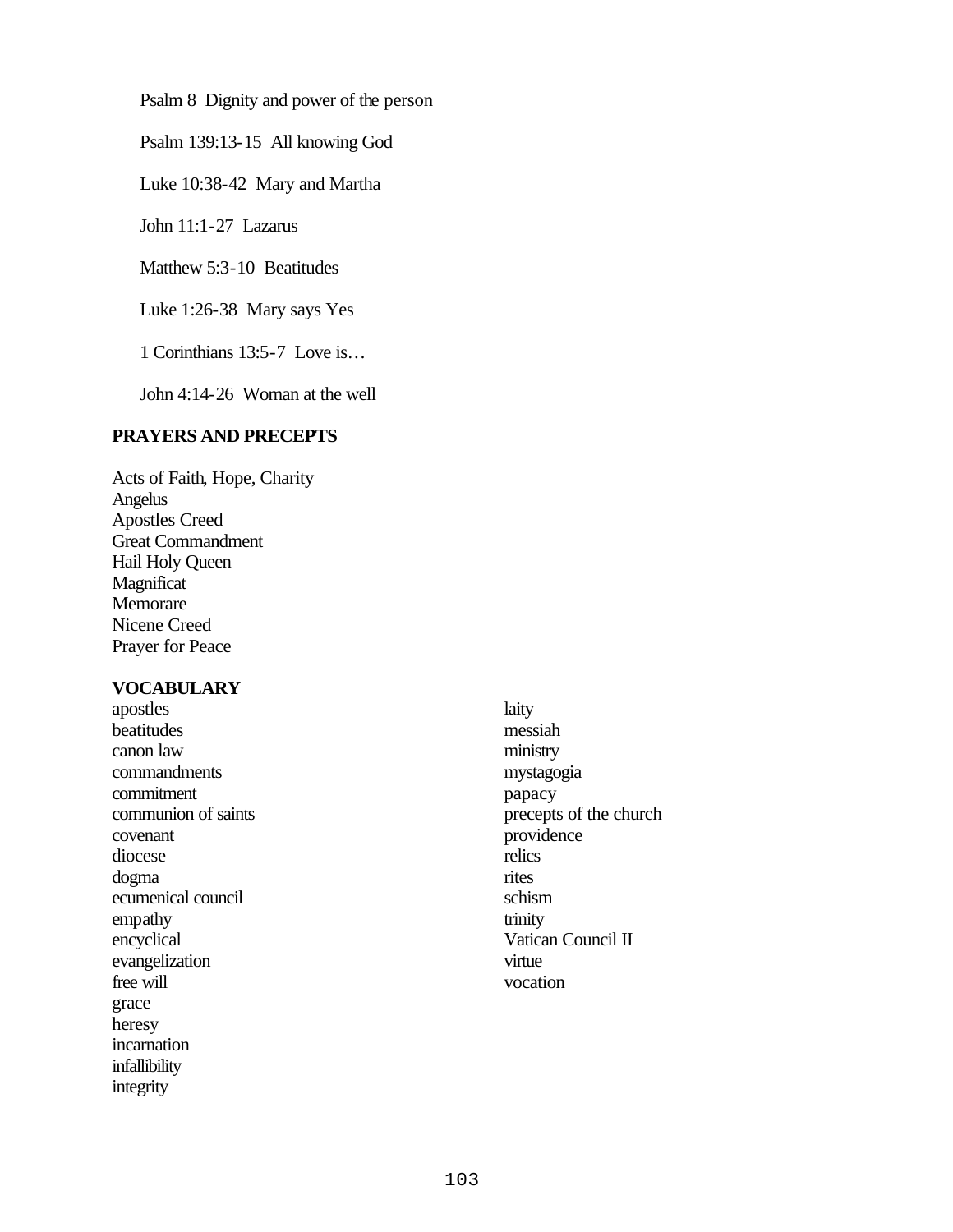## **IMMEDIATE PREPARATION FOR CONFIRMATION**

**Theme:** As the Creed is the story of the Church, it is also the faith story of each member. The following themes have been chosen from the Creed as topics for the immediate preparation for the sacrament of confirmation (SIP #102.4). The topic could be covered in a regular class session, a day of reflection, a parent/child evening session, etc.

- God the Creator
- Jesus and the Paschal Mystery
- Holy Spirit the Sanctifier
- Church as Community of Life
- Practice of Virtue
- Sacrament and Sacraments of Initiation (History of Confirmation)
- Symbols of the Spirit: Rite of Confirmation

**Note: The Sacrament of Confirmation, A Four-Part Video Study Series with The Most Reverend Donald W. Wuerl, STD is to be integrated into the immediate four final weeks of preparation for confirmation.**

#### **MESSAGE**

#### **GOD THE CREATOR (SIP 102.4)**

- 1. God is the creator who creates all things good TTOC pp. 39, 42, 43; CCC #290, 299.
- 2. All of creation is the result of God's unconditional love NCD #85; TTOC pp. 42, 43; CCC #293.
- 3. Happiness depends upon understanding who God created us to be TTOC pp. 50, 59, 61; CCC #282, 301.
- 4. Through personal prayer and the community of believers, we are part of salvation history NCD #88; TTOC p. 144; CCC #1092, 1095.
- 5. We play a role in keeping all God's creation sacred NCD #88; TTOC p. 50, 54-55, 60-61; CCC #307.

#### **JESUS AND THE PASCHAL MYSTERY (SIP #102.1C)**

- 1. God so loved the world that Jesus entered the human experience NCD #53 , 87; TTOC pp. 119-120, 227; CCC #422.
- 2. The humanity of Jesus is the standard for our own humanity NCD #89 & 90; TTOC pp. 19- 20, 230; CCC #459, 521.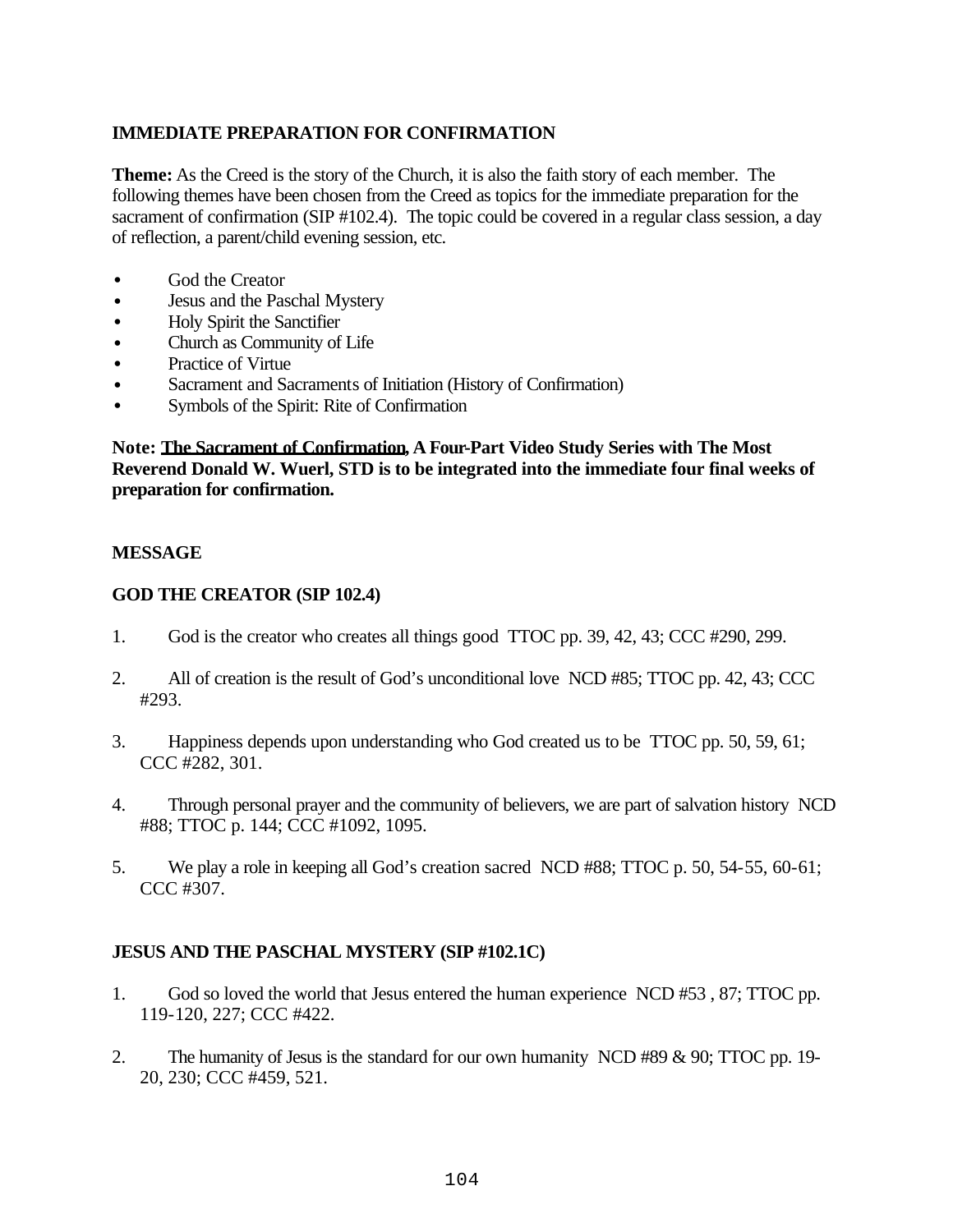- 3. Our daily life journey is related to the Paschal Mystery NCD #91; TTOC p. 366; CCC #556, 618.
- 4. The life, death, and resurrection of Jesus is the Paschal Mystery NCD #90; TTOC p. 360; CCC #512, 571.
- 5. Baptism is immersion into the life of Christ NCD #116, 117; TTOC p. 407; CCC #537, 1214; SIP #102.2.
- 6. In the Eucharist we are offered the real presence of Christ NCD #121; TTOC pp. 381-382; CCC #1374.
- 7. We are called to become the living presence of Christ in the world. NCD #121; TTOC pp. 308-309; CCC #521.

#### **HOLY SPIRIT THE SANCTIFIER (SIP #102.2)**

- 1. The Holy Spirit is a distinct person of the Blessed Trinity sent by the Father and Son to live within us and unite us NCD #83; TTOC p. 135; CCC #686.
- 2. We are called to membership within the community of believers through the Spirit NCD #92; TTOC pp. 135, 142; CCC #747; SIP #102.2
- 3. The Spirit strengthens our relationship with Jesus and empowers us to continue His mission through the gifts of the Spirit NCD #83; TTOC pp. 140, 142, 327-328; CCC #737, 768; SIP #102.2.
- 4. The Spirit empowers us to proclaim Jesus, the person and message, "to the ends of the earth" NCD #92, TTOC p. 140; CCC #739, 1285; SIP #102.2.
- 5. The Holy Spirit enlightens our choices so that we come to recognize the will of God in our lives NCD #92; TTOC pp. 327-328; CCC #1742, 1788.

## **CHURCH AS COMMUNITY OF LIFE (SIP #102.1)**

- 1. The Church is a family of faith called to holiness through baptism NCD #68, 94; TTOC pp. 159, 160; CCC #753, 1267; SIP #102.2.
- 2. The faith family, Church, offers support guidance and care for its members throughout life NCD #70, 72b, 92, 93; TTOC p. 159; CCC #794,1269.
- 3. Godparents and sponsors represent the Christian community and are to be models of faith TTOC p. 406, CCC #1255.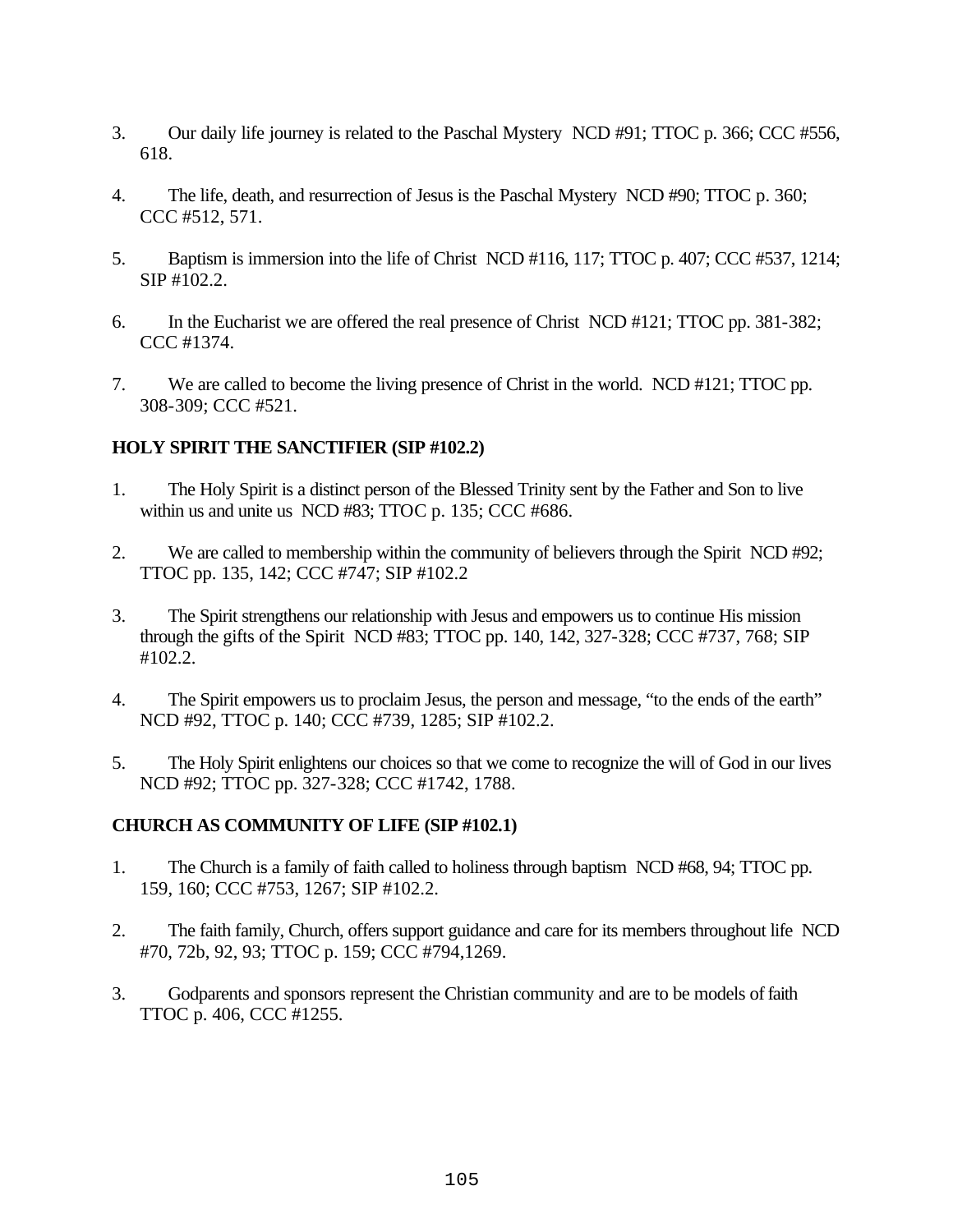- 4. The communion of saints is the community of all believers, living and dead NCD #107; TTOC pp. 467-468; CCC #957, 958.
- 5. Liturgy is a celebration of the community whose life and faith is nurtured by the word and the Eucharist and by the presence of each individual NCD #65, 72a; TTOC pp. 159, 377-378, 380; CCC #752; SIP 102.2
- 6. The Church is at once human and divine NCD #68; TTOC pp. 165-166; CCC #827.

#### **PRACTICE OF VIRTUE (SIP #102.ID)**

- 1. There is power in and responsibility for God's gift of free will NCD #101, 103; TTOC p. 55; CCC #1731.
- 2. Personal and social sins exist in our own life experience NCD #165b, 170; TTOC p. 262, 431; CCC #401, 1868, 1869.
- 3. We need to take ownership for our personal choices NCD #170; TTOC pp. 60-61, 68; #CCC 1745.
- 4. The Christian virtue of hope is based on the belief that Jesus triumphed over evil NCD #98; TTOC p. 65-66, 68; CCC #420, 617.
- 5. Our ability to choose good is empowered by the Spirit NCD #57, 98; TTOC p. 327; CCC #1788, 1811.

#### **SACRAMENT AND SACRAMENTS OF INITIATION (History of Confirmation) (SIP #102.1B)**

- 1. The "seven sacraments touch all stages and important moments of a Christian's life" NCD #114; TTOC pp. 362, 416; CCC #1210.
- 2. The sacraments of initiation "lay the foundations of every Christian's life" NCD #115; TTOC p. 401; CCC #1212, 1533, SIP #102.2.
- 3. The reception of the sacrament of confirmation is necessary for the completion of baptismal grace NCD #118; TTOC pp. 416, 418; CCC #1285, 1304; SIP #102.2.
- 4. In the sacrament of confirmation the confirmed are "enriched with a special strength of the Holy Spirit" TTOC p. 419; CCC #1285; SIP #102.2.
- 5. The history of the sacrament of confirmation should be understood NCD #119; TTOC pp. 416-417; CCC #1290-1292; SIP #102.1b.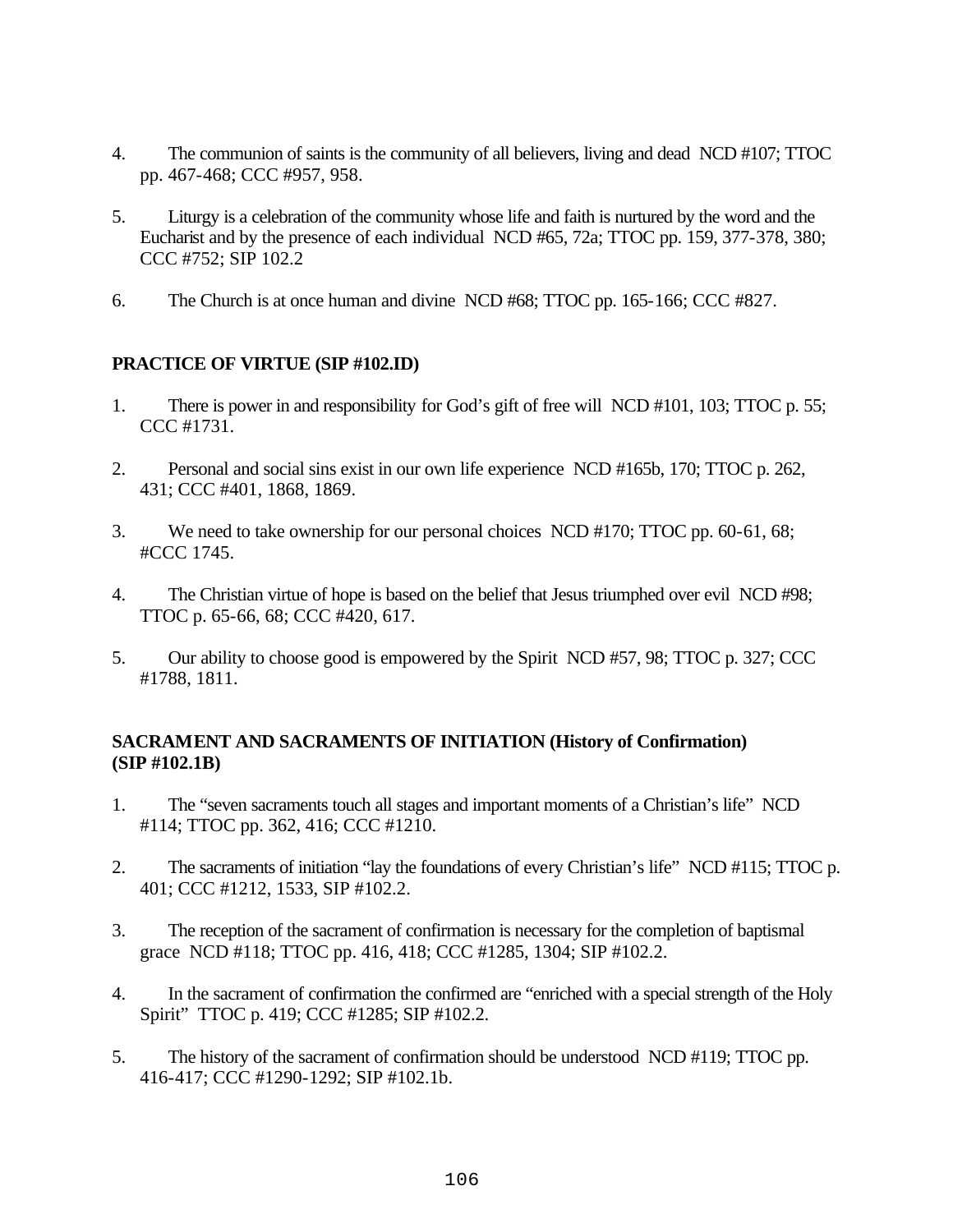# **SYMBOLS OF THE SPIRIT: RITE OF CONFIRMATION**

- 1. The renewal of baptismal vows in the Rite of Confirmation affirms the connection between the initiation sacraments CCC #1298; SIP #102.1A.
- 2. The Christian life is one of continual conversion from sin to a life of grace NCD #99; TTOC pp. 329-330, 331-332' CCC #1426; SIP #102.3.
- 3. The Paschal Mystery triumphs over sin and through personal conversion we become "other Christs" to the world NCD #99, 105c; TTOC pp. 360-361, 362; CCC #739, 1067, 1068.
- 4. The ancient liturgical gesture of imposing hands symbolizes the confirming of the divine power of the Holy Spirit TTOC p. 414; CCC #1288; SIP 102.2.
- 5. Each confirmed person is empowered by the gifts of the Holy Spirit to share their faith with others as they continue the mission of Jesus TTOC pp. 327-328, 415, 419; CCC #1303, 1831; SIP #102.2.
- 6. The anointing with oil in the Rite of Confirmation symbolizes selection and strength as it did in biblical times TTOC pp. 414-415; CCC #1293.
- 7. Being marked with the sign of the cross is a reminder that we share in the life of Christ NCD #118; TTOC p. 508; CCC #265.
- 8. The Amen is the candidate's personal affirmation of their desire to be a spiritual witness of Christ in the world TTOC p. 507; CCC #1062, 1064.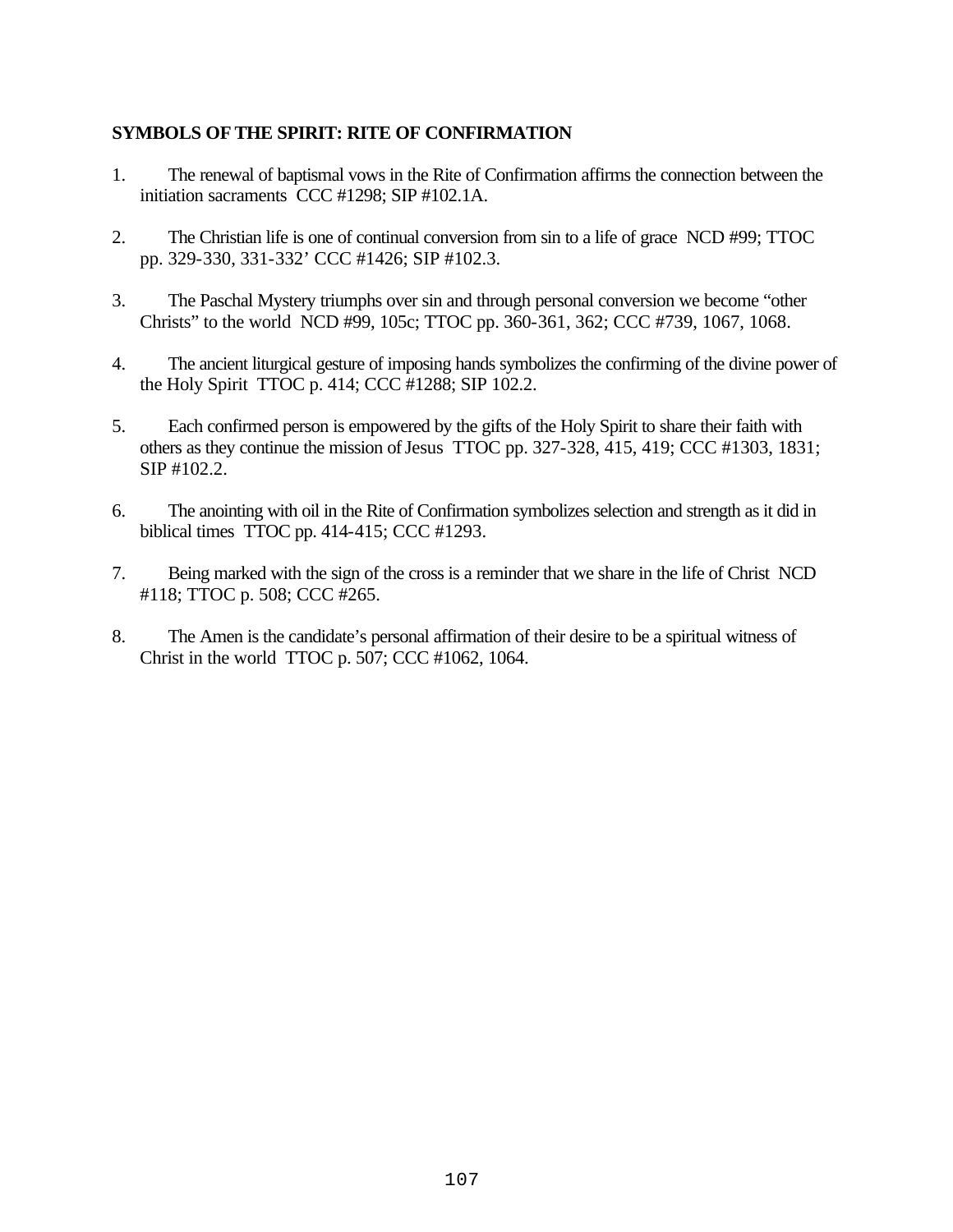#### **GUIDELINES REGARDING THE HUMAN SCIENCES AND CATECHETICS**

In 1990, the bishops of our nation published **Guidelines for Doctrinally Sound Catechetical Materials**. In this document the bishops state that catechetical materials "must be based on accepted learning theory, established pedagogical principles, and practical learning strategies" (GDSCM #71). The materials must also "use language and images appropriate to the age level and developmental stages and special needs of those being catechized" (GDSCM #72).

This notion of the need for age and developmental appropriateness is further elucidated in the **Catechism of the Catholic Church**. "Whoever teaches must become all things to all men (1 Cor. 9:22), to win everyone to Christ... Above all, teachers must not imagine that a single kind of soul has been entrusted to them, and that consequently it is lawful to teach and form equally all the faithful in true piety with one and the same method! Let them realize that some are in Christ as newborn babes, others as adolescents, and still others as adults in full command of their powers... Those who are called to the ministry of preaching must suit their words to the maturity and understanding of their hearers, as they hand on the teaching of the mysteries of faith and the rules of moral conduct" (CCC #24).

The above documents establish the necessity for catechists to work with the developmental needs of the children who come before them. In order to do this, they must know something about such developmental issues.

Pope John Paul II in **On Catechesis In Our Time** states: "Among the many prestigious sciences of man that are nowadays making immense advances, pedagogy is certainly one of the most important. The attainments of the other sciences - biology, psychology, sociology -are providing it with valuable elements" (CT #58). Our own National Catechetical Directory and the Documents of Vatican II both state: "The Church encourages the use of the biological, social, and psychological sciences in pastoral care" (NCD #175). Revelation itself admits of a specific divine pedagogy. "God communicates himself to man gradually. He prepares him to welcome by stages the supernatural Revelation that is to culminate in the person and mission of the incarnate Word, Jesus Christ" (CCC #53). It stands to reason that, as God dealt with our ancestors in the faith, he deals with us in the same way. He grants growth in the faith gradually as he prepares us to accept the truth.

"Because the life of faith is related to human development, it passes through stages or levels; furthermore, different people possess aspects of faith to different degrees. This is true, for example, of the comprehensiveness and intensity with which they accept God's word, of their ability to explain it, and of their ability to apply it to life. Catechesis is meant to help at each stage of human development and lead ultimately to full identification with Jesus" (NCD #174).

The way in which the findings of these sciences are utilized is important. It is essential to point out that the sciences, of themselves, do not cause faith nor growth in faith and neither, for that matter,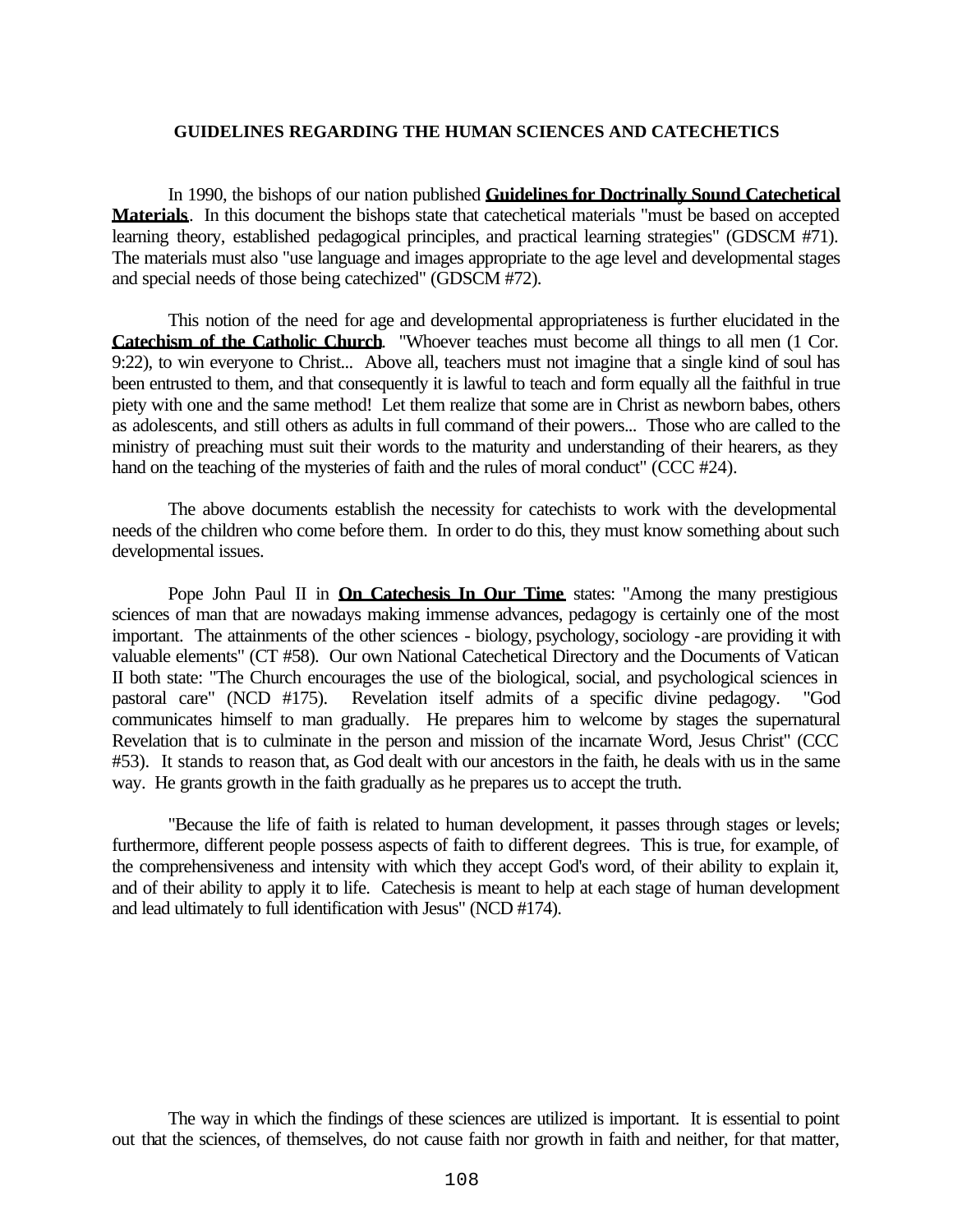does the catechist. Faith is a gift from God. Nonetheless, the human sciences "help us understand how people grow in their capacity for responding to God's grace" (NCD #175).

Child development is an extremely complex subject. Different children develop at different rates and in phases which often overlap. The National Catechetical Directory corroborates this notion by stating that no one explanation of the stages of human development and its implications for growth is either exclusive or exhaustive (NCD #175).

The behavioral sciences do not supply doctrinal or moral content nor were they intended to do so (see above reference to growth in capacity to respond in faith) (NCD #175). They need to be monitored and evaluated according to new findings and developments (NCD #175). While the sciences do provide general references to typical age ranges, children continue to be viewed as individuals and individual differences need to be taken in account.

Catechists who are parents or those who work with children in other capacities will recognize specific characteristics from the children they encounter. The broad developmental characteristics contained herein are meant to aid catechists in developing an assessment of the capabilities and needs of the children as well as apprising their own expectations for student comprehension and participation.

- The information in this section **Background for Catechists** was drawn from the following sources:
- The National Catechetical Directory
- Human Sexuality: A Catholic Perspective for Education and Lifelong Learning, United States Catholic Conference, Washington DC, 1990
- Curriculum from other Dioceses (see lists in Introductory section)
- Major Catechetical Publishers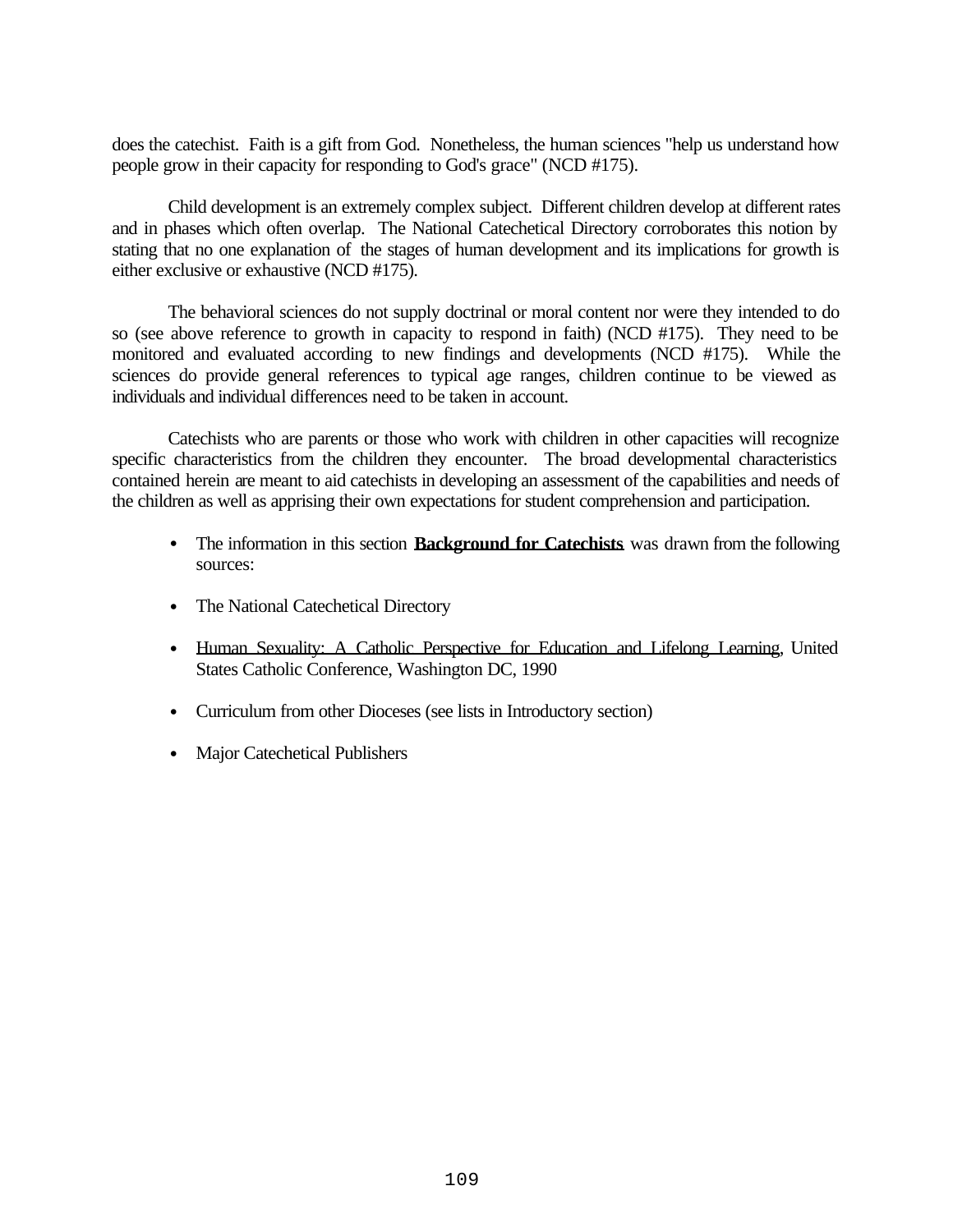#### **PRINCIPLES OF FAITH DEVELOPMENT**

Profile of the Children

#### **FAITH DEVELOPMENT PRESCHOOL THROUGH KINDERGARTEN**

#### **Children**

- need parents and family life as a ground for their faith
- view size, power, and position as reasons for responding to God, parents, and rules
- need to share in common language and rituals of faith
- can begin to develop a personal relationship with God, especially through prayer
- form dispositions toward the world and attitudes toward worship that will last a lifetime
- need continuity and routine to provide order to their world
- focus on images rather than reality
- need help to distinguish imagination from reality
- need assurance that scary wishes do not make bad things come true
- view events in isolation

#### **FAITH DEVELOPMENT PRIMARY - GRADES ONE THROUGH THREE**

#### **Children**

- grow in their relationship with God particularly through prayer based on life experience
- vest great authority in parents and other trusted adults
- desire to join in the ritual of the parish community as seen in the desire to participate in penance and Eucharist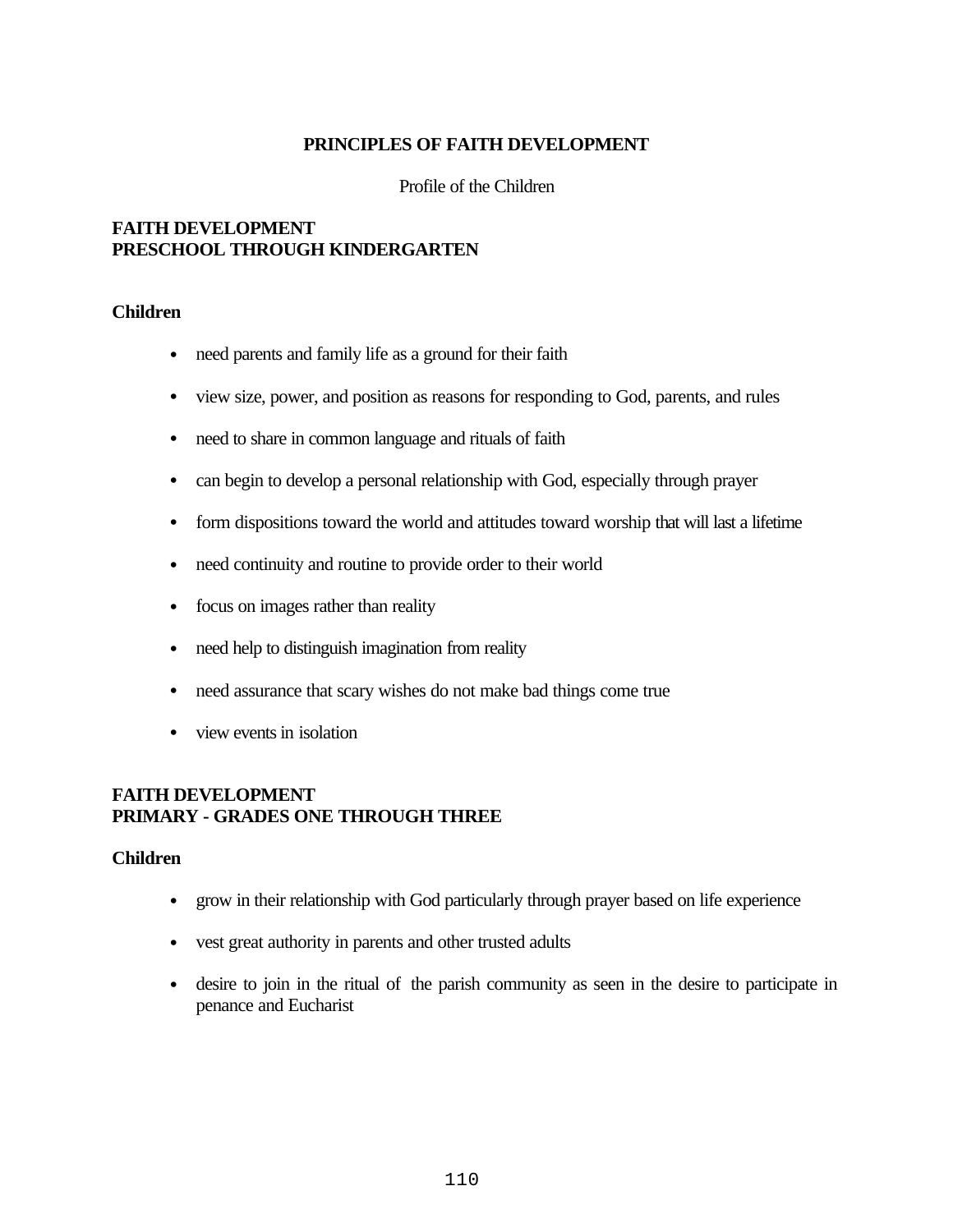- need help in formation of conscience
- begin to sort out reality from imagination based on practical experience
- need concrete experiences to understand concepts and religious truths
- use classes and categories to order actions around them
- can begin to project themselves imaginatively into the position/situation of others
- begin to order the religious world
- view rules as inflexible
- understand reality best in story form
- identify with heroes and heroines of the Bible
- identify with the stories of the Church (lives of saints for example)
- desire to learn about people and their differences
- accept attitudes of parents, teachers, the Church, and other social institutions toward differences in people

## **FAITH DEVELOPMENT INTERMEDIATE - GRADES FOUR THROUGH SIX**

#### **Children**

- continue to grow in their relationship with God through prayer
- view all events in their lives as part of faith
- understand symbols, stories, and religious images of God in a way that can be somewhat **literal**
- need help to develop their own unique God given gifts
- can take greater roles of responsibility in prayer and worship
- catch the tradition of the past through stories (scripture, Jesus, stories of the Church)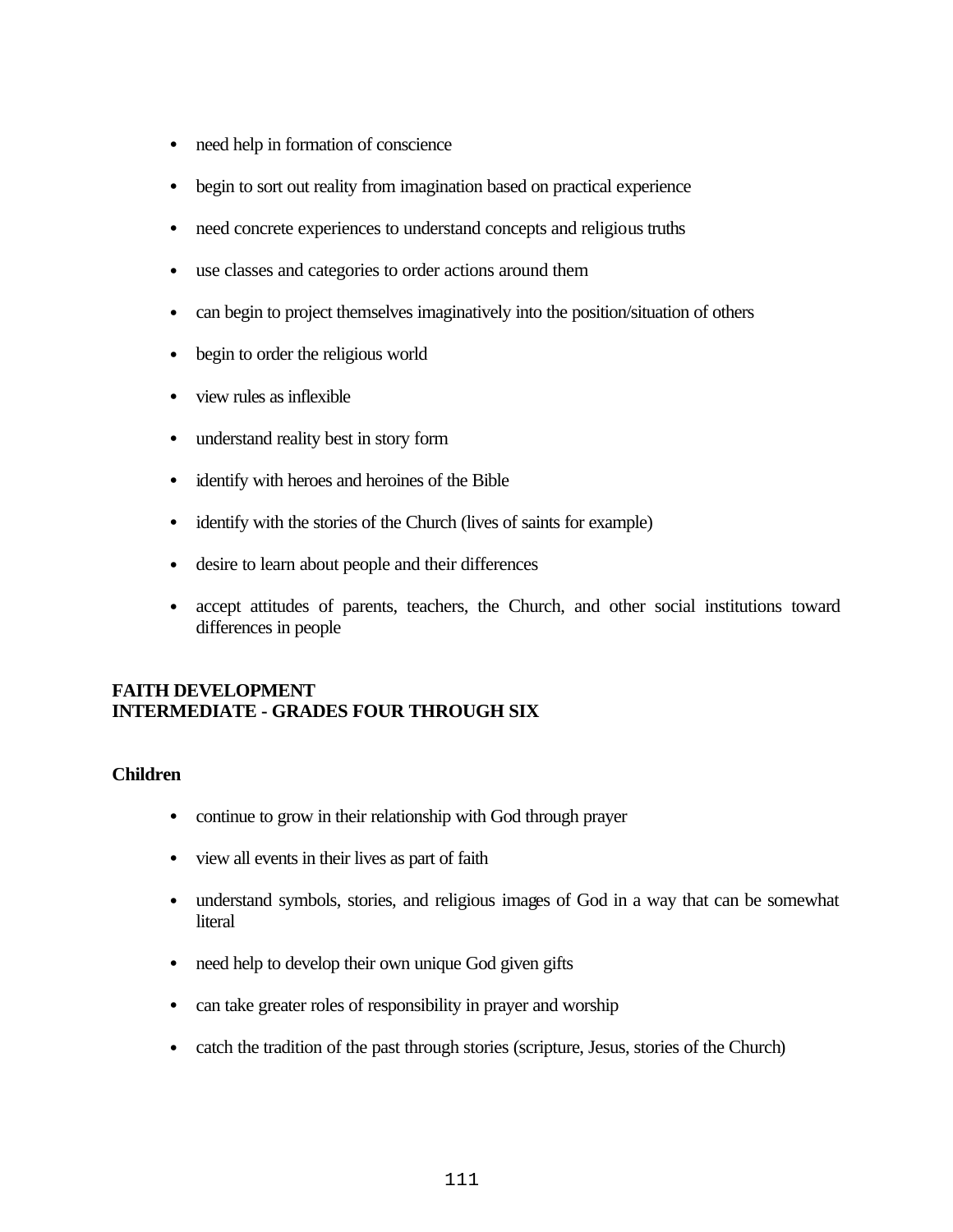- can identify outstanding role models of the present
- begin to glimpse themselves in the future through observing the virtues and character of heroes and heroines and mature adults
- respond to lived faith witness by willingness to participate in: more systematic presentation of the faith, liturgy, and religious practices
- need help to see the reasons behind Church rules, privileges, and responsibilities
- need help to understand that God desires the good and happiness of everyone
- vest greater importance in their expanding world of school, community, people, and events around the world (the latter brought closer through media)
- can be introduced to care for the aged, persons with disabilities, the poor in the neighborhood and the world, through their expanded involvement with others outside the home
- gain a sense of responsibility and develop care for others by being involved in charitable collections, community clean ups, and other organized events
- begin to have a genuine sense of fairness and equality
- can take others' views into account in bargaining to meet their own needs
- grow in the ability to understand abstract qualities in the future such as justice and injustice by participating now in activities with sharp contrasts between good and evil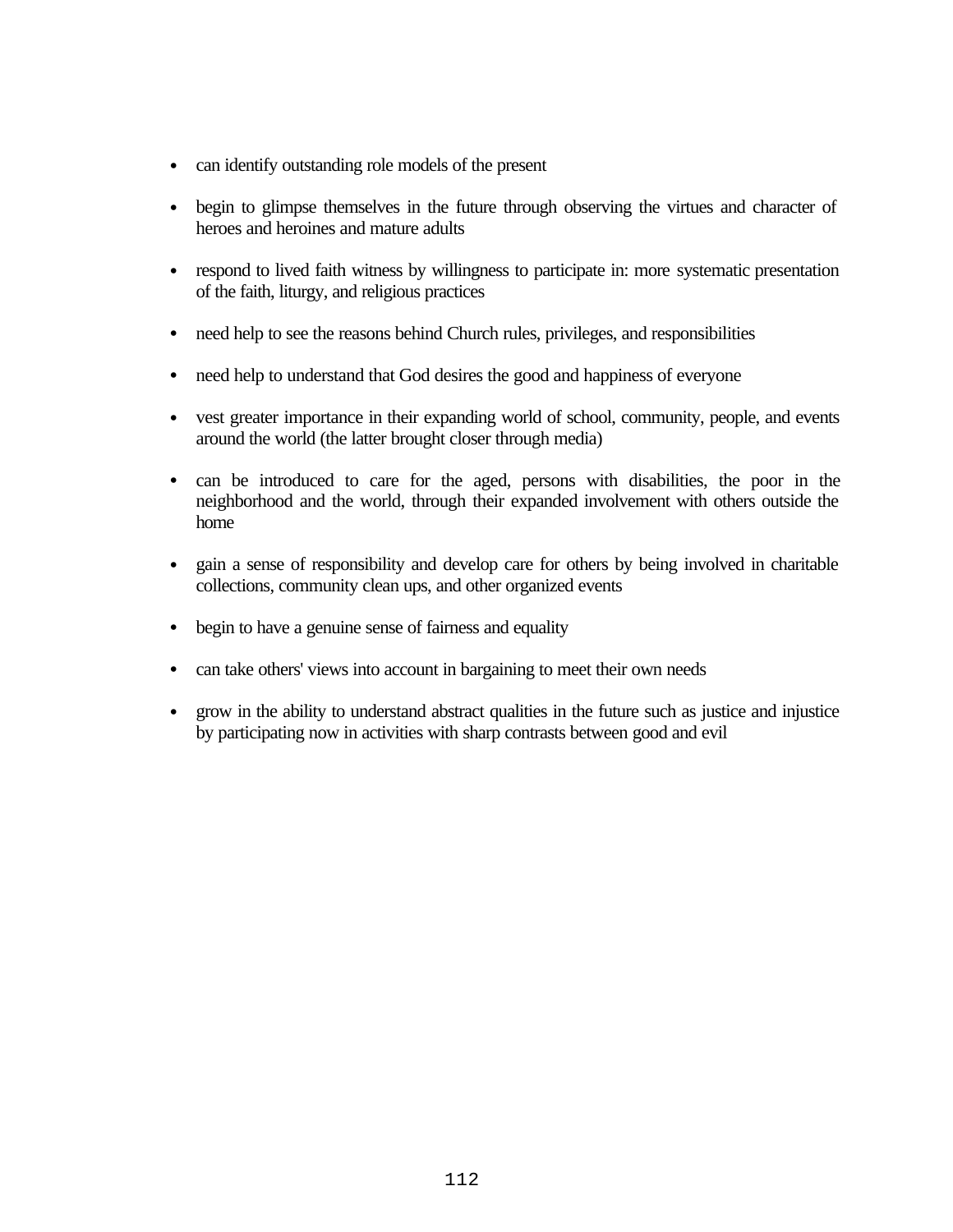## **PRESCHOOL**

#### **Catechists**

- change activities frequently to accommodate short attention spans. Repeat short and simple songs, poems, and stories often for and with the children. Do not present abstract religious concepts since these are beyond the mental capabilities of the preschool child.
- be sensitive to children who cannot accomplish tasks requiring coordination. Praise attempts at the "process" rather than the "product."
- provide for individual attention to be given to each child. Have a small pupilteacher ratio.
- promote trust and helpfulness, spontaneity and caring, mutual respect and a sense of wonder through your attitude. Help children develop an appreciation for the simple ordinary things in life; nurture a sense of reverence through informal prayers of praise and thanksgiving.
- employ a basic routine and use clear directions. Ensure a feeling of security within each child by keeping basically the same order of activities. Create an atmosphere where routine and acceptance are taken for granted - no matter how the children differ.
- allow children to experience your love and care for them as a way to know a loving God - religion is more "caught" than "taught." Help children to discover positive attributes of God through parents and a caring environment of Church.
- provide climate and experiences allowing children's self-worth to be raised: affirmation, acceptance, respect, freedom, activities allowing for success. Show sensitivity to children's feelings.
- allow opportunities for making choices as a basis for moral development; children need to make decisions. Provide the stable environment children need for emotional security by providing freedom within limits. Show patience toward children who do not want to participate in group activities. With patience and encouragement, children will eventually join in.
- encourage natural curiosity by providing many sensory experiences. Foster growth in appreciation of use of the senses in addition to the magnificence of all creation.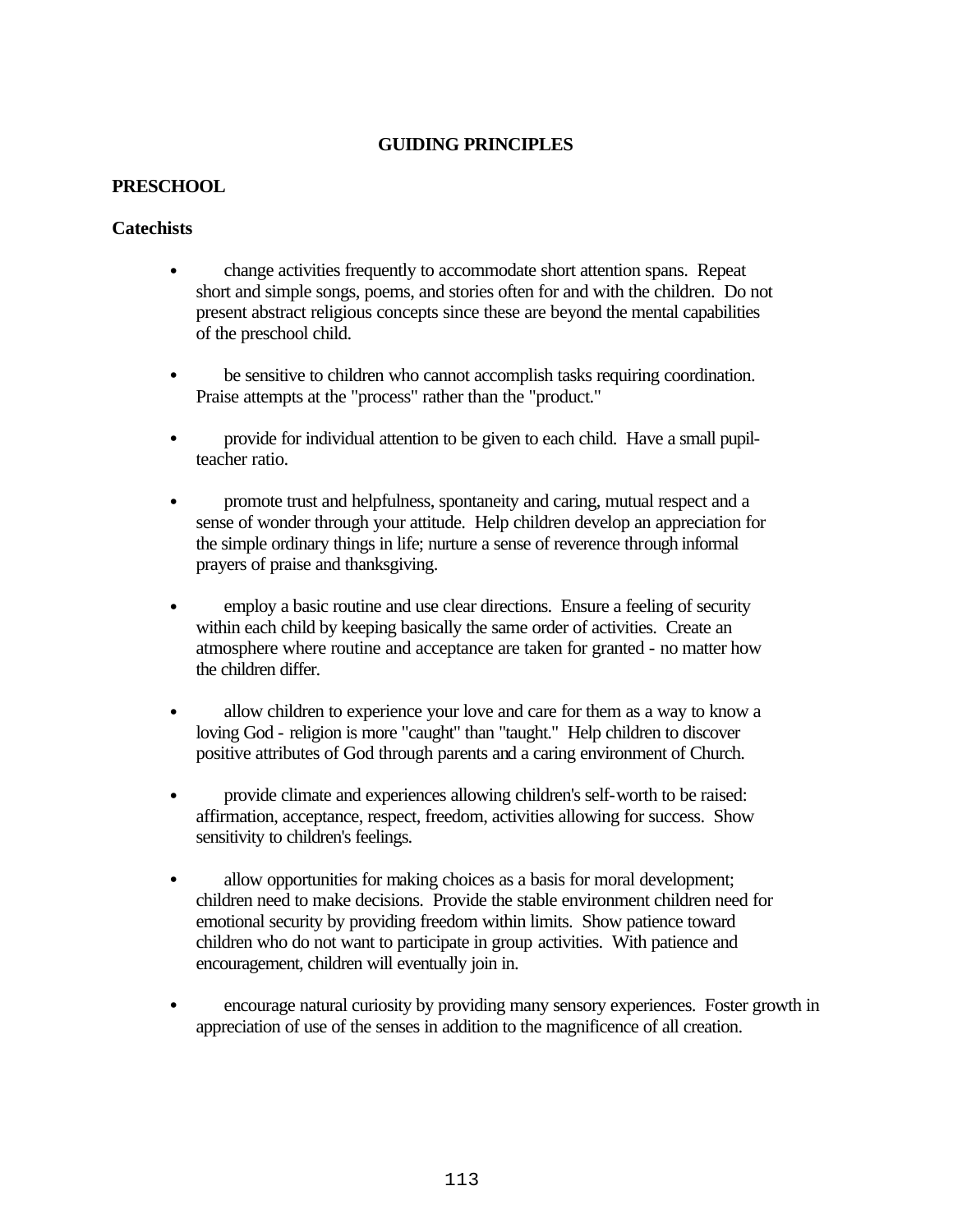- help children discover their powers and capabilities as a way to appreciate themselves as unique and special.
- listen patiently to children's attempts to question and verbalize do not rush through talking sessions.
- help children learn to experience, and thus cope, with many small group situations. Encourage but do not force sharing. Affirm children's friendliness and kindness as good. Encourage them to be thoughtful of others.

# **PROFILE OF THE CHILDREN**

# **PHYSICAL DEVELOPMENT**

## **PRESCHOOL - AGE 3**

#### **Children**

- gain control of large motor skills
- gain control of SOME fine motor skills, and over body processes (competency important to self image)
- need to stretch and move frequently
- increase use of hand skills for self care, eating, dressing, building and use of toys, simple household tasks
- alternate steps in climbing; begin to learn to jump

# **SOCIAL AND EMOTIONAL DEVELOPMENT**

#### **PRESCHOOL - AGE 3**

- need a strong parental influence
- need to be valued for who the individual is
- need freedom to achieve a measure of independence; ("I can do it myself")
- are sensitive to others' actions and feelings; are easily hurt themselves
- are just beginning to learn to share, but prefer solitary activities and "parallel" play with others
- like one-on-one interaction with adults, want to please and need recognition
- enjoy routines which bring feelings of stability and security
- like to pretend; will use puppets to initiate conversation
- can identify with things that make them feel happy, sad, angry, or frightened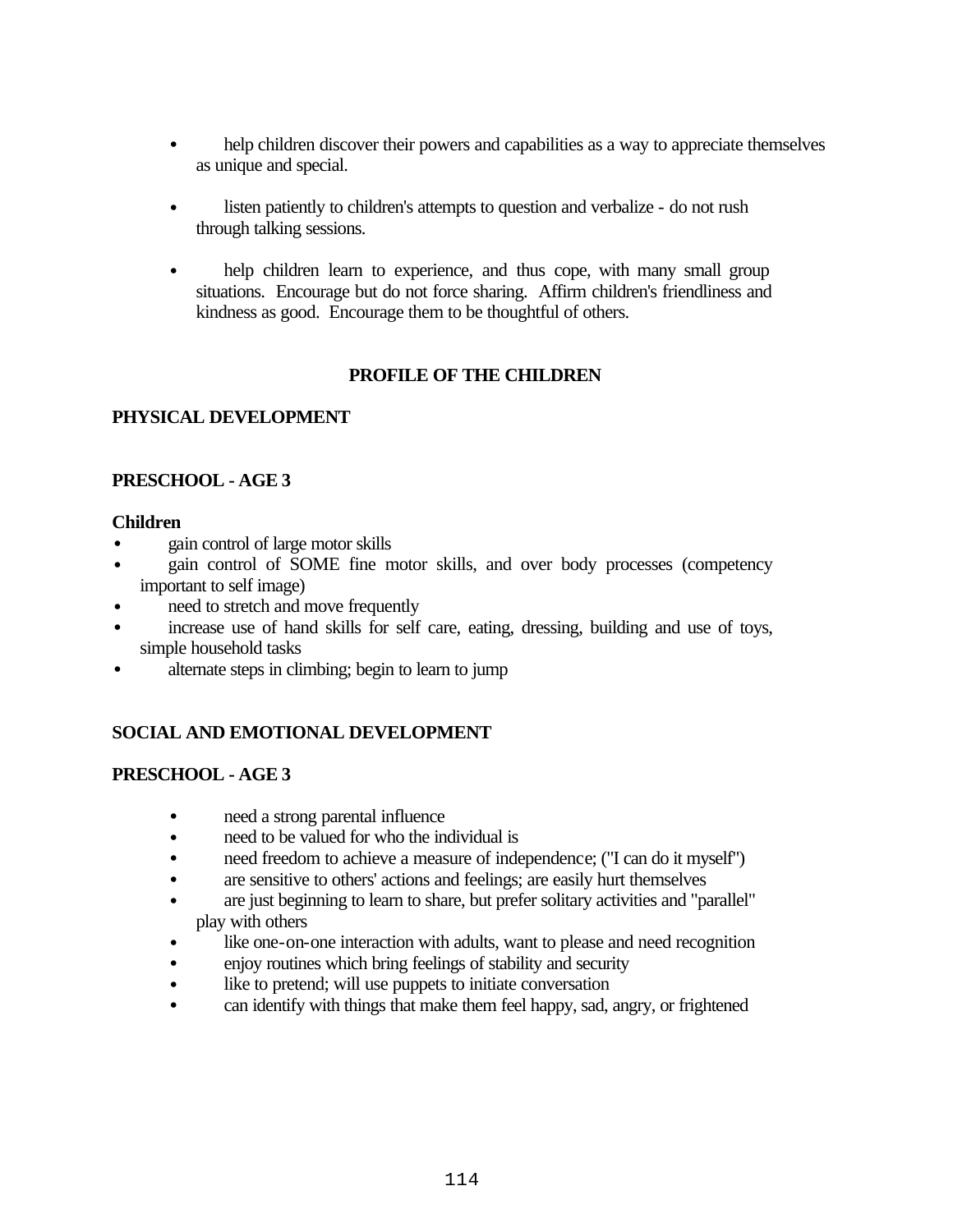## **PRESCHOOL - AGE 3**

- show marked growth in language
- make and understand pertinent comments
- speak in short sentences
- practice conversational skills, although conversations are often one-sided
- have limited attention spans (4-6 minutes)
- enjoy simple stories, want them to be retold with the same sequence and inflections
- may have difficulty in understanding directions and require one brief direction at a time
- need to see, hear, and touch lesson related objects and pictures
- learn by experiencing and imitating
- delight in discovering self and world
- develop imaginations
- love to pretend
- believe all inanimate objects have human traits

# **PHYSICAL DEVELOPMENT**

# **PRESCHOOL - AGE 4**

#### **Children**

- are refining motor skills; large skills are developed and in balance; are developing their small muscle control
- change activities frequently; are incapable of sitting still for any length of time unless highly motivated, attention span is limited
- are full of energy and action
- are improving their physical coordination
- have interest in manipulative materials
- are developing good sense of rhythm

# **SOCIAL AND EMOTIONAL DEVELOPMENT**

# **PRESCHOOL - AGE 4**

- need strong parental influence
- are curious about surroundings-are eager to use senses to explore
- may begin to share with a friend; undergo a period of testing "my" world against peers/siblings
- are nearly self-dependent in a routine; however, vacillate between dependence and independence
- appreciate having individuality recognized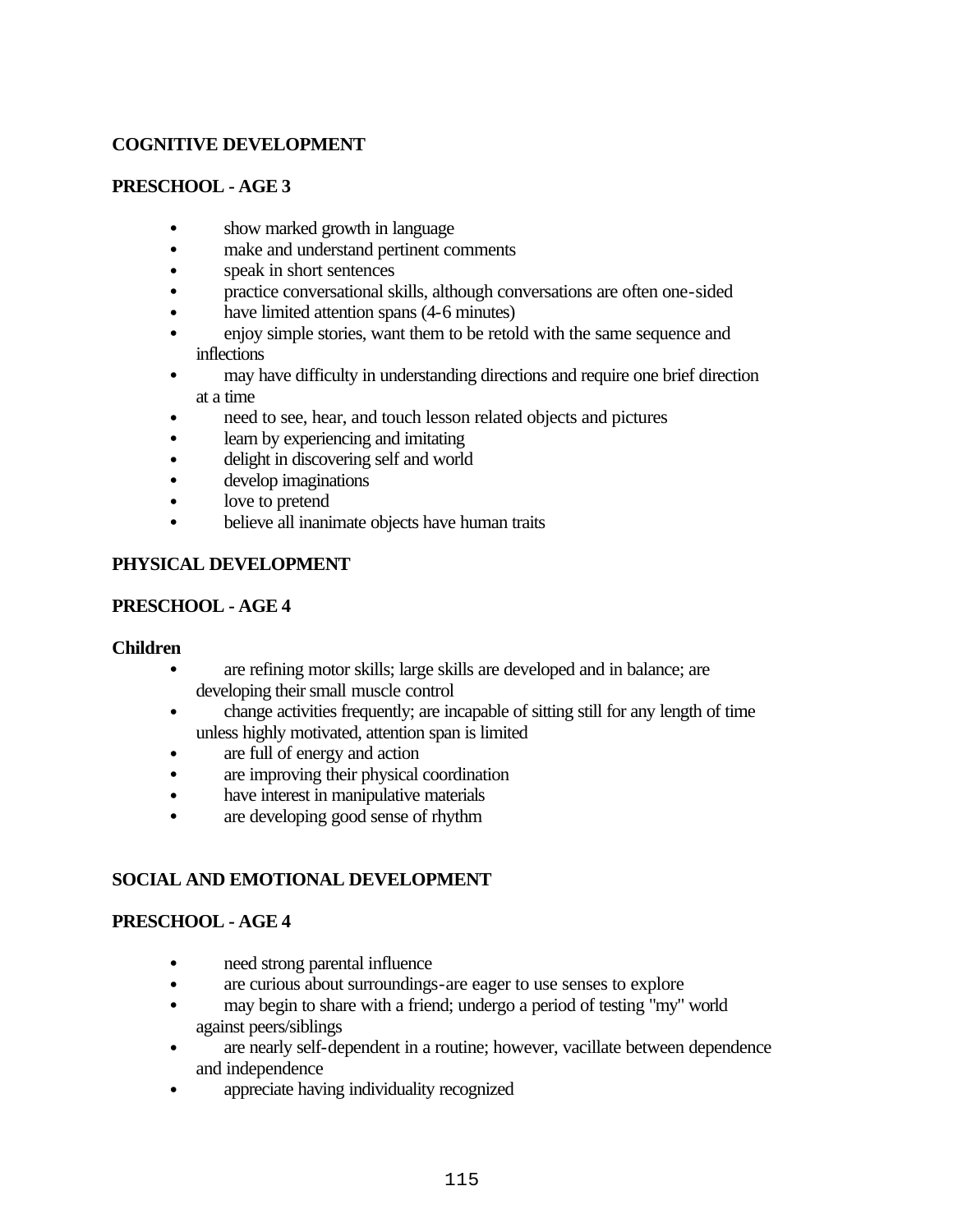- need to feel welcomed and wanted by family and friends
- like making choices; may begin to see wisdom of rules
- crave companionship of peers
- need to know "what comes next"
- like group work and planned experiences, especially parties and celebrations

## **PRESCHOOL - AGE 4**

- have a strong sense of wonder and awe about life
- have a strong desire to learn
- are eager for intellectual manipulation
- are becoming more acute in perceptual ability
- are imaginative and creative
- delight in long words
- delight in playful activity such as rhyming
- perceive analogies
- speak in sentences, but have limited linguistic expression of experience
- have fluent expression through play
- are able to tell name, address, and phone number
- are not always able to judge adequately for their own safety
- are animistic (all objects have feelings)
- are anthropomorphic (attribute human characteristics to inanimate objects and to God)
- are in symbolic stage of drawing
- understand and can explain pictures with special characteristics which are exaggerated - even if the results are not often recognized by adults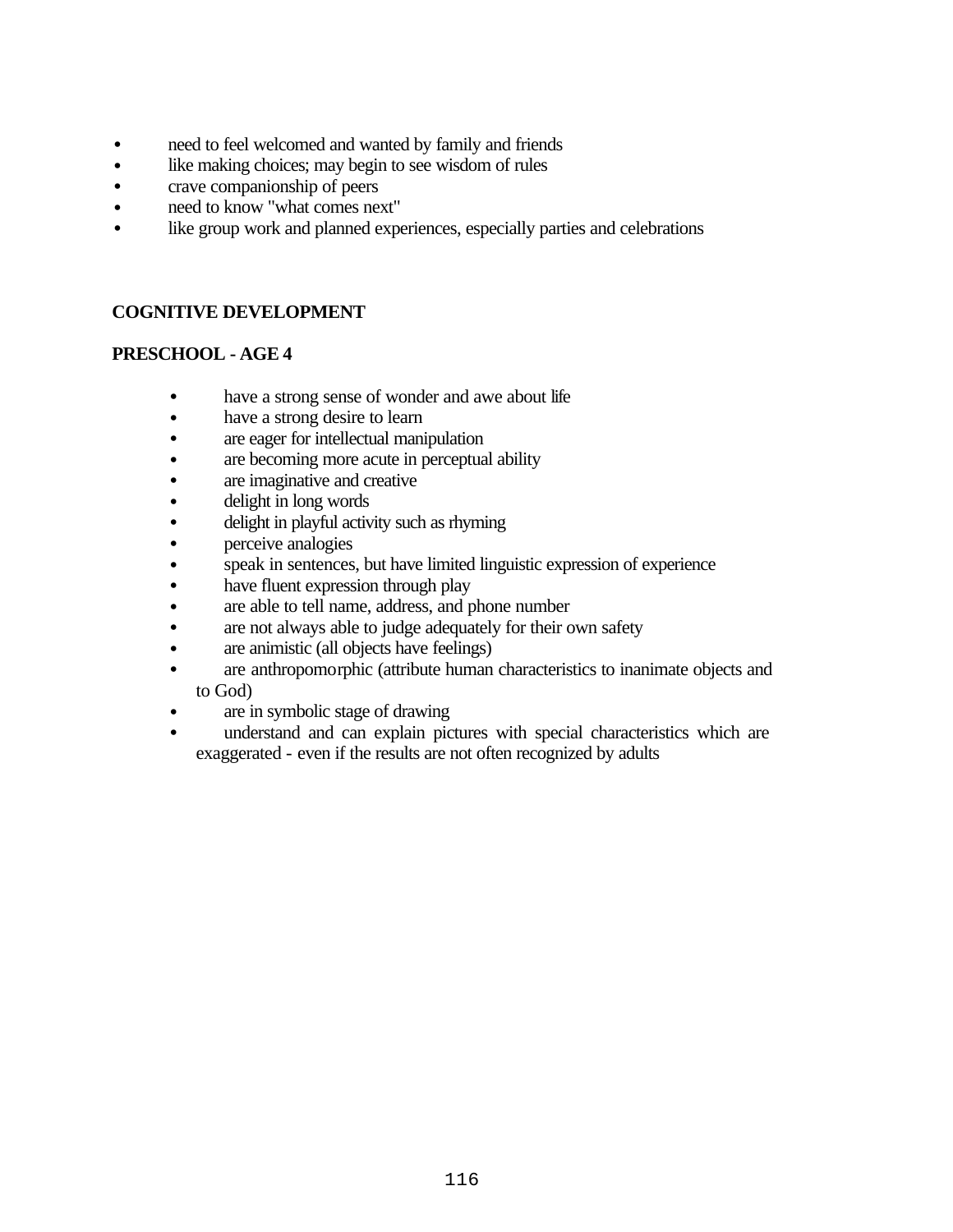#### **KINDERGARTEN**

#### **Catechists**

- provide activities involving the whole child (note: in both gross and small motor skills, be sensitive to children who are developing more slowly, avoid frustration for the children). Balance your activities with quiet times and the opportunity for movement.
- give individual attention to children by using their names in a special way. Celebrate birthdays, baptism, and anniversaries. Give praise for accomplishments. Plan social activities and celebrations which revolve around the changing seasons, and the liturgical seasons and feasts in the Church year, which may be inclusive of other family members.
- build on childrens' desire to please others as a first step in deepening a sense of selflessness and concern for others.
- assist children in developing a sense of responsibility and service to others by rotating simple chores. Role play different jobs both in the home and in the community.
- allow the children to make decisions as a basis for developing a social conscience.
- use symbols to enhance learning such as bread, water, light, heart.
- provide brief periods of silence to allow children to focus and internalize what has been learned.
- review and repeat as necessary. Present the same theme in different ways, using different materials or activities - retelling of stories, especially those from the Bible, is a good example.

#### **PROFILE OF THE CHILDREN**

#### **PHYSICAL DEVELOPMENT**

#### **KINDERGARTEN - AGE 5**

#### **Children**

• are physically active, but have less energy than three and four year olds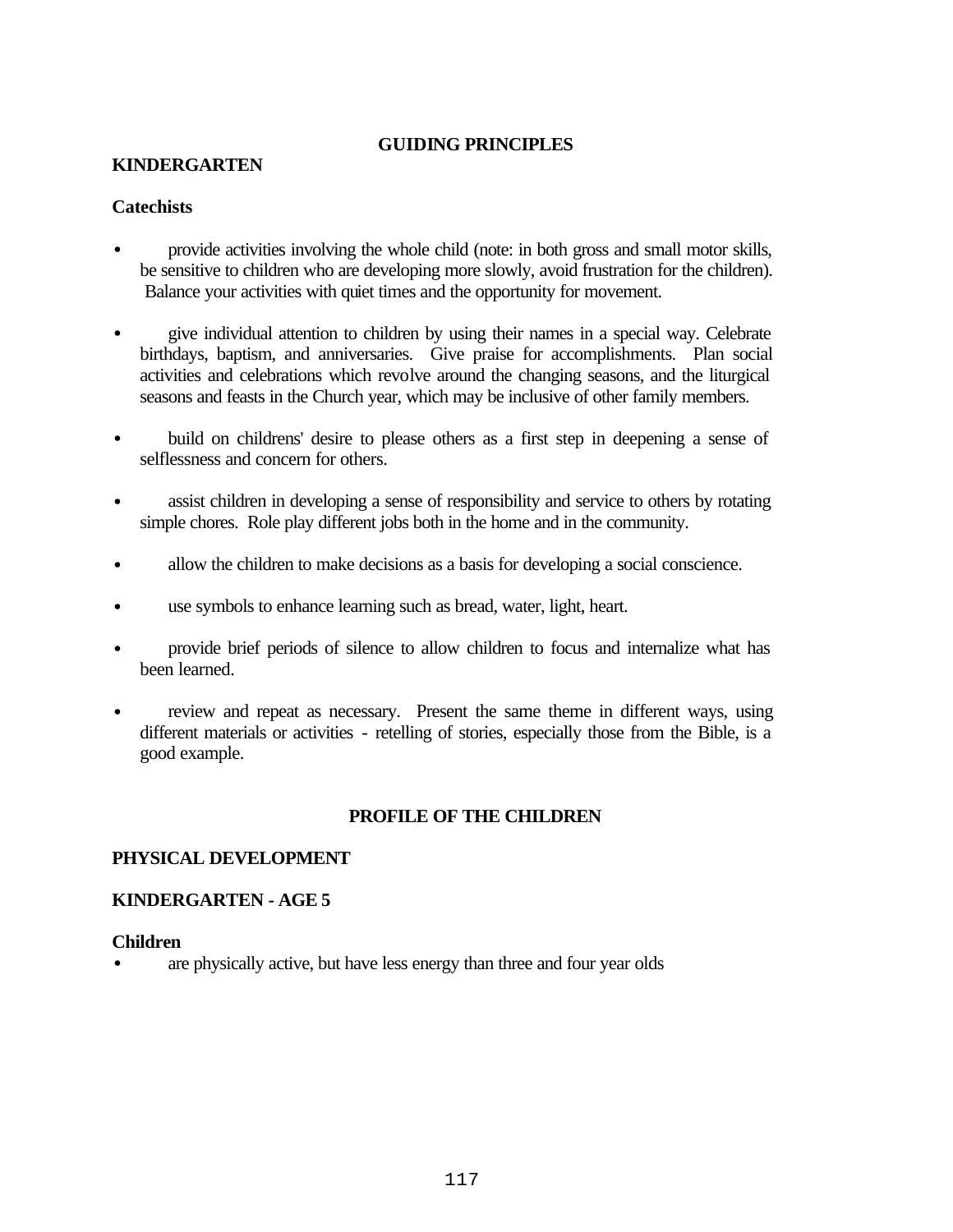- are more mature in motor control; hop, skip, are more balanced and poised
- participate in boisterous play
- build with blocks, have continued interest in puzzles
- have greater small muscle control in hands, enabling them to draw, cut
- usually have defined hand preference
- have increased competence in self-care
- are capable of sitting still for longer periods of time (10-15 minutes)

# **SOCIAL AND EMOTIONAL DEVELOPMENT**

# **KINDERGARTEN - AGE 5**

- are strongly influenced by adults and identify with them
- are moving into a larger circle beyond family
- need continuing signs of affection, belonging, encouragement and praise
- like to do what others do; however, dislike being compared to other children, and may be damaged by this
- finish self-initiated tasks and take pride in work; are self motivated and self-sufficient
- are friendly and outgoing; have a good sense of humor, like jokes and tricks
- learn to play in small groups, but still may have difficulty sharing
- need freedom in choosing friends; are expanding their social contact to those outside of family
- develop a social relationship between self and teacher; like to role-play adult situations

# **COGNITIVE DEVELOPMENT**

# **KINDERGARTEN - AGE 5**

- are curious and eager to learn
- learn best through active involvement
- explore world symbols through the sensory mode
- begin to distinguish reality from fantasy
- can symbolize thoughts through drawings
- may enter the "representative" stage of art expressing their experiences more realistically.
- have longer attention spans (10-15 minutes)
- can remember and carry out two or three instructions with gradual development of listening skills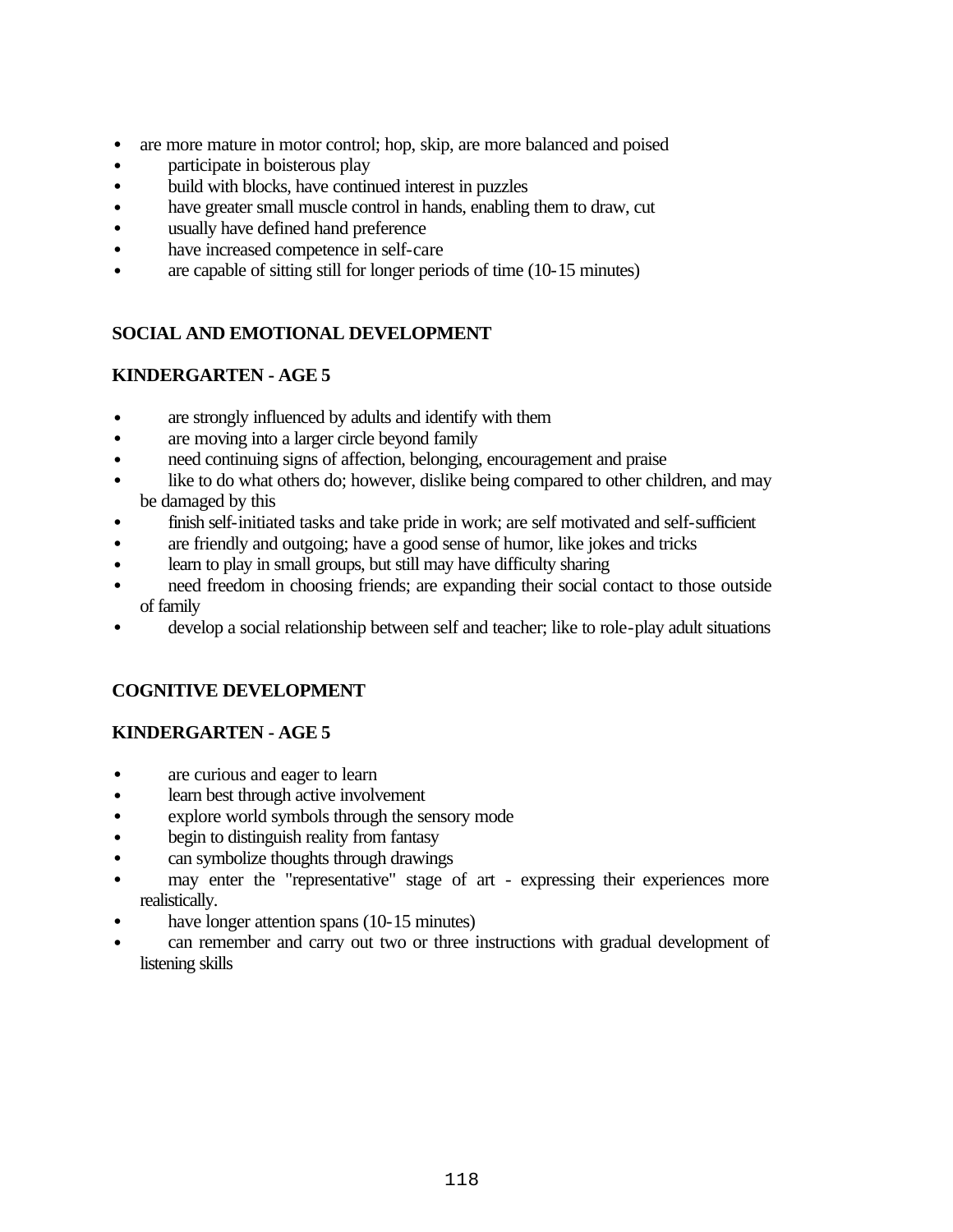- talk without infantile articulation
- can narrate a long tale
- are eager to listen to stories and then retell them in own words
- may talk incessantly
- enjoy activities that allow an exchange of ideas among children
- can focus on detail and begin also to see things as a whole
- do not consider all the evidence in making judgements but will focus on one aspect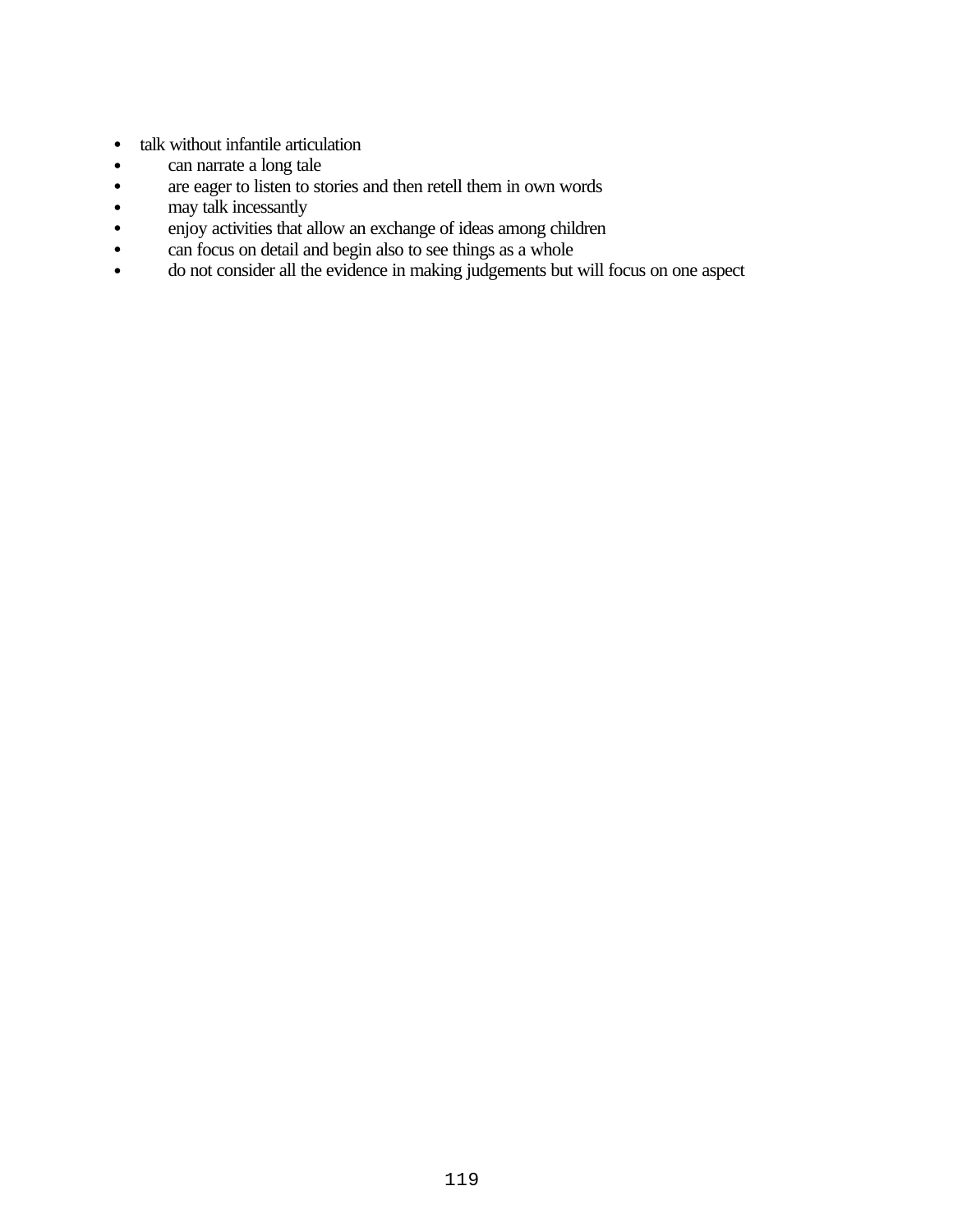## **PRIMARY (GRADES 1-3)**

## **Catechists**

- emphasize uniqueness and the people God has given to us who love and care for us.
- concretize experiences by the use of stories, music, spontaneous prayer, and the use of imagination in class reflections.
- be an example for your children. Teach the children that God loves them, by showing them by attitude and action that they are loved.
- praise, reward, and appreciate the children. Enhance the childrens' self-image by your attitude toward each child.
- stimulate thought by including a variety of methods and activities. Distribute responsibility throughout the group which will enable the children to develop self control.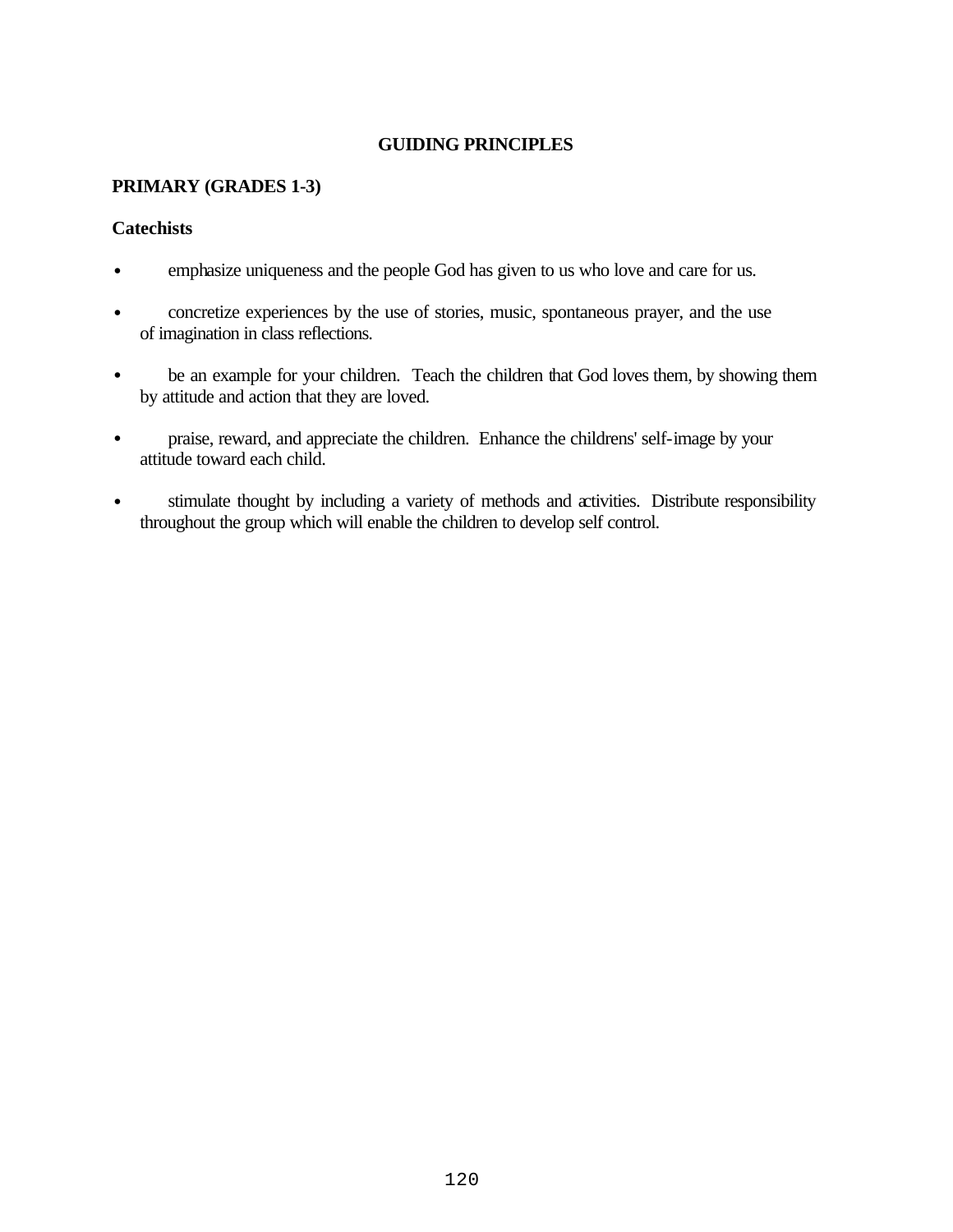## **FIRST GRADE**

## **Catechists**

- help children begin to acquire basic spiritual attitudes through the expression of gestures, since children relate readily to the language of symbols and gestures. Provide frequent opportunities for them to engage in ritual: i.e. processions, offerings, praising, and thanking God in prayer and song.
- help the children move from a moral stage known as self-interest. Endeavor to awaken in them an awareness of the needs and feelings of others. Invite them to reach out to others in love and concern.
- help children acquire an image of God through the stories you read and tell. Images later become more mature concepts and feelings about God. Emphasize the love and providence of God and God's faithfulness by using scripture stories.
- provide example since the children tend to imitate people one who is conscious of God's presence in the world, in her or his life, one who is joyful, one who is ever striving to follow Christ more closely.

# **PROFILE OF THE CHILDREN**

# **PHYSICAL DEVELOPMENT**

#### **GRADE 1**

#### **Children**

- tire easily physically (and intellectually)
- have short attention spans
- are very active
- prefer play over work

# **SOCIAL AND EMOTIONAL DEVELOPMENT**

- are centered on "self"; need help in developing relationships; seek to identify self as unique individuals in family, school, and world
- use "me" a great deal, want desires fulfilled in a short time; only beginning to understand the concept of "our".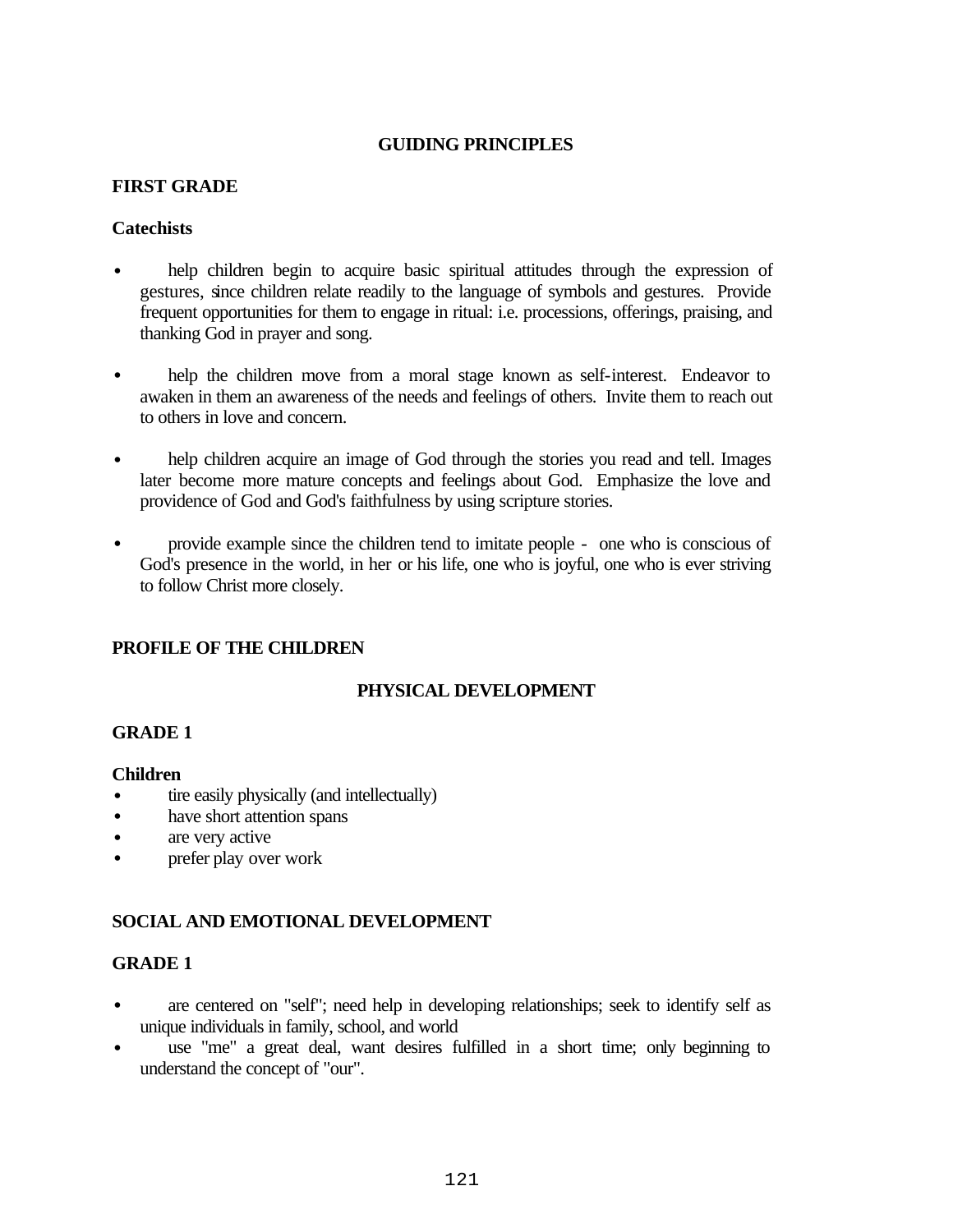- need boundaries of respect and responsibility set, need to be encouraged to share
- grow by identifying with adults who must "model" for child
- exhibit curiosity and enthusiasm
- open and eager to tell about family; need sensitivity to family situations
- may have developed social skills because of preschool environment
- may give "windows to what is within them" through their drawings
- boys and girls may prefer to sit, work, play in separate groups

- can usually think logically about concrete, real objects or personal experience
- learn best by doing, showing, and experiencing
- exhibit difficulty in reversing their thought processes in order to give the reasons that may have led up to a conclusion
- have an excellent facility for memorizing, especially musical or rhyming refrains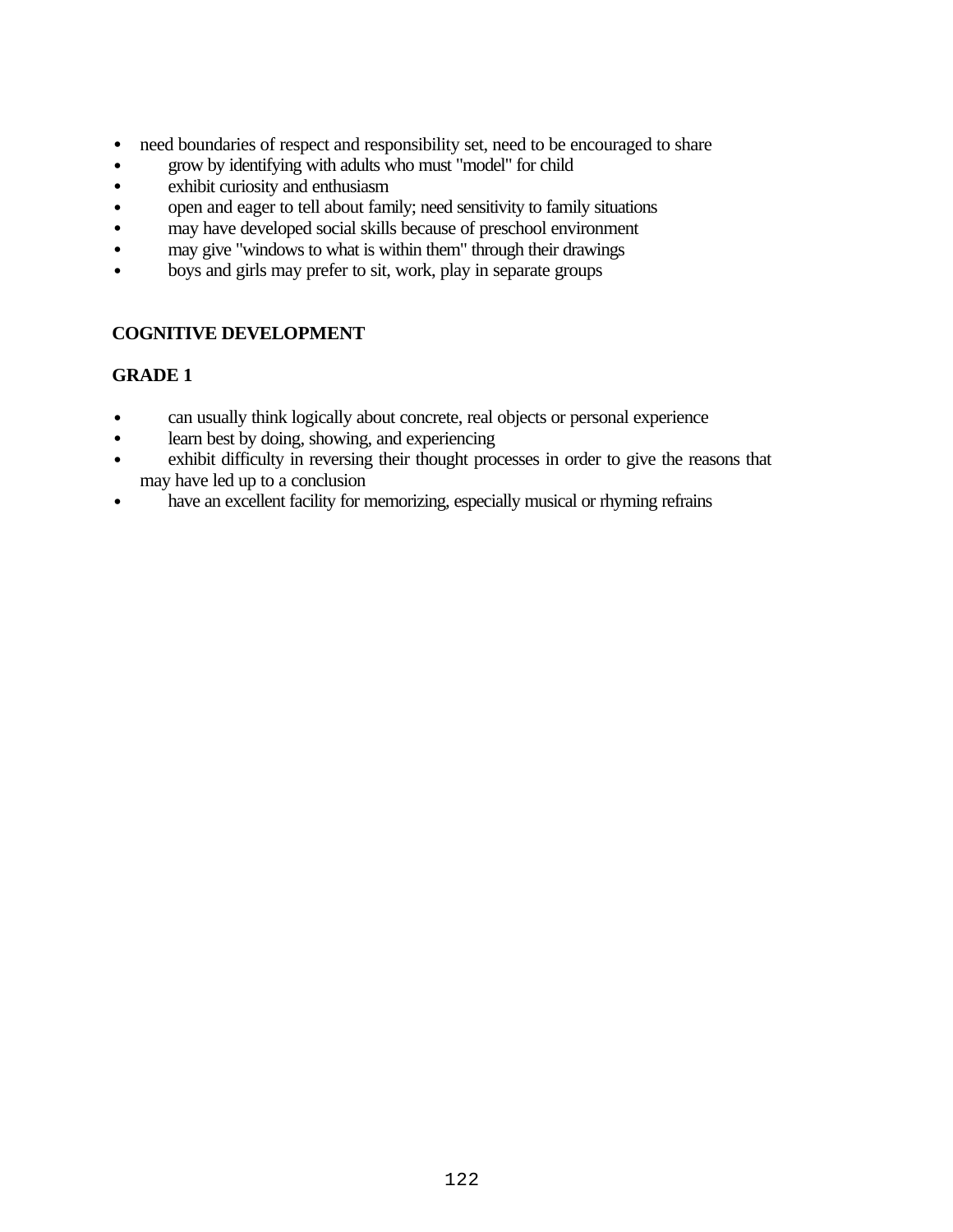#### **SECOND GRADE**

## **Catechists**

- need to bear in mind children's tendency to confuse past and present experiences because they are still limited in their sense of history and time. Clarify the differences clarification is especially significant when introducing them to the examination of conscience. Need to assist children in sorting out what is real and relevant to the current examination of conscience, because they generally live in the present.
- show children love in action and attitude, consistently building them up with praise, recognition, and appreciation for the children to understand their personal value.
- help children form their consciences. Need to be careful to react consistently to an action, incident, or situation. (The children will realize that there are differences between what is dangerous, what is improper, what is annoying, what is accidental, and what is sinful).
- help to prepare the children to understand the forgiveness of God. Concentrate on the reality of God's love and mercy as a tremendous gift which God gives to us. Begin to develop a sense of sin and wrong doing.
- set an example for the formation of the children's values through their personal relationship with God, desire for union with God in prayer, and appreciation of the sacraments manifested through frequent reception.

# **PROFILE OF THE CHILDREN**

# **PHYSICAL DEVELOPMENT**

#### **GRADE 2**

#### **Children**

- begin to master "things"
- develop "control" of language
- develop body skills
- become orderly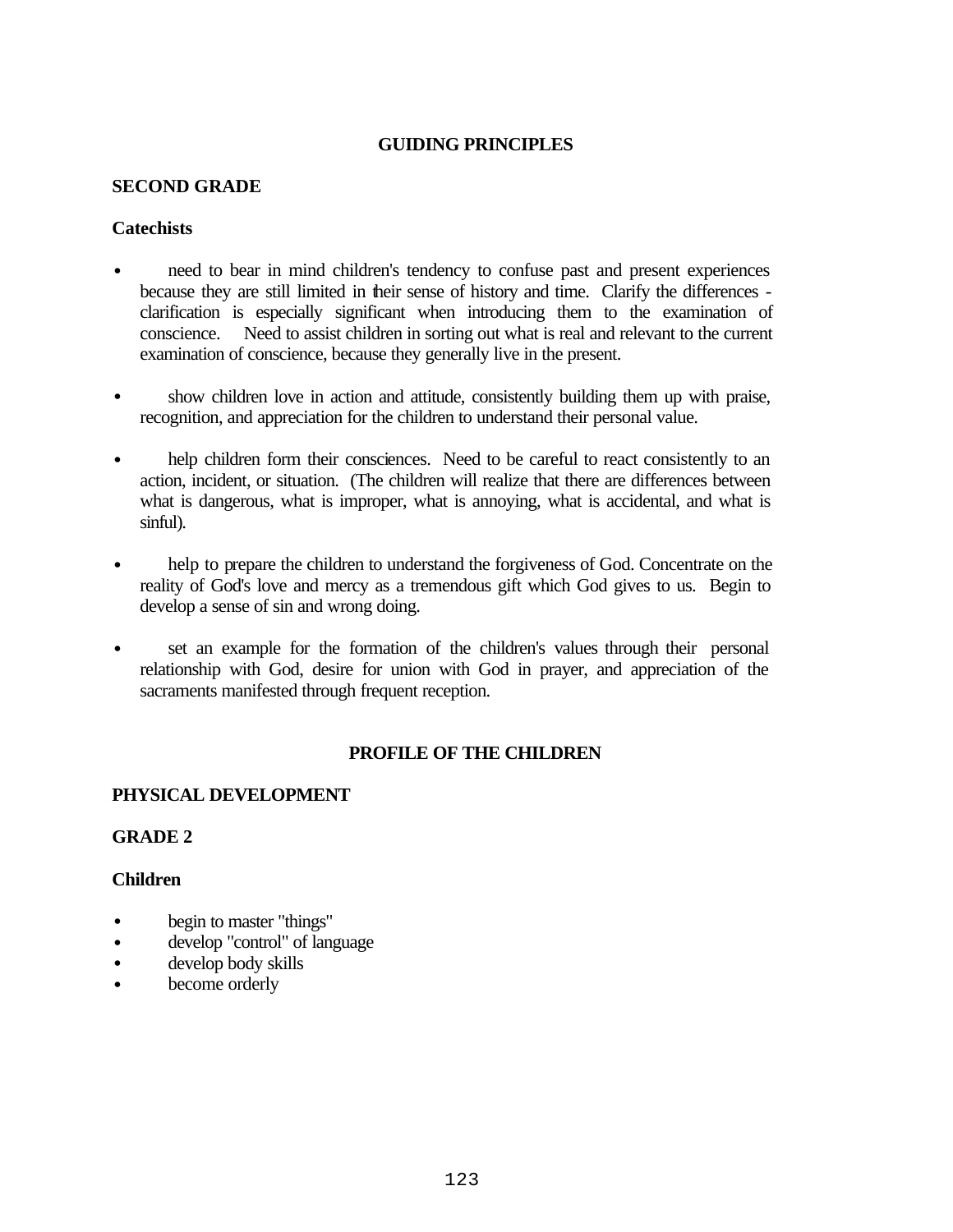# **SOCIAL AND EMOTIONAL DEVELOPMENT**

# **GRADE 2**

- begin to develop real social awareness, but are still somewhat centered on "self"
- begin to develop sense of "community"; accept responsibility to do their part in classroom and home tasks, if assigned according to ability; realize that each person's task is important to the group
- can experience adults outside of family as important "bridges" to move into the world
- find it difficult to accept decisions of group when different from one's own
- can begin to dialogue in small group discussions as opposed to just responding oneon-one to teacher directed questions
- are upset by negative comments, especially from someone in authority
- exhibit curiosity and enthusiasm for life
- boys and girls may prefer to sit/work in separate groups

# **COGNITIVE DEVELOPMENT**

- able to think logically about concrete, real objects or experiences they have known for the most part
- learn best by doing, showing, and experiencing
- are not ready for interpersonal dialogue
- have difficulty seeing things through another person's point of view
- tend to have their perceptions dominated by their own viewpoints
- begin to generalize
- set standards which are often too high for themselves (which lead to disappointment if the activity proves too difficult)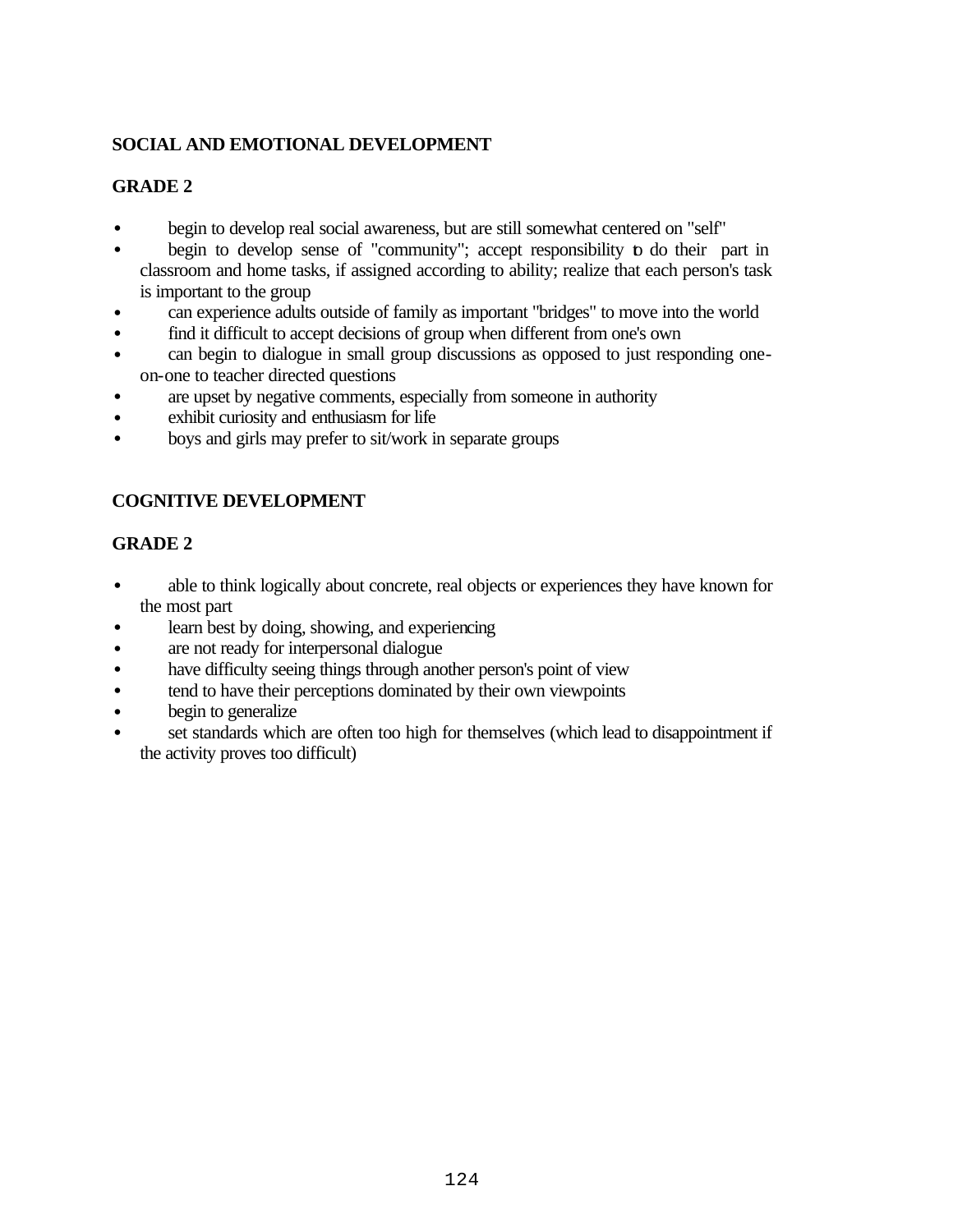## **THIRD GRADE**

#### **Catechists**

- model Christian behavior for children to emulate because third-graders are in the "hero-worshipping" stage. Utilize stories from scripture and from the lives of the saints which include both heroes and heroines.
- help children develop socially and become more aware of the effect they have on a group. Help the children to choose the good that God wills, reject the wrong, and begin to accept greater responsibility for their actions.
- help children to become aware of social ills and human needs resulting from injustice, greed, lack of mercy, violence, and war. Teach them as Christians to use their God-given gifts to respond to the needs of others.
- assume responsibility for involving the children in prayer and in Christian service. Provide example as well as instruction that will encourage the children in a life of prayer and service.

#### **PROFILE OF THE CHILDREN**

#### **PHYSICAL DEVELOPMENT**

#### **GRADE 3**

#### **Children**

- have greater control of large motor activities and increased mastery of fine motor skills
- enjoy group activities because of improved body coordination

#### **SOCIAL AND EMOTIONAL DEVELOPMENT**

- are in an age of "I" and "you"
- have increased awareness of social sense; may begin to feel pre-adolescent pressure to wear the right clothes, etc.
- are more ready to share than at an earlier age, sometimes even caring for younger children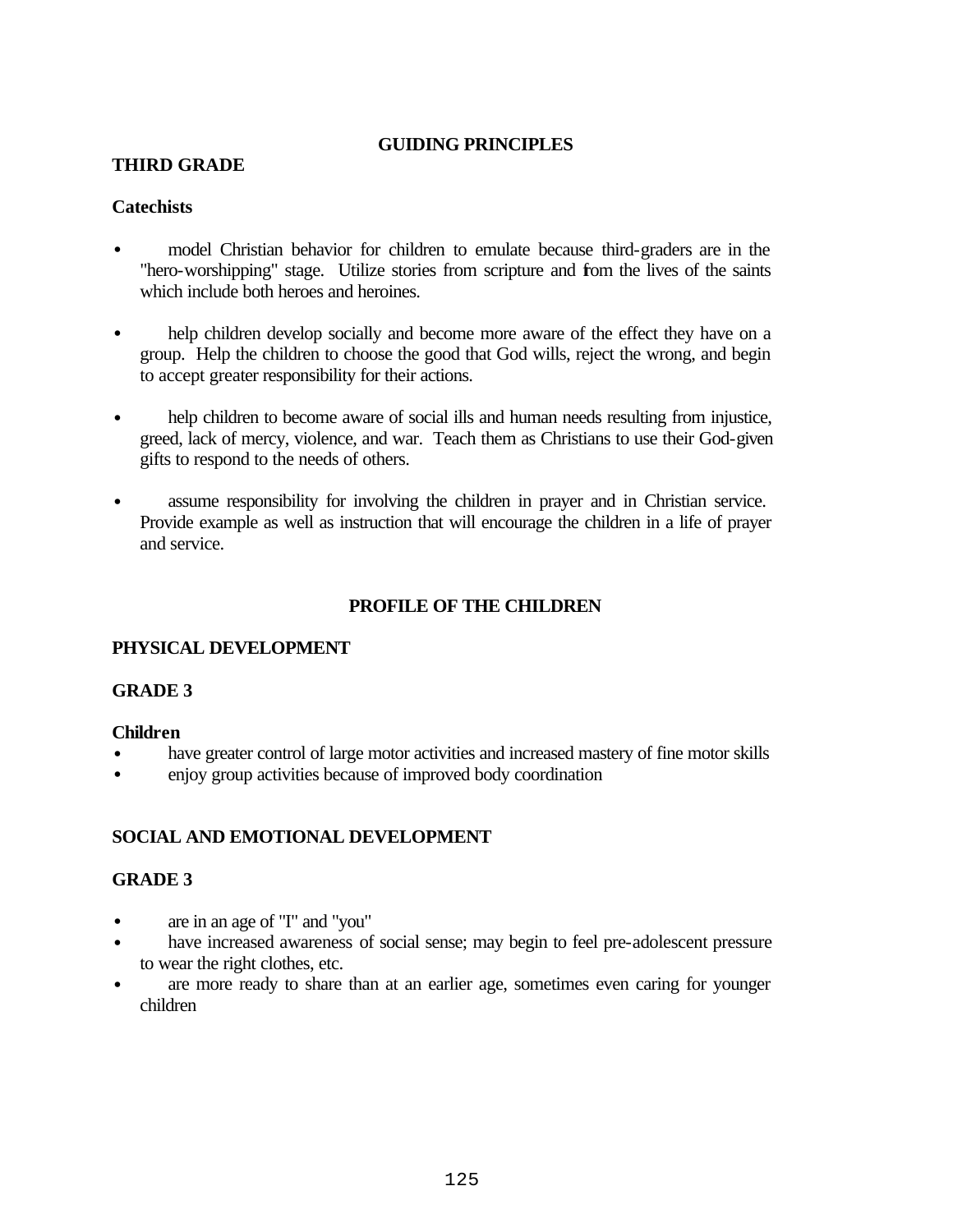- begin to place great emphasis on friendships (best friends begin to develop); best friends may be good dialogue partners in group discussions
- can cooperate in group experiences (with about 4 or 5 others); boys and girls may work best in separate groups; do not want to be criticized or embarrassed in front of the group
- grow into making observations about the world around them, and exercise curiosity for life
- can begin to take responsibility for planning ex. prayer service

- can do more logical thinking with concrete objects and events in the present
- begin to be able to see things from another's point of view, though not consistently
- are rapidly developing communication skills
- have speaking vocabularies which exceed reading vocabularies
- have an increasing ability to talk with others and not simply to them
- are enthusiastic
- are developing the self-confidence needed to work on projects
- are at peak creativity
- are interested in learning games
- begin to be "data" collectors
- display curiosity about life, nature, and people, but are able to learn more readily from their observations
- are mastering the ability to read and enjoy using this skill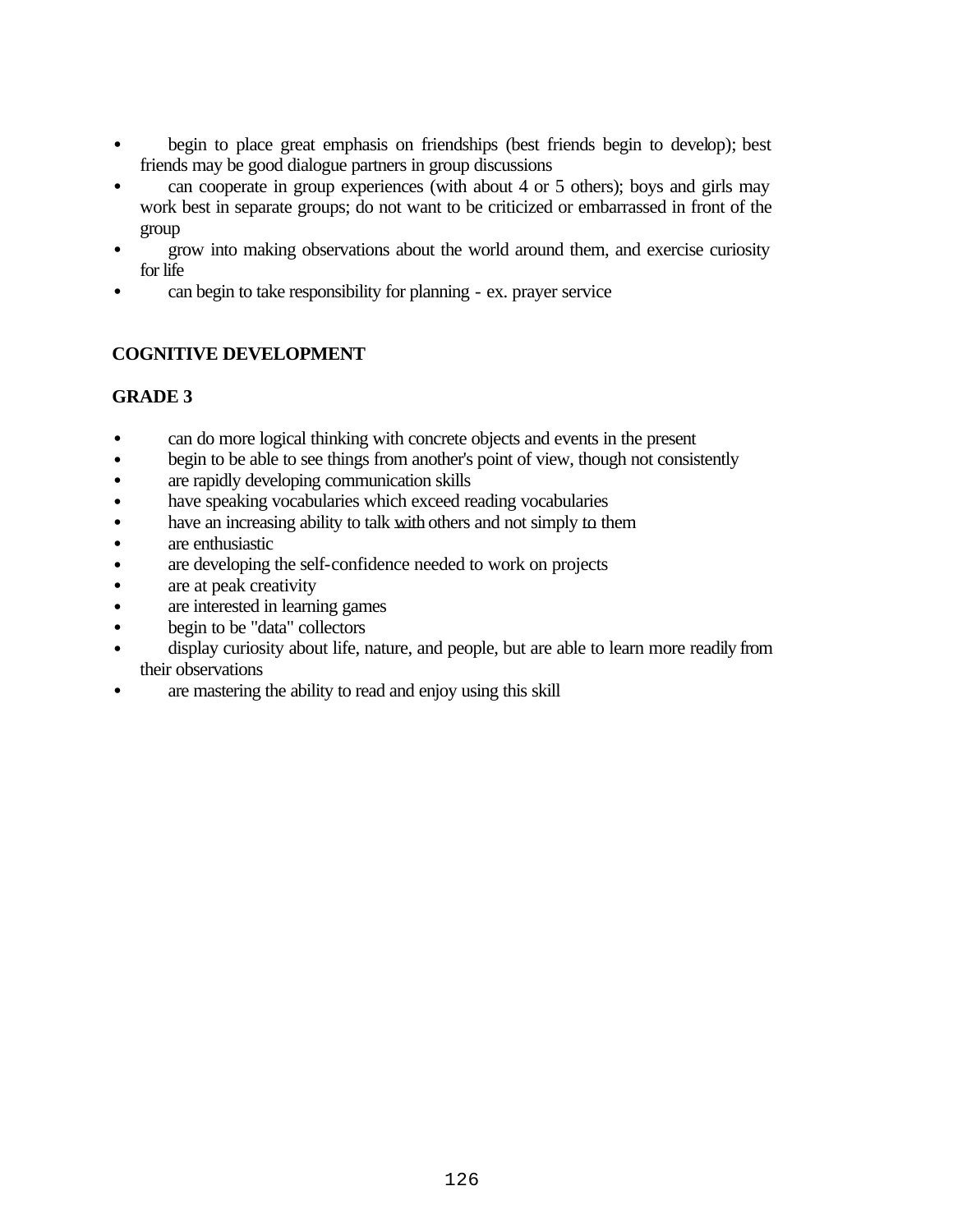#### **INTERMEDIATE GRADES**

## **Catechist**

- provide reasonable explanations and increased group activities because the children have developed a longer attention span. Augment the docility and the unquestioning acceptance of adult explanations by capitalizing on the children's interest in sharing in small group discussions.
- foster opportunities to replace interest in fantasy and fairy tale by interest in true-to-life stories that originate in the life of the Church, in their own communities and cultures, as well as in other areas.
- provide group projects in which all the children can be involved because children learn most effectively when engaged in the learning process.
- encourage students to analyze facts and to explore the lived faith of believers, past and present, whose lives they can emulate.
- continue to offer opportunities for meaningful memorization, particularly of certain essential doctrinal statements.
- use daily situations and discussions to help students develop skills in moral decision making. Challenge the students to correlate what they say they believe with their actions.
- include the element of social awareness in prayer experiences and reconciliation services. Move away from a simplified following of the rules and help the children to progress toward a faithful response to a call from the Lord.
- present Jesus as a model and friend. Identify biblical personalities, saints, and people in our own day who are living as Jesus did and who also serve as role models.
- explore more fully doctrines of the creed, commandments, and sacraments. Emphasize the meaning behind law and ritual. Provide explanations that represent the effectiveness of Christ at work in the world today.
- provide guidance and direction.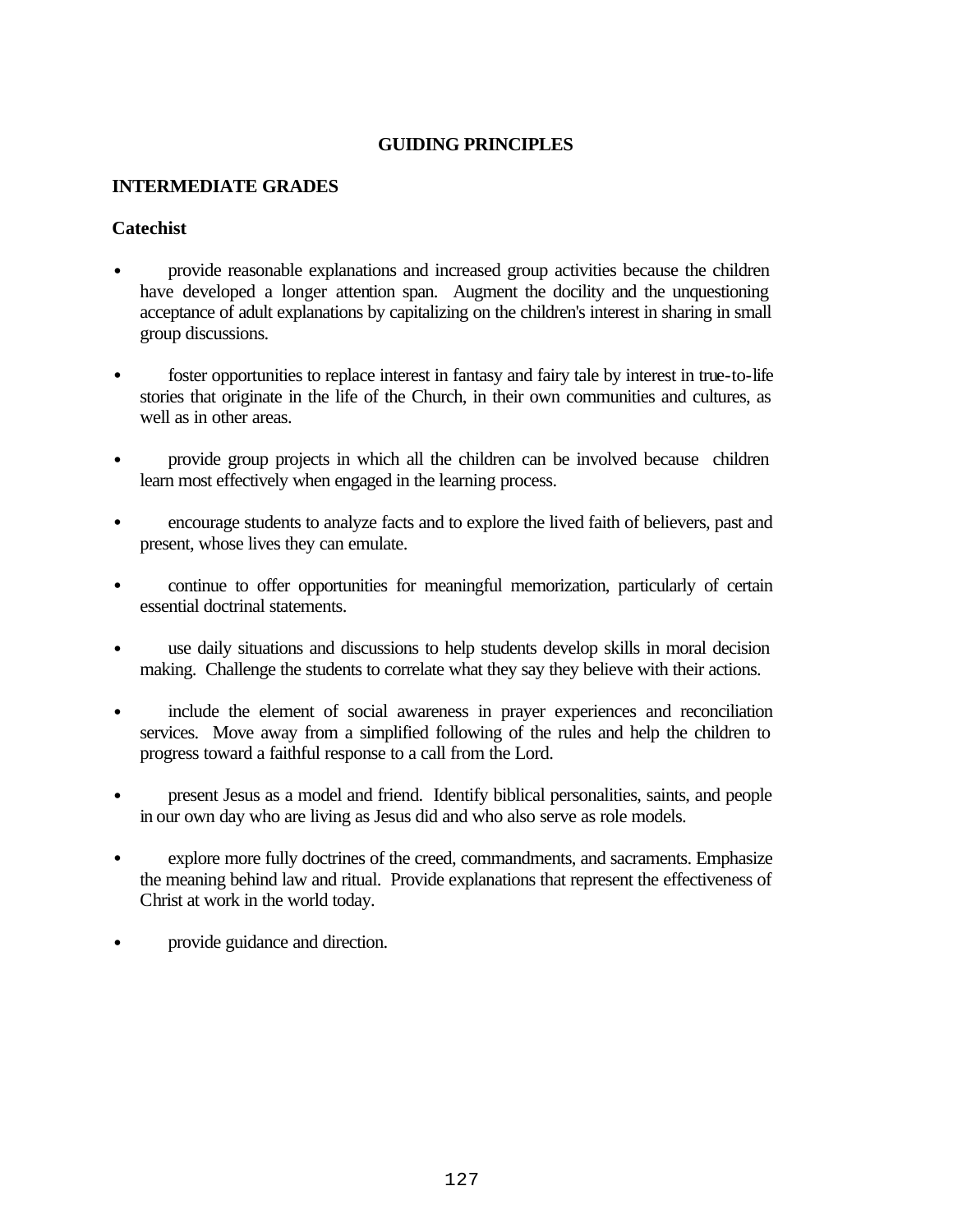## **FOURTH GRADE**

## **Catechists**

- stimulate the children's creativity through music, art, drama, and related activities. Provide an opportunity for them to express and appreciate religious concepts.
- encourage children to do what is right because it is right, whether it pleases the group or not. Stress the reasons and the values underlying the rules, as well as the importance of right motives.
- make children aware of social ills and human need by helping them to become involved in social justice activities in various ways - e.g. recycling bottles and aluminum, learning not to waste natural resources. Teach that all are called to give of their time, talents, and earthly goods.
- provide opportunities for fourth graders to seek and enjoy short periods of time when they can be alone. Support and nurture this desire and lead the children to prayer by teaching them how to pray and by praying with them: i.e. communal prayer, rote prayers, silent or centering prayer, spontaneous prayer and petitions, meditative prayer, paraliturgies, and prayer services.

# **PROFILE OF THE CHILDREN**

# **PHYSICAL DEVELOPMENT**

#### **GRADE 4**

#### **Children**

- show an improvement in athletic skills; have greater control
- experience a plateau of sorts in physical development
- begin to notice differences between boys and girls

# **SOCIAL AND EMOTIONAL DEVELOPMENT**

- become group age "joiners," enjoy team effort
- are full of enthusiasm; have a great sense of humor
- place more importance on conformity rather than individuality; need to belong to the "right" crowd; begin to be influenced by the teen culture
- may experience an increased status with peers and a decrease in dependence on adults (grow beyond the influence of family and friends; however, still need adults for "direction" and approval)
- work cooperatively and evaluate selves in relationship to peers; desire to choose their own play/work partners; like to work on group projects; are self-confident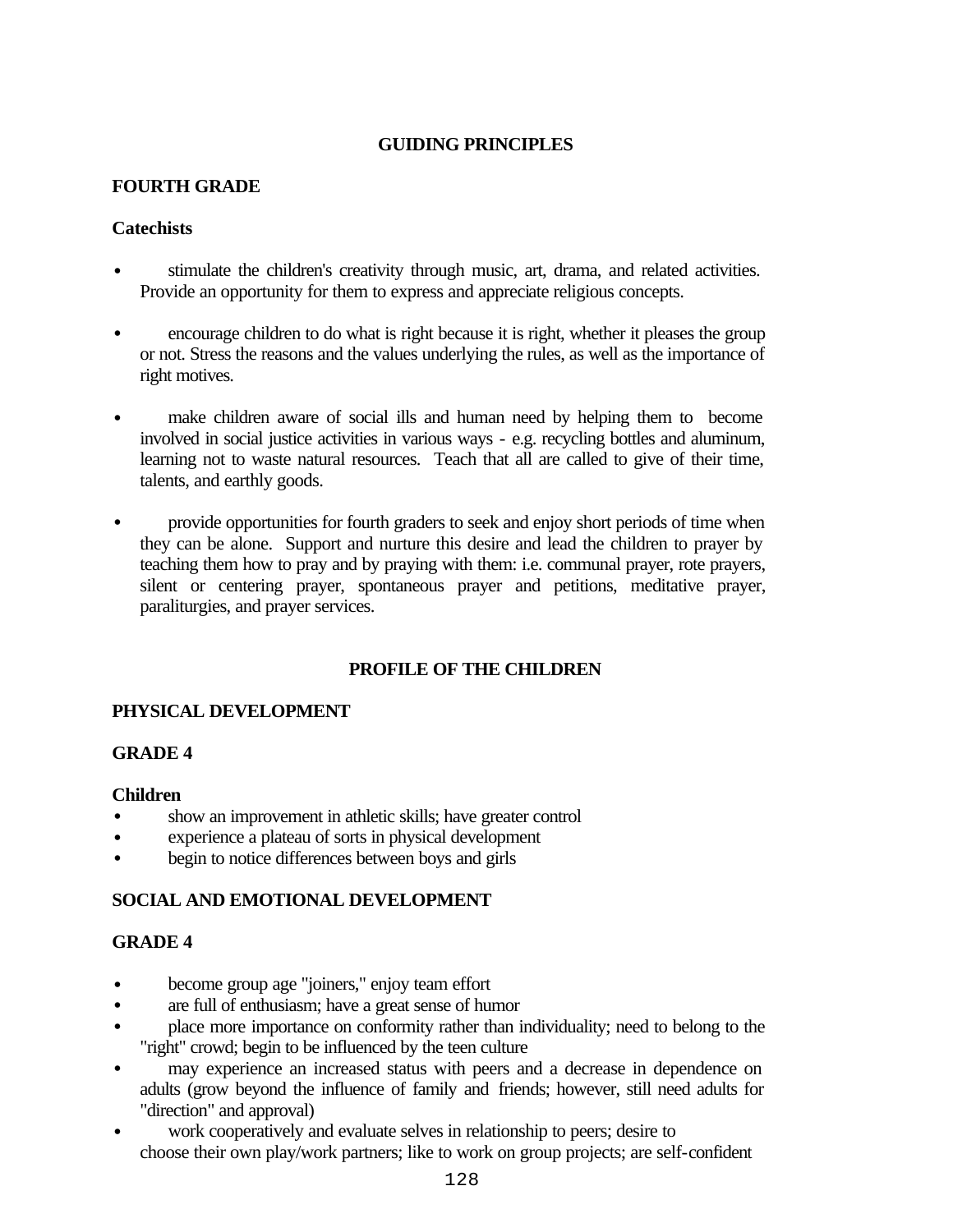- begin to be aware of the opposite sex (display giggling over uncertainty of how to handle these feelings)
- **boys** join groups of boys and do not expect or experience difficulties
- **girls** are much more tentative with other girls; exercise a definite ritual of
- assimilation into the group (catechists need to pay attention to those who do not
- fit in and encourage acceptance)
- are conscious of the world around them

- enjoy intellectual challenges and are beginning to be able to think abstractly
- have a longer attention span and are capable of hard work
- are developing a sense of time
- see the concrete, real world as more important than the imaginative world
- are curious and thirst for knowledge and stimulation
- like to collect and classify things and exercise ability to question and experiment
- grow in reasoning ability and are more able to make moral decisions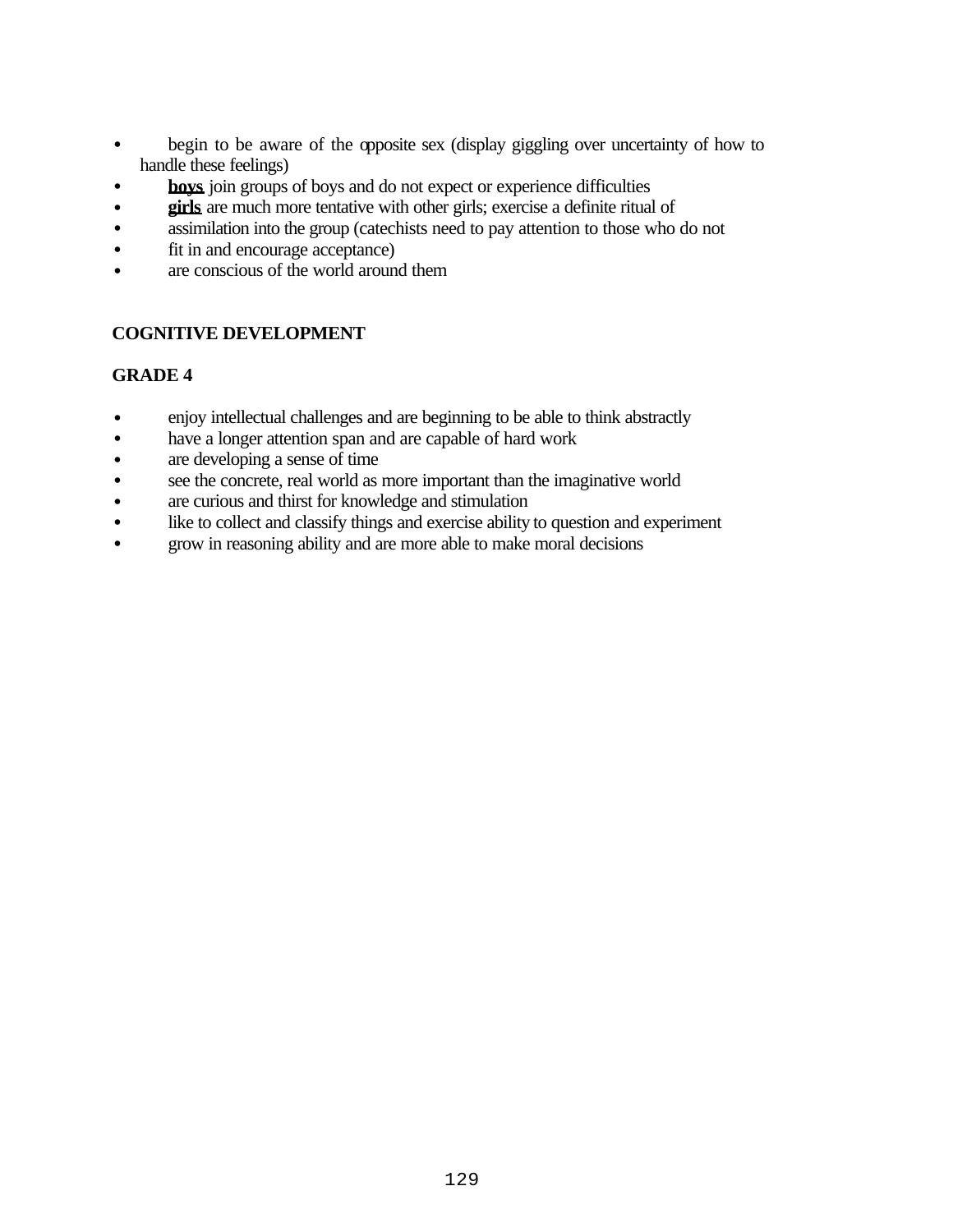## **FIFTH GRADE**

## **Catechists**

- accept pre-adolescent restlessness, boredom, and awkwardness as a way to help students experience God's love for them as individuals. Repeat the message of selfworth again and again.
- understand that as peer pressure is a reality and pre-adolescents fear peer rejection, liturgical/sacramental experience rooted in the group is appealing and that community is an inviting concept. Encourage students to participate fully as a group in preparing materials and place for celebrations, playing musical instruments, reading the scripture, dramatizing the Gospel story, carrying the presentation gifts, making decorations, and presenting commentaries.
- encourage the understanding of God as a partner, someone to whom they can talk, someone who affects them personally, someone with whom they can enjoy periods of silence and reflection. Establish a positive attitude toward prayer and its purposes. Offer a variety of prayer experiences: rote prayers, silent or centering prayers, spontaneous prayers and petitions, meditative prayer, paraliturgies, and prayer services.
- educate students in attitudes and behaviors in the cause of peace and justice. Focus on three current areas of concern: world peace, world hunger, and the rights of the oppressed.

#### **PROFILE OF THE CHILDREN**

# **PHYSICAL DEVELOPMENT**

#### **GRADE 5**

#### **Children**

- are unpredictable; are a cause of irritation to themselves and others; worry about body development
- see body as an embarrassing object because of the vast differences in rate of change among this age group

# **SOCIAL AND EMOTIONAL DEVELOPMENT**

- are strongly influenced by the group; need to be like peers
- are in a transition time between adolescence and the peaceful years of middle childhood; are unpredictable, having both spurts of high and low energy at the same time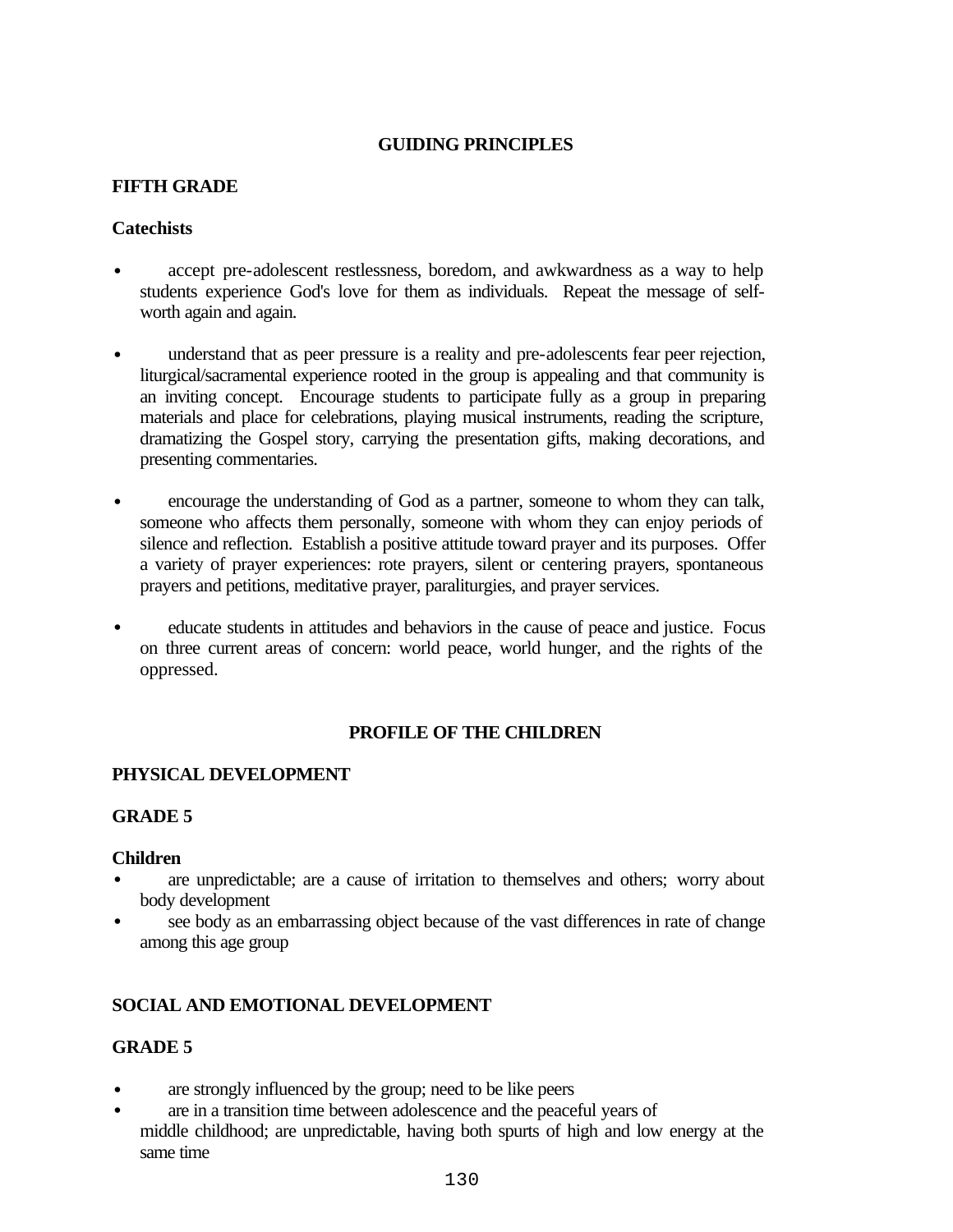- may act/dress older than their age; need help to cultivate virtues like modesty and
- consideration for others
- are developing close friendships
- need help to identify feelings and how to act upon them in a positive manner (giggling covers up emotions regarding the opposite sex)
- like quiet time (ex. reading) and time with peers (ex. playing complex games)
- do not want to risk being laughed at; may avoid answering orally in a large group; enjoy small group discussions better; prefer recording and reporting back to the large group
- are influenced by media and advertisements; are attracted to and value whatever enables them to experience physical/mental control over their environment
- are idealistic; are beginning to ask questions about themselves and their lives; are aware of problems in their families and world
- have feelings close to the surface; worry about looks, self, family, almost all think they are different; experience self-consciousness and sensitivity to criticism

- think on a factual/concrete level
- are able gradually to form abstract ideas/concepts based on experience
- manifest intense curiosity, a thirst for new experiences and a desire to collect, organize, and correlate factual material
- enjoy making collections of all kinds
- tend to see details more clearly than the main idea
- are able to observe people, situations and form conclusions about them
- search for explanations and are beginning to work with universals
- can memorize details but should always have this coupled with understanding
- have attention spans that usually exceed 20 minutes
- like to read, can participate in activities with complicated rules, can think chronologically, enjoy being silly, and delight in playing with the double meaning in language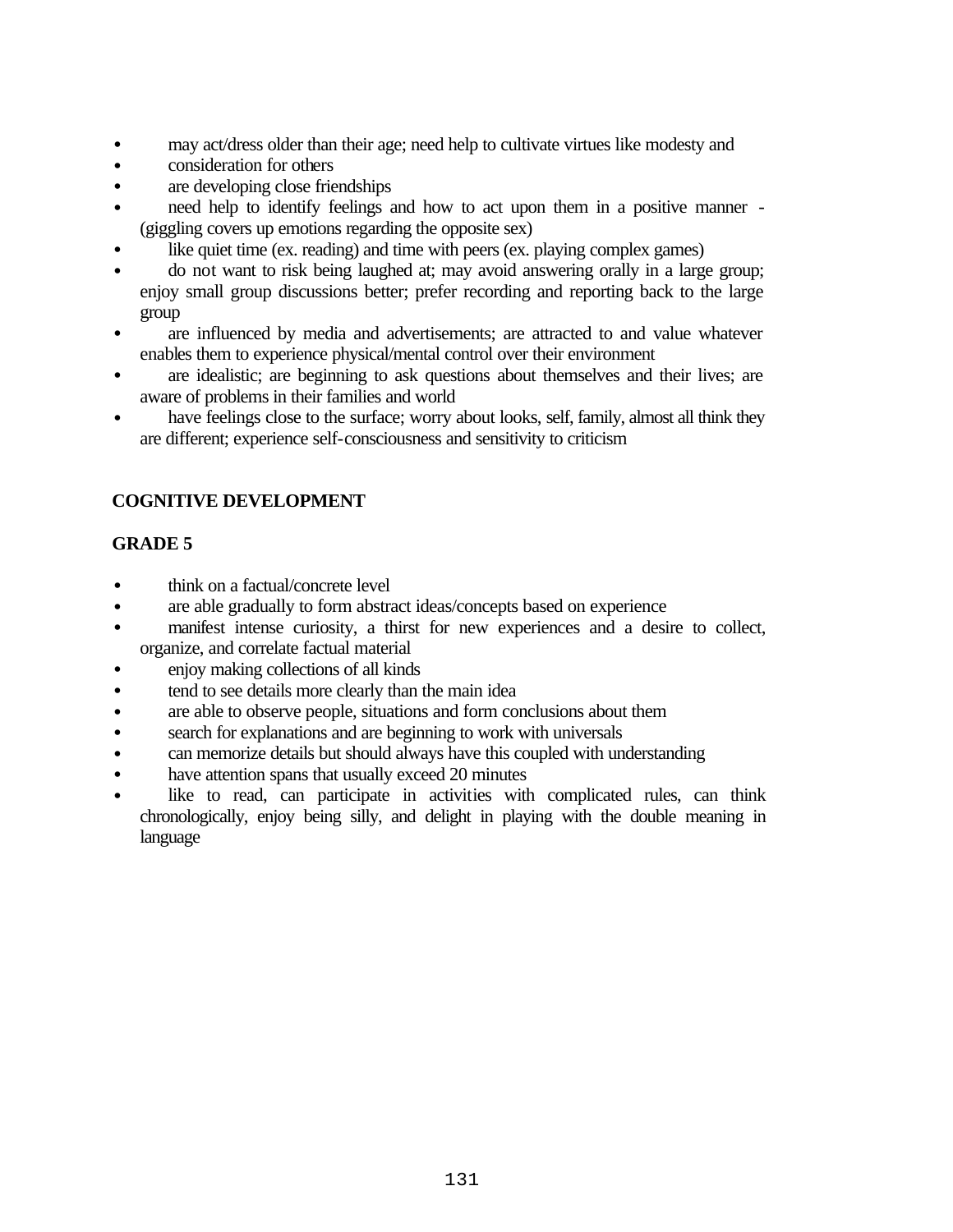#### **SIXTH GRADE**

#### **Catechists**

- realize the fact that sixth graders are more aware of social problems, that they indeed have a strong sense of social justice, which results in their willingness to help others, even at some risk or actual cost to themselves. Lead students in the study of the scriptural history of God's identity with the oppressed and his action to deliver the Israelites from slavery in Egypt.
- provide a safe and secure setting for exploring questions and doubts. Provide a forum for students to explore their feelings, as they try to integrate the reality of their life experience with their religious beliefs.
- teach young people to pray, keeping in mind that learning to pray is more important than learning prayers. Provide opportunities so that the boys and girls unite themselves to God with spontaneity and joy. Encourage silent prayer, for example, after the narration of a Gospel passage or at unforeseen moments created by nature or by the interaction of the children.

**Note:** (some school districts now include sixth grade in middle school).

# **PROFILE OF THE CHILDREN**

# **PHYSICAL DEVELOPMENT**

#### **GRADE 6**

#### **Children**

- are in a transitional stage of physical maturation
- experience unevenness in every level; e.g., have propensity to be energetic and active at one time, extremely fatigued shortly afterwards
- vacillate between high and low moods (physical and/or emotional)
- can experience the onslaught of puberty

# **SOCIAL AND EMOTIONAL DEVELOPMENT**

- regard the influence of parent/teacher as weaker than that of peers
- continue to be in transition between adolescence and middle childhood, often feel like they do not belong (between elementary and middle or junior high)
- need to accept themselves as male or female and to deal with others on those terms; have a growing interest in clothes, although not necessarily how to care for them!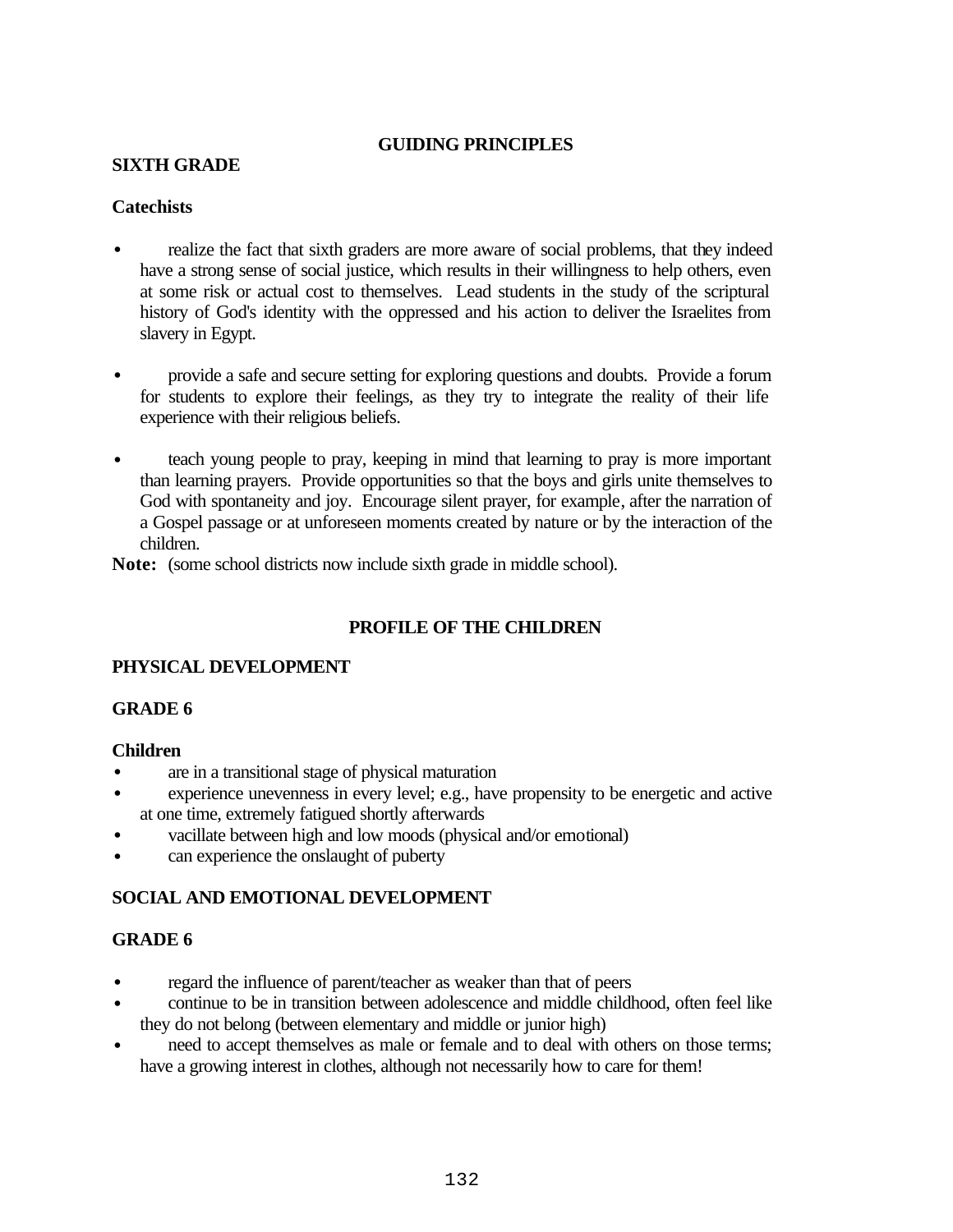- can experience negative conditioning and ignorance as primary problems in psychological development
- continue to develop close friendships
- are developing self-image; allow self-worth to be prominently influenced by peer groups
- need significant adults for guidance/support to enable them to make wise decisions about real issues; begin to develop ideas about life's work
- dislike being embarrassed or criticized in front of friends, especially by parents; need caring groups (family, friends) for belonging
- experience confusion, curiosity, uncertainty, and experimentation in behavior which tends to accompany their search for personal identity
- enjoy examining their roots and stories of their families and groups to which they belong as they search for their identity

- can use their minds to a greater degree
- tend to be very intellectual; are preoccupied with facts, reasons, and discovery through experimentation
- can work effectively with universal and deductive reasoning in arriving at conclusions
- may still need grounding in concrete objects and situations when dealing with abstract ideas
- continue to see details more clearly than main ideas
- prefer working with the concrete rather than the abstract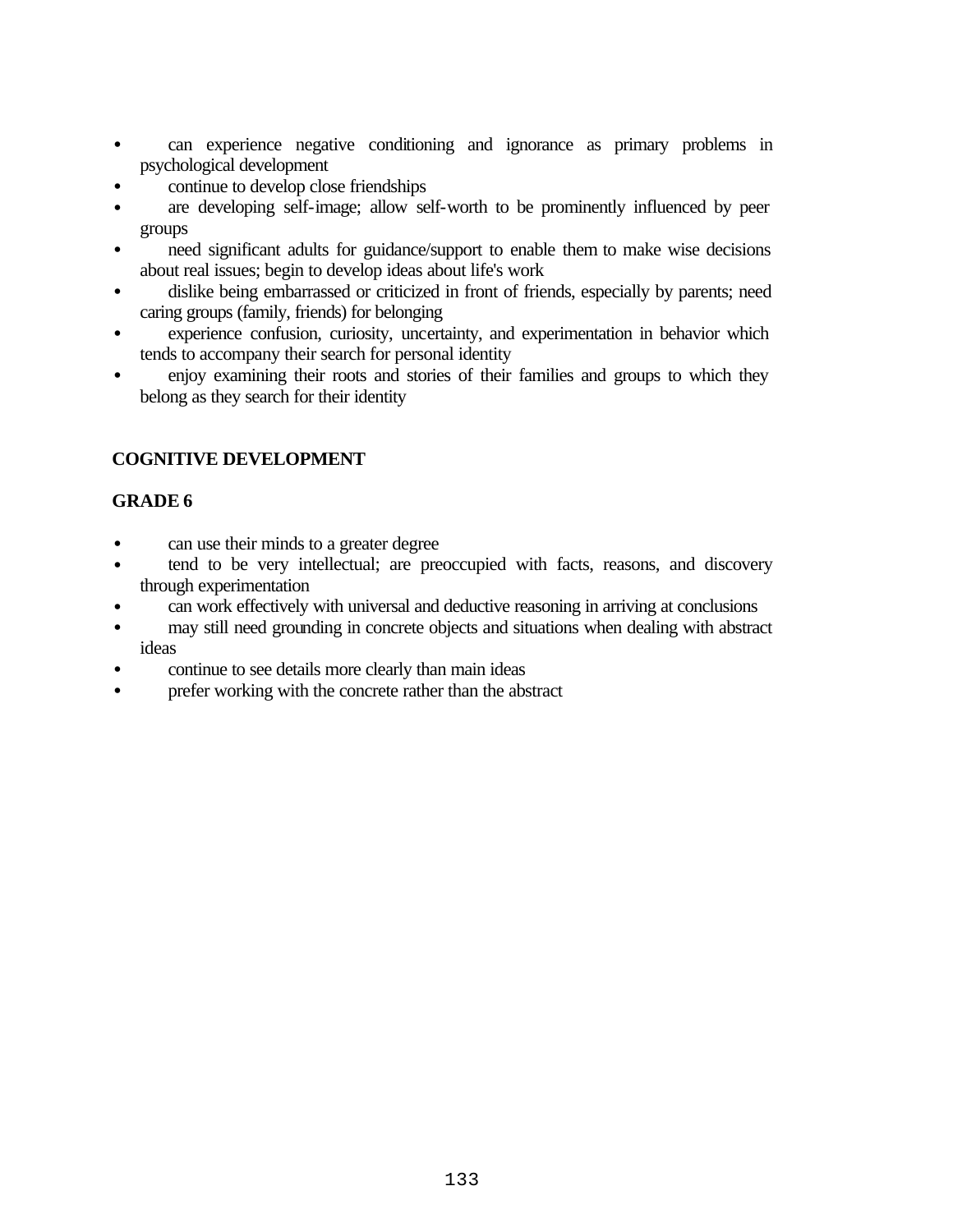## **CCD GUIDELINES**

## **SPECIAL RELIGIOUS EDUCATION**

The present day represents the age of inclusion for persons with disabilities. Most children with disabilities who come to a parish religious education program will already be in an inclusive education program in their public school. They are learning side by side with their typical peers.

When children with disabilities are in a parish religious education program, they are to be in a regular classroom with support. The key to successful inclusion is support. Special children learn their faith side by side with their typical peers of the same chronological age. Even if a child has mental retardation, he or she is not to be placed with children younger than himself/herself. This type of placement does not respect the dignity of the human person.

Children learn best when they learn together. When children with disabilities are with their typical peers, it is often the typical child who benefits the most. Typical children have the opportunity to grow in understanding, acceptance, and compassion when they grow together with special children. All of this interaction is a healthy preparation for adult life.

The Department for Persons with Disabilities is available to assist a parish whenever a child with a disability is enrolled in the religious education program. The staff of the department will assist in training the catechists and/or volunteers who wish to work with students who have disabilities.

# **TEACHING CHILDREN WITH DISABILITIES: SOME IMPLICATIONS**

This fact sheet is for:

- catechists whose pupils now include children with disabilities
- special education teachers who are experienced with one kind of disability but wish to know something about others
- administrators and supervisors who want to know more about directing the catechesis of all children, including children with disabilities.

Dealing with a child who has disabilities is dealing first with a child. All children learn differently, and the catechist's challenge comes in recognizing and adjusting to the individual. Thus, the ideas that follow are simply suggestions, which catechists are to accept, reject or modify to match the needs and characteristics of individual children.

In general, when a student with a disability enters a regular class:

1. Obtain background information prior to the student's enrolling in your class, if possible. You will find pertinent information about teaching children with the same type of disability in journals, books, and magazines.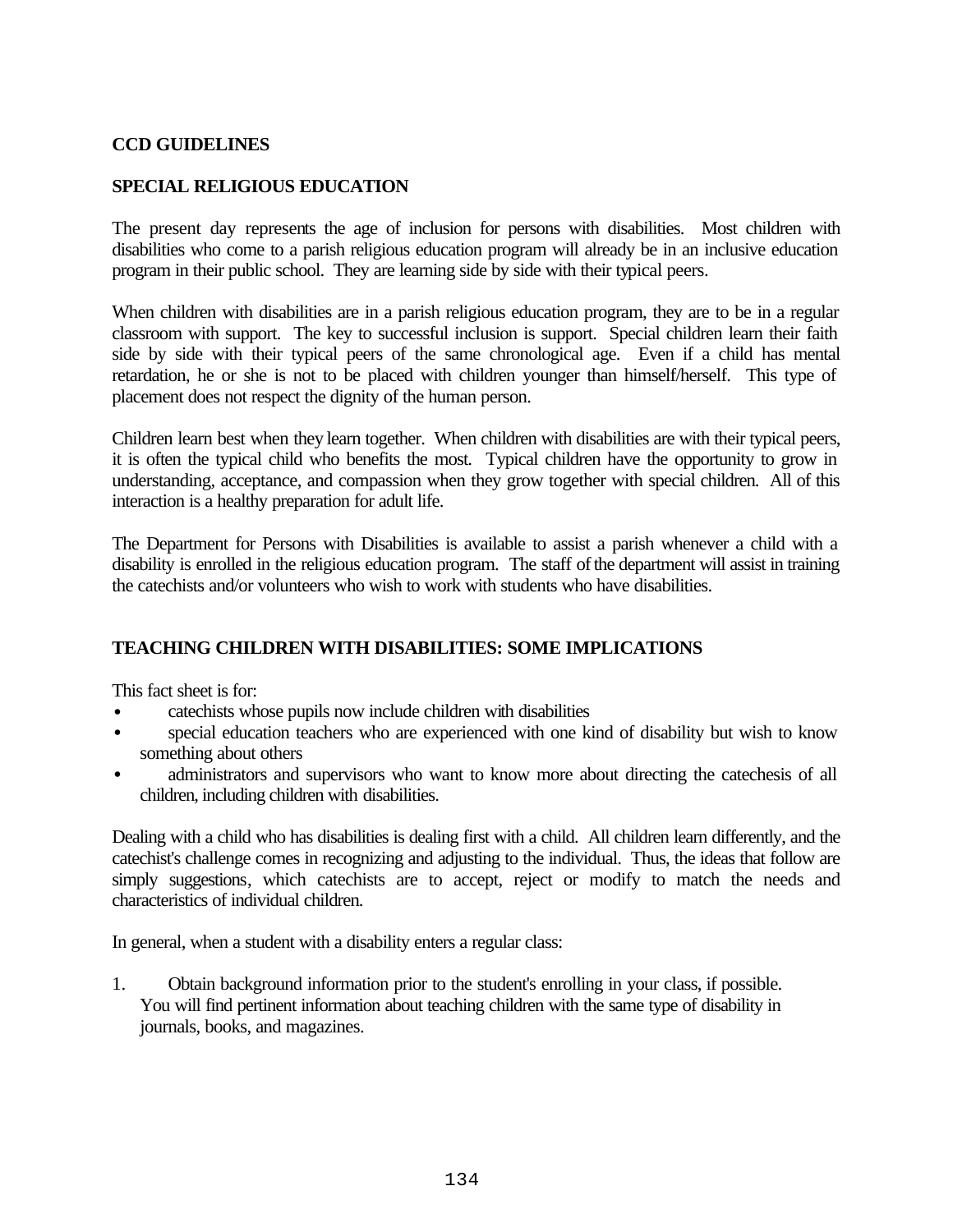- 2. Elicit assistance from resource room teachers, therapists, and other professionals involved in the care of the child.
- 3. Ask the student and parents or guardians about special provisions or adaptations that may help the student.
- 4. Encourage the student to be as independent as possible. It may require effort on your part to keep from helping the student with a difficult task. If it is within the student's ability, encourage but don't intrude.
- 5. Discuss the nature of the disability with the other students when appropriate. Your attitude toward the student with a disability will determine largely how the class responds. Emphasize that all students are more alike than different.

#### **When working with a student who has mild retardation:**

- 1. Set realistic goals for the student, keeping environment and abilities in mind.
- 2. Carefully sequence learning activities, from easy ones to difficult ones.
- 3. Use concrete concepts and simple phrases in your explanations.
- 4. After a lesson, clarify any problems the student may have.

#### **When working with a student who has a severe disability:**

- 1. Work closely with parents to choose goals, teaching methods and evaluation strategies. Try to keep home and school programs consistent.
- 2. Use materials, reinforcers, and methods that are chronologically and physically age appropriate.
- 3. Emphasize repetition and provide opportunities for using the skill once it has been learned.
- 4. Promote skill generalization; teach the same skill in diverse settings.
- 5. Provide as many opportunities for interaction with typical peers as possible.
- 6. After a lesson, clarify any problems the student may have.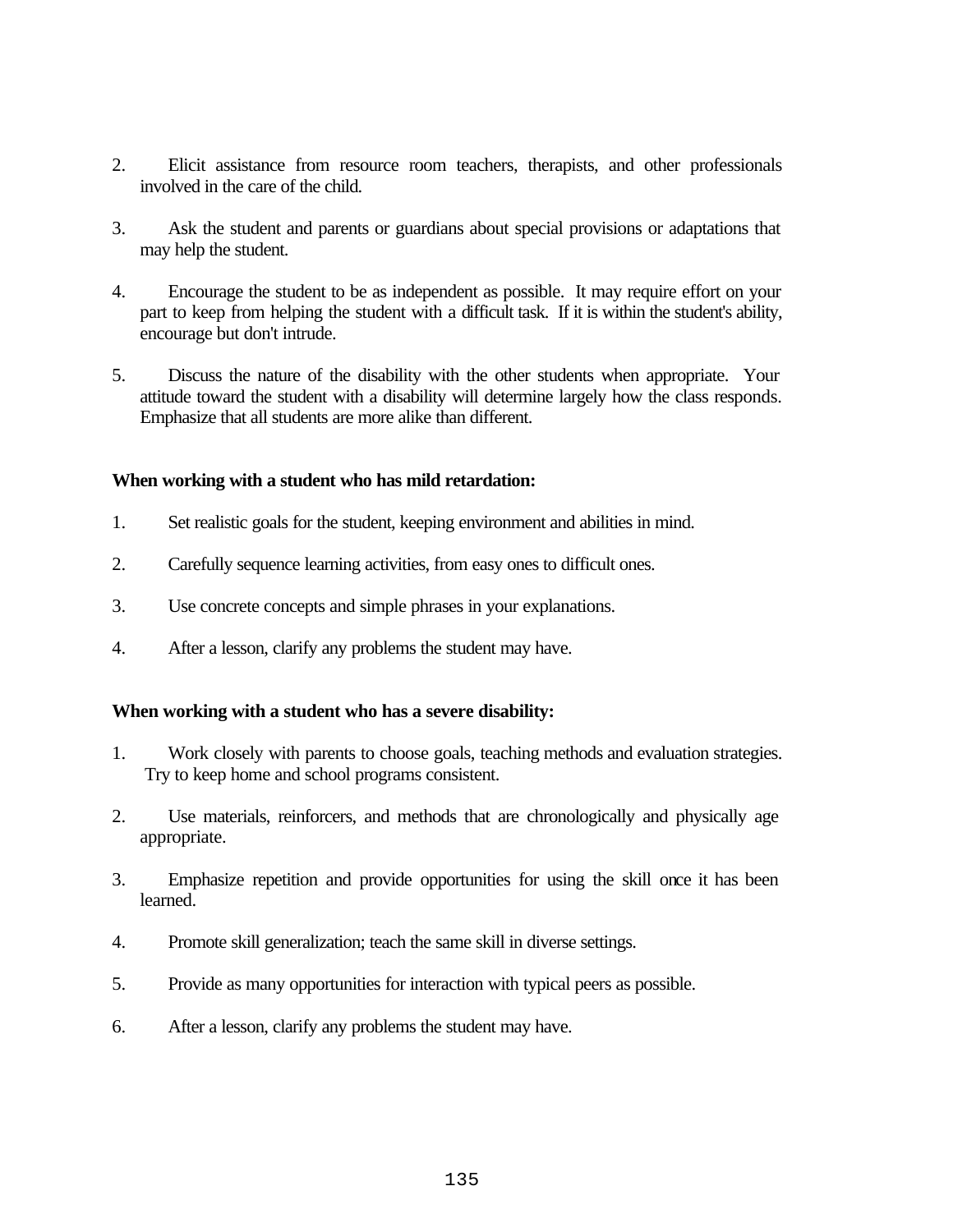#### **When working with a student who has a learning disability:**

- 1. Use highly structured methods. Tell the student exactly what is expected.
- 2. Understand that a learning disability may cause inconsistent performance.
- 3. If the child has a receptive language problem, use short sentences and simple vocabulary at first.
- 4. Allow students who have difficulty with written language to use tape recorders or the reproduced notes of fellow students.
- 5. Use self-correcting materials for immediate feedback without embarrassment.
- 6. Provide ample opportunities for drill and practice.
- 7. After a lesson, clarify any problems the student may have.

#### **When working with a student who has emotional or clinical problems:**

- 1. Provide adequate structure in the learning environment. Let the student know what is expected, but also indicate where there may be some flexibility.
- 2. Reinforce appropriate behavior; ignore inappropriate behavior. Model and explain what constitutes appropriate behavior.
- 3. Expect improvement on a long term basis. Understand that small gains may take time to become permanent.
- 4. Be sensitive to individual differences. Try to create an atmosphere in which students are respected and learn to respect others.
- 5. After a lesson, clarify any problems the student may have.

#### **When working with a student who has visual problems:**

- 1. Before the school year begins, acquaint the student with the classroom and the building.
- 2. Teach other students the sighted guide technique or other ways to help without sacrificing the student's independence.
- 3. Keep background noise to a minimum.
- 4. Speak in a normal tone of voice.
- 5. Encourage the student to use a tape recorder or other special equipment in class.
- 6. Note that most religious ed materials can be adapted to braille if this is what the student uses.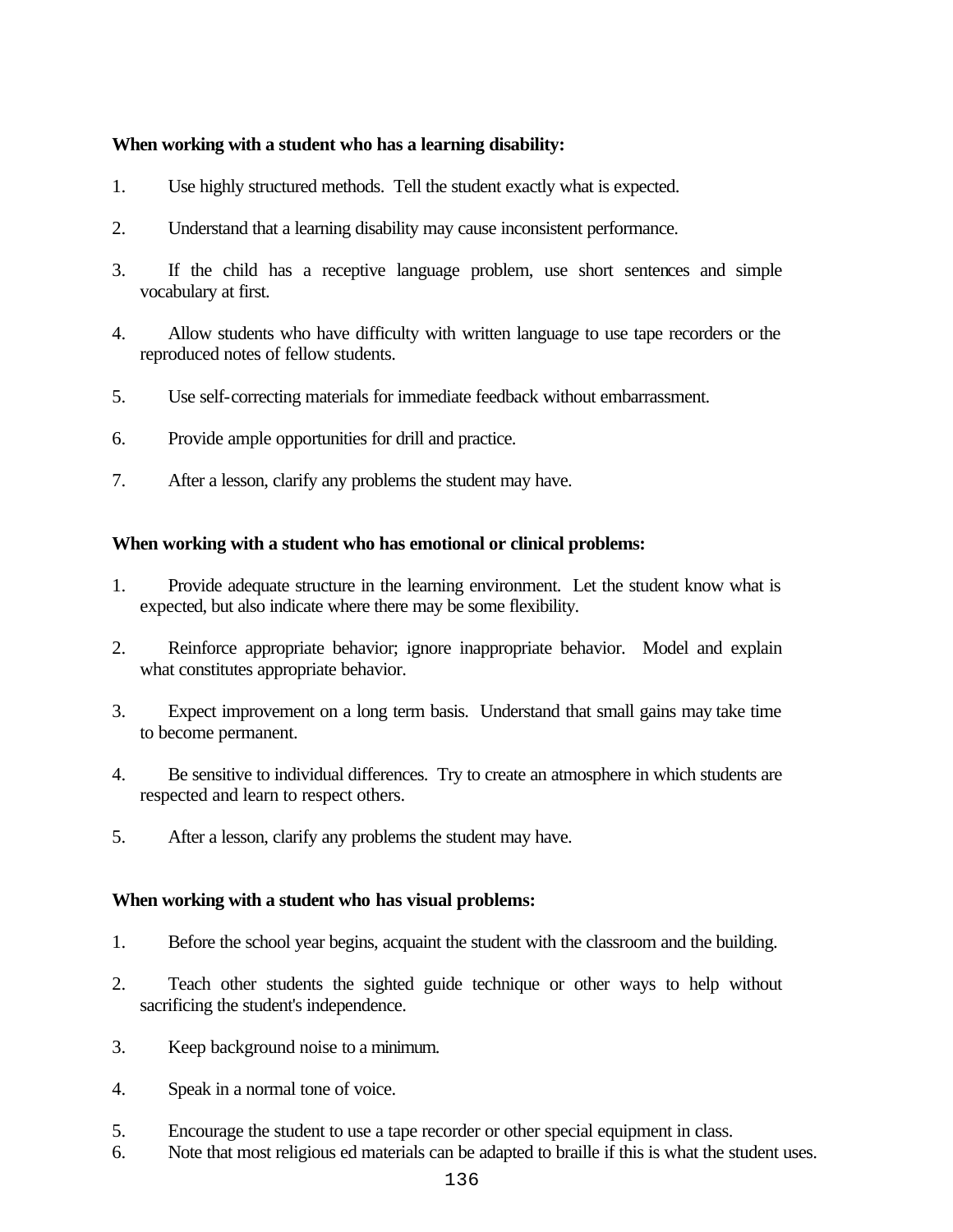- 7. Set an example for the other students in the class by describing the things you see and relating them to their sounds.
- 8. Give the student ample opportunity and assistance to structure personal space.
- 9. Find out how much residual vision the student has and make sure that lighting is appropriate.
- 10. After a lesson, clarify any problems the student may have.

#### **When working with a student who has a physical disability or other health impairment:**

- 1. Ask the student about aids and adaptations he or she may use.
- 2. Find out from parents or therapists what physical or medical limitations the child has, if any.
- 3. Don't do unnecessary things for the student. If he or she appears to want help, ask first.
- 4. Encourage the student to participate as much as possible in the regular class routine.
- 5. After a lesson, clarify any problems the student may have.

#### **When working with a student who is deaf or has hearing impairments:**

- 1. Before the catechetical year begins, acquaint the student with the classroom and the building.
- 2. Seat the student where he or she can see your lips clearly.
- 3. Don't speak with your back to the class or with a bright light behind you. Don't inadvertently cover your mouth when you speak. Try not to pace or walk around as you speak to the class.
- 4. Body language and gestures help students with hearing impairments understand the message.
- 5. Speak in a normal tone of voice.
- 6. Become familiar with hearing aids or any other special equipment the student may use.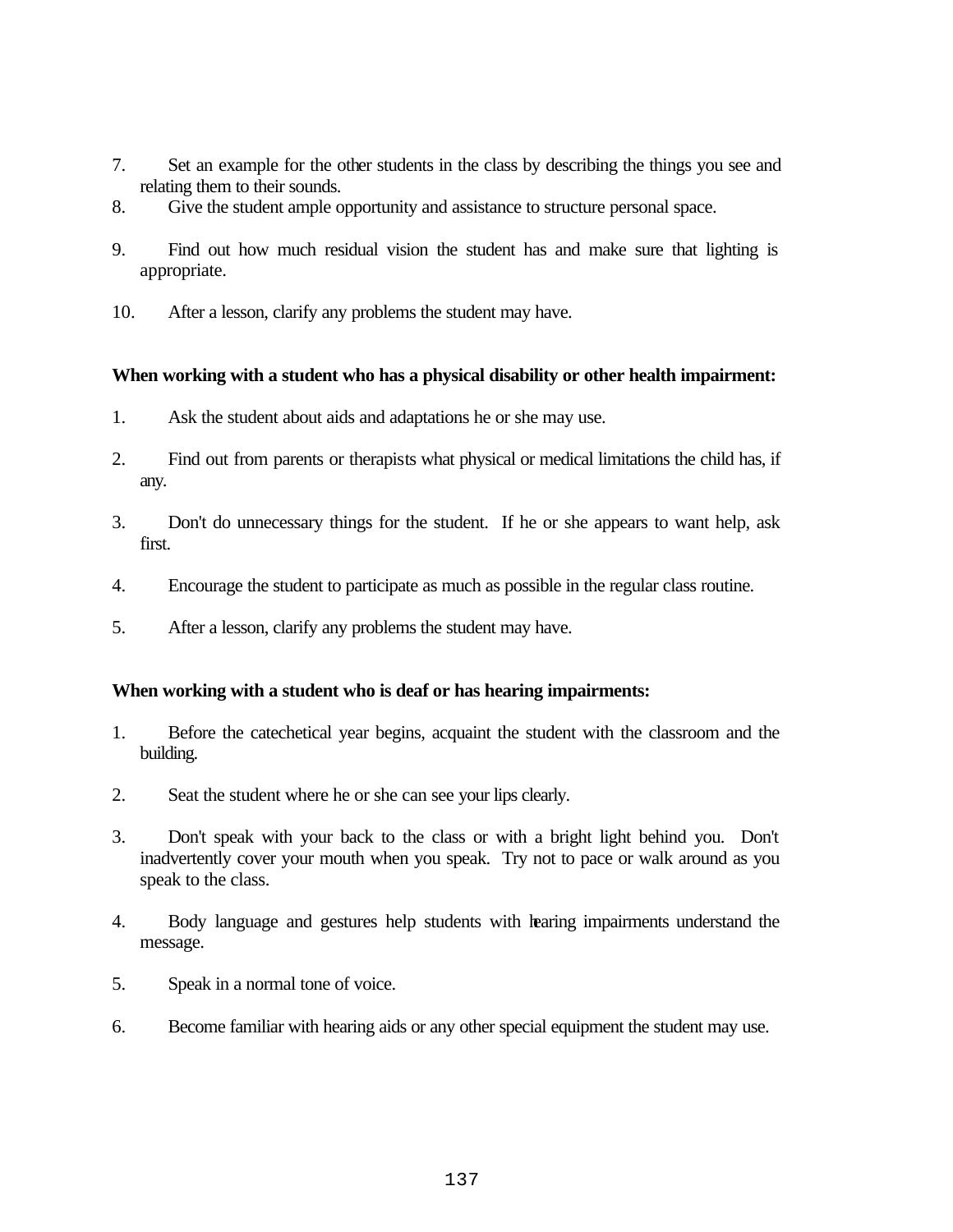- 7. Write assignments and directions on the board or on handouts. Have a hearing student take notes for a student with hearing impairments.
- 8. If the student uses the services of an interpreter, do not talk to the interpreter. Rather, talk directly to the student. The interpreter will translate what you say; there is no need to funnel requests or questions through the interpreter.

9. After a lesson, clarify any problems the student may have. For more specific information, write for fact sheets on specific disabilities.

> Department for Persons with Disabilities Diocese of Pittsburgh 135 First Avenue, First Floor Pittsburgh, PA 15222 412 456-3119

# **ATTITUDES**

## **Teacher Attitudes and Expectations**

Your attitudes toward students with disabilities set the tone of the classroom and shape the interactions among students. One important aspect of attitude is expectation. Research findings have repeatedly emphasized the influence of teacher expectation on student performance. If teachers expect students to have behavior problems, students may very well fulfill this expectation.

Labels may affect expectations. Frequently, labels introduce a set of preconceived characteristics (stereotypes) causing a teacher who is assigned a class including a student with a disability to envision a specific behavior pattern before even meeting the student. You should be aware of your own attitudes and expectations and should ascribe to labels no greater import than the information they provide about how the student learns and what the student needs.

#### **Student Attitudes**

Placing students with disabilities into the "mainstream," or regular class, does not guarantee that they will be liked, accepted, or chosen as friends by their peers. Without careful attention by sensitive catechists, such a placement could even be a harmful experience.

You will find that working closely in advance with the parents, the student, and the resource or special class teacher, may be instrumental in preparing the student with disabilities for regular classroom experiences.

To prepare the class for the entry of a student with disabilities, focus on student similarities rather than differences. Deal forthrightly and comfortably with students' questions, letting them know it is all right to discuss disabilities. Two other approaches can promote positive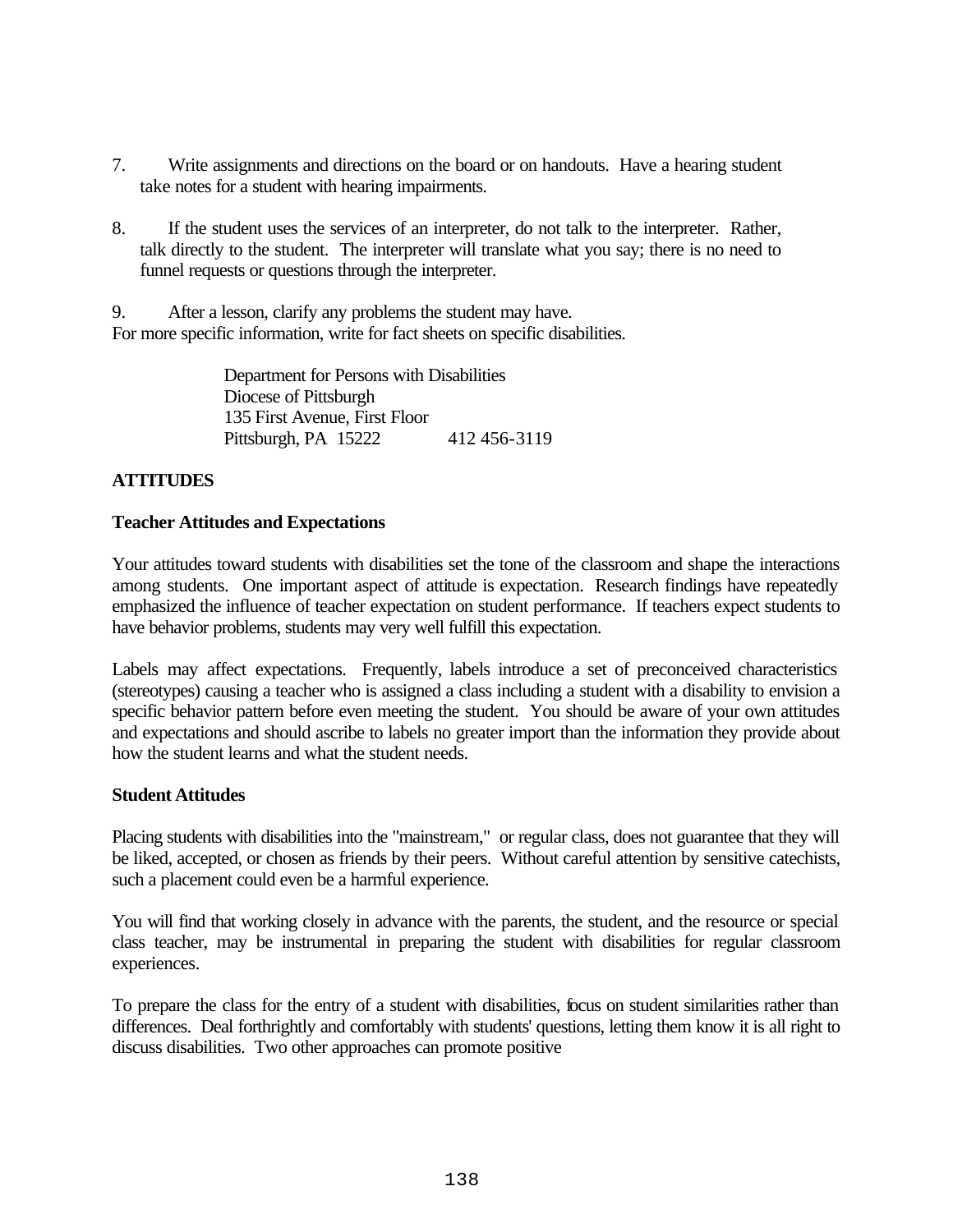relationships among students: encourage cooperative learning tasks and establish ways for students to help each other.

# **COOPERATIVE LEARNING**

In small groups, students work together on tasks that encompass all the students' abilities. Cooperative learning is the opposite of competition, which may not be fair to all students with disabilities. To teach cooperation, the catechist must be ready to help by:

- 1. Giving the student with the disability a structured role in the group.
- 2. Showing that each member of the group has different skills.
- 3. Emphasizing that the best work will need everyone's contribution.
- 4. Teaching typical students and students with disabilities how to cooperate.
- 5. Adapting the tasks so that the student with a disability can succeed. This may mean giving group members different tasks, and varying the amount of work each member receives, or using improvement rather than performance as a measure of success.

#### **PEER TUTORING**

Another way to promote acceptance among students is to encourage them to help each other. They do it all the time, informally. Given a little training, students can learn how to teach and encourage their peers, and in the process they can improve their understanding of the subject and of themselves.

Students with disabilities do not always need to be on the receiving end. Their strengths can be used to help their classmates, and they can develop confidence in so doing. Students have great gifts of faith to share with their classmates.

Peer teaching will not work without some guidance from catechists. In regular sessions with the tutors, catechists can demonstrate methods of instruction and answer specific questions, especially about the tutor's feelings.

One unexpected benefit of the peer teaching approach is the effect it may have on the rest of the students. Students may begin to look out for their new friend in other situations outside the classroom. As students see their classmates assuming the tutor role, they may become interested as well, and associating with students who have disabilities may take on greater status. Above all, some real contact is being made between students who might otherwise never have gotten to know each other.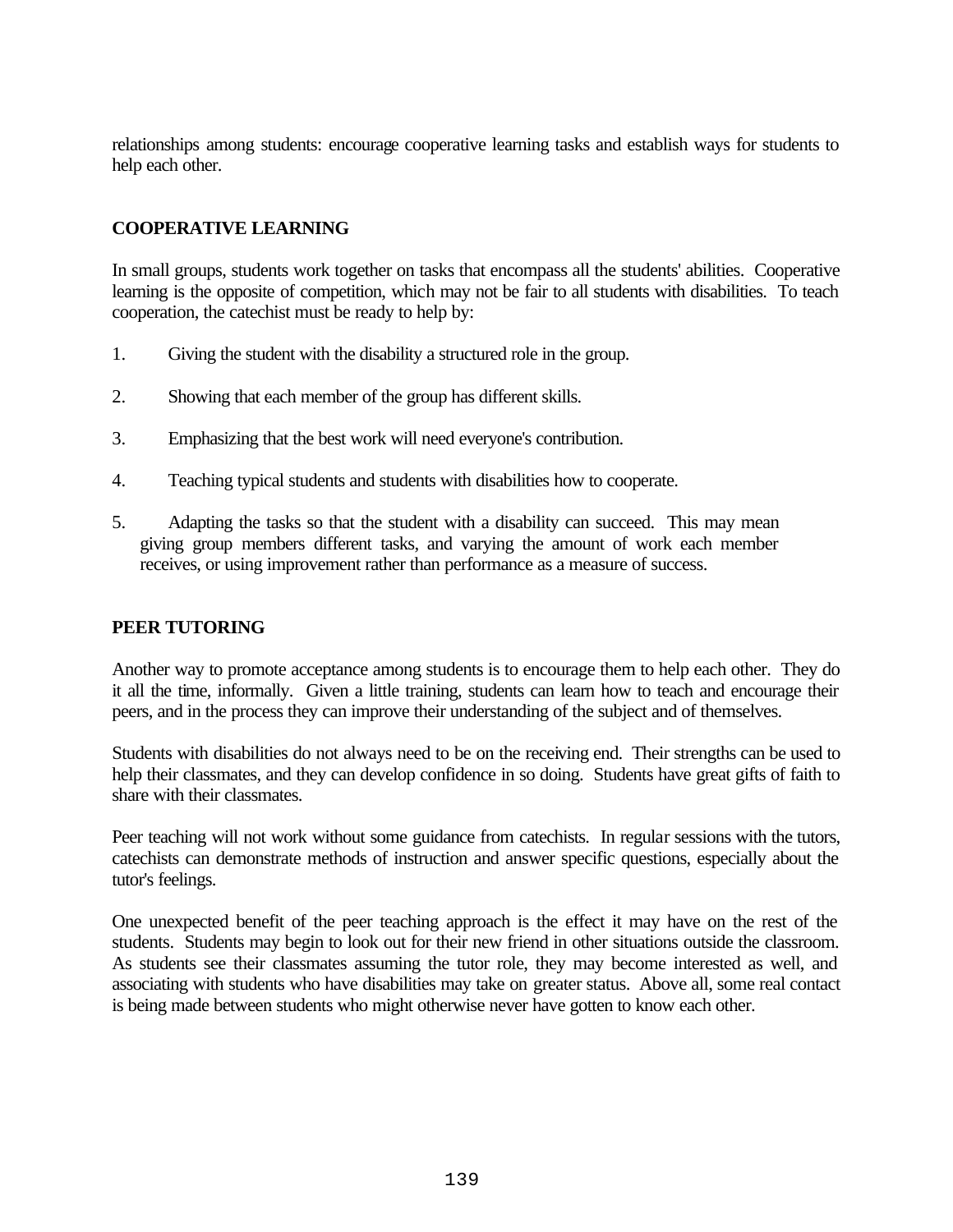## **ORGANIZING THE ENVIRONMENT**

#### **THE PHYSICAL STRUCTURE**

Catechists organize the learning environment all the time, consciously or unconsciously. There are some very simple steps a catechist can take to maintain order. For example, desks can be grouped in ways that encourage or discourage interaction among students, and learning centers can be set up to structure independent work or provide for small group instruction. Areas for rewards and punishment (time-out space) can also be designated.

Students with special needs may need special equipment. For example, young children with physical problems may need to use a prone board while doing fine motor tasks, because positioning in a certain way gives them the greatest control over their movements. Therapists will advise you about these kinds of special needs, but incorporating the special equipment into the classroom routine will be of help.

Seating considerations are another important aspect of physically structuring the class. Children with hearing impairments who rely on lip-reading skills will naturally need seating that gives them a clear view of the catechist or other speaker with adequate lighting on the speaker's face. Children who are easily distracted may be best placed near quiet self-directed classmates, rather than beside other children who are easily distracted. Students with visual impairments should be situated so that it is easy for them to find their seats and equipment (braille writers, low vision aids, or other aids).

# **SUMMARY**

Adequate support, the catechist's own attitudes, and a willingness to learn about specific disabilities are all facets of successful inclusion. In addition to structuring the physical environment, success will also be fostered by a well defined plan of classroom management. Such a plan should include carefully reasoned steps and consequences for discipline, reinforcement for positive behavior, and strategies for helping a student cope with failures. Verbalizing the mental process while using specific skills and strategies and helping students to develop learning strategies that include self-encouragement and selfmonitoring can also assist students with special needs in the learning process. Being attentive to the needs of individual students does require extra planning, patience, and great energy. As a catechist comes to better know the needs of each student, he or she will become not only a better catechist of students with disabilities but a better catechist for all students.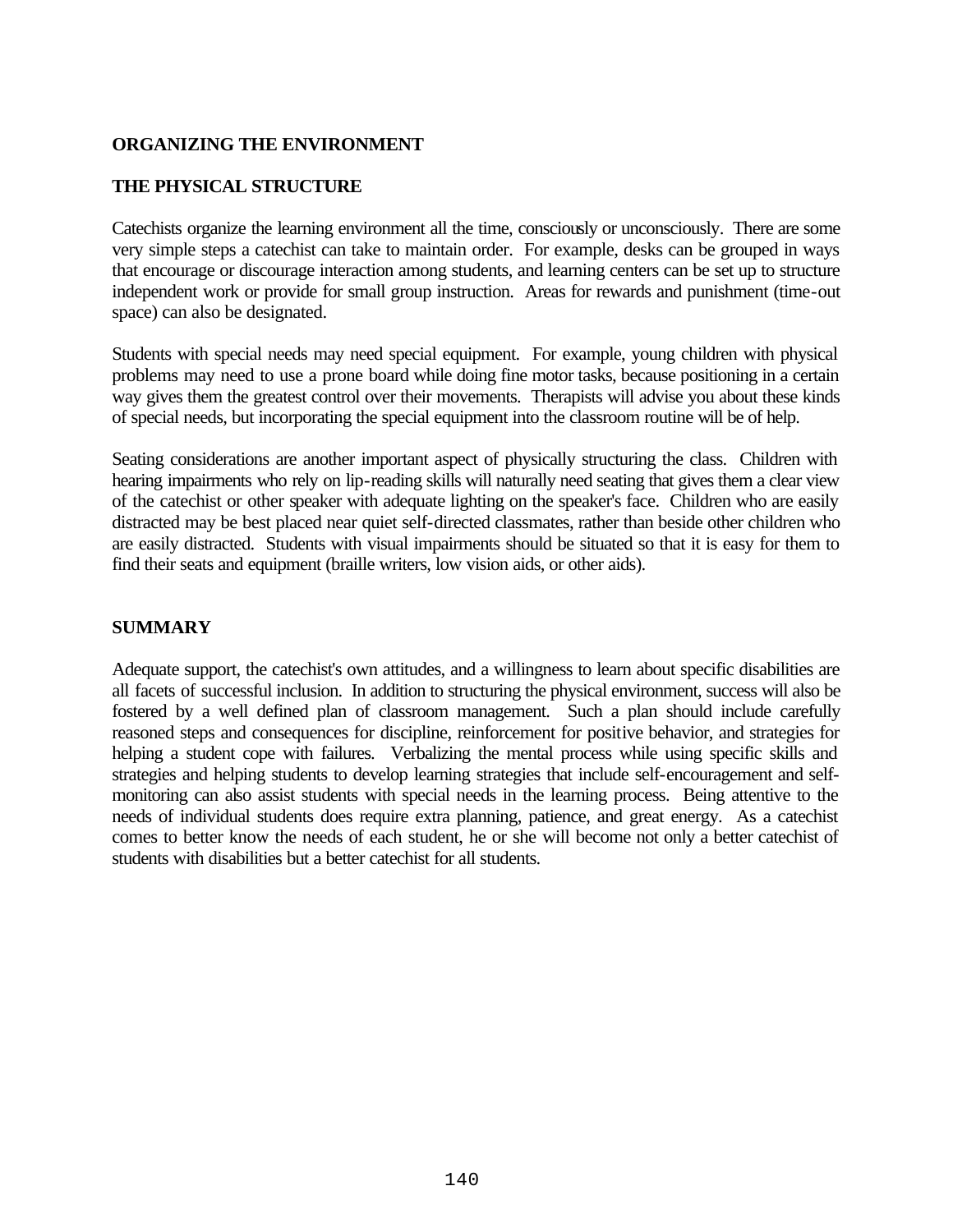# **APPENDIX I**

**Students should be familiar with the following prayers**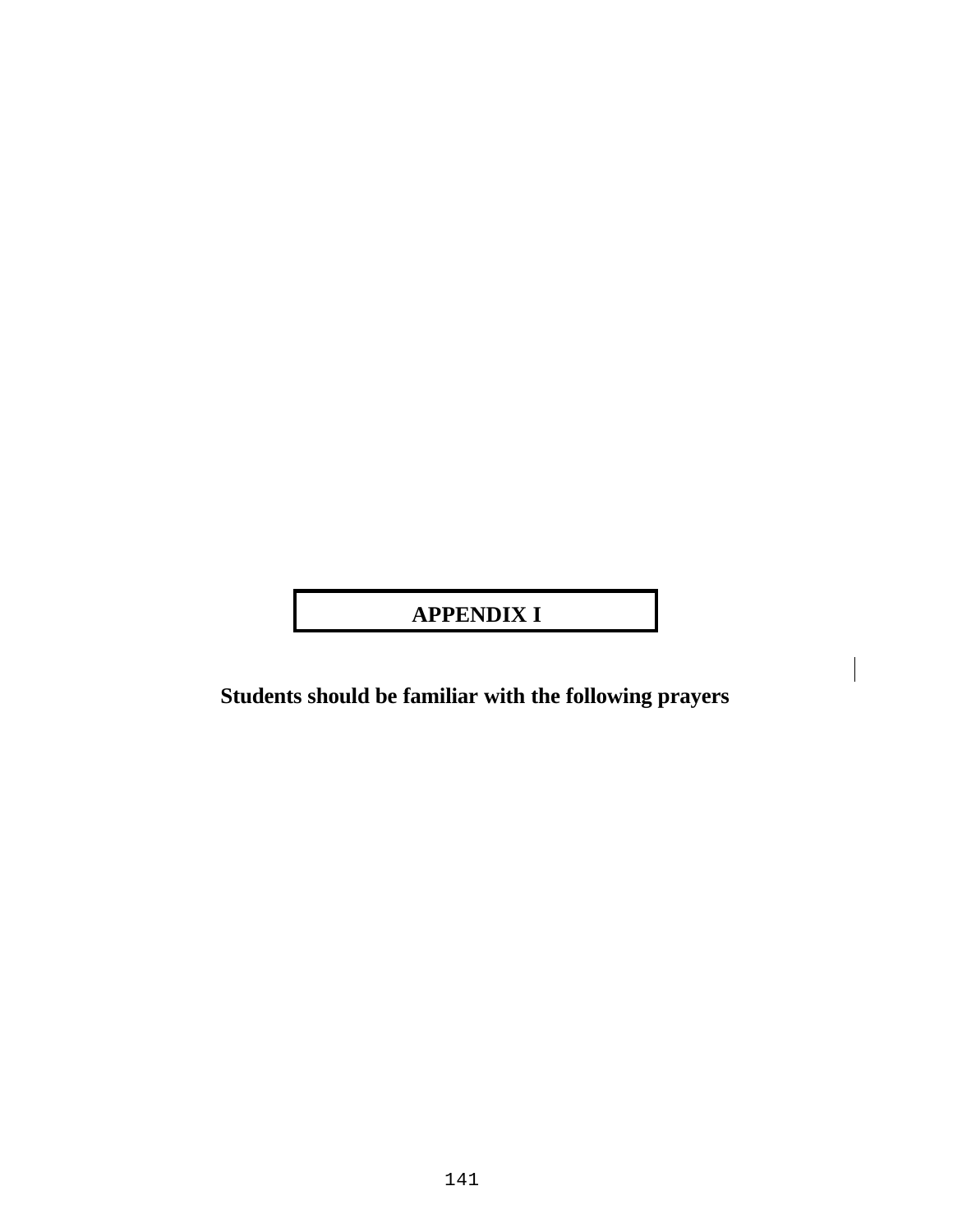#### **The Sign of the Cross** Mt. 28:19

In the name of the Father, and of the Son, and of the Holy Spirit. Amen

TTOC pp. 152, 344, 508 CCC p. 62, #233

#### **Simple Prayers**

Jesus, I love You. Thank You, God. God how great You are.

TTOC pp. 336-337, 344 CCC #2637-2639

#### **Our Father** Mt. 6:9-13

Our Father,

Who art in heaven, hallowed be thy name; Thy kingdom come; Thy will be done on earth as it is in heaven. Give us this day our daily bread and forgive us our trespasses as we forgive those who trespass against us; and lead us not into temptation but deliver us from evil.

Amen

TTOC pp. 344, 357-358, 507 CCC #2759, 2761, 2777-2865

**Hail Mary** Lk. 1:28,42

#### Hail Mary,

full of grace! the Lord is with you; blessed are you among women, and blessed is the fruit of your womb, Jesus. Holy Mary, Mother of God, pray for us sinners, now and at the hour of our death.

Amen

TTOC pp. 344, 508 CCC #2676-2677

#### **Glory Be**

Glory be to the Father, and to the Son, and to

the Holy Spirit. As it was in the beginning, is now, and ever shall be, world without end. Amen

TTOC pp. 344, 508 CCC #2628

#### **Glory to the Father**

Glory to the Father, and to the Son, and to the Holy Spirit; as it was in the beginning, is now, and will be forever. Amen

TTOC p. 344 CCC #2628

## **A Morning Prayer**

God, our Father, I offer you today all that I think and do and say. I offer it with what was done on earth by Jesus Christ, Your Son.

Amen

TTOC p. 356 CCC #2698

#### **Prayer Before Meals** Jn. 6:11

Acts 27:35 (The Lord prayed at meals) Bless us, O Lord, and these Your gifts which we are about to receive from Your goodness, through Christ our Lord.

Amen

TTOC p. 512 CCC #2698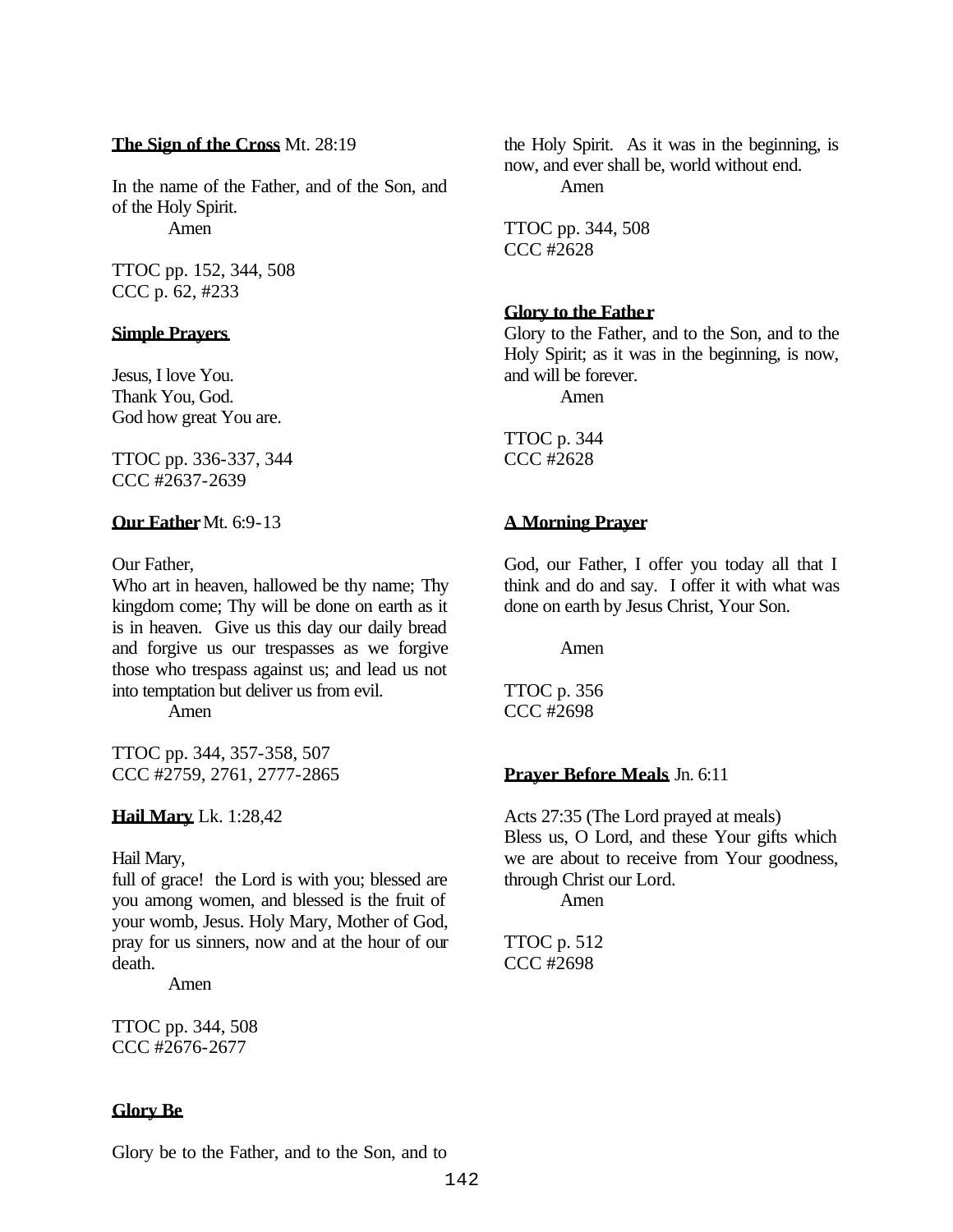#### **Prayer After Meals**

We give You thanks, almighty God, for all Your goodness. You live and reign now and forever. Amen

TTOC p. 512 CCC #2698

## **Acts of Contrition**

Oh my God, I am heartily sorry for having offended You, and I detest all my sins, because I dread the loss of heaven and the pains of hell, but most of all because they offend You, my God, who are all good and deserving of all my love. I firmly resolve, with the help of Your grace, to confess my sins, to do penance, and to amend my life.

My God, I am sorry for my sins with all my heart. In choosing to do wrong and failing to do good, I have sinned against you whom I should love above all things. I firmly intend, with your help, to do penance, to sin no more, and to avoid whatever leads me to sin. Our Savior Jesus Christ suffered and died for us. In His name, my God, have mercy.

TTOC pp. 344, 426 CCC #1451

## **Responses to Prayers at Mass**

Refer to Parish Worship Guide (Missalette)

## **Apostles Creed**

I believe in God the Father almighty, Creator of heaven and earth; and in Jesus Christ, His only Son, our Lord, Who was conceived by the Holy Spirit, born of the Virgin Mary, suffered under Pontius Pilate, was crucified, died, and was buried.

He descended into hell; the third day He rose again from the dead. He ascended into heaven, sits at the right hand of God, the Father almighty. From there He shall come to judge the living and the dead. I believe in the Holy Spirit, the holy Catholic Church, the communion of saints, the forgiveness of sins, the resurrection of the body, and life everlasting.

Amen

TTOC pp. 344, 510 CCC pp. 49 & 50

## **Nicene Creed**

We believe in one God, the Father, the Almighty, maker of heaven and earth, and of all that is seen and unseen.

We believe in one Lord, Jesus Christ, the only Son of God, eternally begotten of the Father, God from God, Light from Light, true God from true God, begotten, not made, one in Being with the Father.

Through Him all things were made. For us men and for our salvation He came down from heaven; by the power of the Holy Spirit He was born of the Virgin Mary, and became man.

For our sake He was crucified under Pontius Pilate; He suffered, died, and was buried.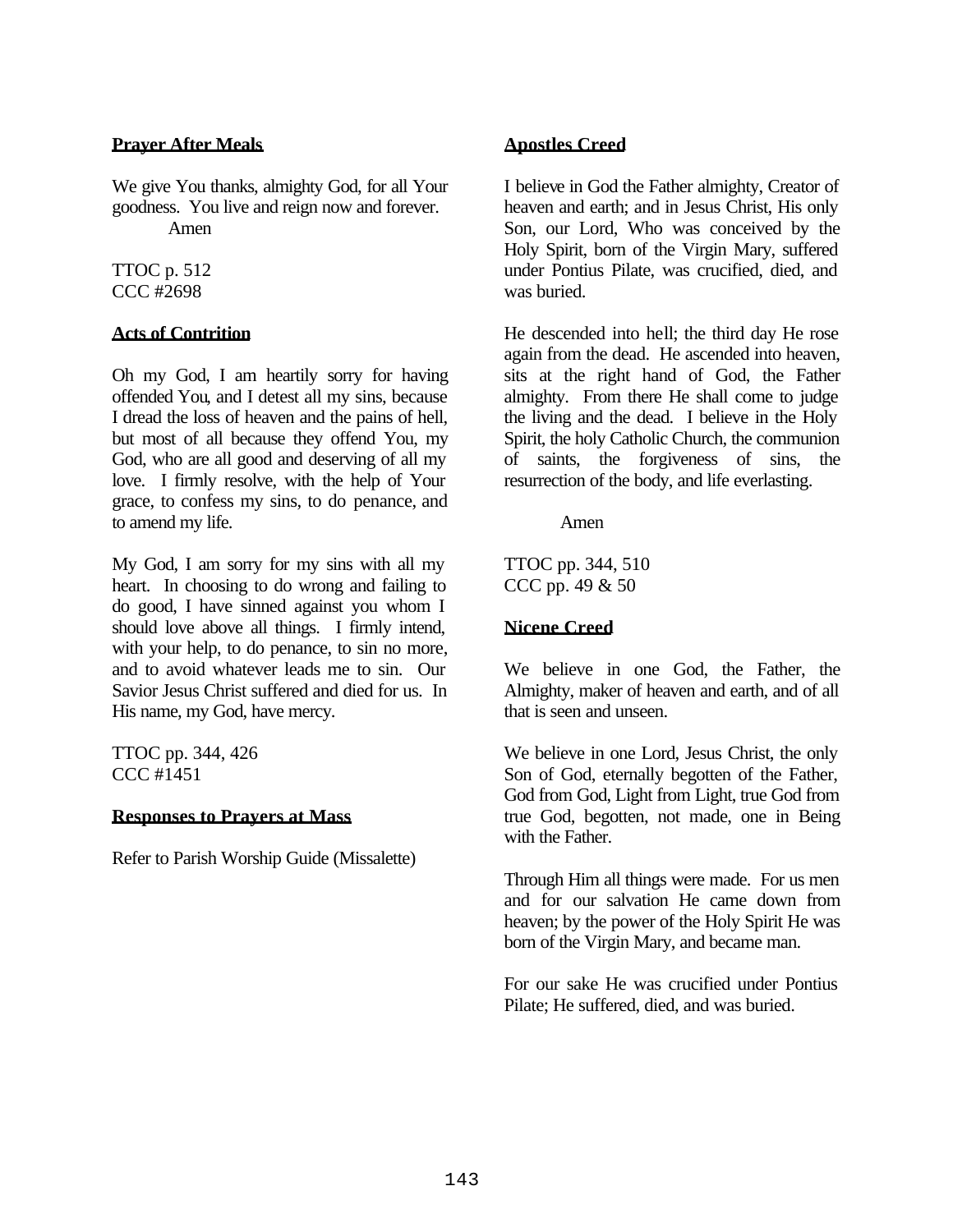On the third day He rose again in fulfillment of the Scriptures; He ascended into heaven and is seated at the right hand of the Father.

He will come again in glory to judge the living and the dead, and His kingdom will have no end.

We believe in the Holy Spirit, the Lord, the giver of life, who proceeds from the Father and the Son. With the Father and the Son He is worshipped and glorified. He has spoken through the Prophets. We believe in one holy catholic and apostolic Church. We acknowledge one baptism for the forgiveness of sins. We look for the resurrection of the dead, and the life of the world to come.

Amen

TTOC p. 356 CCC pp. 49 & 50

## **The Rosary**

The Rosary is a meditative prayer. It consists of a series of beads on which we pray traditional prayers such as the Creed, Our Father, Hail Mary and Glory Be while we think about special events in the life of Jesus and Mary.

Begin praying the rosary with the cross. Pray the Sign of the Cross and the Apostle's Creed. On the first bead pray one Our Father, on the next three beads a Hail Mary each and on the following bead one Glory Be to the Father.

Begin the first decade with the medal, say one Our Father and then ten Hail Marys on the row of beads following it. After the decade pray one Glory Be to the Father. Continue the remaining decades with an Our Father on each single bead and ten Hail Marys on each row of beads. Conclude each decade with a Glory Be to the Father.

As you pray each decade, think of one of the Joyful, Luminous, Sorrowful, or Glorious Mysteries, or a special event in the life of Jesus and Mary.

## **The Five Joyful Mysteries**

(Monday & Saturday)

- 1. The Annunciation
- 2. The Visitation
- 3. The Birth of Jesus
- 4. The Presentation of Jesus in the Temple
- 5. The Finding of Jesus in the Temple

## **The Five Luminous Mysteries**

(Thursday)

- 1. Jesus' Baptism in the Jordan
- 2. Jesus' Self-manifestation at the Wedding of Cana
- 3. Jesus' Proclamation of the Kingdom of God
- 4. The Transfiguration
- 5. The Institution of Eucharist

## **The Five Sorrowful Mysteries**

(Tuesday & Friday)

- 1. The Agony in the Garden
- 2. The Scourging at the Pillar
- 3. The Crowning with Thorns
- 4. The Carrying of the Cross
- 5. The Crucifixion and Death

## **The Five Glorious Mysteries**

(Wednesday & Sunday)

- 1. The Resurrection
- 2. The Ascension
- 3. The Descent of the Holy Spirit upon the Apostles
- 4. The Assumption of Mary into Heaven
- 5. The Crowning of Mary in Heaven

TTOC pp. 344, 509 CCC #2708

## **Pray the Hail Holy Queen prayer to finish the Rosary**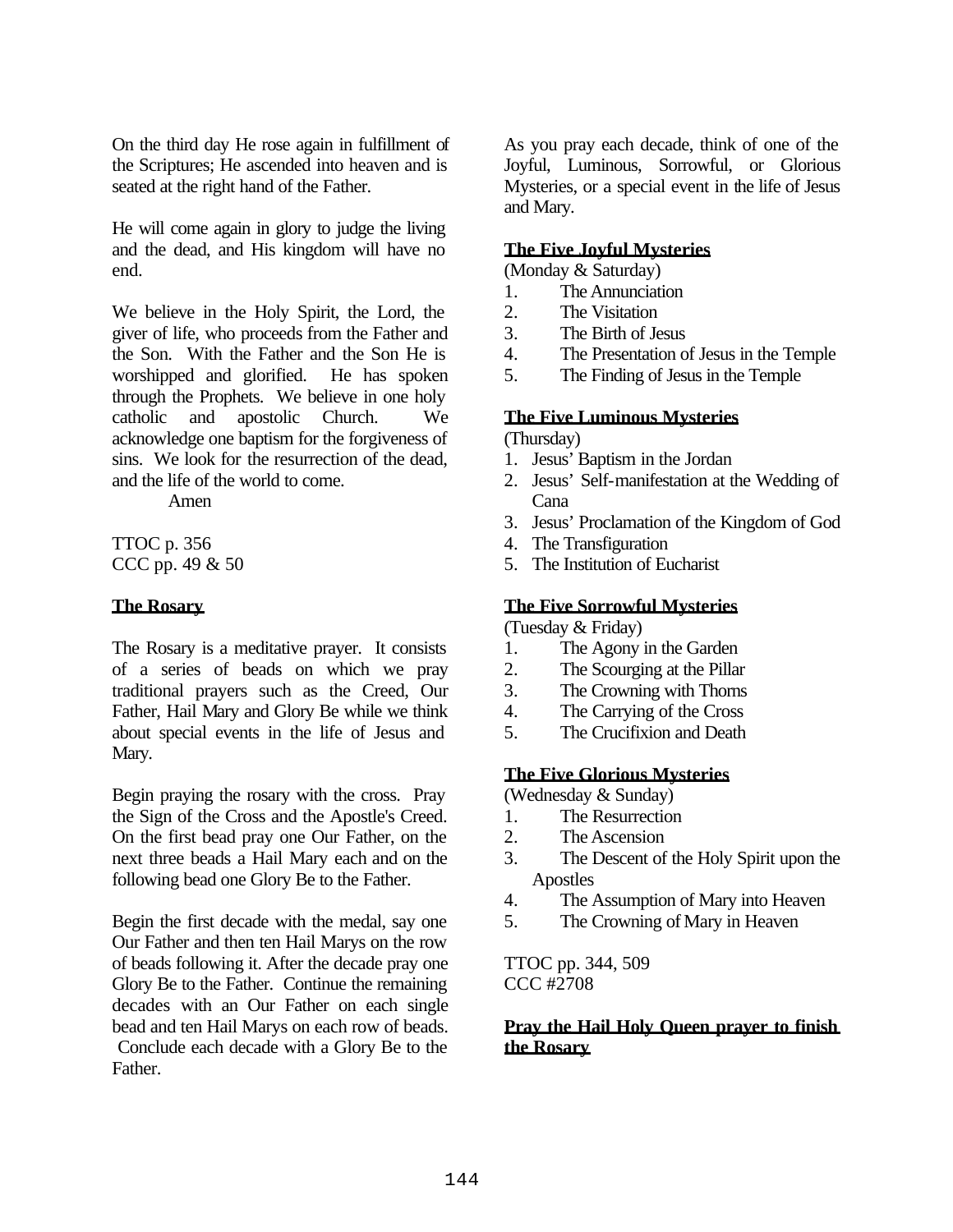Hail, Holy Queen, Mother of Mercy, our life, our sweetness and our hope! To you do we cry, poor banished children of Eve; to you do we send up our sighs, mourning and weeping in this valley of tears. Turn, then, most gracious advocate, your eyes of mercy toward us, and after this our exile, show us the blessed fruit of your womb, Jesus. O clement, O loving, O sweet Virgin Mary!

TTOC pp. 509-510 CCC #2677

#### **Prayer for the Faithful Departed**

Eternal Rest grant unto them, O Lord, and let Perpetual Light shine upon them. May they rest in peace.

Amen

TTOC p. 513 CCC #958

## **Prayer to the Holy Spirit**

Come, Holy Spirit, fill the hearts of Your faithful, and enkindle in them the fire of Your Love. Send forth Your Spirit and they shall be created, and You shall renew the face of the earth. O God, Who does instruct the hearts of the faithful by the light of the Holy Spirit, grant us by the same Holy Spirit, a love and relish of what is right and just, and a constant enjoyment of His comforts. Through Christ our Lord.

Amen TTOC p. 516 CCC #2671

## **The Way of the Cross** (Stations)

The Way of the Cross commemorates the passion, death, and resurrection of our Lord, Jesus Christ.

- 1. Jesus is condemned to die.
- 2. Jesus takes up His cross.
- 3. Jesus falls the first time.
- 4. Jesus meets His Mother.
- 5. Smon helps Jesus carry His cross.
- 6. Veronica wipes the face of Jesus.
- 7. Jesus falls the second time.
- 8. Jesus meets the women of Jerusalem who mourn for Him.
- 9. Jesus falls the third time.
- 10. Jesus is stripped of His garments.
- 11. Jesus is nailed to the cross.
- 12. Jesus dies on the cross.
- 13. Jesus is taken down from the cross.
- 14. Jesus is laid in the tomb. Amen

TTOC p. 352 CCC #2669

## **Act of Faith**

O my God, I firmly believe that You are one God in three divine Persons: Father, Son, and Holy Spirit. I believe that Your divine Son became man and died for our sins, and that He will come to judge the living and the dead. I believe these and all the truths which the holy Catholic Church teaches, because You have revealed them. In this faith I desire to live and die.

Amen

## **Act of Hope**

O my God, trusting in Your promises and the infinite merits of Jesus Christ, our Redeemer, I hope for the pardon of my sins and the graces I need to serve You faithfully on earth, and to obtain eternal life in heaven.

Amen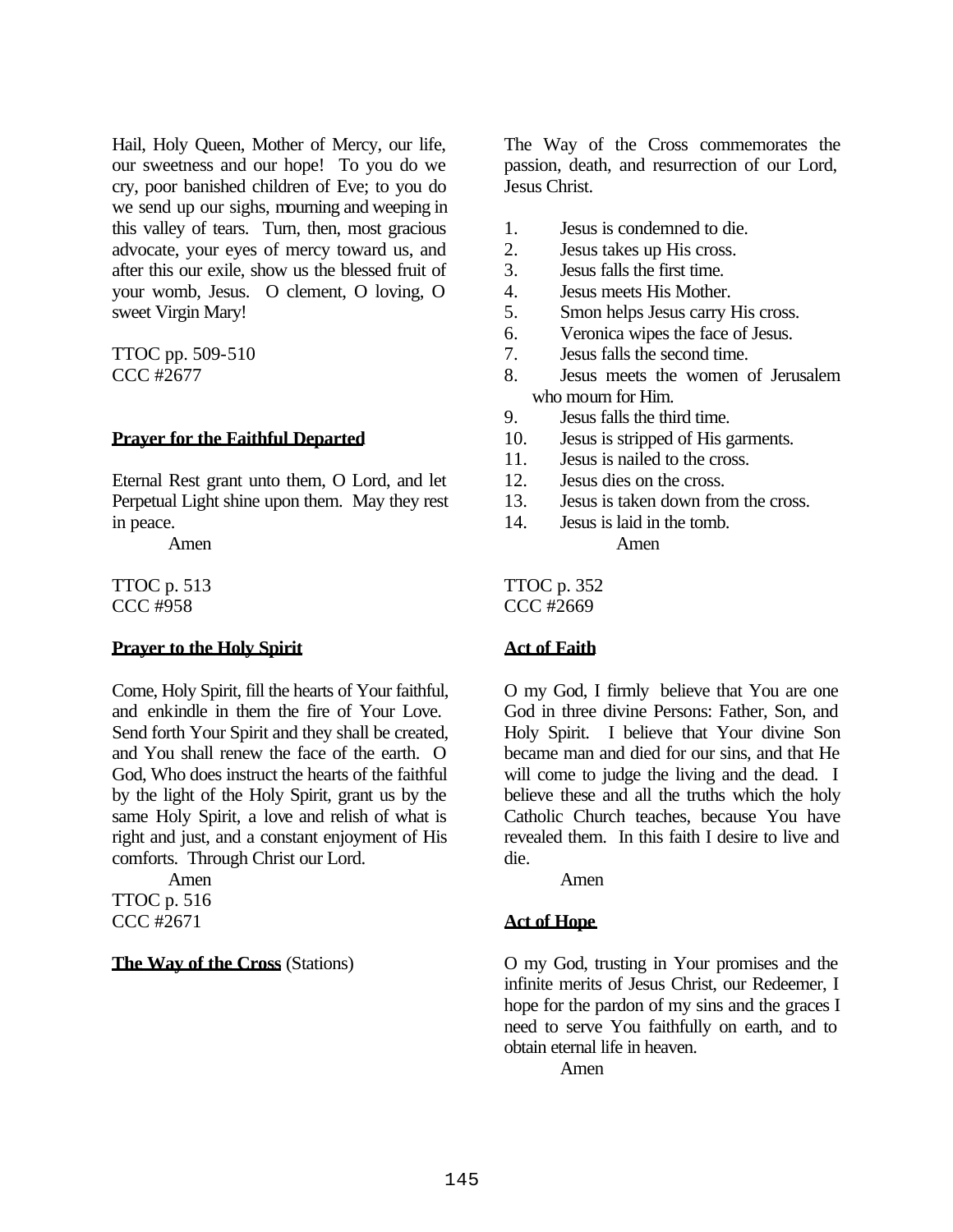#### **Act of Love**

O my God, I love You above all things with my whole heart and soul, because You are infinitely good and deserving of all my love. I love my neighbor as myself for love of You.

Amen

TTOC pp. 344, 510-511 CCC #2656-2658

#### **Magnificat**

My soul proclaims the greatness of the Lord and my spirit rejoices in God my Savior; for he has looked with favor on his lowly servant, and from this day all generations will call me blessed. The Almighty has done great things for me; holy is his Name. He has mercy on those who fear him in every generation. He has shown the strength of his arm, He has scattered the proud in the conceit of their heart. He has cast down the mighty from their thrones, and has lifted up the lowly. He has filled the hungry with good things, and sent the rich away emptyhanded. He has come to the help of his servant Israel for he remembered his promise of mercy, the promise he made to our fathers, to Abraham and his children for ever.

Amen TTOC p. 514 CCC #2619

#### **Prayer of St. Francis**

Lord, make me an instrument of your peace. Where there is hatred, let me sow love; where there is injury, pardon; where there is doubt, faith; where there is

consoled as to console; to be understood as to understand; to be loved as to love. For it is in giving that we receive; it is in pardoning that we are pardoned; and it is in dying that we are born to eternal life.

Amen

CCC #2683, 2684, 2692

Reference for the whole section CCC #2688

despair, hope; where there is there is darkness, light; and where there is sadness, joy. O Divine Master, grant that I may not seek so much to be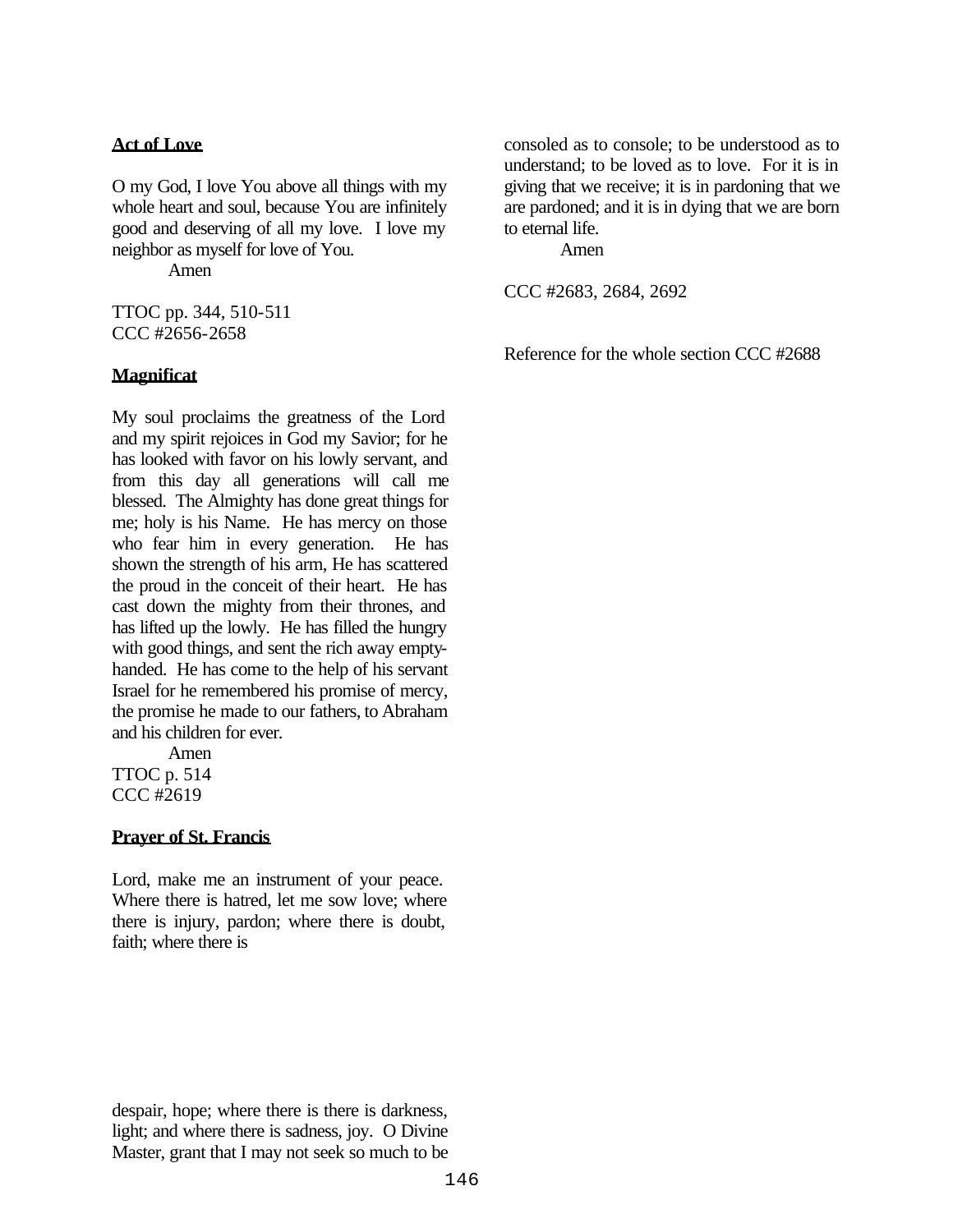## **APPENDIX II**

**Students should be familiar with the following concepts**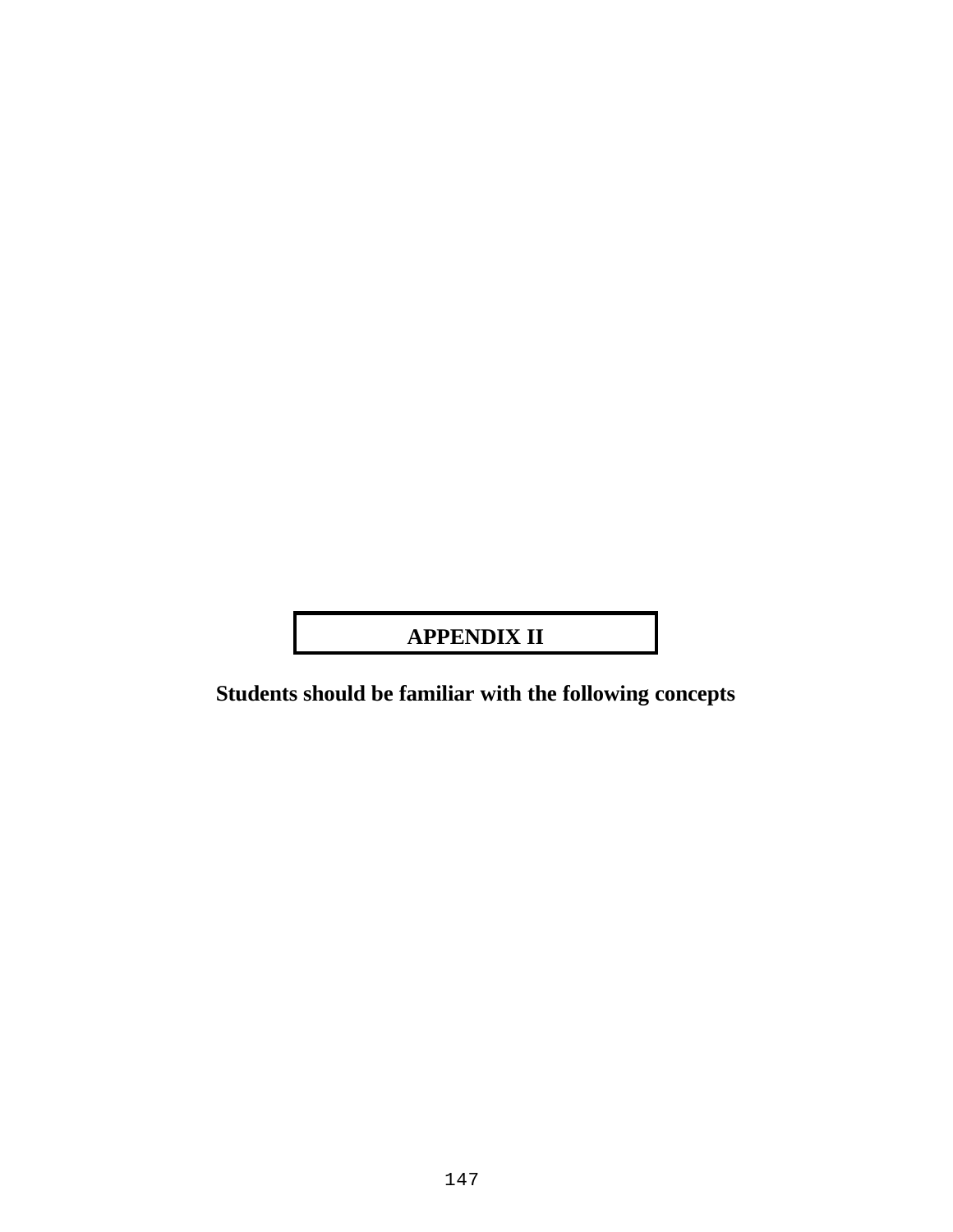#### **The Ten Commandments**

The following or similar language is appropriate for first penance preparation (Grade 2)

- 1. Love God more than all things.
- 2. Say God's name with love.
- 3. Keep Sunday holy.
- 4. Honor your parents.
- 5. Take care of all living things.
- 6. Show respect for yourself and others.
- 7. Do not steal.
- 8. Tell the truth.
- 9. Do not be jealous.
- 10. Do not be greedy.

Traditional Catechetical Formula (Grades 4-8)

- 1. I am the Lord your God: you shall not have strange gods before me.
- 2. You shall not take the name of the Lord in vain.
- 3. Remember to keep holy the Lord's Day.
- 4. Honor your father and your mother.
- 5. You shall not kill.
- 6. You shall not commit adultery.
- 7. You shall not steal.
- 8. You shall not bear false witness against your neighbor.
- 9. You shall not covet your neighbor's wife.

10. You shall not covet your neighbor's goods.

Based on Ex. 20:2-17 and Dt. 5:6-21 TTOC p. 247, CCC p. 496 & 497

#### **The Great Commandments**

## **(Grades 2-8)**

- 1. You shall love the Lord your God with your whole heart, with your whole soul and with your whole mind.
- 2. You shall love your neighbor as yourself.

Matthew 22:37-40; Mark 12:29-31; Luke 10:27

TTOC p. 248, CCC #2055

#### **The Beatitudes (Grades 4-8)**

Blessed are the poor in spirit, for theirs is the kingdom of heaven.

Blessed are they who mourn, for they will be comforted.

Blessed are the meek, for they will inherit the land.

Blessed are they who hunger and thirst for justice, for they will be satisfied.

Blessed are the merciful, for they will be shown mercy.

Blessed are the pure of heart, for they will see God.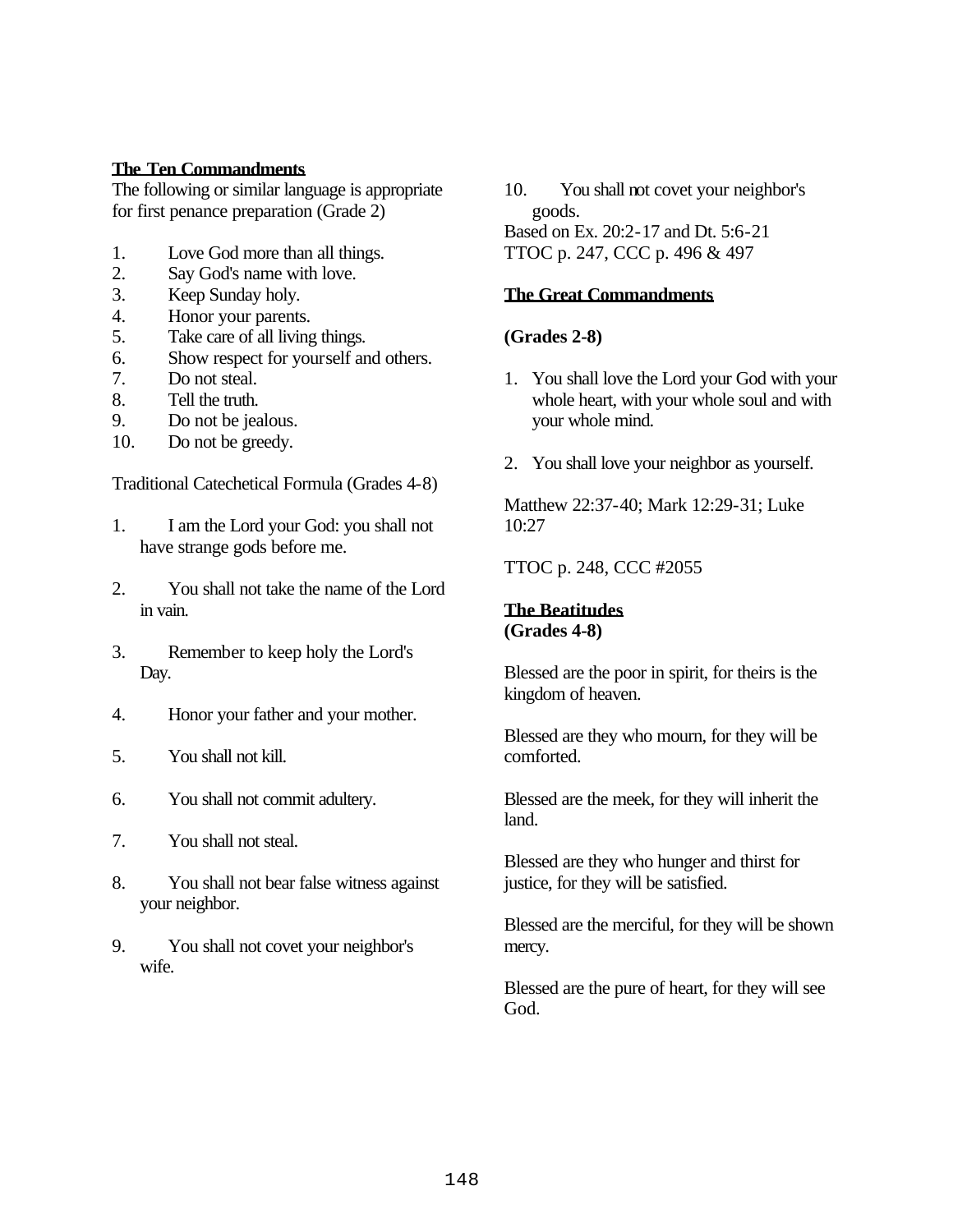Blessed are the peacemakers, for they will be called children of God.

Blessed are they who are persecuted for the sake of justice, for theirs is the kingdom of heaven.

Matthew 5:3-10 TTOC p.328 CCC #1716

#### **The Seven Sacraments**

#### **(Grades 2-8)**

Baptism **Confirmation** Eucharist Penance Anointing of the Sick Holy Orders **Matrimony** 

TTOC pp. 354, 362-363 CCC #1210

## **Twelve Apostles**

## **(Grades 3-8)**

Peter James Andrew Thaddeus James Thomas John Matthew Philip Simon Bartholomew

Matthias (replaced Judas Iscariot)

Matthew 10:2-4 Acts 1:21-26 TTOC p. 168 CCC #858

## **The Cardinal Virtues**

## **(Grades 5-8)**

Prudence **Justice** Fortitude

**Temperance** 

Wisdom 8:7 TTOC p.327 CCC #1805

#### **The Theological Virtues**

#### **(Grades 5-8)**

Faith Hope **Charity** 

1 Cor. 13:13 TTOC pp. 251, 254, 327 CCC #1813

## **The Works of Mercy**

#### **(Grades 5-8)**

## **Corporal**

Feed the hungry. Shelter the homeless. Clothe the naked. Visit the sick and imprisoned. Bury the dead.

Matthew 25:35-40 CCC #2447

#### **Spiritual**

Instruct the ignorant. Advise the doubtful. Correct the sinner. Comfort the afflicted. Forgive offenses. Bear wrongs patiently. Pray for the living and the dead.

Gal 6:1-2 1 Thes. 5:14-19 CCC #2447 **Gifts of the Holy Spirit**

**(Grades 7-8)**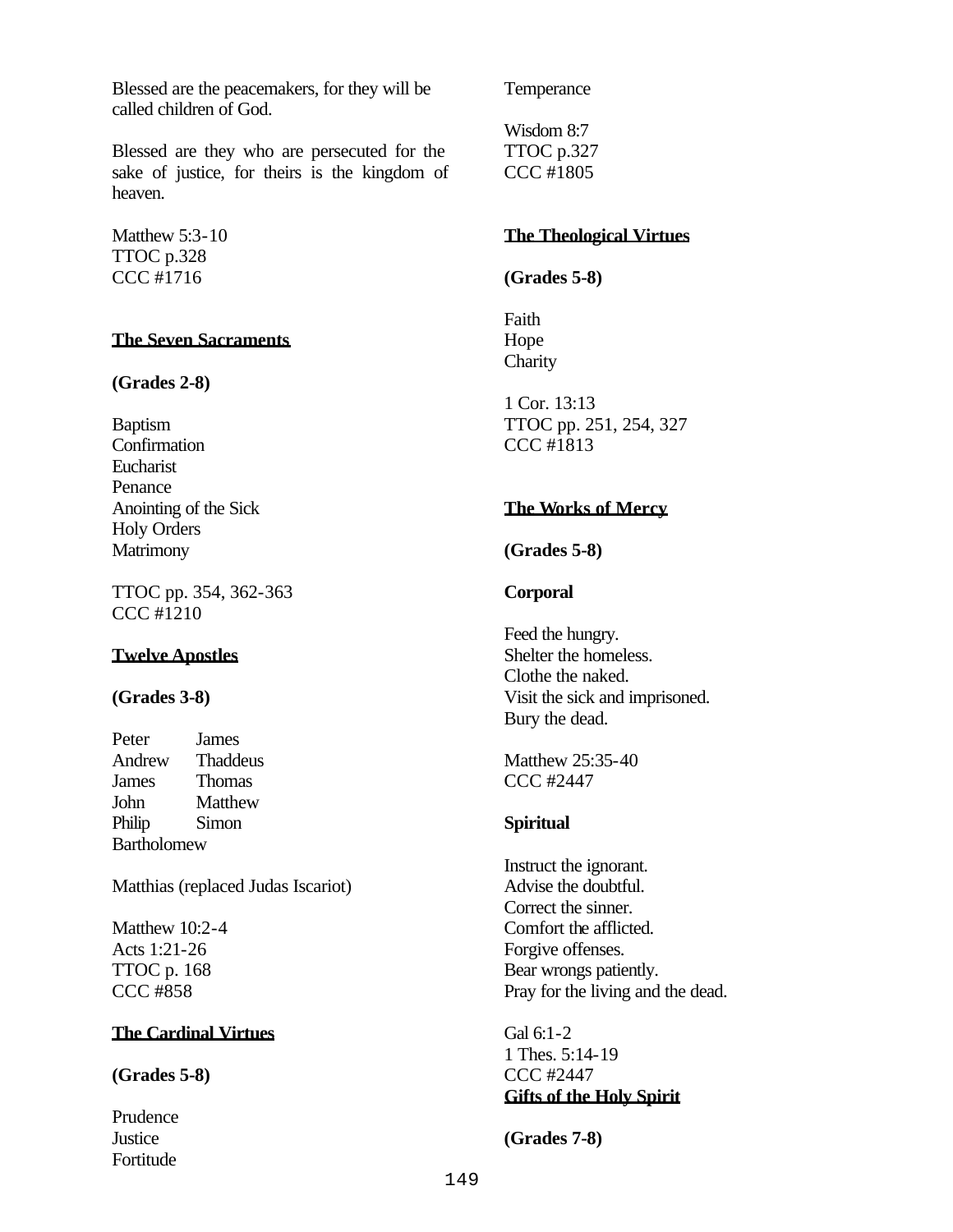wisdom knowledge understanding reverence courage wonder and awe right judgement

Is. 11:1-3 TTOC pp. 142, 328 CCC #1831

## **Fruits of the Holy Spirit**

#### **(Grades 7-8)**

love generosity joy gentleness peace faithfulness patience modesty kindness self-control goodness chastity

Gal. 5:22-23 TTOC p. 328 CCC #1832

## **Marks of the Church**

(Grades 3-8)

One Catholic Holy Apostolic

TTOC p.165 CCC #865

## **Eucharistic Fast**

**(Grades 2-8)**

**General Law**- Those preparing to receive Communion must abstain from all

food and drink for one hour prior to reception.

**Exceptions to the Eucharistic Fast** - Water may be taken any time before Communion.

In the case of sickness, medicine may be taken any time before reception.

Canon 919 TTOC p. 377

## **Holy Days of Obligation in the United States**

## **(Grades 2-8)**

- 1. Solemnity of Mary, Mother of God (January  $1$ )\*
- 2. Solemnity of the Ascension (Forty days after Easter)
- 3. Solemnity of the Assumption of the Blessed Virgin Mary (August 15)\*
- 4. Solemnity of All Saints (November 1)\*
- 5. Solemnity of the Immaculate Conception (December 8)
- 6. Solemnity of the Nativity of Our Lord Jesus Christ (December 25)
- $\mathbf{\hat{P}}$  When these days fall on a Saturday or a Monday, they are not observed as holy days of obligation. They do keep their major rank as solemnities and should always be celebrated with special care. Canon 1246 NCCB, December 1991

TTOC p. 196 CCC #2177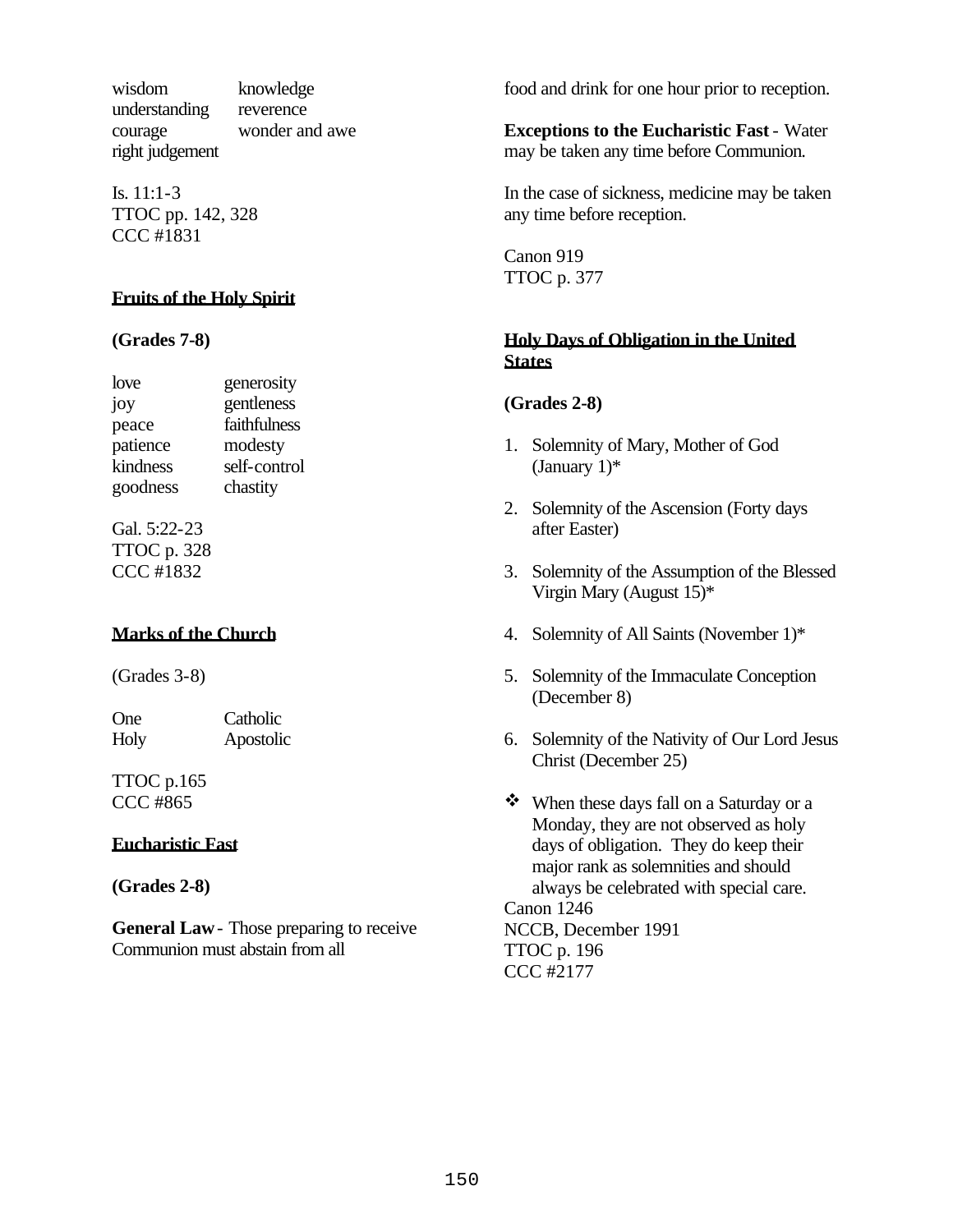## **The Laws of the Church**

## **Traditionally called the Precepts of the Church (Grades 4-8)**

- 1. Celebrate Christ's resurrection every Sunday and holy day of obligation.
- Take part in Mass.
- Avoid unnecessary work and unnecessary shopping
- 2. Lead a sacramental life. Receive Holy Communion frequently and the sacrament of penance regularly.
- Receive Holy Communion at least once a year, in connection with the Easter Season, between the First Sunday of lent and Trinity Sunday.
- Receive the sacrament of penance at least once a year (annual confession is an obligation only if serious sin is involved).
- 3. Study Catholic teaching throughout life, especially in preparing for the sacraments.
- 4. Observe the marriage laws of the Catholic Church.
- Give religious training to one's children (by example and word).
- Use parish schools and religious education programs.
- 5. Strengthen and support the Church.
- Support one's own parish community and parish priests.
- Support the worldwide Church.
- Support the Holy Father.
- 6. Do penance, including not eating meat and fasting from food on appointed days.
- 7. Join in the missionary work of the Church.

Basic Teachings NCCB, p.28; TTOC pp.195-196; CCC #2041-2043

## **Days of Penance**

**(Grades 5-8)**

All Fridays Days of Lent

Canon 1250 TTOC pp. 404-405 CCC #1438

## **General Laws of Fast and Abstinence**

## **(Grades 5-8)**

**Fast:** All adults, 18 up to the beginning of their sixtieth (59) year, are bound by the law of fasting. Fasting allows one full meal, but a light breakfast and lunch are not forbidden. Pastors and parents are to see to it that children while not bound to the law of fast and abstinence are educated and introduced to an authentic sense of penance.

**Abstinence:** All persons 14 years and older are bound by the law of abstinence. Abstinence means not eating meat.

## **Days of Fast and Abstinence:** Ash Wednesday Good Friday Fridays of Lent (abstinence)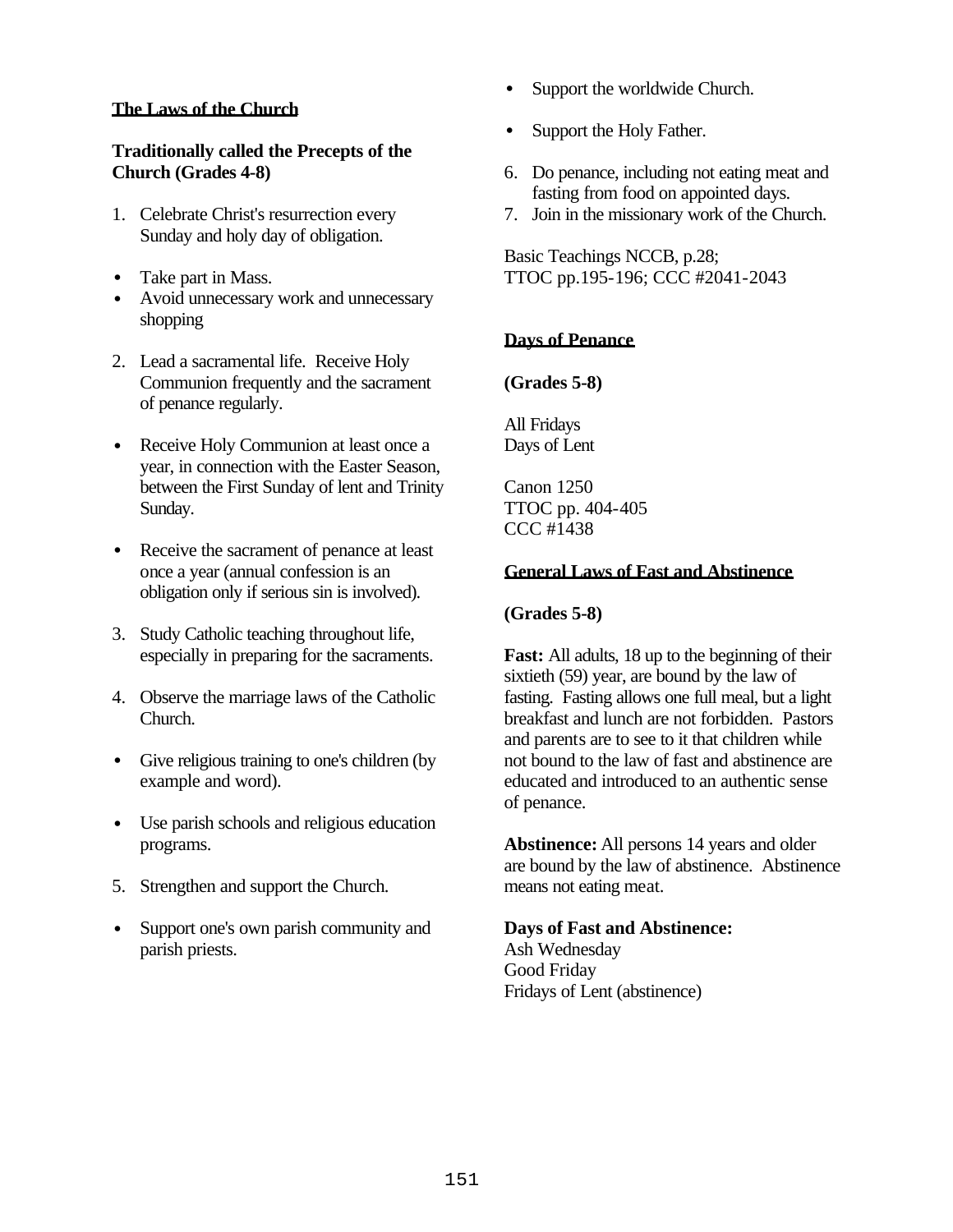On Fridays, when abstinence is not required by law, acts of penance, especially works of charity and exercises of piety are suggested. Abstinence from meat is especially recommended but under no obligation by law.

Canons 1251-1253 TTOC p.405 CCC #1434, 2043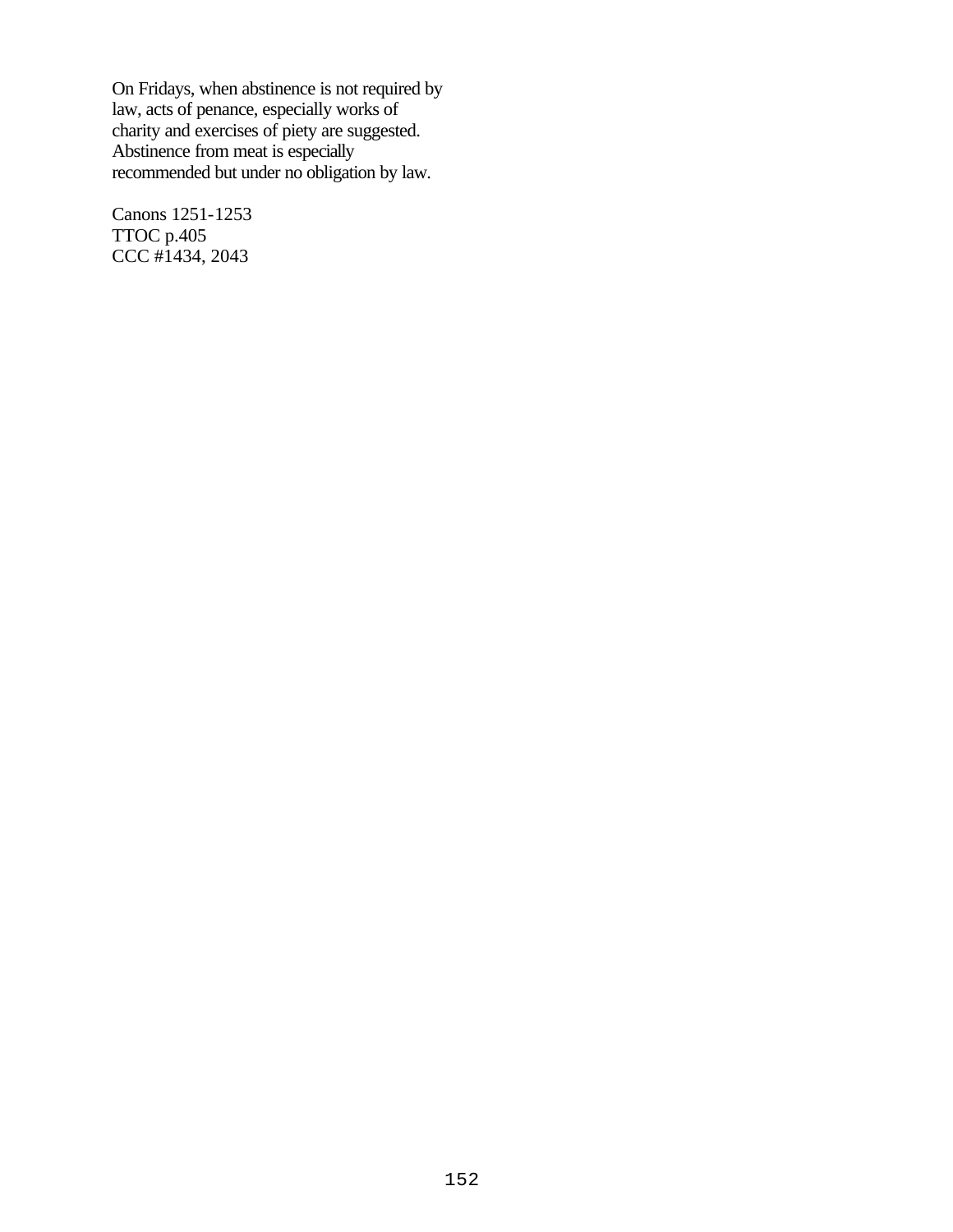# **APPENDIX III**

**Students should be familiar with the following saints and contemporary models of faith.**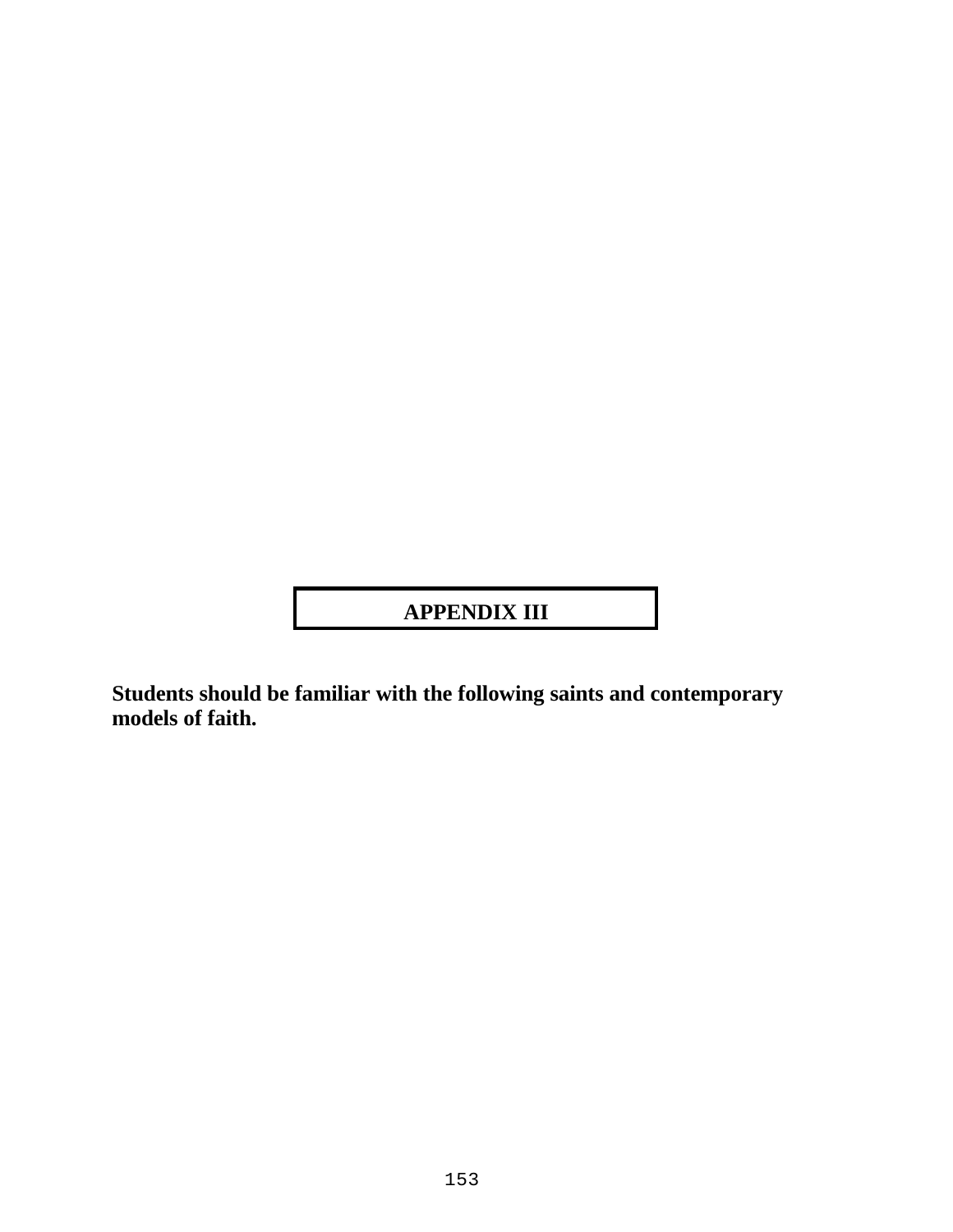## **Angels**

Personal and spiritual beings created by God, who know and praise him and share God's life. They possess both intelligence and will. They are servants and messengers of God. Guardian Angels watch over and guide each human person as agents of God's love.

TTOC p. 87 CCC #328, 329, 336

## **Saints**

Persons who responded to the call to holiness and chose to follow Jesus faithfully.

We celebrate and honor our patron saints, parish/school saint(s) and the feast days of special saints.

TTOC pp. 339, 468 CCC #956, 957, 2030, 2156

Mary, Mother of God and Mother of the Church

Immaculate Conception (Title of Mary - Patroness of the United States)

Our Lady of Guadelupe (Title of Mary - Patroness of the Americas)

St. Joseph

All Saints

All Souls

St. Charles Lwanga and Companions

St. Elizabeth Ann Seton

## St. Frances Cabrini

St. Francis of Assisi

St. Isaac Jogues, St. John de Brebeuf and **Companions** 

St. John Neumann

Bl. Katharine Drexel

St. Martin de Porres

St. Maximilian Kolbe

Saints Peter and Paul

St. Therese of the Child Jesus

St. Vincent de Paul

Bl. Damien of Molokai

Bl. Kateri Tekakwitha

## **Contemporary Models of Faith**

Archbishop Oscar Romero Pope John Paul II Mother Teresa of Calcutta Dorothy Day

CCC #2030

## **A Resource Regarding the Saints**

The Liturgy of the Hours, Catholic Book Publishing Company, New York, 1975.

## **APPENDIX IV**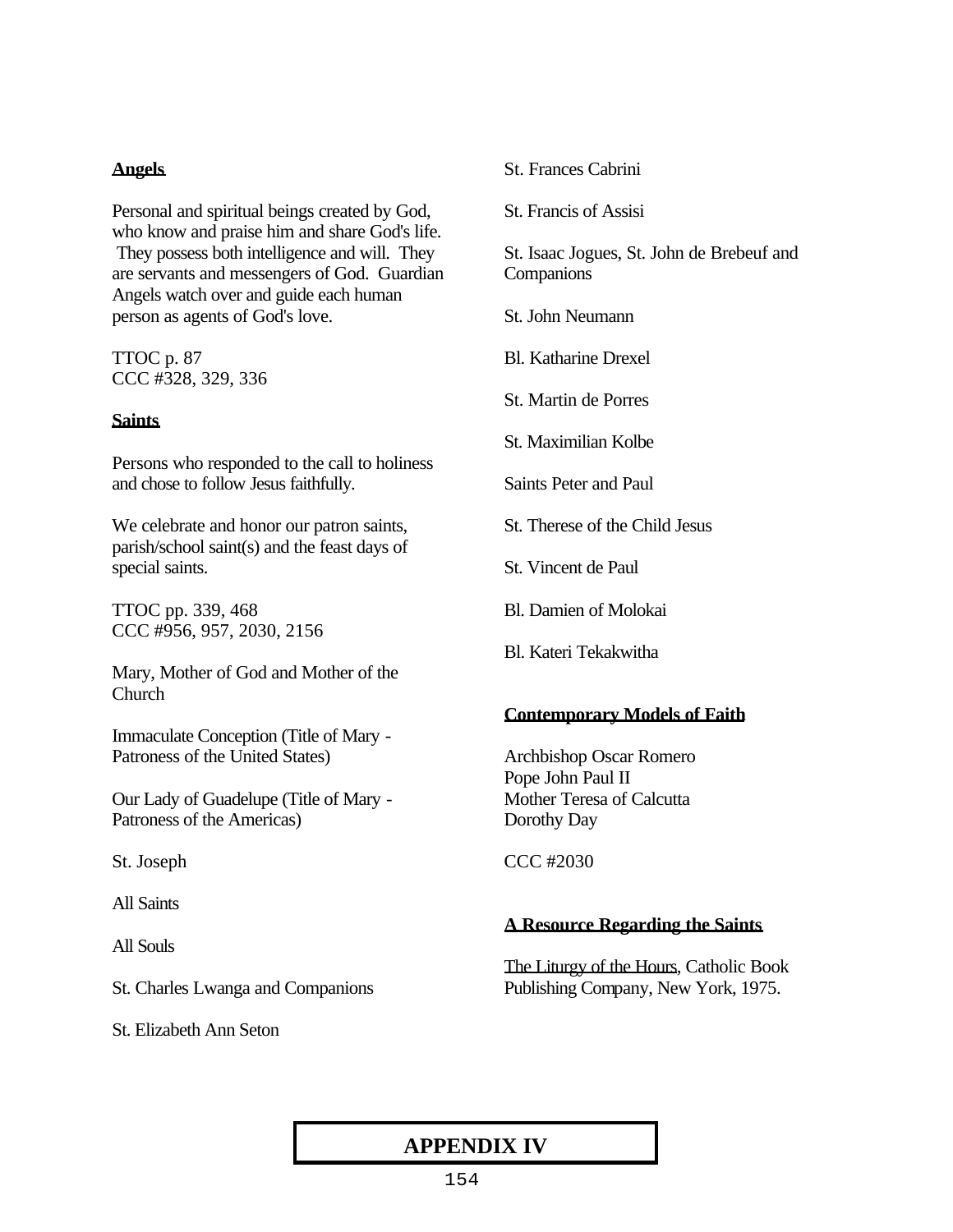**Older students might be enriched by contact with the following local treasures.**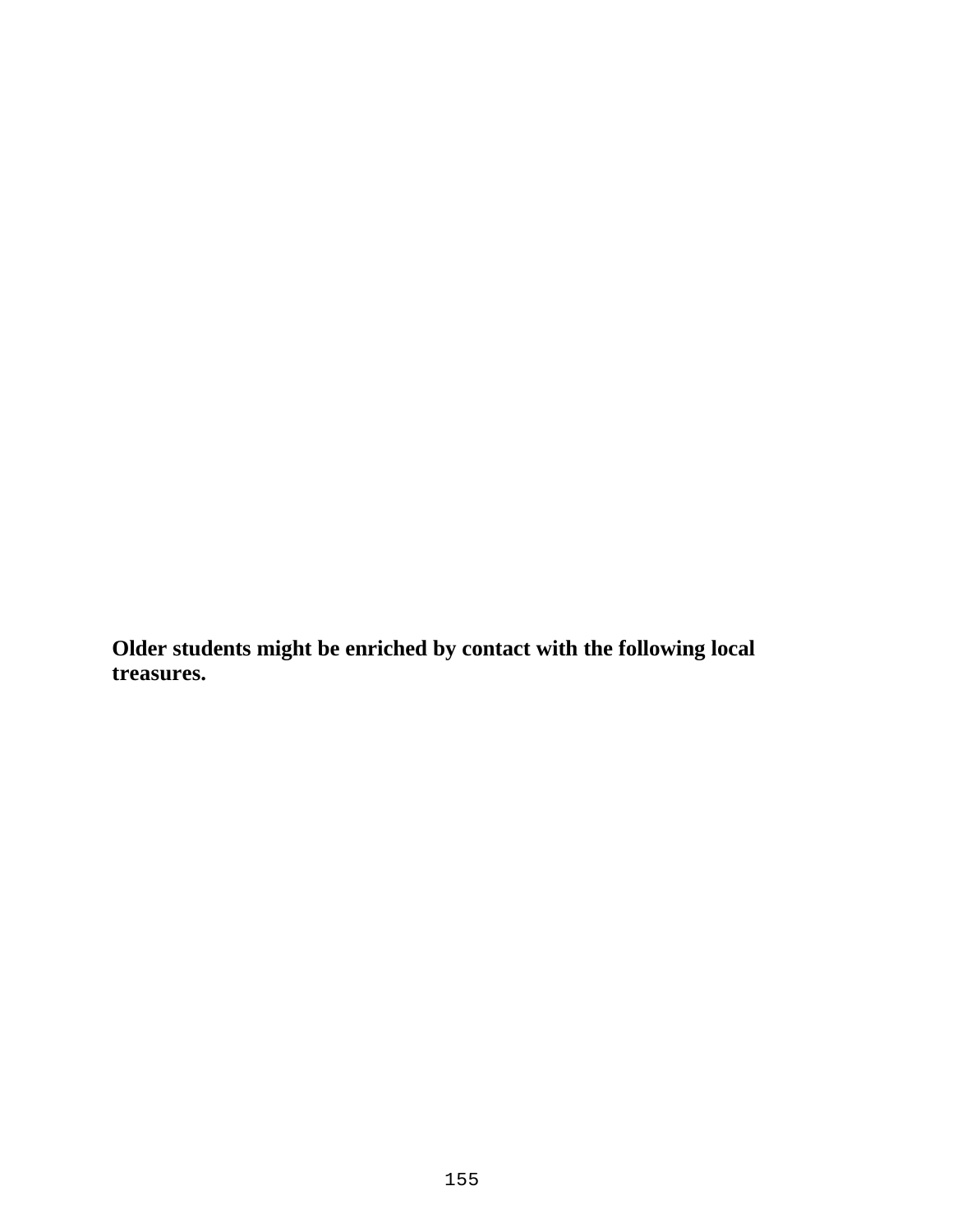## **Highlights in the Diocese of Pittsburgh**

A visit to St. Paul Cathedral, 108 N. Dithridge Street, Pittsburtgh, PA 15213 (412) 621-4951

A visit to the relic collection and Stations of the Cross at St. Anthony Chapel, Troy Hill.

A visit to diocesan archival displays for special events at Synod Hall, 125 N. Craig Street, Pittsburgh, PA 15213, (412) 621-6217

A visit to St. Paul Seminary, 2900 Noblestown Road, Pittsburgh, PA 15205, (412) 921-5800.

#### **An Historic Church Building in Each Deanery**

**Allegheny Valley Deanery** St. Mary Church, Sharpsburg – 1917 (St. Mary Assumption, Glenshaw – 1840)

## **Beaver County Deanery**

St. Cecilia Church, Rochester – 1837 (SS. Peter & Paul, Beaver – 1830, Oldest Parish)

**Butler County Deanery** St. Peter Church, Butler – 1821

**Central Deanery** St. Paul Cathedral, Oakland – 1834

**East Suburban Deanery** St. James Church, Wilkinsburg – 1869 St. Joseph, Verona – 1866, Oldest Parish

**Greene County Deanery** St. Ann Church, Waynesburg – 1839

**Lawrence County Deanery** St. Agatha Church, Ellwood City –1895 (St. James the Apostle, New Bedford – 1845, Oldest Parish

**Mon Yough Deanery** St. Mary Czestochowa Church, McKeesport – 1893

#### **North Side Deanery**

St. Peter Church, North Side 1871 (Most Holy Name of Jesus, Troy Hill – 1868, Oldest Parish

**Northwest Deanery** St. Alphonsus Church, Wexford – 1840

**Steel Valley Deanery** St. Agnes Church, West Mifflin – 1867

**South Hills Deanery** St. Anne Church, Castle Shannon – 1889

**South Pittsburgh Deanery**

St. Mary of the Mount Church, Mt. Washington –1873

St. Wendelin Church, Carrick – 1873

**Southwest Deanery** St. Philip Church, Crafton – 1839

**Washington East Deanery** St. Agnes Church, Richeyville – 1867

**Washington West Deanery** Immaculate Conception Church, Washington – 1855

Many other churches, contemporary or historic, in each deanery are lessons in themselves in terms of church art and architecture, furnishings, stained glass windows and statuary.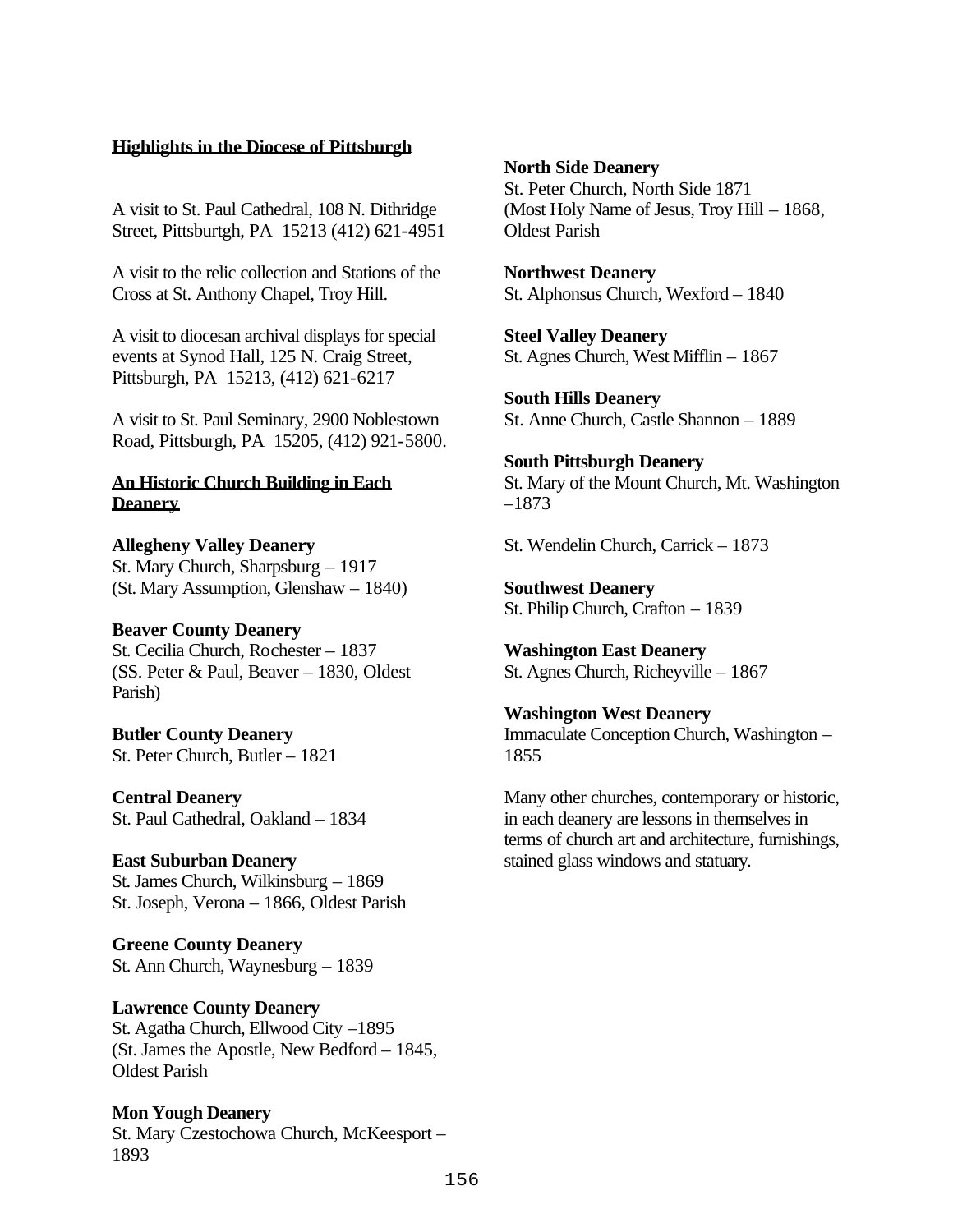## **Local Highlights**

A visit to your local parish Catholic cemetery or area Catholic cemetery to talk about the communion of saints, beliefs about after-life and parish ancestors in the faith.

If your parish was formed from another church in the deanery, a visit to the Mother Church if possible might be appropriate.

A visit to the monastery or motherhouse of religious orders associated with your parish or deanery. (Consult the current Diocese of Pittsburgh Official Catholic Directory).

Other Rites: A visit to Churches of other rites in your local area, such as the Byzantine Rite.

Ecumenical opportunities - a visit to your local synagogue or non-Catholic Church.

Participate in events that honor the religious and cultural heritage of your parish.

## **Service Opportunities**

Visits to local nursing homes, soup kitchens, shelters if age appropriate.

Consult the current Planning Calendar and Service Directory from the Department for Youth and Young Adult Ministry for various service ideas, 1010 McNeilly Road, Pittsburgh, PA (412) 563-6373.

#### **Drama**

Veronica's Veil for older students, Lenten Season, Prince of Peace Parish, South Side.

Many local parishes sponsor Living Stations presented by their parish youth groups. (Check at deanery meeting to determine which parishes offer such events).

## **Spiritual Enrichment for Students and Catechists**

Consult the Directory of Retreat Centers Catholic Dioceses of Pittsburgh and **Greensburg** 

**Note: Call ahead to any of the above listed facilities to make direct advance arrangements and to inquire into the possibility of a guided tour or participation in events.**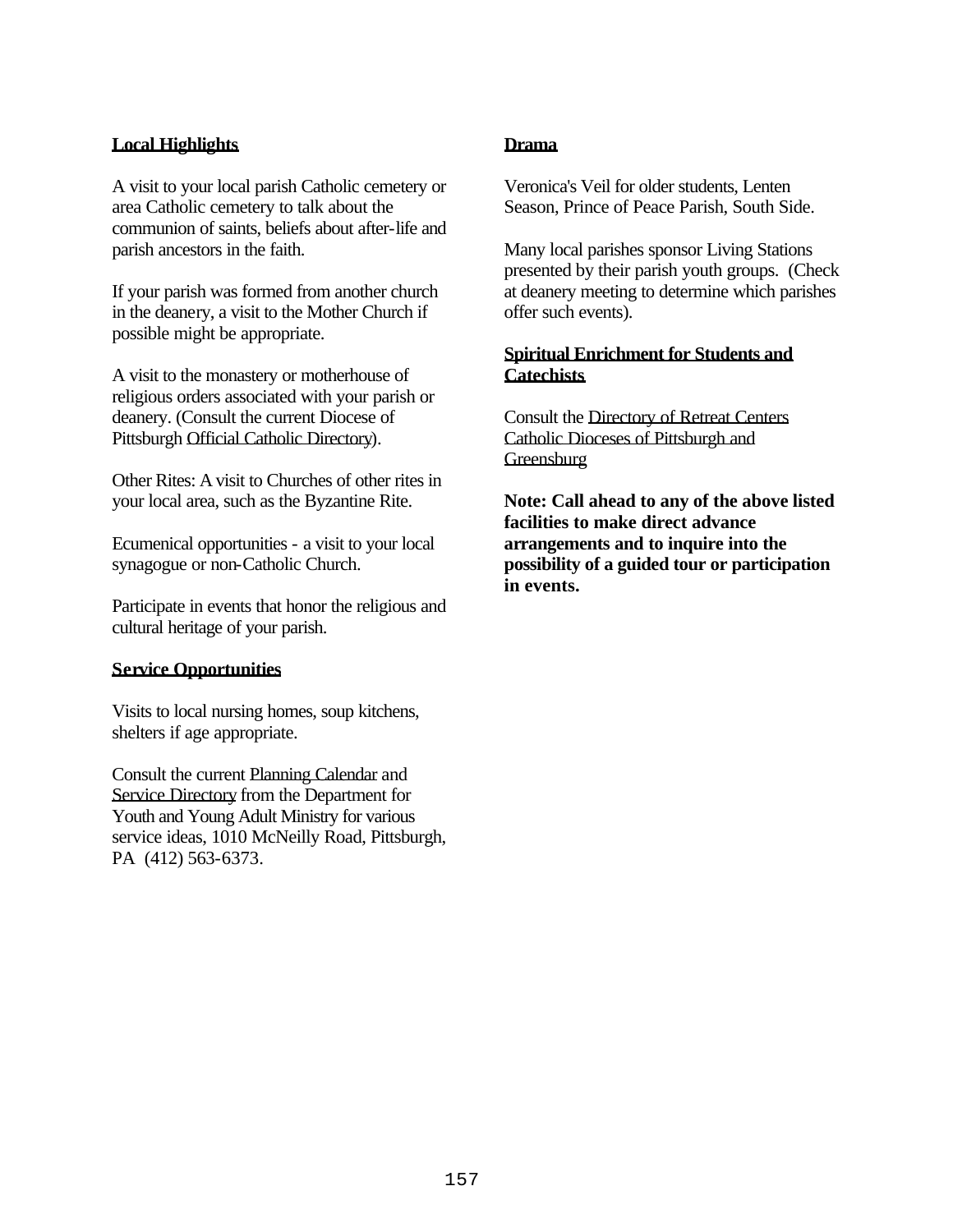## **CATECHISM OF THE CATHOLIC CHURCH LESSON PLAN**

## **INTRODUCTION**

- Begin by using the analogy of building a 3-D model of something they might do for a science project. For instance, if they were to build a model of a solar system, they would need to know something about the larger solar system on which to base their model. The same applies to our faith. In order to write good religion books, authors need a larger book that clearly states all major teachings of the Catholic faith. That way we will know if the religion books are accurate—just like you would want your model of the solar system to be accurate. The large book that helps us teach the faith accurately is called the **Catechism of the Catholic Church**. It is a collection of teachings from the Bible or "Holy Scripture," church prayers, official documents from important church meetings, called "councils," and writings of wise women and men from long ago.
- Write the word "Catechism" on the blackboard.
- Tell students that this lesson will talk about the "Catechism of the Catholic Church."
- Ask students if they are familiar with the term *catechism*. How might a catechism be used? Why is a catechism important?

*The catechist should explain that everyone is entitled to learn all of the truths of the faith. They too, as baptized children of God are entitled to learn the faith in its entirety – that is their right. Our Holy Father, Pope John Paul II realized the importance of this and one of his major "projects" is the Catechism of the Catholic Church.*

*You might do some research regarding this subject via the Internet or diocesan Learning Media Center (Jeff Hirst – jhirst@diopitt.org 412-921-5800 Ex24). Two resources are also available through Our Sunday Visitor: What Catholics Believe* and *A Pocket Catechism for Kids by Fr. Kris D. Stubna and Mike Aquilina (Our Sunday Visitor:1-800-348-2440)*

• The catechist should share some knowledge about catechisms in general. For example:

Wise women and men long ago composed catechisms to help new Christians learn about our Catholic faith. When we know about what happened in the past, we can make good decisions about what to do now and in the future.

Quite a while after these first catechisms, larger catechisms were made that were meant as references for entire dioceses or even the worldwide Church. For example,

an important Church meeting in the 1500's, called the Council of Trent resulted in, among other things, a book called the Roman Catechism, which guided the writing of smaller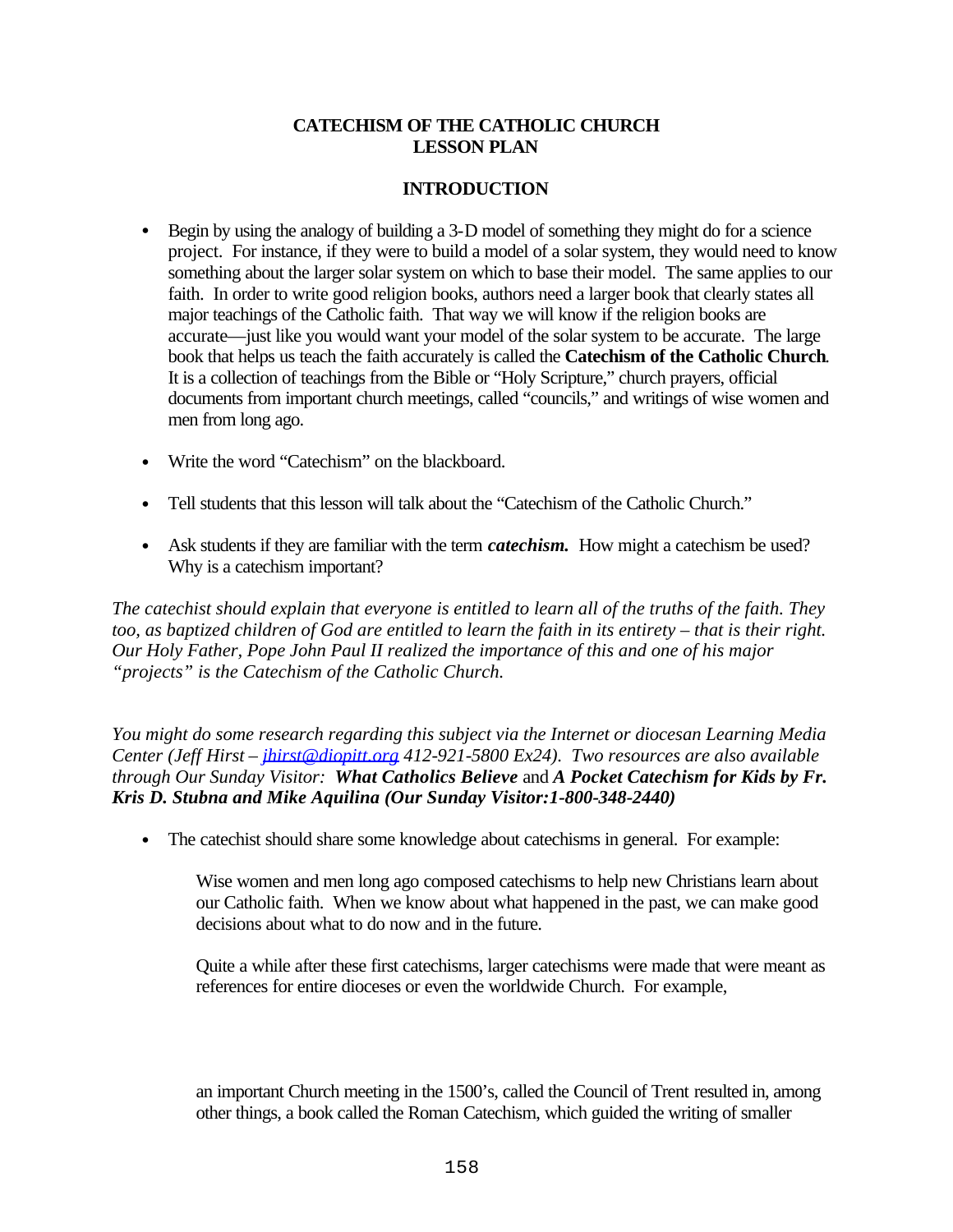catechisms or religion books up until the 1990's when our Catechism of the Catholic Church was published.

During the 1940's, 50's and part of the 60's, the Baltimore Catechism, one example of the small catechisms mentioned earlier, was one way in which students learned about their Catholic faith. The Baltimore Catechism was in question and answer form. Some examples were: "*Who made me?" " Why did God make me?" " What is a sacrament?"* They didn't have the religion books that are used today. So students back then (their grandmothers and grandfathers) memorized sections of the Baltimore Catechism and were expected to recite it in class. This of course, was in addition to practicing the faith by going to Mass, learning about the Saints and other important people in the Church, learning about special rituals of the Church etc.

• **Hold up a copy of the** *Catechism of the Catholic Church.* **Explain some of the history that went into composing the** *Catechism* **using the following as an example:**

**The Catechism of the Catholic Church is a very large and very important book. It took seven years to write and many people working together to accomplish it. The Catechism was first written in French in 1992. Then an English copy was published in 1994. Latin is considered the official language of the Roman Catholic Church. So a Latin edition was written in 1997 and today it is studied and spoke of in hundreds of countries throughout the world.** 

**You may consider the Catechism of the Catholic Church as an encyclopedia. It contains what we as Catholics believe, helps us to know what the Bible says, and what the Church teaches us. Our Holy Father, John Paul II, states that this book "is offered to all the faithful who wish to deepen their knowledge of the teachings of the Catholic Church." The Catechism is a classic source book which Catholics may use to study the great mysteries of our faith and how we are to live a Catholic Christian life.**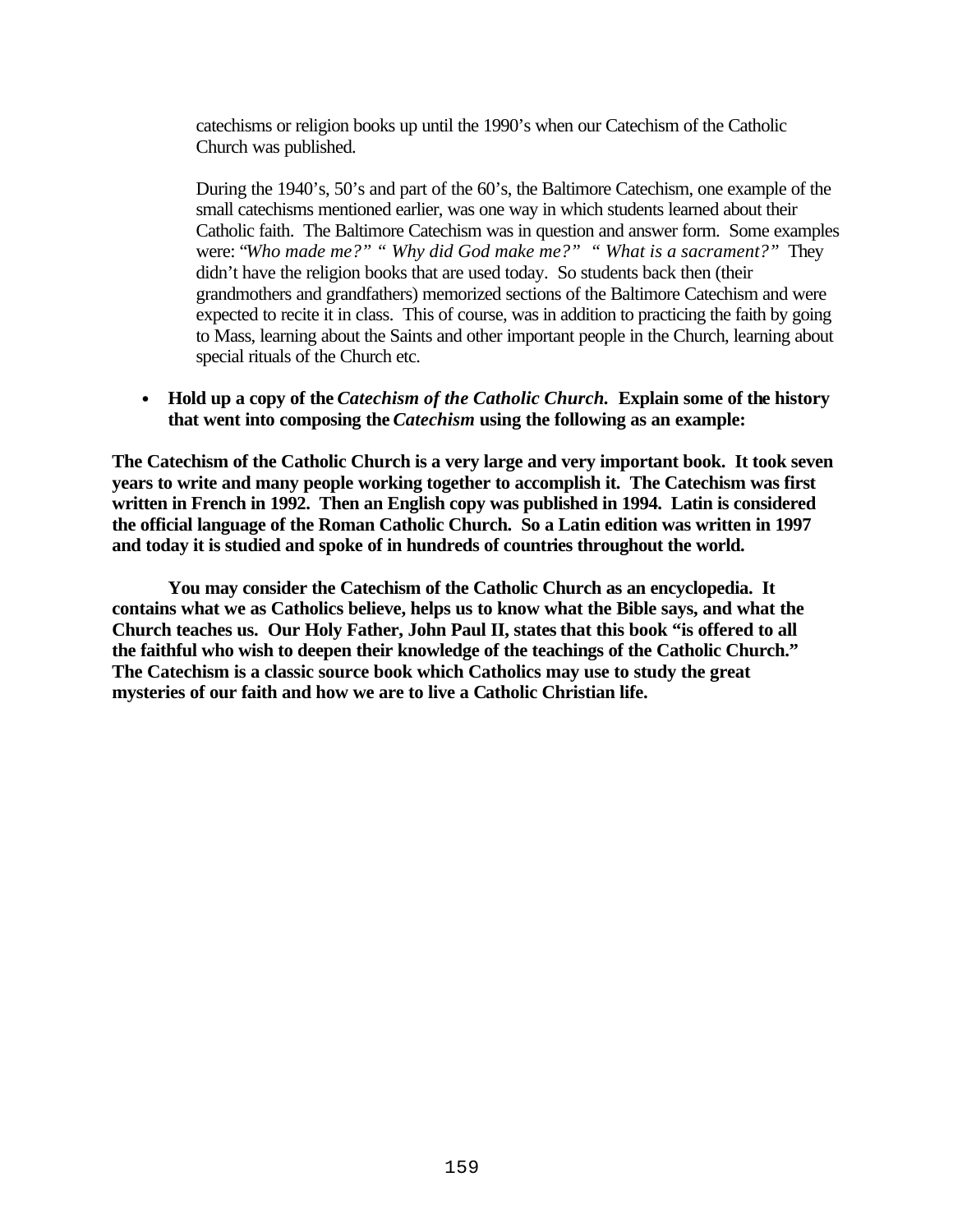## **The Catechism of the Catholic Church Lesson Plan**

## **Goals:**

- To explain the importance of a very important book, Catechism of the Catholic Church, in a way understandable to middle-school-aged students.
- To familiarize the students with the important role of the Catechism of the Catholic Church in our lives.
- To connect the realization that the contents of this book will help direct the lives of every Catholic of every nationality throughout the world.
- To assist the students in preparing to live their faith.

## **Objectives:**

This lesson helps accomplish the following objectives from your Catechetical Curriculum Guidelines: Catholic Elementary Schools (pp. 161,162)

- To inform the students that knowing our history and Tradition creates a sense of belonging to the Catholic Church: TTOC pp. 186-187; GDC #42-43, 203; CCC #81-84
	- $\triangleright$  By leading students to realize that such knowledge can assist Catholics to remain faithful TTOC pp. 323-327; GDC #46-47,255; CCC #94, 2447
	- $\triangleright$  By sharing a love for our Catholic faith and Tradition TTOC pp. 186-187; GDC #28, 95-96, 217; CCC #18, 425, 2226

Religious Education Programs (pp. 78,79)

- The mission of Jesus is kept alive in the Catholic Church by the presence of the Holy Spirit NCD #54, 92; TTOC pp. 157-158; CCC #737, 738
- We find the fullness of truth and life we have in the catholic Church, the living Body of Jesus Christ NCD #95; TTOC pp. 175-176, 186-197, 217-219; CCC #824
- Division among people is against the will of God; all must strive for the unity of the Church NCD #95; TTOC pp. 213, 293-294; CCC #817-819, 845

## **Background Information:**

- The presentation of the Introduction of this lesson plan
- Assume the responsibility to present materials which are age appropriate

## **Presentation:**

- Point out why the Church needed something written to unify our beliefs and how we live our Catholic lives in this era and in every era.
- Explain that learning our faith, called cate chesis, is an education in our faith appropriate to the level of understanding of each person.
- Connect the Catechism to the students' religion textbook. Explain that there is a special committee within the United States Conference of Catholic Bishops (USCCB) in Washington D.C. – the *Ad Hoc Committee to Oversee the Use of the Catechism of the Catholic*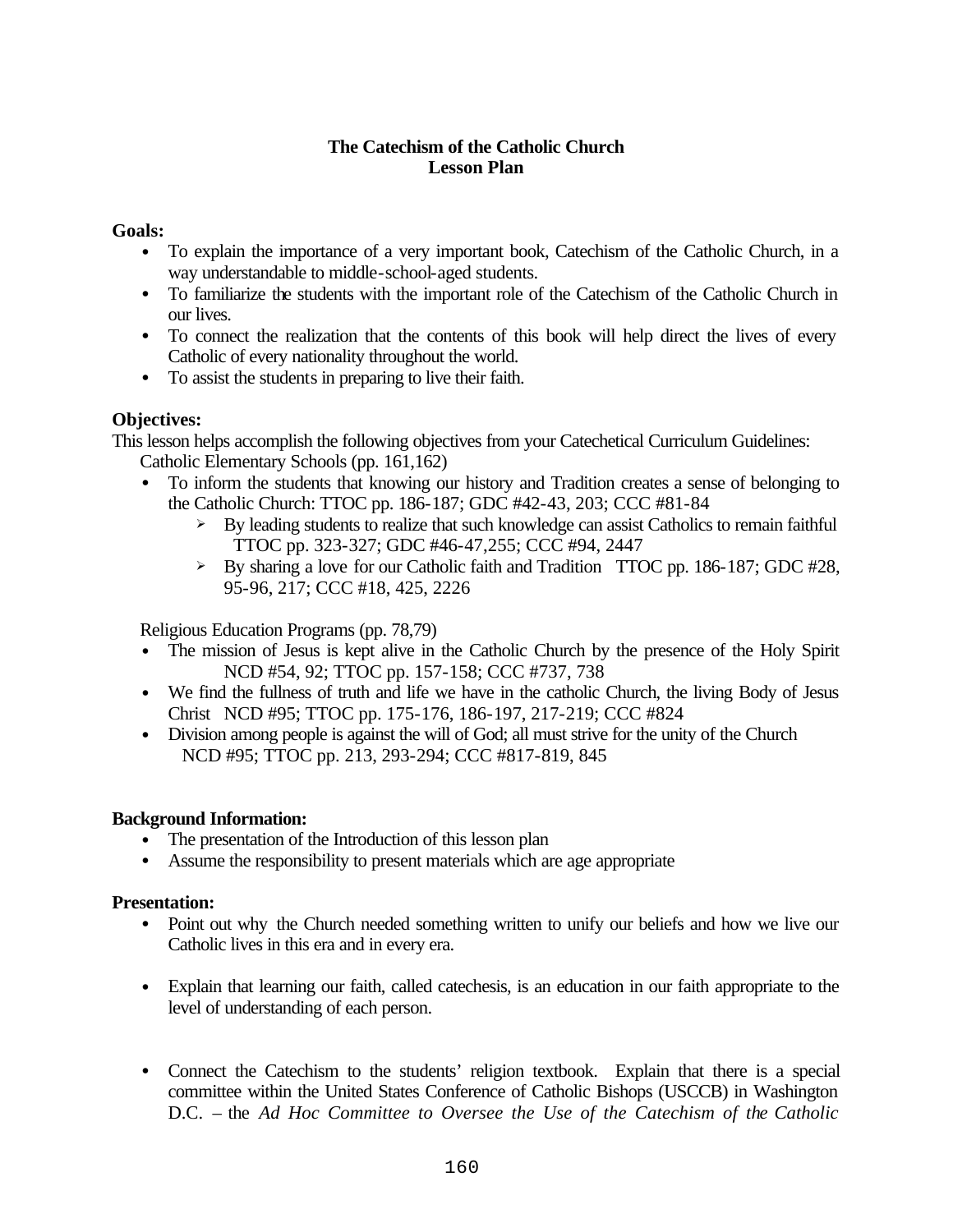*Church.* Publishers of religion textbooks, such as the texts the students use, send their materials to this special committee to make certain that the textbooks are "in conformity" with the Catechism of the Catholic Church. In other words, this special committee sees to it that the textbooks contain accurate Church teachings of the faith in its entirety. This is very important especially to parents who send their children to our parish programs and Catholic schools. Parents can be assured that the religion books we use contain all the truths of the faith and accurately portray what our faith teaches. Our diocese, the Diocese of Pittsburgh, only uses those religion textbooks that have been found in conformity with the Catechism of the Catholic Church.

• The Catechism itself is directly meant for those responsible for teaching our faith: bishops, priests and catechists. However, all should be familiar with it.

## **Questions For Discussion:**

How would you define a catechism? Bishop Wuerl, in his book, *"The Gift of Faith"* explains that a catechism is a book of faith.

- ß It tells us about the faith of the Catholic Church
- $\blacksquare$  It explains that faith is a gift of God
- ß God wants us to learn about faith because we love Him and want to learn more about Him

How is the Catechism of the Catholic Church similar to an encyclopedia?

- ß An encyclopedia offers us more knowledge about something we want to understand.
- The Catechism of the Catholic Church
	- 1. Contains what we as Catholics believe
	- 2. Helps us to know what the Bible says and what the Church teaches

## **Activities:**

- Display a copy of the Catechism of the Catholic Church (second edition) in a prominent place in the classroom. It would be well to position it next to the Bible.
- Prepare a simple outline of the development of the Catechism.
- "Walk through" the Catechism with the students pointing out the important sections and how the Catechism is divided. (Table of Contents, Parts or Pillars of the faith, Prologue, Index, Abbreviations, and Glossary).
- Direct the students to explore in a simple fashion the **Pillars** of our Catholic Faith. Explain that the Catechism of the Catholic Church contains four "pillars" or sections of our faith: **Creed, Sacraments, Morality** and **Prayer**. List the **Four Pillars** on the blackboard. Play a simple game using specific words or phrases such as "commandments," "Reconciliation," or "Our Father," then have the students decide under which of the pillars they belong.